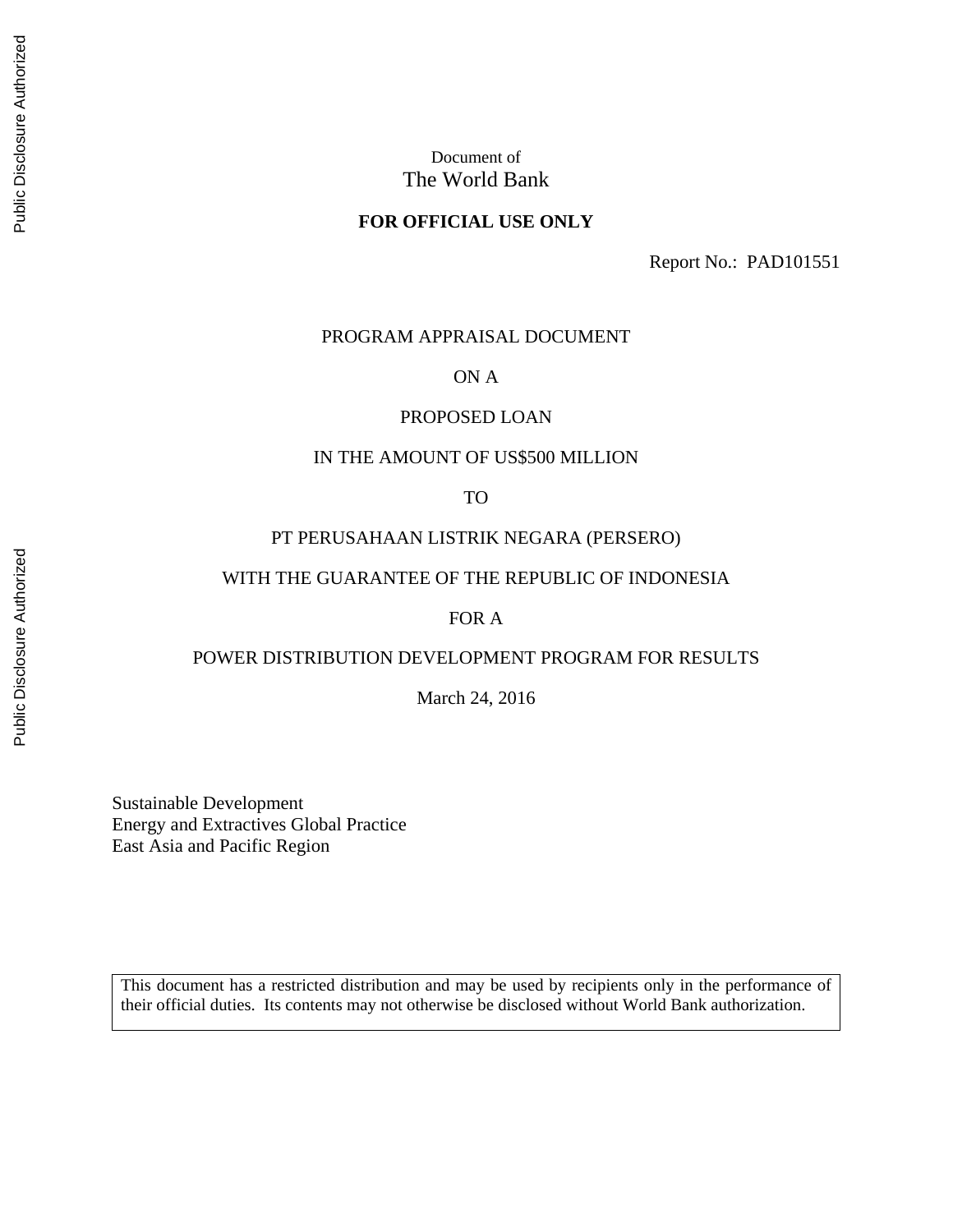# CURRENCY EQUIVALENTS Exchange rate effective March 24, 2016 Currency unit = Indonesian Rupiah IDR 1,000 = US\$0.0757839 US\$1 = IDR 13,197.45

# FISCAL YEAR

January 1 to December 31

# ABBREVIATIONS AND ACRONYMS

| <b>ADB</b>  | <b>Asian Development Bank</b>                      | <b>MCB</b>   | <b>Miniature Circuit Breakers</b>            |
|-------------|----------------------------------------------------|--------------|----------------------------------------------|
| <b>BPK</b>  | The Audit Board of the Republic of Indonesia       | <b>MDU</b>   | <b>Main Distribution Units</b>               |
| <b>BPKP</b> | The Board of Supervisors, Finance and              | <b>MVA</b>   | <b>Megavolt Ampere</b>                       |
|             | Development                                        | <b>MW</b>    | Megawatt                                     |
|             |                                                    | <b>OPRC</b>  | <b>Operations Procurement Committee</b>      |
| <b>CPF</b>  | <b>Country Partnership Framework</b>               | <b>PDDP</b>  | Power Distribution Development Program       |
|             |                                                    |              | for Results                                  |
| <b>CPS</b>  | <b>Country Partnership Strategy</b>                | <b>PDO</b>   | Project Development Objective                |
| DLI         | Disbursement-Linked Indicator                      | PforR        | Program for Results                          |
| <b>DPL</b>  | Development Policy Loan                            |              |                                              |
| <b>EIRR</b> | Economic Internal Rate of Return                   | <b>PLN</b>   | PT. Perusahaan Listrik Negara                |
| ERP         | <b>Enterprise Resource Planning</b>                |              | (PERSERO), Indonesia's power utility         |
| <b>ESSA</b> | <b>Environmental and Social Systems Assessment</b> |              |                                              |
| <b>ETAP</b> | <b>Electrical Transient and Analysis Program</b>   | <b>PMU</b>   | Project Management Unit                      |
| <b>GDP</b>  | <b>Gross Domestic Product</b>                      |              |                                              |
| <b>GHG</b>  | Greenhouse Gas                                     | <b>PPATK</b> | Financial Transaction Reports and Analysis   |
| <b>GIS</b>  | Geographic Information System                      |              | <b>Section Center</b>                        |
| GOI         | Government of Indonesia                            | <b>PSO</b>   | Public Service Obligation (subsidy)          |
| GW          | Gigawatts                                          | <b>PPA</b>   | Power Purchase Agreement                     |
| <b>IBRD</b> | International Bank for Reconstruction &            | <b>RJP</b>   | Rencana Jangka Penjang (PLN's 5-year plan)   |
|             | Development                                        |              |                                              |
| <b>IFC</b>  | <b>International Finance Corporation</b>           | <b>RKAP</b>  | Rencana Kerja Anggaran Perusahaan            |
|             |                                                    |              | (PLN's annual budget)                        |
| <b>IFIs</b> | <b>International Financing Institutions</b>        | <b>RUKN</b>  | Rencana Umum Ketenagalistrikan Nasional      |
|             |                                                    |              | (national energy policy covering 25 years)   |
| <b>IPF</b>  | <b>Investment Project Financing</b>                | <b>RUPTL</b> | Rencana Usaha Penyediaan Tenaga Listrik      |
| <b>IPP</b>  | <b>Independent Power Producer</b>                  |              | (Indonesia's power expansion plan)           |
| <b>KIP</b>  | <b>Central Information Commission</b>              | <b>SAIDI</b> | System Average Interruption Duration Index   |
| <b>KPI</b>  | Key Performance Indicator                          | <b>SAIFI</b> | <b>System Average Interruption Frequency</b> |
| <b>KPK</b>  | Komisi Pemberantasan Korupsi                       |              | Index                                        |
| <b>KPKU</b> | Kriteria Penilaian Kinerja Unggul - Criteria for   | <b>SCM</b>   | <b>Supply Chain Management</b>               |
|             | Excellent Performance (of a State Owned            | <b>SOE</b>   | <b>State-owned Enterprise</b>                |
|             | Enterprise)                                        | <b>SPKK</b>  | Satuan Pemantau Kinerja Korporat (PLN's      |
|             |                                                    |              | internal performance monitoring unit)        |
| kV          | Kilovolt                                           | <b>WBG</b>   | World Bank Group                             |
|             |                                                    |              |                                              |

| Acting Vice President:           | Antonella Bassani             |
|----------------------------------|-------------------------------|
| Country Director:                | Rodrigo A. Chaves             |
| Senior Global Practice Director: | <b>Anita Marangoly George</b> |
| Practice Manager:                | Julia M. Fraser               |
| Task Team Leaders:               | Joel Maweni, Dhruva Sahai     |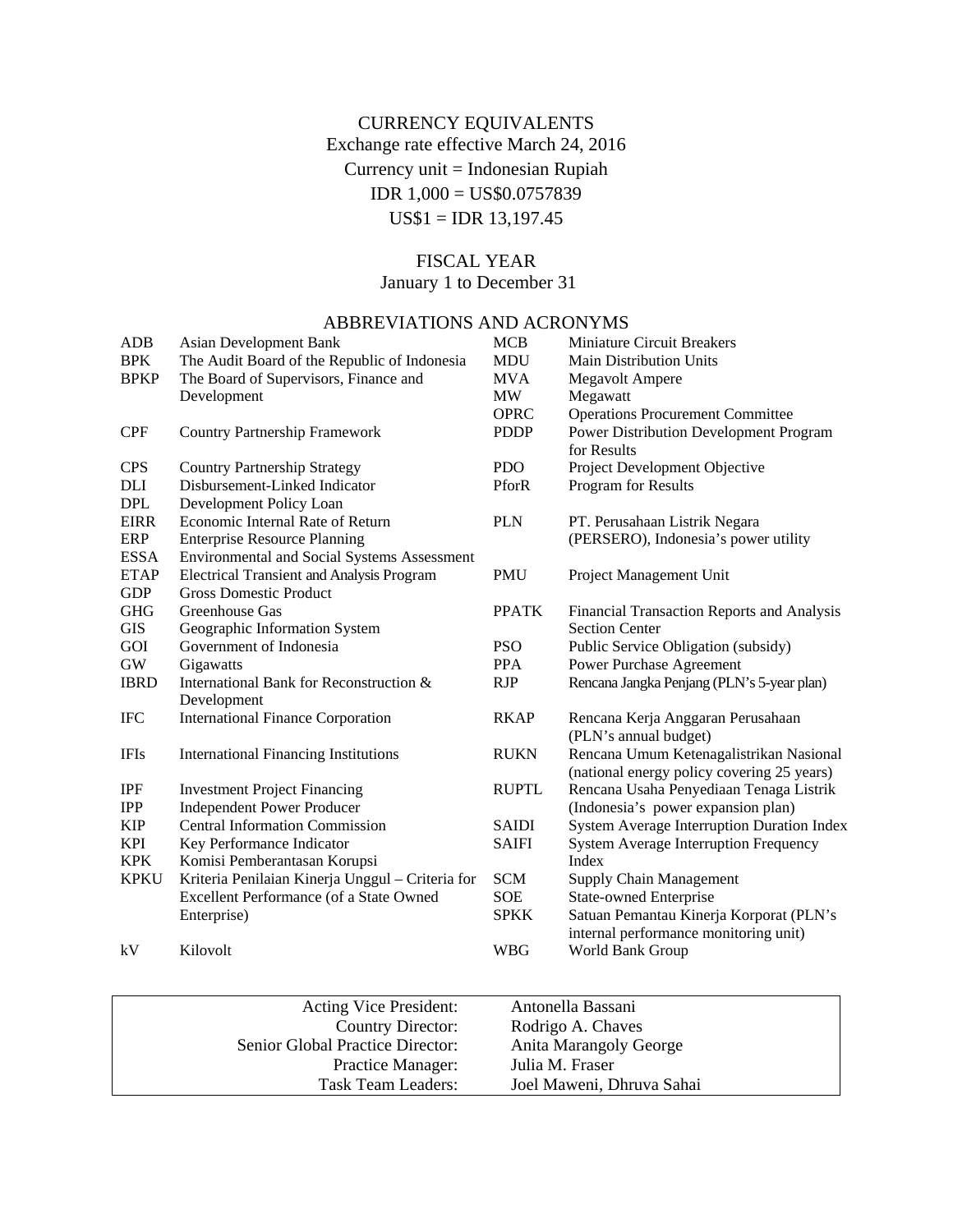#### **INDONESIA**

### **Power Distribution Development Program-for-Results**

#### **Table of Contents**

| I.             | <b>STRATEGIC CONTEXT</b>                                                                      | $\mathbf{1}$     |
|----------------|-----------------------------------------------------------------------------------------------|------------------|
|                | A. Country Context                                                                            | $\mathbf{1}$     |
|                | B. Sectoral and Institutional Context                                                         | $\mathbf{1}$     |
|                | C. Relationship to the CPF and Rationale for Use of Instrument                                | 4                |
| II.            | PROGRAM DESCRIPTION                                                                           | 8                |
|                | A. Program Scope                                                                              | $8\,$            |
|                | B. Program Development Objective (PDO)                                                        | 12               |
|                | C. Program Key Results and Disbursement Linked Indicators                                     | 12               |
|                | D. Key Capacity Building and Systems Strengthening Activities                                 | 16               |
| Ш.             | PROGRAM IMPLEMENTATION                                                                        | 17               |
|                | A. Institutional and Implementation Arrangements                                              | 17               |
|                | B. Results Monitoring and Evaluation                                                          | 18               |
|                | C. Verification Protocols and Disbursement Arrangements                                       | 18               |
| IV.            | <b>ASSESSMENT SUMMARY</b>                                                                     | 19               |
|                | A. Technical (including Program Economic Evaluation)                                          | 19               |
|                | B. Fiduciary                                                                                  | 24               |
|                | C. Environmental and Social                                                                   | 28               |
|                | D. Integrated Risk Assessment Summary                                                         | 29               |
|                | E. Program Action Plan                                                                        | 32               |
|                | F. Grievance Redress Program Action Plan                                                      | 33               |
| <b>ANNEXES</b> |                                                                                               |                  |
|                | Annex 1: Detailed Program Description                                                         | 34               |
|                | Annex 2: Results Framework and Monitoring                                                     | 39               |
|                | Annex 3: Disbursement Linked Indicators, Disbursement Arrangements and Verification Protocols | 41               |
|                | Annex 4: Summary Technical Assessment                                                         | 49               |
|                | Annex 5: Summary Fiduciary Systems Assessment                                                 | 63               |
|                | $\zeta$ a $\Gamma$ is the set of $\Gamma$ in the set of $\zeta$                               | $\sim$ $\lambda$ |

| Annex 6: Summary Environmental and Social Systems Assessment                        | 74     |
|-------------------------------------------------------------------------------------|--------|
| Annex 7: Integrated Risk Assessment                                                 | 80     |
| Annex 8: Program Action Plan                                                        | 84     |
| $\lambda$ $\alpha$ $\mathbf{r}$ $\mathbf{1}$ $\mathbf{r}$ $\mathbf{r}$ $\mathbf{r}$ | $\sim$ |

Annex 9: Implementation Support Plan 87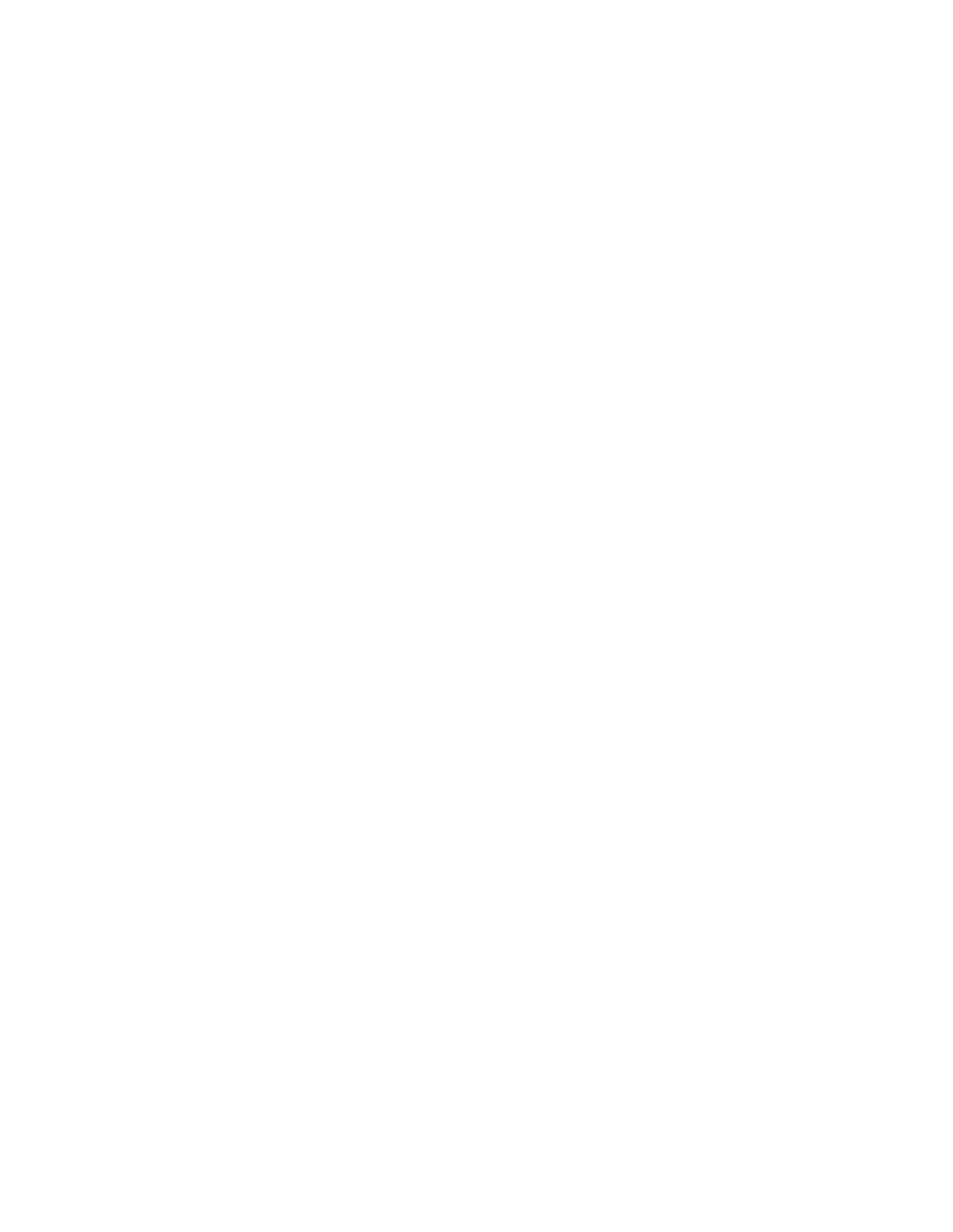# *PAD DATA SHEET*

#### *Indonesia*

*Power Distribution Development Program for Results (P154805)*

# **PROGRAM APPRAISAL DOCUMENT**

*East Asia & Pacific Region Energy and Extractives Global Practice*

| <b>Basic Information</b>                                                              |                                                   |                               |                                                                     |  |  |
|---------------------------------------------------------------------------------------|---------------------------------------------------|-------------------------------|---------------------------------------------------------------------|--|--|
|                                                                                       |                                                   |                               |                                                                     |  |  |
| Date:                                                                                 | March 24, 2016                                    | Sectors:                      | Energy                                                              |  |  |
| <b>Country Director:</b>                                                              | Rodrigo A. Chaves                                 | Themes:                       | Infra services for PSD (50%)<br>Rural services infrastructure (25%) |  |  |
| Practice Manager:<br><b>Global Practice</b><br>Director:                              | Julia M. Fraser<br>Charles M. Feinstein           |                               | City-wide infra services delivery (25%)                             |  |  |
| Senior Global Practice Anita M. George<br>Director:                                   |                                                   |                               |                                                                     |  |  |
| Program ID:                                                                           | P <sub>154805</sub>                               |                               |                                                                     |  |  |
| Team Leaders:                                                                         | Joel Maweni<br>Dhruva Sahai                       |                               |                                                                     |  |  |
| Program Implementation Period: Start Date: May 1, 2016<br>End Date: December 31, 2019 |                                                   |                               |                                                                     |  |  |
| <b>Expected Financing</b><br>April 30, 2016<br><b>Effectiveness Date:</b>             |                                                   |                               |                                                                     |  |  |
| <b>Expected Financing Closing</b><br>Date:                                            |                                                   | April 30, 2020                |                                                                     |  |  |
|                                                                                       |                                                   |                               |                                                                     |  |  |
|                                                                                       |                                                   | <b>Program Financing Data</b> |                                                                     |  |  |
| $[X]$ Loan<br>$\lceil$ $\rceil$                                                       | Grant<br>$\begin{bmatrix} \end{bmatrix}$<br>Other |                               |                                                                     |  |  |
| Credit<br>$\left[ \quad \right]$                                                      |                                                   |                               |                                                                     |  |  |
| For Loans/Credits/Others (US\$M):                                                     |                                                   |                               |                                                                     |  |  |
| Total Program Cost:<br>US\$1,450                                                      |                                                   |                               | Total Bank Financing:<br><b>US\$500</b>                             |  |  |
| <b>Total Cofinancing</b><br>Financing Gap:                                            |                                                   |                               |                                                                     |  |  |
|                                                                                       |                                                   |                               |                                                                     |  |  |
| <b>Financing Source</b>                                                               |                                                   |                               | <b>Amount</b>                                                       |  |  |
| <b>BORROWER/RECIPIENT</b>                                                             |                                                   | US\$530 million               |                                                                     |  |  |
| <b>IBRD</b>                                                                           |                                                   | US\$500 million               |                                                                     |  |  |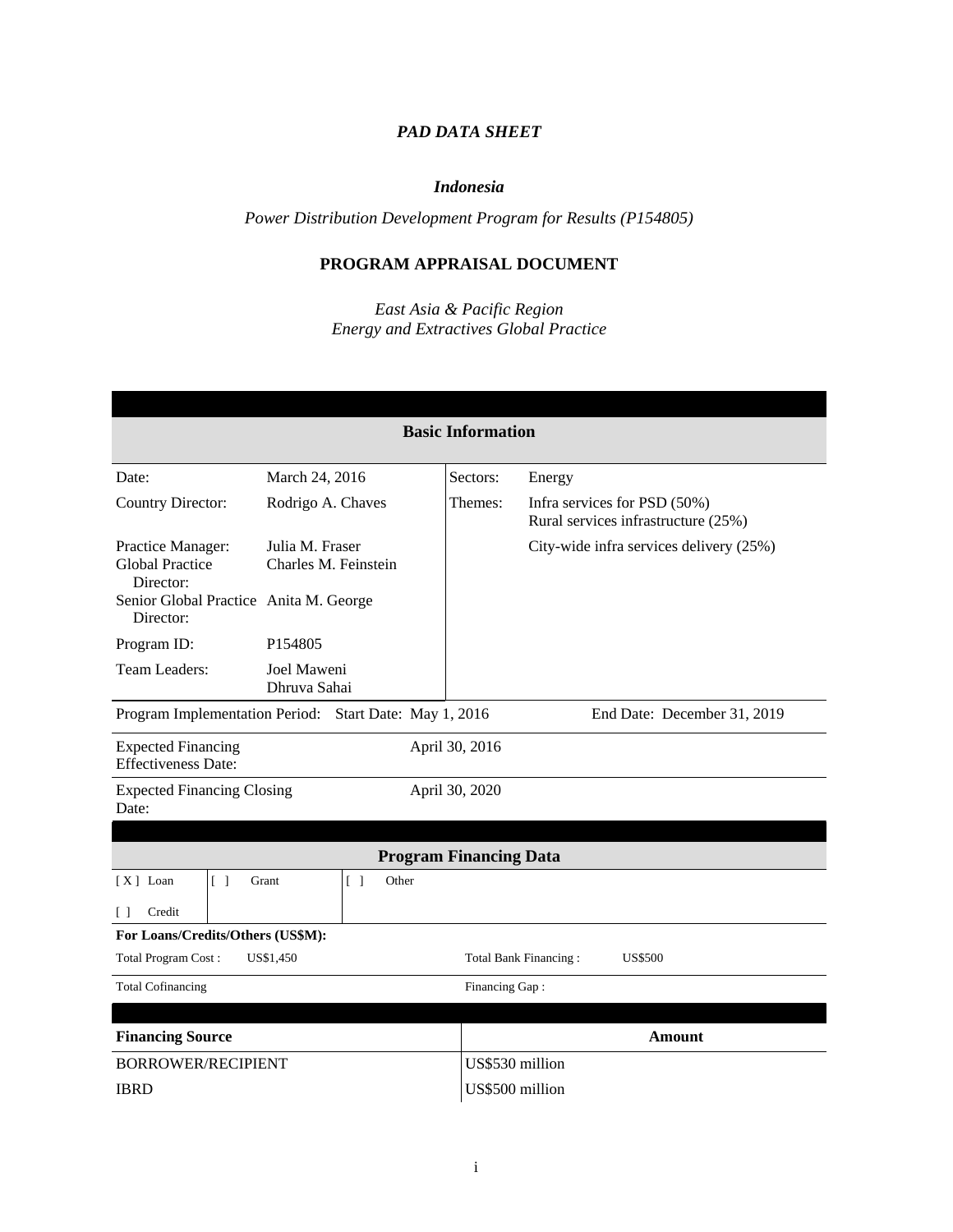| ADB                                                        | US\$420 million                         |                  |      |                   |        |                           |  |  |  |
|------------------------------------------------------------|-----------------------------------------|------------------|------|-------------------|--------|---------------------------|--|--|--|
| <b>Total</b>                                               |                                         |                  |      | US\$1,450 million |        |                           |  |  |  |
|                                                            |                                         |                  |      |                   |        |                           |  |  |  |
| Borrower: PT Perusahaan Listrik Negara (PERSERO)           |                                         |                  |      |                   |        |                           |  |  |  |
| Responsible Agency: PT Perusahaan Listrik Negara (PERSERO) |                                         |                  |      |                   |        |                           |  |  |  |
| Contact:                                                   |                                         | Mr. Sofyan Basir |      |                   | Title: | <b>President Director</b> |  |  |  |
|                                                            | Telephone No.: 62 21 725 1254<br>Email: |                  |      |                   |        |                           |  |  |  |
|                                                            |                                         |                  |      |                   |        |                           |  |  |  |
| <b>Expected Disbursements (in US\$ Million)</b>            |                                         |                  |      |                   |        |                           |  |  |  |
| <b>Fiscal Year</b>                                         | 2016                                    | 2017             | 2018 | 2019              | 2020   |                           |  |  |  |
| Annual                                                     | 99                                      | 77               | 108  | 95                | 121    |                           |  |  |  |
| Cumulative                                                 | 99                                      | 176              | 284  | 379               | 500    |                           |  |  |  |

| <b>Program Development Objective(s):</b>                                                                                                                                             |                                                                               |                 |                                             |  |  |  |  |
|--------------------------------------------------------------------------------------------------------------------------------------------------------------------------------------|-------------------------------------------------------------------------------|-----------------|---------------------------------------------|--|--|--|--|
| The program's development objective is to increase access to electricity services and to improve the efficiency and<br>reliability of their delivery in selected areas of Indonesia. |                                                                               |                 |                                             |  |  |  |  |
|                                                                                                                                                                                      | <b>Compliance</b>                                                             |                 |                                             |  |  |  |  |
| <b>Policy</b>                                                                                                                                                                        |                                                                               |                 |                                             |  |  |  |  |
| Does the program depart from the CAS in content or in other significant<br>respects?                                                                                                 |                                                                               |                 | Yes $\lceil \; \rceil$<br>No $[X]$          |  |  |  |  |
| for-Results operations?                                                                                                                                                              | Does the program require any waivers of Bank policies applicable to Program-  |                 | Yes $\lceil \; \rceil$<br>No $[X]$          |  |  |  |  |
| Have these been approved by Bank management?                                                                                                                                         |                                                                               |                 | Yes $\lceil \ \rceil$<br>No [ ]             |  |  |  |  |
| Is approval for any policy waiver sought from the Board?                                                                                                                             |                                                                               |                 | Yes $\lceil \; \rceil$<br>No $[X]$          |  |  |  |  |
|                                                                                                                                                                                      | Does the program meet the Regional criteria for readiness for implementation? |                 | Yes $[X]$<br>No [ ]                         |  |  |  |  |
| <b>Overall Risk Rating: Substantial</b>                                                                                                                                              |                                                                               |                 |                                             |  |  |  |  |
| <b>Legal Covenants</b>                                                                                                                                                               |                                                                               |                 |                                             |  |  |  |  |
| <b>Name</b>                                                                                                                                                                          | Recurrent                                                                     | <b>Due Date</b> | Frequency                                   |  |  |  |  |
| Program Fiduciary,<br><b>Environmental and Social</b><br>Systems (Loan Agreement<br>Schedule 2 Section I, A)                                                                         | X                                                                             |                 | <b>Throughout Project</b><br>Implementation |  |  |  |  |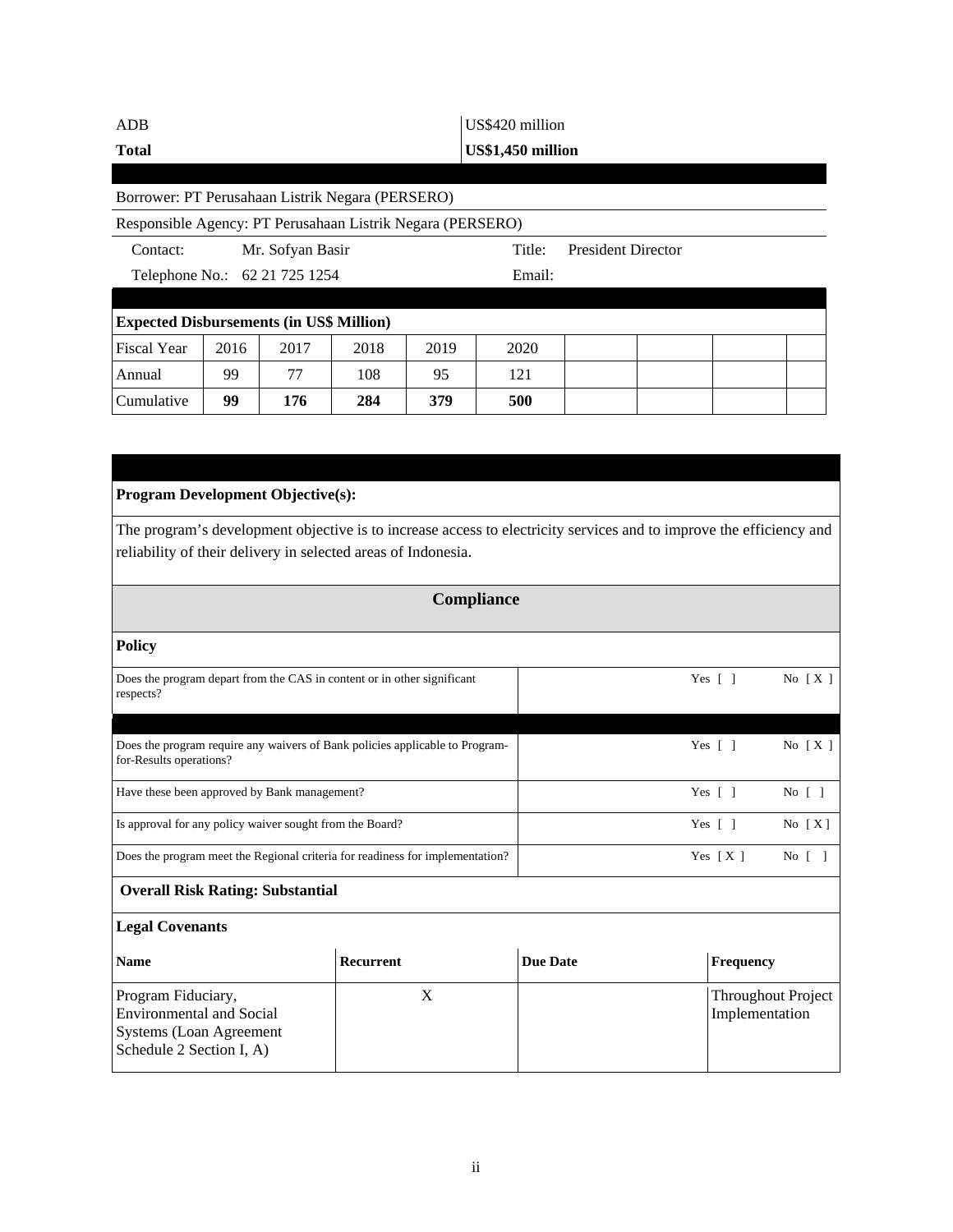The Borrower shall carry out the Program, or cause the Program to be carried out, in accordance with financial management, procurement and environmental and social management systems acceptable to the Bank.

| <b>Name</b>                                                               | Recurrent | Due Date | Frequency                            |
|---------------------------------------------------------------------------|-----------|----------|--------------------------------------|
| Anti-Corruption Guidelines (Loan<br>Agreement Schedule 2 Section I,<br>B) |           |          | Throughout Project<br>Implementation |

The Borrower shall carry out the Program, or cause the Program to be carried out, in accordance with the provisions of the Anti-Corruption Guidelines.

| <b>Name</b>                                                                                            | Recurrent | Due Date | <b>Frequency</b>                     |
|--------------------------------------------------------------------------------------------------------|-----------|----------|--------------------------------------|
| <b>Implementation Arrangements</b><br>Maintenance (Loan Agreement<br>Schedule 2 Section I, C, $1$ (a)) |           |          | Throughout Project<br>Implementation |

The Borrower shall maintain, at all times during Program implementation, within the Borrower's regular administrative system, implementation arrangements (including the Directorate of Corporate Planning, the Directorate of Finance, the Directorate of Regional Business for Sumatra, Directorate of Human Capital Management, Directorate of Procurement, SPKK, SPI, SHK, the Wilayahs and Distribution Units in Sumatra), all with staff, functions and resources satisfactory to the Bank.

| <b>Name</b>                                                                 | Recurrent | <b>Due Date</b> | Frequency                            |
|-----------------------------------------------------------------------------|-----------|-----------------|--------------------------------------|
| Program Management Unit (Loan<br>Agreement Schedule 2 Section I,<br>C, 1(b) |           |                 | Throughout Project<br>Implementation |

The Borrower shall maintain, a Program Management Unit at the Borrower's headquarters in Jakarta, assigned with staff (including technical, environmental and social, fiduciary, monitoring and evaluation specialists) in adequate number and with resources and functions satisfactory to the Bank.

| <b>Name</b>                                                                                  | Recurrent | <b>Due Date</b> | <b>Frequency</b>                     |
|----------------------------------------------------------------------------------------------|-----------|-----------------|--------------------------------------|
| <b>Program Implementation Units</b><br>(Loan Agreement Schedule 2)<br>Section I, C, $1(c)$ ) |           |                 | Throughout Project<br>Implementation |

The Borrower shall ensure that Program Implementation Units at the Wilayahs are, at all times during Program implementation, led by a general manager who is assisted by adequate professional and administrative staff (including procurement and financial management specialists), with experience and qualifications, functions and resources satisfactory to the Bank.

| <b>Name</b>                                                                                                      | Recurrent | Due Date | Frequency                            |
|------------------------------------------------------------------------------------------------------------------|-----------|----------|--------------------------------------|
| Annual Work Plan (Loan<br>Agreement Schedule 2 Section I,<br>(C, 2(a), (b))                                      |           |          | Throughout Project<br>Implementation |
| The Berrewer shall furnish to the Bank no later than January $20$ in each calendar year, beginning in $2017$ the |           |          |                                      |

The Borrower shall furnish to the Bank no later than January 20 in each calendar year, beginning in 2017, the Annual Work Plan.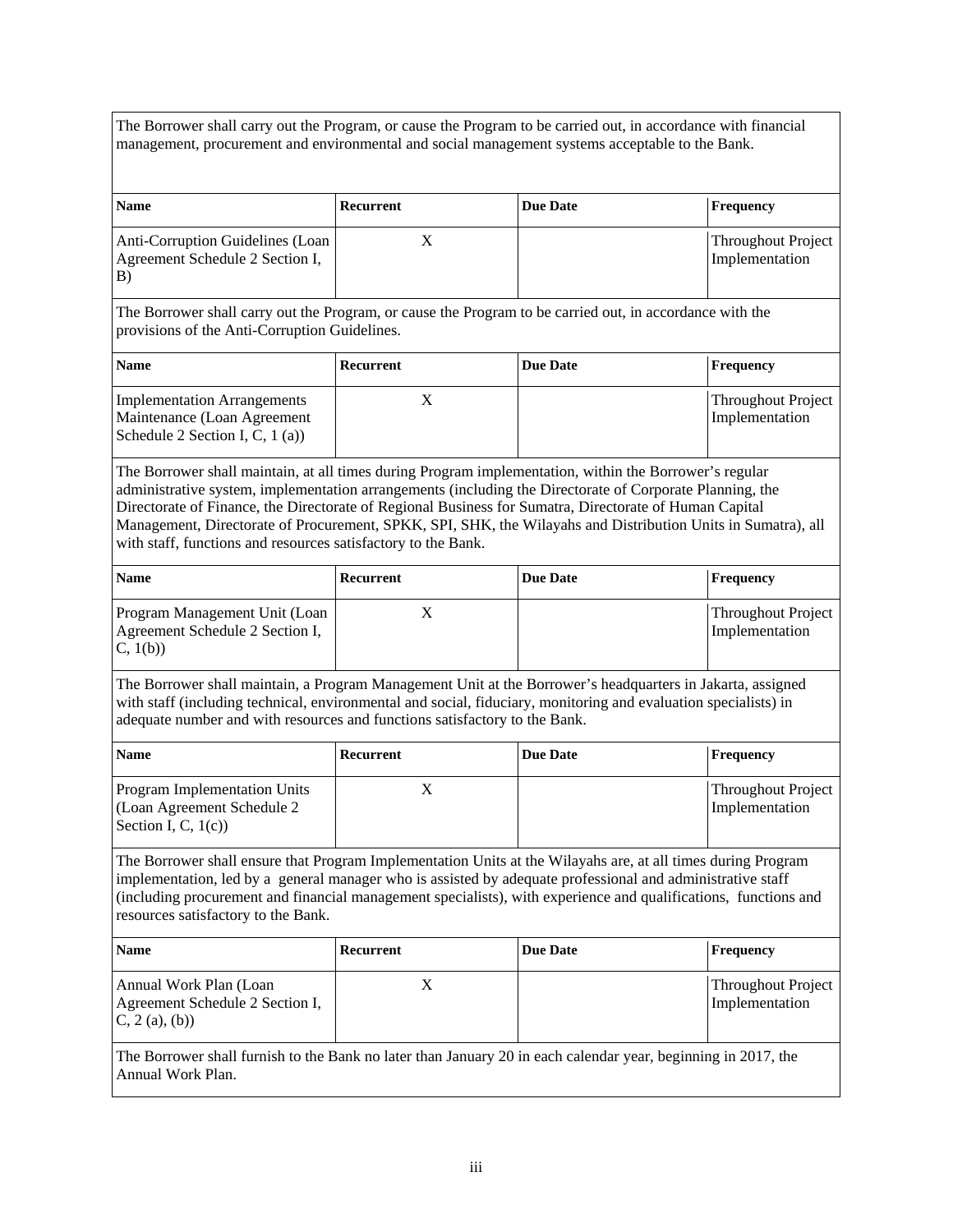Thereafter, ensure the implementation of the Annual Work Plan in a manner consistent with the Program Description in Schedule 1 of the Loan Agreement.

| <b>Name</b>                                                            | Recurrent | Due Date | Frequency                            |
|------------------------------------------------------------------------|-----------|----------|--------------------------------------|
| Program Action Plan (Loan<br>Agreement Schedule 2 Section I,<br>(C, 3) |           |          | Throughout Project<br>Implementation |

The Borrower shall undertake the actions set forth in the Program Action Plan.

Except as the Bank and the Borrower shall otherwise agree in writing, the Borrower shall not assign, amend, abrogate, or waive, or permit to be assigned, amended, abrogated, or waived, the Program Action Plan, or any provision thereof.

The Borrower shall maintain policies and procedures adequate to enable it to monitor and evaluate, in accordance with guidelines acceptable to the Bank, the implementation of the Program Action Plan.

| <b>Name</b>                                                   | Recurrent | Due Date | Frequency                                   |
|---------------------------------------------------------------|-----------|----------|---------------------------------------------|
| Excluded Activities (Loan<br>Agreement Schedule 2 Section II) |           |          | <b>Throughout Project</b><br>Implementation |

The Borrower shall ensure that the Program excludes any activities as defined in the Loan Agreement Schedule 2, Section II.

| <b>Name</b>                                                     | Recurrent | Due Date | <b>Frequency</b>                            |
|-----------------------------------------------------------------|-----------|----------|---------------------------------------------|
| Program Reports (Loan<br>Agreement Schedule 2 Section III<br>A) |           |          | <b>Throughout Project</b><br>Implementation |

The Borrower shall monitor and evaluate the progress of the Program and prepare Program Reports in accordance with the provisions of Section 5.08 of the General Conditions of the Loan Agreement. The Borrower shall furnish the Program Reports to the Bank not later than thirty (30) days after the end of each calendar quarter.

| <b>Name</b>                                                              | Recurrent | <b>Due Date</b>                                                                  | Frequency |
|--------------------------------------------------------------------------|-----------|----------------------------------------------------------------------------------|-----------|
| Program Financial Audits (Loan<br>Agreement Schedule 2 Section III<br>B) |           | Not later than six months<br>after the end of the fiscal<br>year of the Borrower | Annual    |

The Borrower shall have the Financial Statements audited in accordance with the provisions of Section 5.09 (b) of the General Conditions. Each audit of the Financial Statements shall cover the period of one fiscal year of the Borrower. The audited Financial Statements for each such period shall be furnished to the Bank not later than six months after the end of such period.

| <b>Name</b>                                               | Recurrent | <b>Due Date</b> | Frequency                            |
|-----------------------------------------------------------|-----------|-----------------|--------------------------------------|
| Verification (Loan Agreement<br>Schedule 2 Section III C) |           |                 | Throughout Project<br>Implementation |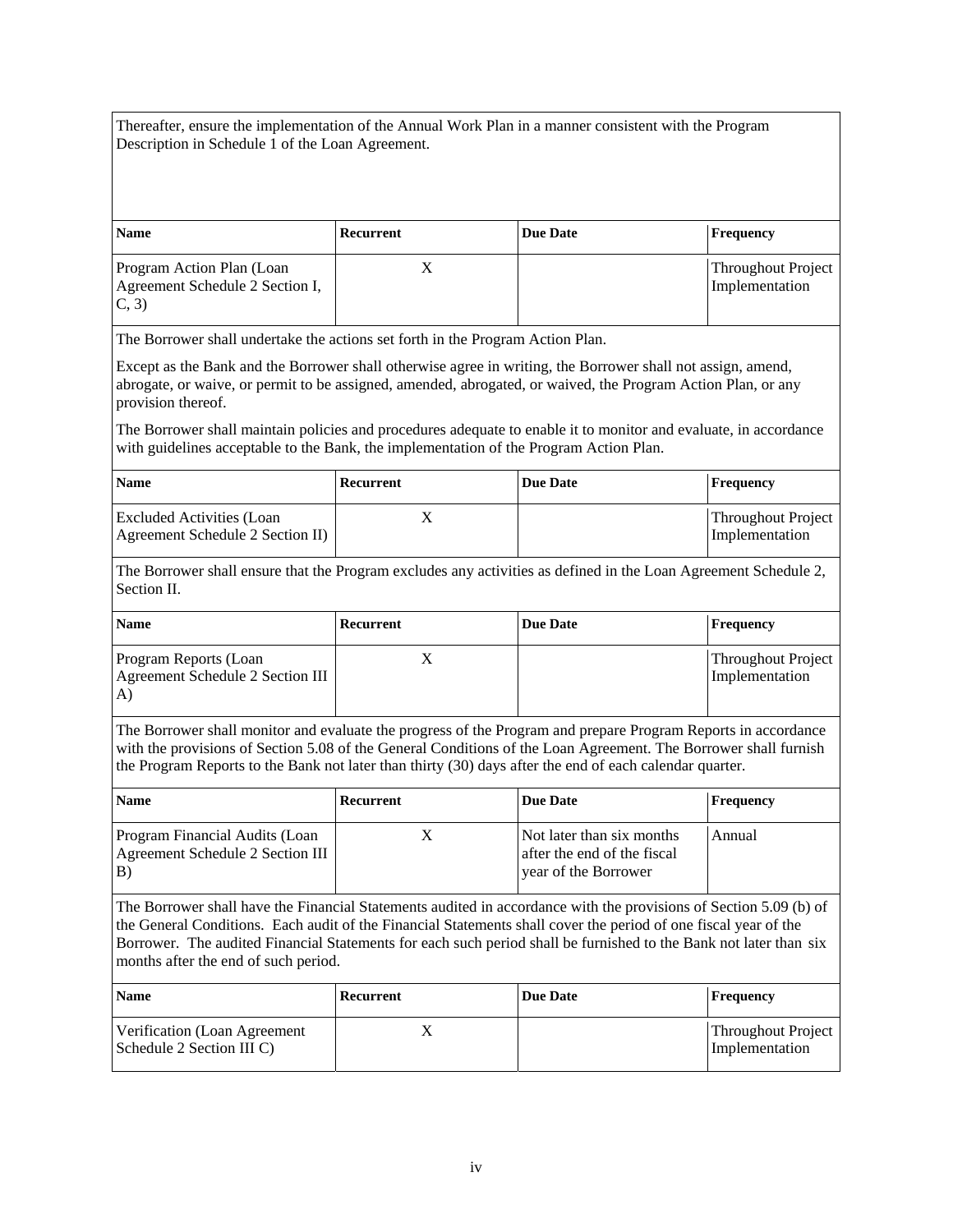The Borrower shall maintain appropriate monitoring and evaluation arrangements for the Program satisfactory with the Bank, including DLI verification protocols as defined in Schedule 2, Section III C. of the Loan Agreement.

The Borrower shall cause the Independent Verification Agent to undertake, no later than one month after the date of the Loan Agreement a verification audit to assess the fulfillment of appropriate Disbursement Linked Results set out in Schedule 4 to the Loan Agreement in accordance verification protocol agreed with the Bank; and, no later than two months after the date of the Loan Agreement furnish to the Bank the report of the Independent Verification Agent, in form and substance agreed with the Bank.

For the purpose of collecting and collating appropriate data for the above-mentioned verification audit(s), the Borrower shall deploy and maintain, throughout the period of implementation of the Program, staff in adequate numbers and with appropriate qualifications and experience.

| <b>Name</b>                                                              | Recurrent | <b>Due Date</b> | <b>Frequency</b>                     |
|--------------------------------------------------------------------------|-----------|-----------------|--------------------------------------|
| Debt Service Coverage Ratio<br>(Loan Agreement Schedule 2)<br>Section V) |           |                 | Throughout Project<br>Implementation |

The Borrower shall maintain a debt service coverage ratio of 1.5 times as defined in Schedule 2, Section V of the Loan Agreement.

| <b>Team Composition</b>   |                                           |                                   |              |
|---------------------------|-------------------------------------------|-----------------------------------|--------------|
|                           | <b>Bank Staff</b>                         |                                   |              |
| <b>Name</b>               | <b>Title</b>                              | Specialization                    | Unit         |
| Joel Maweni               | <b>Energy Adviser</b>                     | Team Lead                         | GEE02        |
| Dhruva Sahai              | Senior Financial Analyst                  | Team Lead                         | GEE02        |
| Gailius Draugelis         | <b>Lead Energy Specialist</b>             | <b>Energy Sector Coordination</b> | GEE02        |
| Yash Gupta                | Senior Procurement Specialist             | Procurement                       | <b>GGODR</b> |
| Christina Donna           | Senior Financial Management<br>Specialist | <b>Financial Management</b>       | <b>GGODR</b> |
| Evarist Baimu             | Senior Counsel                            | Legal                             | <b>LEGES</b> |
| Chau-Ching Shen           | Senior Finance Officer                    | <b>Disbursements</b>              | <b>WFALN</b> |
| Puguh Imanto              | <b>Energy Specialist</b>                  | Energy                            | GEE02        |
| Hung Tan Tran             | Power Engineer                            | Energy                            | GEE02        |
| Kian Siong                | <b>Environmental Specialist</b>           | Environment                       | <b>GENDR</b> |
| Angelia Budi Nurwihapsari | Procurement Analyst                       | Procurement                       | <b>GGODR</b> |
| Susan Shen                | Manager                                   | Peer Reviewer                     | <b>LLIOP</b> |
| Xiaodong Wang             | Senior Energy Specialist                  | Peer Reviewer                     | GEE02        |
| Frederic Verdol           | Senior Power Engineer                     | Peer Reviewer                     | GEE04        |
| Francesca Recanatini      | Senior Public Sector Specialist           | Governance Specialist             | <b>GGODR</b> |
| <b>Imad Saleh</b>         | <b>Operations Adviser</b>                 | Adviser                           | <b>OPSPQ</b> |
| Sri Oktorini              | Program Assistant                         | <b>Operations Support</b>         | <b>EACIF</b> |
| Cristina Hernandez        | Program Assistant                         | <b>Operations Support</b>         | GEE02        |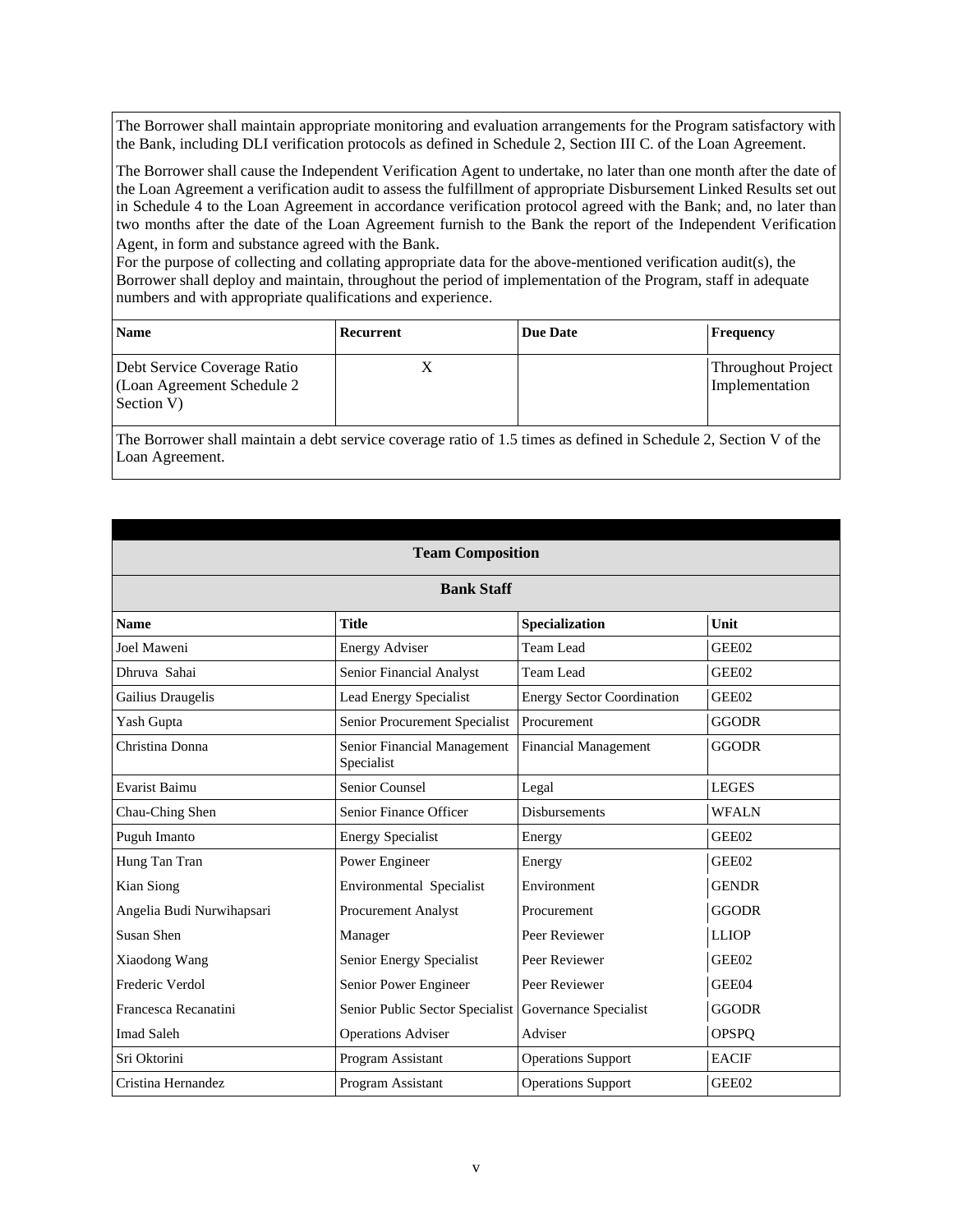| Hien Minh Vu     | Program Assistant | <b>Operations Support</b> | GEE02        |
|------------------|-------------------|---------------------------|--------------|
| Rumiah Aritonang | Program Assistant | <b>Operations Support</b> | <b>EACIF</b> |

| <b>Non Bank Staff</b> |              |                             |               |
|-----------------------|--------------|-----------------------------|---------------|
| <b>Name</b>           | <b>Title</b> | <b>Specialization</b>       | <b>City</b>   |
| Chrisantha Ratnayake  | Consultant   | Distribution Planning       | Colombo       |
| Sulistiowati          | Consultant   | Social                      | Jakarta       |
| Arip Syaman Sholeh    | Consultant   | <b>Financial Management</b> | Jakarta       |
| I Made Ro Sakya       | Consultant   | <b>System Planning</b>      | Jakarta       |
| Roxana Caprosu        | Consultant   | Governance Specialist       | Washington DC |
| Kazim Saeed           | Consultant   | Economist                   | Karachi       |
| Jace Jeesun Han       | Consultant   | <b>Energy Specialist</b>    | Washington DC |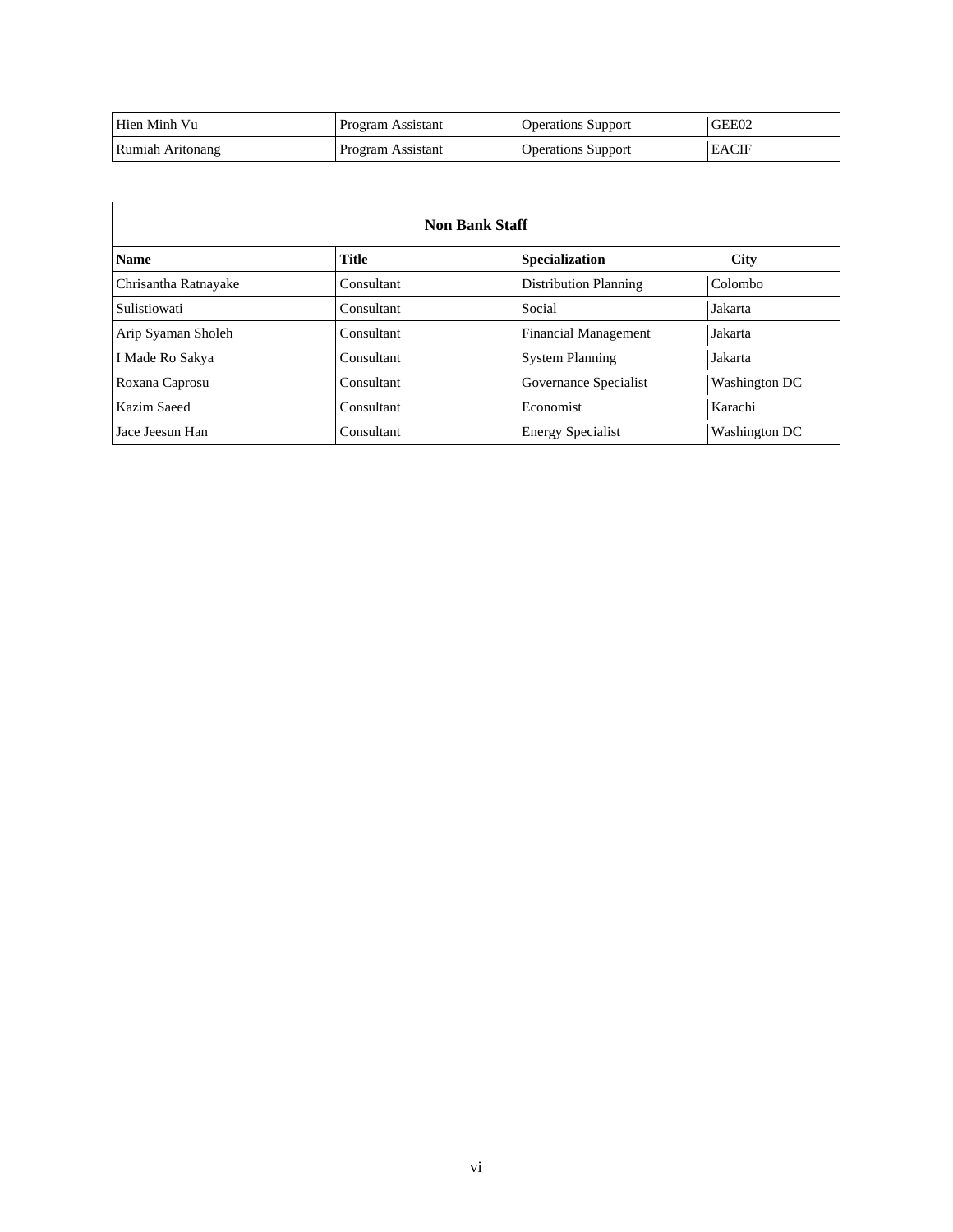## I. STRATEGIC CONTEXT

# **A. Country Context**

1. Indonesia is the world's largest archipelagic state, its fourth most populous nation, and the 10th largest economy in terms of purchasing power parity. It is a member of the ASEAN group of countries that have a combined population of 608.4 million and is also a member of the G-20. With more than 17,500 islands, of which 6,000 are inhabited, Indonesia has a population of over 250 million, with 300 distinct ethnic groups and over 700 languages and dialects. It has a gross national income per capita of US\$3,524 (2014) and it has more than halved extreme poverty to 11.3 percent in the past fifteen years.

2. Indonesia's economic planning follows a 20-year development cycle. The current plan spans from 2005 to 2025. The five-year medium-term development plan, i.e. the third phase of the long-term plan runs from 2015 to 2019, and focuses on key development priorities including energy and infrastructure development, and on improving social assistance programs in education and health-care. Recent energy subsidy reforms have enabled shifts in public spending towards programs that directly impact the poor. However more than 28 million Indonesians currently live below the poverty line set at US\$24.4 per month and approximately half of all households remain clustered around this poverty line. Employment growth has been slower than population growth, and public services remain inadequate by middle income country standards. Indonesia is also doing poorly on a number of health and infrastructure related indicators.

3. In addition despite rising government spending in recent years, Indonesia's core infrastructure stock, such as electricity, road networks, ports, and telecommunication facilities, has not kept pace with economic growth. The resultant "infrastructure gap" in terms of both quantity and quality of investment is due to several factors among which the most important are: a complex and non-transparent regulatory framework for implementation of infrastructure projects; an underdeveloped framework for Public-Private Partnerships resulting in insufficient mobilization of private funds for investment; and the inadequate participation of domestic capital markets in channeling funds to infrastructure sectors. The infrastructure gap contributes to undermine productivity, growth, competitiveness and poverty reduction efforts.

4. Going forward, reducing the infrastructure gap would support growth and prosperity through several channels. The spending effect would support short-term growth and the creation of jobs. As the investments translate into infrastructure stock, private investment will be crowded-in and productive capacity, and long-term growth will be supported. As infrastructure services are delivered firms' competitiveness would increase and so would the population's access to services.

# **B. Sectoral and Institutional Context**

5. The power sector in Indonesia is dominated by the state owned power utility, PT. Perusahaan Listrik Negara (PERSERO) or PLN that owns and operates 39.3 GW of the 51.6 GW of installed generating capacity (2014). Independent Power Producers (IPPs) represent 7.9 GW of installed capacity, and the balance is from captive generation. Total electricity produced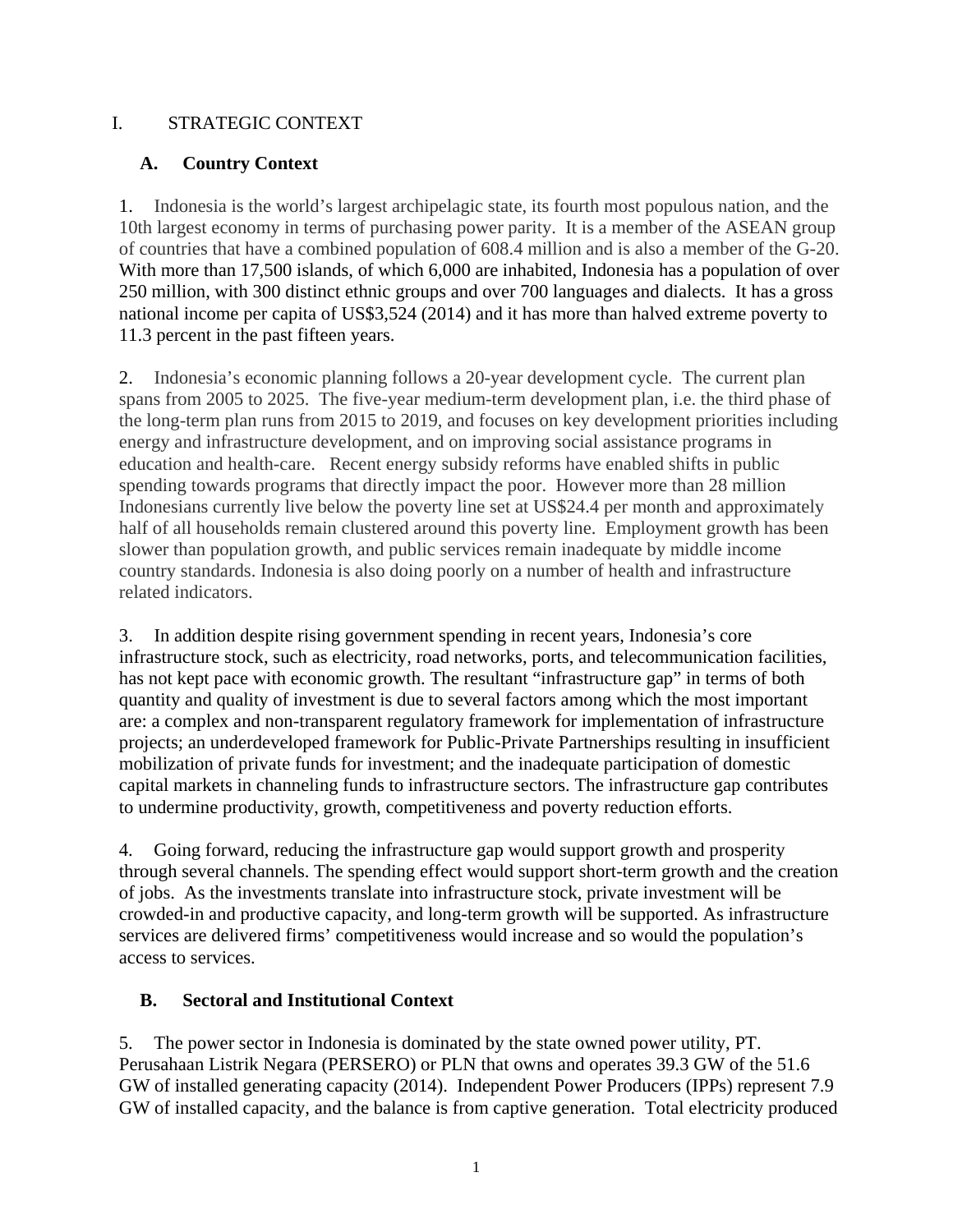in 2014 was 228.5 TWh of which 198.6 TWh was sold during the year to industries (33.2 percent), households (42.3 percent), businesses (18.3 percent), and others (6.2 percent). PLN's annual peak load in 2014 was 33.3 GW, an increase of 8.06 percent over the prior year. PLN with its monopoly until 2009 on power transmission and distribution (39,910 km of transmission lines, and 925,312 km of distribution lines) is also the major purchaser of electricity produced by IPPs (53.2 TWh or 23.3 percent of total production). While the private sector has made inroads in negotiating licenses with local governments for electricity supply and distribution for isolated mini-grids, PLN remains the dominant force in transmission and distribution in Indonesia. The sector is regulated by the Ministry of Energy and Mineral Resources, while decisions relating to the sector's financial footing including those on proposed tariff increases are taken at the Parliamentary level (Commission VII of the House of Representatives) in discussion with the Ministry of Finance, the State Planning Ministry, the Ministry of State Owned Enterprises, and PLN. The sector until recently was characterized by low electricity tariffs, and high subsidies to PLN. These subsidies projected at 0.6 percent of GDP in 2015 remain unsustainable at current levels, and the government has embarked upon a tariff rationalization effort aimed at limiting subsidies to low income consumers.

6. In addition, Indonesia, with an electrification ratio of 84.3 percent of the population, lags behind its neighbors such as Thailand, Vietnam and China which have achieved universal access. Access to electricity is an important driver for improvements in health and educational outcomes as well as for income growth opportunities for the population. With demand continuing to increase at an annual rate of about 8 percent the national power expansion plan (RUPTL) for the next ten years to 2024 projects a requirement for 70 GW of new generation capacity together with associated transmission and distribution capacity. Public sector resources through PLN are used to finance part of the additional generation capacity alongside the private sector which is expected to develop, finance and operate at least 50 percent of the new capacity during 2015-24.

7. In the face of tremendous pressure to keep pace with economic growth combined with investments that were well below the levels needed to ensure reliable supply, Indonesia's power system has been left with inadequate generating capacity to meet electricity demand (average annual demand growth of 7.8 percent during 2009-13). The sector has faced significant challenges in mobilizing large investments from the public and private sectors due to the following reasons:

- a. *Weak sector financial footing* of PLN due to low electricity tariffs combined with limited Government fiscal space to support major investments.
- b. *A large and unsustainable government public service obligation (PSO) subsidy* averaging US\$9.3 billion annually during 2011-14, and projected at 0.6 percent of GDP in 2015 covering 24 percent of PLN's operating revenues.
- c. *PLN's limited borrowing capacity* due to subsidized electricity tariffs combined with delayed subsidy payments negatively impacting PLN's financial condition and therefore its access to financial markets.
- d. *Weak contract management and implementation capacity* at PLN leading to long lead times in contracting and construction required to install new capacity.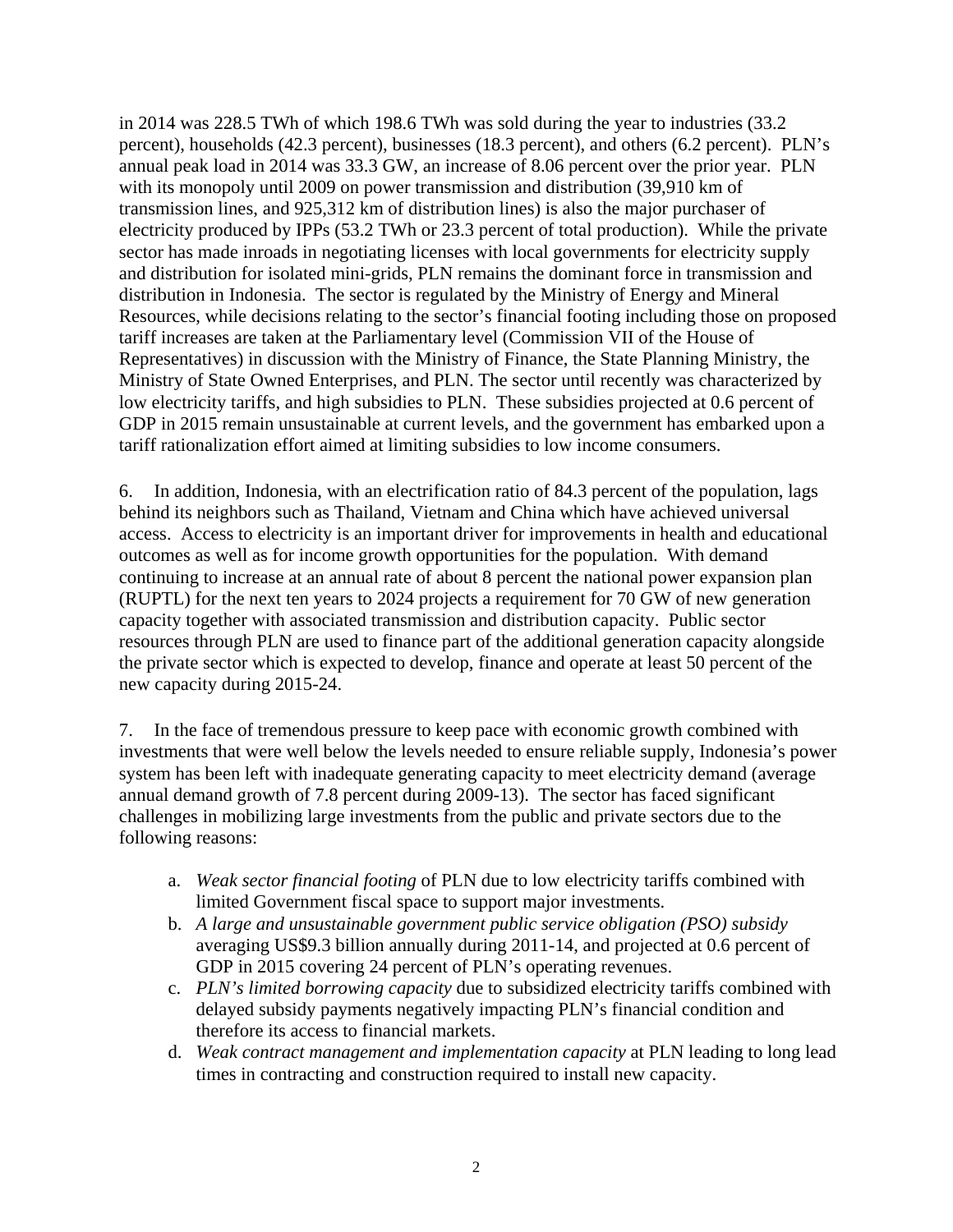e. *High political risk* due to an evolving policy framework, regulatory uncertainty, and delays in the issuance of licenses and approvals, undermining private investment.

8. Additional energy sector challenges include a rapid increase of coal in power generation imposing environmental costs on the economy and on society and energy efficiency programs that have yet to gain any significant traction. Coal accounted for about 52 percent of the generation fuel mix at the end of 2014 and its share is expected to increase to 60 percent by 2019. The increasing share of coal in the generation mix will be mitigated to some extent by the GoI's commitment to increase the proportion of renewable energy sources to about 23 percent of the generation mix by 2025. In addition, while the lack of implementation of significant energy efficiency programs to date has contributed to the persistent rapid growth in power demand and capital investment requirements, the ongoing rationalization of tariffs and removal of subsidies will improve incentives for more energy efficiency efforts in the future.

9. The impacts of inadequate investment in power infrastructure are felt through power deficits and persistent low access to electricity (42 million Indonesians have no access to electricity).

10. To address these challenges, at a strategic level, the GoI has committed to a number of long term measures around the following targets:

- a. reducing, and better targeting, energy subsidies to improve productive and resource allocative efficiency;
- b. expanding electricity access by improving the electrification rate from 84.3 percent in 2014 to 99 percent by 2024;
- c. scaling-up renewable energy deployment from 11 percent in 2014 to 23 percent of the energy mix by 2025;
- d. placing investment to expand power generation capacity as one of the high priority pillars of its infrastructure revival program; and
- e. mobilizing a partnership program on energy conservation to incentivize industrial enterprises to convert to energy efficient technologies.

11. At an operational level the GoI has undertaken or initiated the following several measures to address the above power sector challenges:

a. *Prepared an ambitious power sector investment program.* PLN has developed a power system expansion plan called the "Rencana Usaha Penyediaan Tenaga Listrik", (RUPTL) for 2015-2024 which is expected to add 70 GW to the system at a total cost of about US\$97 billion. For the first five years (2015-2019) the program will add 42 GW, including 7 GW carried over from prior fast track programs. Out of this program PLN is expected to build, finance and operate 5 GW at an estimated cost of US\$40 billion, including the cost of the associated transmission and distribution investments and the private sector is expected to implement the balance of 30 GW. Given the implementation difficulties in the past and with ongoing projects, delivery of such a massive program will be challenging for both PLN and the GoI. To succeed, it will be necessary for GoI and PLN to step up measures to address the constraints to the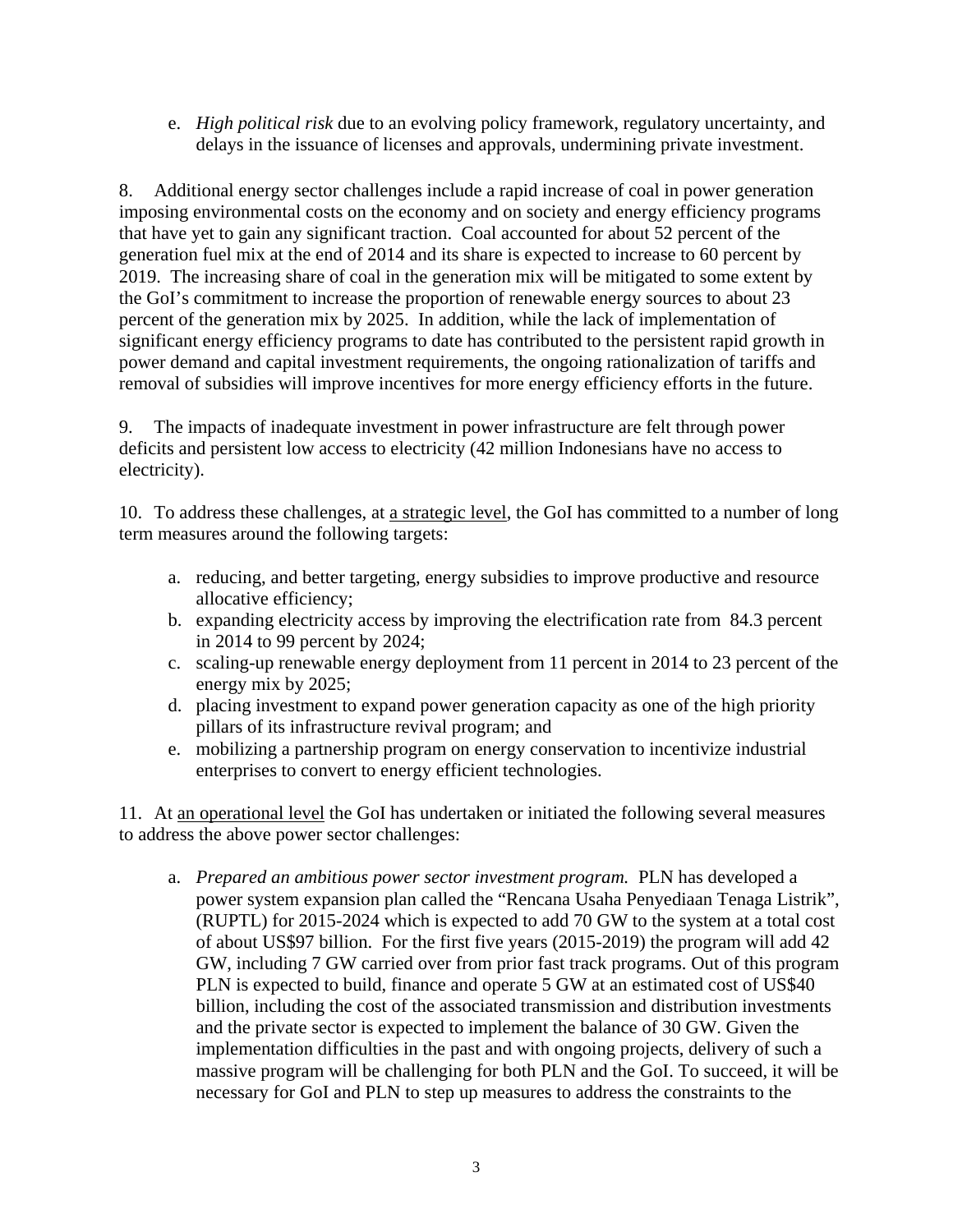implementation of the investment program and to identify new ways of doing business. The proposed Program presents a new approach for implementation of the distribution investments.

- b. *Implemented substantial increases in electricity tariffs* in the last two years to improve PLN's financial performance, to better manage power demand and to reduce the PSO subsidy.
- c. *Issued a new geothermal law and pricing decree* to provide incentives for the development of Indonesia's substantial domestic energy resource.
- d. *Completed a gas development master plan* to provide a strategy/road map for improving the management of gas resources, including their availability to the domestic market.
- e. *Initiated a performance based regulation for PLN* so that power prices can be based on efficient costs.
- f. *Introduced a feed-in tariff* to incentivize private finance for renewable energy development.
- g. *Initiated a process to introduce a direct lending mechanism* for SoEs to borrow directly from bilateral and multilateral sources for infrastructure financing.
- h. *Created a performance management unit* at the line ministry and a project management office under the National Project Director, to improve energy project delivery.

12. The Bank is also supporting Indonesia to address these sector development challenges through development policy and investment lending and through technical assistance advisory services. Three ongoing IPF operations for a total of about US\$1.2 billion in IBRD Loans are supporting the sector's ability to meet demand by financing expansion of renewable energy generation capacity (Upper Cisokan Hydropower Project) and transmission lines and substations. The recently approved Development Policy Loan is leveraging policy reforms to improve the regulatory framework for private sector participation in both power and gas, to reduce energy subsidies, and to improve the framework for increased electrification nationwide. In addition, the Bank is engaging with the Government through Advisory Services and Analytics on its core engagement areas of strengthening sector governance and sustainability, supporting renewable energy and low carbon development, expanding access to modern energy services, and enabling gas sector policy formulation and investment planning. These Advisory Services and Analytics have included the development of a gas sector master plan, an Eastern Indonesia electricity access scale-up strategy, support for a performance based regulation to improve PLN's operational efficiency, and related areas,

## **C. Relationship to the CPF and Rationale for Use of Instrument**

13. The Bank's current Country Partnership Framework (CPF) for Indonesia covering the period FY 2016-20 was discussed in December 2015. Earlier in 2015 the Systematic Country Diagnostics (SCD) had identified infrastructure bottlenecks as constraints to inclusive growth. The CPF assigned a priority role to infrastructure, including energy, for furthering the government's development goals of building a more prosperous, equal and economically independent Indonesia, eliminating extreme poverty and boosting shared prosperity.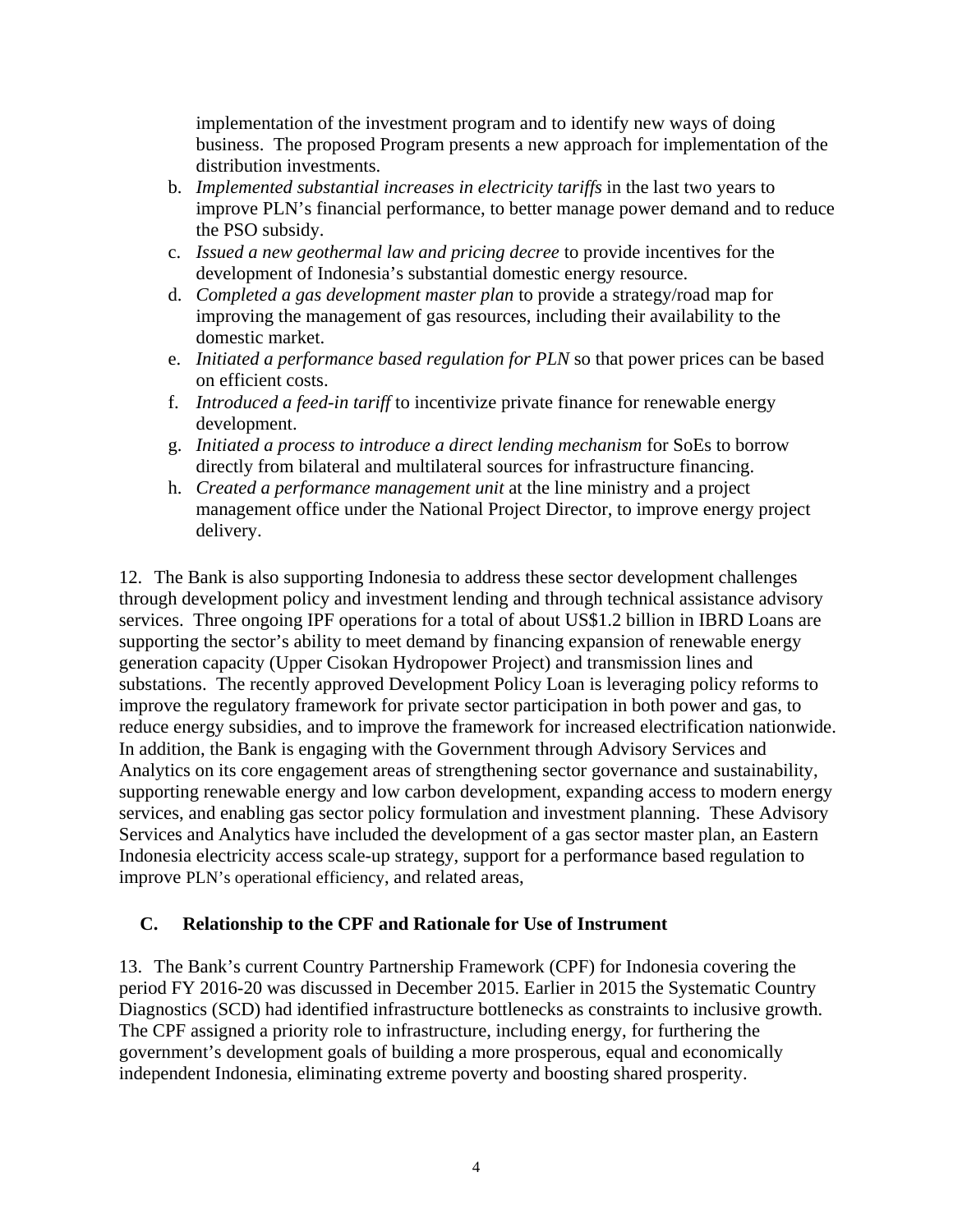14. Sustainable energy and universal access is identified as a key engagement area for the World Bank Group. Specifically, the CPF identifies the following four main areas for the Bank to focus on in the energy sector: (i) energy infrastructure: improving operational efficiencies, reliability of services through among others transmission and distribution and pumped storage; (ii) renewable energy and low carbon development: accelerating geothermal and other renewables complemented with sustainable development of hydropower and the gas sector; (iii) access to modern energy services: potentially through grid extensions, possible off grid solutions, modern cooking solutions; and (iv) sector governance, competitiveness and efficiency, particularly through the DPL series, and project delivery TA.

15. To implement this engagement strategy, the World Bank Group's support to the sector comprises the traditional Investment Project Financing (IPF), IFC equity and loans to private sector projects and TA, in addition to the recently introduced development policy lending. IPF and TA are used to support power infrastructure projects, especially renewable energy, to facilitate the rationalization of the electricity tariffs and subsidy regime, and to strengthen project/program implementation capacity of the line ministry and of energy sector SoEs. Development policy lending is being used to leverage policy reforms for low-carbon development, improved access to electricity, rationalization of energy subsidies and creation of an environment for enhanced private sector participation.

16. The power sector has faced significant implementation constraints including under past and ongoing Bank supported operations. These constraints have resulted in slow implementation and disbursement of expenditures leading to delayed realization of project benefits. The main constraints are: (i) regulatory – land acquisition and obtaining right of way through forestry lands for infrastructure development, and (ii) PLN specific – project management, procurement and contract management delays. These constraints are summarized in the text box below which also shows the underlying causes and the ways in which the PforR is designed to mitigate them.

| <b>Regulatory</b><br>Delays in project<br><b>implementation</b> [in generation<br>and transmission projects] | Weak institutional capacity in<br>project management, including<br><i>inadequate planning,</i><br>engineering, procurement and   | Under the Program, the Main<br>Distribution Unit items, which comprise<br>the bulk of expenditure, are fairly<br>standardized and do not involve |
|--------------------------------------------------------------------------------------------------------------|----------------------------------------------------------------------------------------------------------------------------------|--------------------------------------------------------------------------------------------------------------------------------------------------|
|                                                                                                              | contract implementation, in<br>managing large and technically<br>complex contract packages. In<br>addition, slow decision-making | intricate engineering. Furthermore<br>these items are procured centrally<br>through framework agreements with<br>registered (pre- qualified)     |
|                                                                                                              | due to fragmented<br>responsibilities, and rigid                                                                                 | manufacturers in a streamlined manner.                                                                                                           |
|                                                                                                              | internal approval requirements.                                                                                                  | Implementation is decentralized through<br>Wilayahs who procure the small value<br>goods, works, and services.                                   |
|                                                                                                              |                                                                                                                                  | Corporate reorganization is completed,<br>project monitoring processes is                                                                        |
|                                                                                                              |                                                                                                                                  | improved, and delegation of authority is<br>being considered to expedite approvals.                                                              |

#### **Box 1: Lessons Learned from Past and Current Bank Operations in Indonesia's Power Sector**

*Performance constraints Underlying Causes How PforR addresses Lessons Learned*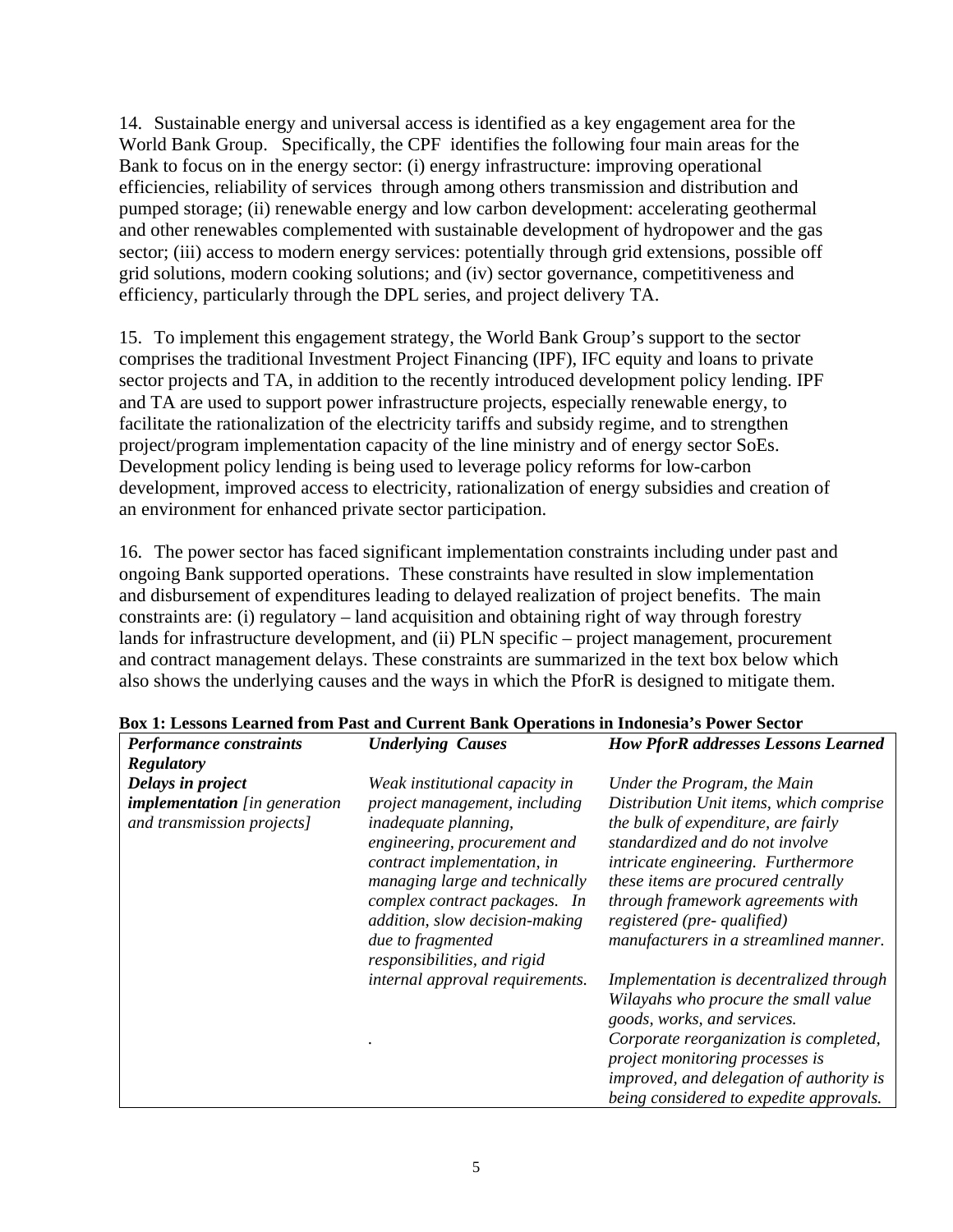|                            |                                                                                                                                                                                                                                                                                                 | A framework for procurement<br>performance monitoring and reporting<br>to be undertaken by PLN has been<br>agreed under the Program Action Plan.                          |
|----------------------------|-------------------------------------------------------------------------------------------------------------------------------------------------------------------------------------------------------------------------------------------------------------------------------------------------|---------------------------------------------------------------------------------------------------------------------------------------------------------------------------|
| Land acquisition           | Several layers of approval<br>across multiple jurisdictions $\&$<br><i>agencies that have typically</i><br>taken several months/years to<br>complete. Legislation<br>supporting market based<br>compensation to landowners yet<br>to be tested in practice.                                     | Focuses on the distribution segment of<br>the power sector which has less demand<br>for land, and uses the alignment of<br>existing roads to reach proposed<br>consumers. |
| RoW through forestry lands | Nascent (2012) legislation<br>permitting right to traverse<br>conservation forests. Protection<br>forest use to be compensated<br>through reforestation of twice<br>the amount of land in adjacent<br>property. Backlog for<br>Government appointed<br>surveyors to identify alternate<br>land. | The Program does not envisage right of<br>way access through conservation or<br>protection forests.                                                                       |

17. *Lessons Learned from Past and Ongoing Operations*: The choice of the PforR for the proposed operation has been informed by lessons learned from these operations, the GoI interest in piloting a results based approach in distribution, and experience from other countries. The PforR is designed to mitigate the implementation constraints encountered with past and ongoing generation and transmission projects as follows:

- Implementation of distribution investments is decentralized to PLN's branch offices (Wilayahs) which conduct the planning, design, procurement, contract management, payment, and commissioning processes. These decentralized arrangements have resulted in faster implementation with annual budget execution of about 80% compared to around 50% for transmission and generation projects.
- The simpler nature of distribution activities and the small value of contracts also require simpler designs and project management. The specifications of Main Distribution Unit items, which comprise the bulk of expenditures under Program, are fairly standardized and procurement is carried out centrally and efficiently through framework contracts with registered (prequalified) manufacturers.
- It will support the distribution segment of the power industry which typically has more limited environmental and social impacts. Unlike generation and transmission projects the requirements for land for substations are minimal and communities willingly donate and/or sell land in order to have the benefits of access to electricity. The land requirements for distribution lines are regularly mitigated by routing the lines through existing road corridors.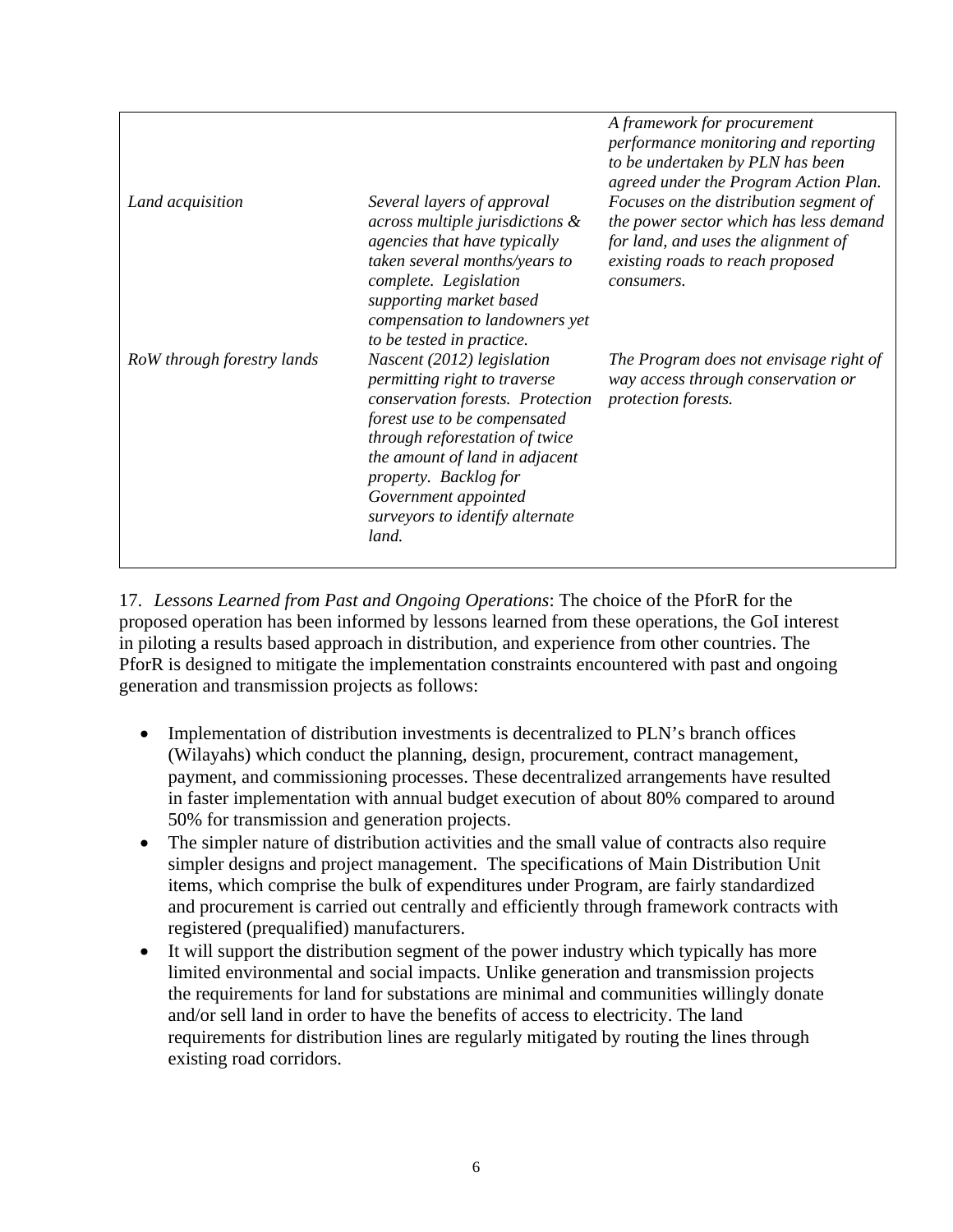18. Although PLN's implementation of the distribution program has fared much better than that of generation and transmission there exists scope for leveraging PLN's program systems for distribution to speed up implementation even more and to achieve the key GOI objective of universal access to electricity in the next ten years as well as to improve efficiency and effectiveness of expenditures. By speeding up implementation, the PforR would help to increase the percentage of the population with access to electricity in Sumatra, a region with the largest population outside of Java-Bali. About 3.2 million additional customers will be added over the next five years. About 85 percent of the population already has access to power in Sumatra. The remaining population is either far from the grid in the remote areas or are the poorest households in already electrified areas. The program would therefore contribute to reaching the poorest and the bottom 40 percent of the population in Sumatra.

19. Given that substantial generation capacity reserves exist on Sumatra and that significant additional capacity is either already under construction or at procurement stages there is a need to speed up distribution system development to enable this power to be efficiently and reliably delivered to consumers<sup>1</sup>. The PforR instrument would help to speed up implementation by:

- a. focusing the attention of PLN and other concerned government agencies on results since disbursements of the Bank Loan would be based on results instead of expenditures as is the case with Investment Project Financing;
- b. allowing PLN to use its own program systems while simultaneously supporting the improvements of those systems – experience has shown that PLN has generally achieved higher rates of budget execution when using its own systems rather than those of the government and/or external development partners; and
- c. reducing the cost of doing business for PLN by allowing it to use the same systems (its own) for both International Financial Institutions (IFIs) financing the program i.e. the Asian Development Bank (ADB) and the Bank

20. Not only is the PforR instrument expected to enable faster program implementation for the reasons explained above but it is also expected to contribute to improvements in the effectiveness of PLN's expenditure programs and to the strengthening of institutions.

21. *GoI's Interest in Piloting Results-based Approaches*. Given the implementation constraints experienced in generation the GoI is keen to launch results based approaches to improve project implementation outcomes. The ADB has recently approved a results-based loan of about US\$600 million to support transmission and distribution in Sumatra for the same 5-year period, of which US\$420 million is for distribution. These results-based loans offer PLN an opportunity to pilot a new approach to providing incentives for improving implementation performance, developing institutional capacity, and lending to SoEs through the direct lending mechanism. As the first PforR in Indonesia its successful implementation has the potential to facilitate the adoption of similar innovative mechanisms in other parts of the country and in other sectors. The PforR is closely aligned with the Energy Development Policy Lending (DPL) series, the first of which was approved by the Board in early December 2015, in that improvements in the

<sup>&</sup>lt;sup>1</sup> The pipeline of generation and transmission projects is not fully funded and hence the IFI's support for distribution will enable PLN to shift more resources to these projects as well as towards projects in other regions.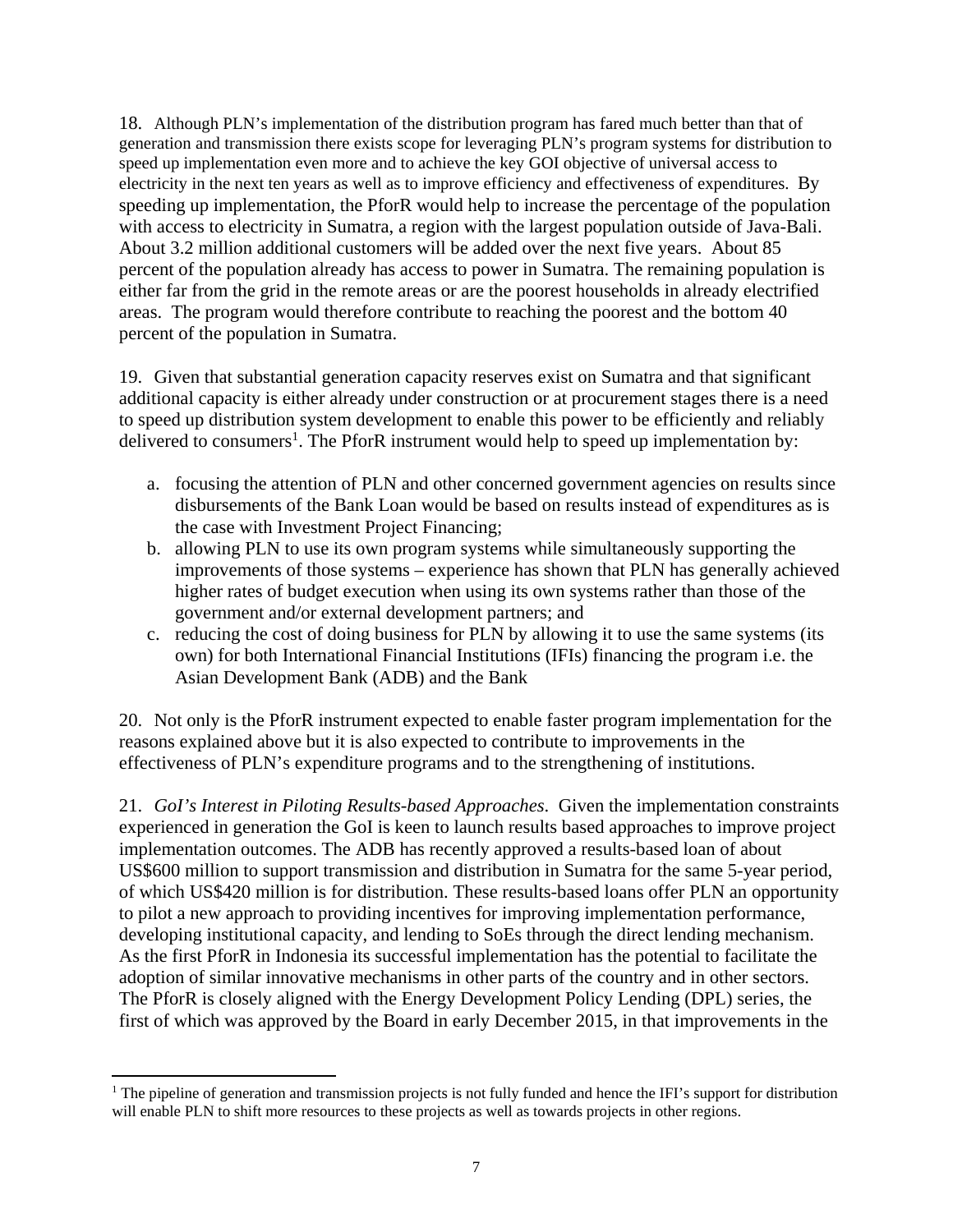policy framework leveraged by the DPL series, including on tariff reforms, will help to improve the viability of distribution investments carried out under the Program.

22. *Experie*nce *from distribution sectors in other countries*. The PforR instrument is suitable for supporting distribution activities because the outputs and outcomes of distribution activities are more easily measurable and verifiable, criteria that is critical for a system that disburses based on achievements rather than on expenditures. Although this would be the first PforR supported by the Bank in the power distribution sector globally the linkage of disbursements to results is similar to output-based lending which has been used quite extensively and successfully in the power distribution sector in many countries.

23. Finally, the PforR is also an appropriate instrument to deploy for the proposed investments given the existence of a well-defined government program.

# **II. PROGRAM DESCRIPTION**

# **A. Program Scope**

24. PLN's current power expansion plan comprising generation, transmission and distribution investment requirements (the "Rencana Usaha Penyediaan Tenaga Listrik" or RUPTL) covers the period 2015-2024. The broader context for the RUPTL is the Rencana Umum Ketenagalistrikan Nasional (RUKN) which is a 20-year national policy document approved by Parliament. The RUKN provides the GoI's policy guidance for preparation of the RUPTL. This guidance is related primarily to the projected energy demand and desired targets for electrification and the energy mix of production. The current RUKN was approved by Parliament in 2008 and covers the period up to 2027.

25. To close the power infrastructure gap which is constraining economic growth the current administration is focusing on implementation of the 5-year time slice of the RUPTL covering the period 2015-2019. Consistent with both the RUKN and the RUPTL the key objectives of the 5-year time slice are to increase access to electricity for household consumers and to meet the economy's power needs while improving efficiency and reliability of supply. Its specific key targets are to increase generation capacity by 35 GW and increase access to electricity from 85%, to 97% by 2019. Further, PLN's detailed implementation plan envisages improvements in efficiency (loss reduction) and reliability indicators (SAIDI and SAIFI) as detailed in Annex 4.

26. The estimated total costs of the RUPTL for 2015-2019 are US\$83.4 billion of which US\$58.9 billion is for generation, US\$17.1 billion is for transmission, and US\$7.4 billion is for distribution as shown in Table 1 below. Excluding the expected private sector financing for generation, PLN's investment requirements for the 5 years to 2019 are US\$43.3 billion of which US\$11.75 billion are for the Sumatra region.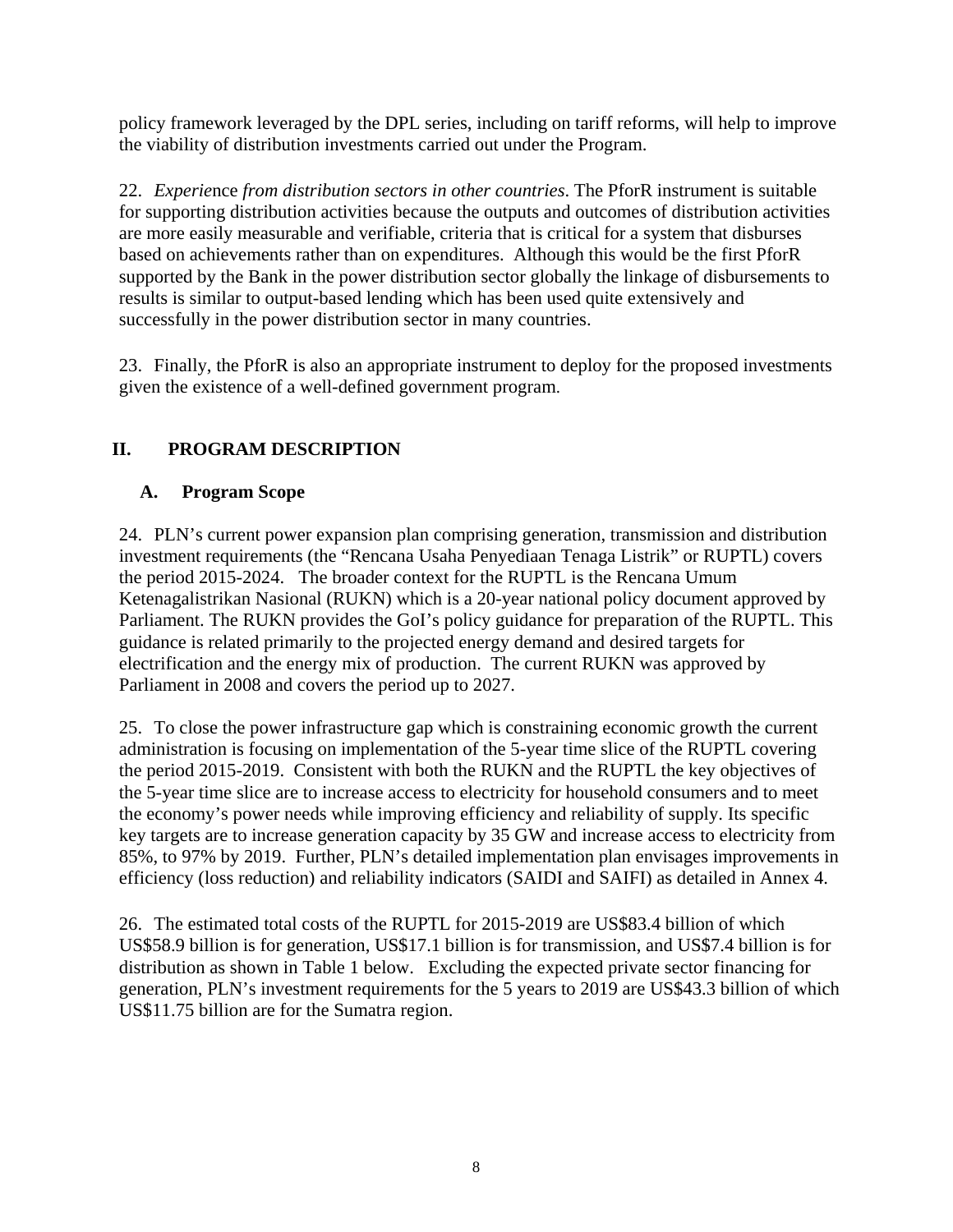| <b>Expenditure type</b>                       | <b>Total PLN</b> | Sumatra only  |
|-----------------------------------------------|------------------|---------------|
|                                               | (US\$billion)    | (US\$billion) |
| <b>Generation</b>                             |                  |               |
| by PLN                                        | 18.80            | 4.40          |
| by IPPs                                       | 40.10            | 8.64          |
| Total                                         | 58.90            | 13.04         |
| <b>Transmission</b>                           |                  |               |
| by PLN                                        | 17.10            | 5.90          |
| <b>Distribution</b>                           |                  |               |
| by PLN                                        | 7.40             | 1.45          |
| <b>Total Sector Expenditure Plan</b>          | 83.40            | 20.39         |
| <b>Total PLN Expenditure Plan<sup>2</sup></b> | 43.30            | 11.75         |

**Table 1: Power Sector Expansion Expenditure Plan (RUPTL) for 2015-2019** 

27. The Government's program on which the proposed PforR is based is the national distribution component of the 2015-2019 time slice of the RUPTL which is estimated to cost US\$7.4 billion. The program comprises activities aimed at improving distribution system planning capabilities, increasing access to electricity by connecting new customers and improving existing distribution networks, and increasing the efficiency and quality of services to existing consumers.

### **Bank Financed Program-for-Results**

28. The PforR Program to be supported by the Bank is a geographic slice of the distribution component of the RUPTL in that it would only cover Indonesia's Sumatra region out of the national distribution plan for the period 2015-2019. It is also a time slice in that it covers the first five years of the sector expansion plan for the period 2015-2019. The estimated cost of the Sumatra distribution program is US\$1.45 billion or about 20% of the total national distribution for the five years.

29. PLN has selected the Sumatra region for coverage under the proposed program based on several specific criteria. First, Sumatra has the largest population center outside Java Bali with about 54 million people, of which 9 million have no access to electricity and it is an important economic growth center for Indonesia. Second, there are substantial existing and planned generation and transmission investments in Sumatra that require complementary investment in distribution in order to enable the power produced when these investments are commissioned to be delivered to the regional economy. Third, a focus on Sumatra offers the best prospect for fast progress towards achieving the RUPTL's national ER target of 99.4 percent by 2024. Up to about 3.2 million customers could be added to the grid in the 5 year period to 2019 resulting in an increase in the regional electrification ratio from 85 percent to about 90 percent. Fourth, the region offers the best opportunity for "piloting" the use of the IFI's performance-based lending instruments, learning lessons, and improving effectiveness of its program expenditure management before attempting to use them in the more difficult terrain of Eastern Indonesia.

<sup>&</sup>lt;sup>2</sup> Excluding private sector financing of generation capacity expansion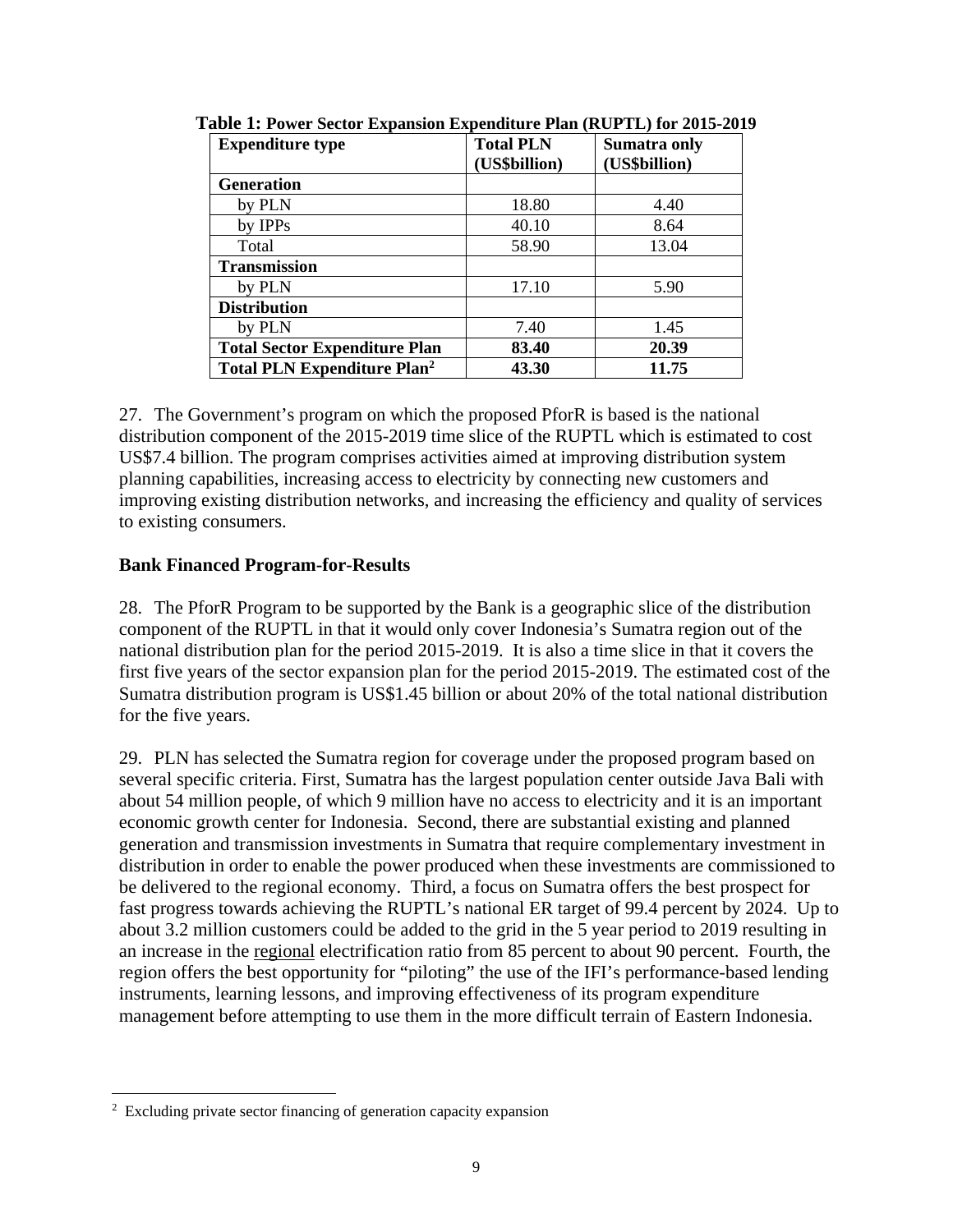30. PLN's strategy is mobilize substantial private sector resources for generation and to focus its own resources and those from multilateral funding agencies to finance transmission and distribution activities.

31. The Program will support implementation of activities designed to achieve PLN's program goals in five result areas as follows:

**Result Area 1: Improved access to electricity**. To achieve this objective the Program will support the expansion of the distribution network with approximately: (i) 19,487 circuit-km of MV and 23,594 circuit-km of LV distribution lines; and (ii) 28,327 transformer units with a total MVA capacity of 2,895. These network improvements will enable PLN to connect about 3.2 million additional customers over the 2015-2019 period.

**Result Area 2: Improved quality of service.** Activities to improve the quality of service will involve system reinforcement and upgrading and customer outage management. In addition the Program activities will include upgrading of Distribution Control Centers to SCADA functionality and completion of a GIS database in each Wilayah. These activities will improve the accuracy of measuring system reliability using the System Average Interruption Duration Index (SAIDI) and System Average Interruption Frequency Index (SAIFI) - internationally recognized standards for measuring system reliability. Reduced MV feeder technical interruptions, and decreases in the frequency and duration of outages and in voltage fluctuations will indicate an improvement in the quality of services.

**Result Area 3: Improved distribution efficiency.** To achieve this objective the Program will support rehabilitation and upgrading of existing distribution lines and substations, and installation of additional substations and of improved metering devices. Distribution losses, a key barometer of utility performance, deteriorated significantly in 2013 (ranged from 7.4%-14.7% among the Wilayahs) and again in 2015 after showing a modest recovery in 2014. The expected additions to the system of 80 grid substations (under PLN's transmission program and not part of the PforR) by 2017 will help to reduce system losses. The Program will complement loss reduction efforts by: (i) expanding, rehabilitating, and upgrading the distribution lines and substations; (ii) increasing the number of distribution transformers and thereby improving the LV/MV ratio in the network; and (iii) supporting improved network planning.

**Result Area 4: Increased power consumption**. The GoI's expectation is that increased household connections will translate into higher levels of electricity consumption which would contribute to improved productivity and income growth among the population although per capita consumption may initially decline as poorer consumers are connected. The Program will, therefore, also measure the increases in sales to residential customers that will result from implementation of the Program activities. All the activities that will be implemented under the Program to increase access, improve quality of services and to improve efficiency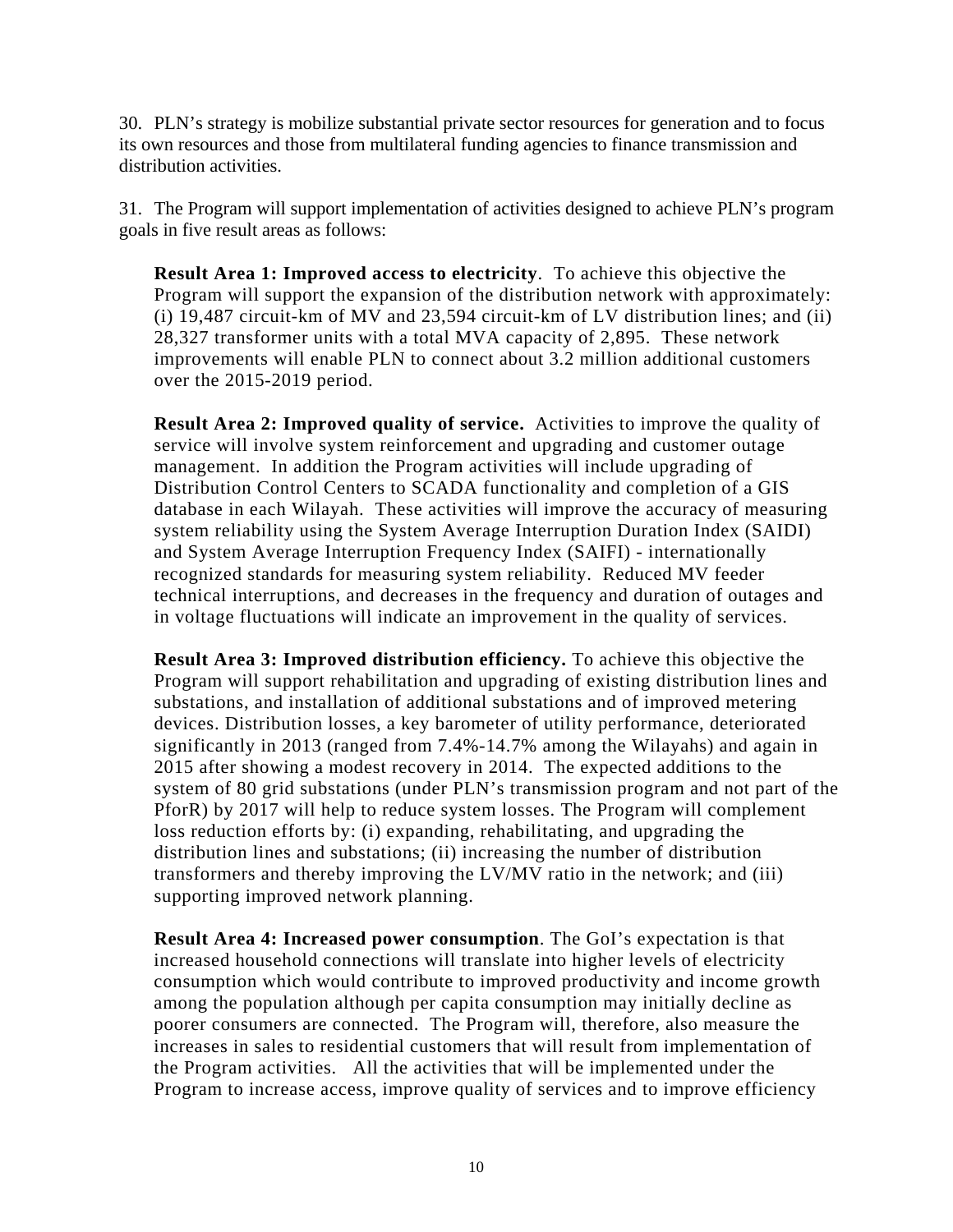and institutional capacity will also contribute to increased power consumption by relieving constraints that have kept average annual growth rates at about 8 percent and below**.** However, achievement of this goal will also be influenced by activities outside the program related to generation and transmission components of the RUPTL and the risks related thereto are moderate. The risks and the relevant measures to manage them are explained in the integrated risk framework.

**Result Area 5: Improved institutional capacity.** The Program's institutional capacity building objectives are to improve distribution system planning and budgeting and to improve operational management.

32. To strengthen distribution planning the Program will include the following activities: (i) review, update and issuance of revised distribution planning guidelines; (ii) integration of planning software with GIS databases; (iii) enabling the use of planning software by multiple users at each location through procurement of a corporate license.

33. Activities to integrate budgeting with Enterprise Resource Planning system (ERP) will be extended to cover all Wilayahs in Sumatra. Under the Program, PLN will review the potential to optimize the use of GIS databases, not only for distribution planning but also for customer outage management, transformer load management and asset management functions.

### **Program Beneficiaries**

34. The principal Program beneficiaries will include: (a) about 3.2 million new customers that will be connected to the grid and benefit from a more reliable energy source; (b) existing industrial and commercial customers who will benefit from increased quality of service and will thus be able to better plan their operations; (iii) domestic contractors who will have the opportunity to bid and participate in the implementation of the Program; (iv) local equipment and materials suppliers who will be able to bid and supply the Wilayahs with distribution materials; and (v) the local population that will benefit from increased employment opportunities during construction as the Program represents a significant scale up of PLN's distribution activities. About 50.1% of beneficiaries are expected to be women (based on 2011 population data). The project will neither directly promote nor sustain any gender inequalities in the country. Increased access to electricity will in general benefit both men and women, however regional and global evidence suggests that women in particular benefit.<sup>3</sup>

<sup>&</sup>lt;sup>3</sup> According to the EAP Companion to the World Development Report 2012, "Toward Gender Equality in East Asia and Pacific": While lack of electricity affect both female- and male-led enterprises, evidence suggests that such constraints may be more onerous among small and informal firms than among larger firms and, therefore, may constrain female-led enterprises disproportionately. In Indonesia female-led enterprises tend to be smaller, more precarious, less capital-intensive and less productive than male-led enterprises (Indonesia Country Gender Action Plan). Furthermore, having access to electricity extends the hours available for both productive and leisure activities, particularly for women and girls (World Bank, 2012).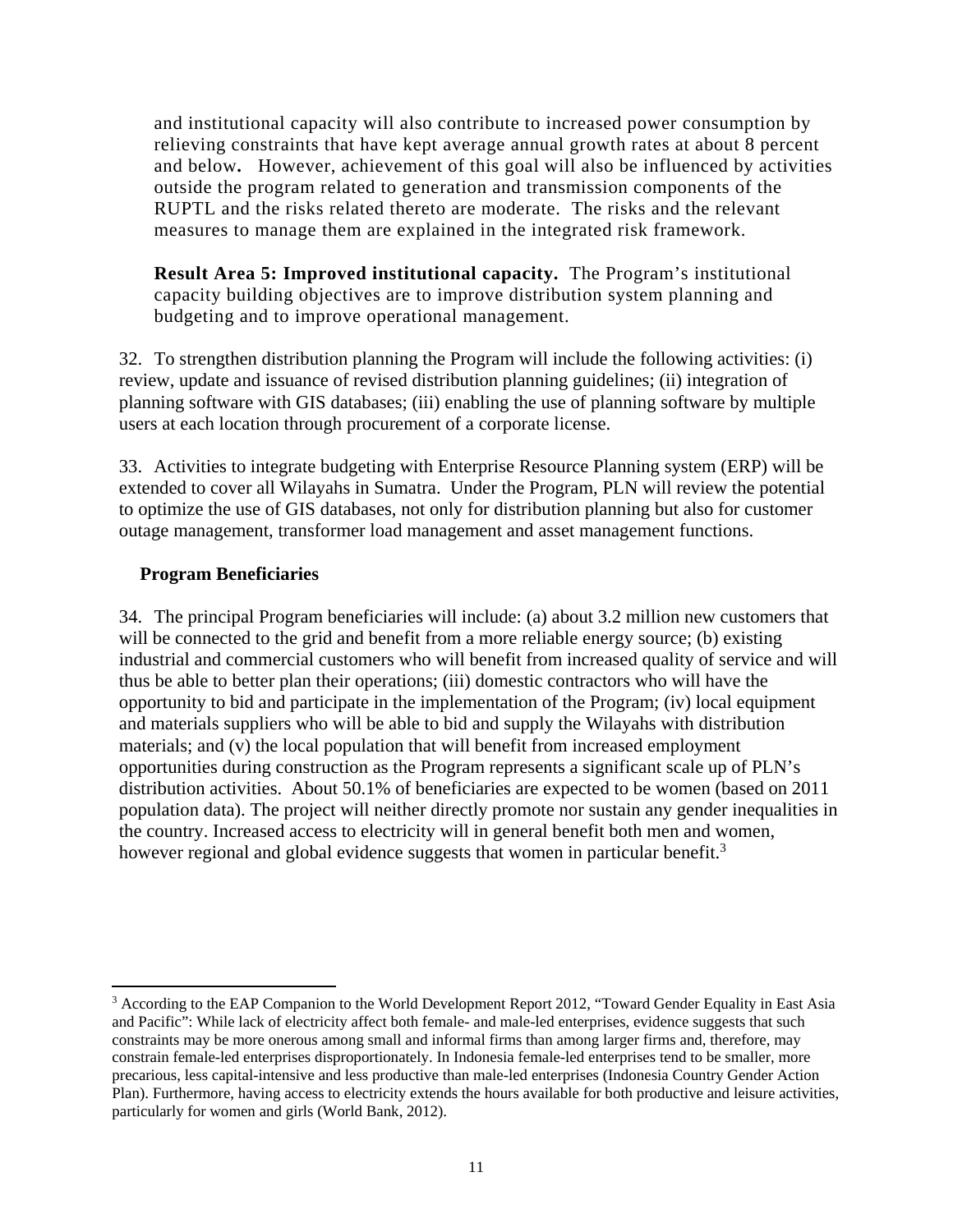| Source                            | Amount | % of Total |  |
|-----------------------------------|--------|------------|--|
| Government                        |        |            |  |
| PT PLN                            | 530    | 37         |  |
| IBRD                              | 500    | 34         |  |
| <b>Other Development Partners</b> |        |            |  |
| Asian Development Bank            | 420    | 29         |  |
| <b>Total Program Financing</b>    | 1,450  | 100        |  |

#### **Table 2: Program Financing (US\$Million)**

# **The Asian Development Bank's Program**

35. The Asian Development Bank (ADB) has prepared and negotiated a Results Based Loan (RBL) of US\$600 million to PLN. The ADB RBL instrument is very similar to the PforR. The RBL will support PLN's transmission and distribution expenditure program over the 2015-19 period in the Sumatra region. Thus, both ADB and the Bank are proposing to provide parallel financing for the same distribution program in Sumatra over the same period. The only difference in program coverage is that of the US\$600 million ADB Loan about US\$180 million will be used to support prior results of the transmission component of the RUPTL; otherwise the Disbursement-Linked Indicators (DLIs), the implementation, monitoring and evaluation arrangements have been successfully harmonized through consultations and information sharing during the preparation process. ADB has also agreed to use the same Independent Verification Agent that PLN will retain for the PforR.

# **B. Program Development Objective** (**PDO**)

36. The program's development objective is to increase access to electricity services and to improve the efficiency and reliability of their delivery in selected areas of Indonesia.

## **C. Program Key Results and Disbursement Linked Indicators**

37. The Program's key outcome indicators are as follows and the Results Framework is provided in Annex 2:

- a. The additional total number of customers connected to PLN's grid. This indicator measures the degree of access to electricity achieved by the Program.
- b. Reduction in System Average Interruption Duration Index (SAIDI) and System Average Interruption Frequency Index (SAIFI). These are internationally accepted measures of power supply reliability.
- c. Percentage reduction in distribution system losses. This is a key parameter for assessing system efficiency improvements.
- d. Annual increases in sales in GWh to residential customers to measure increases in consumption enabled by the Program.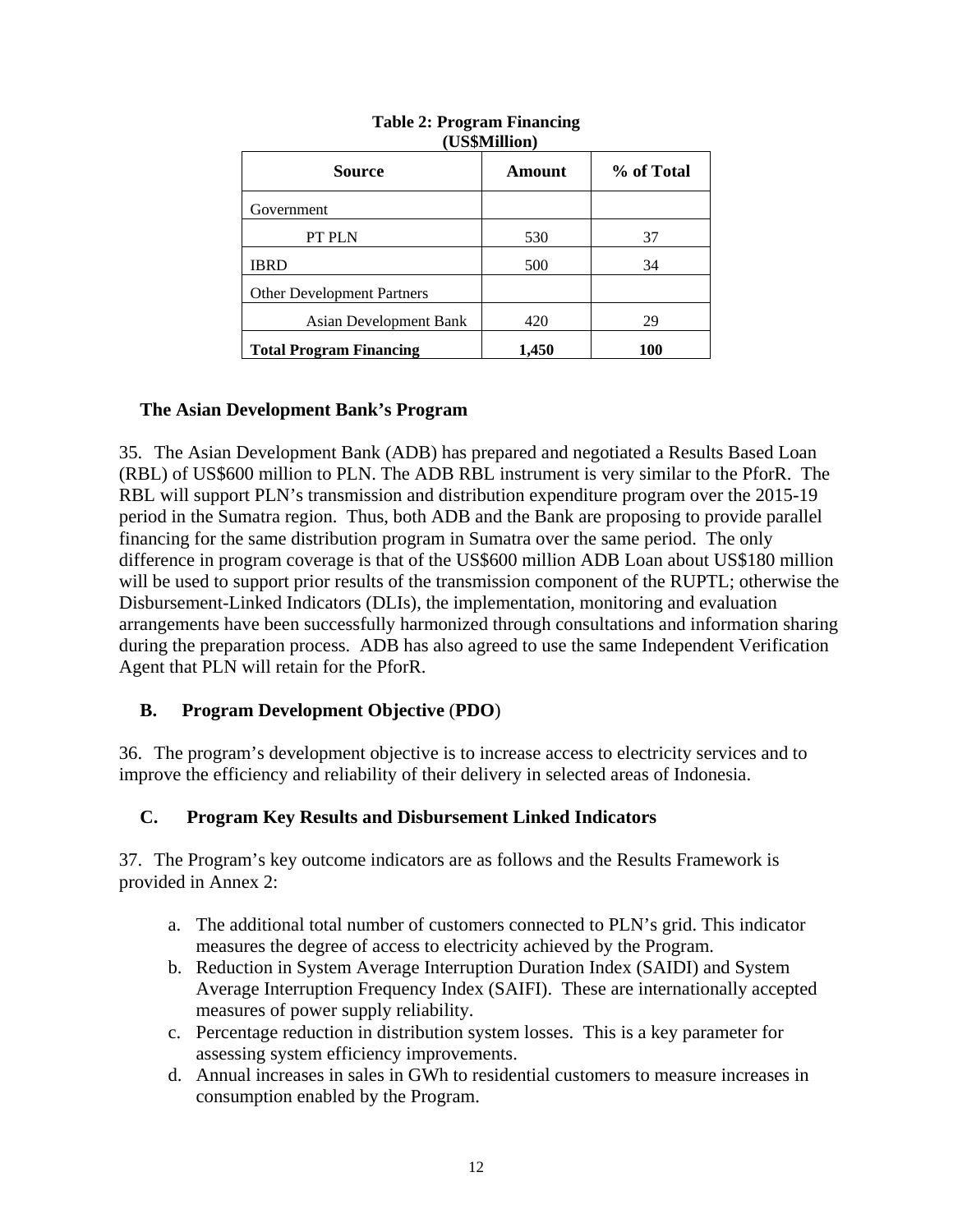e. Improved capacity for distribution planning, procurement and contract management.

38. The Program results chain summarizing the expected outcomes, the intermediate indicators and the relevant activities that will be undertaken by the Program to achieve the PDO are summarized in Table 3. The proposed DLIs are shown in bold in the intermediate/outputs and outcomes columns of the table.

| <b>Result Area</b>              | <b>Activities</b>   | <b>Intermediate indicators/outputs</b>                              | <b>Outcomes</b>              |  |
|---------------------------------|---------------------|---------------------------------------------------------------------|------------------------------|--|
| RA 1: Improved                  | Extension of 20kV   | Annual approved work plans (RKAP)                                   | <b>Number of residential</b> |  |
| access to electricity           | distribution lines  | Percentage of work plans completed                                  | customers connected          |  |
|                                 |                     | <b>Additional Length of distribution</b>                            |                              |  |
|                                 |                     | lines (increase in kms)                                             |                              |  |
|                                 |                     | Additional capacity of distribution                                 |                              |  |
|                                 |                     | transformers (increase in MVA)                                      |                              |  |
| RA 2: Improved                  | System              | Annual approved work plans (RKAP)                                   | Reduction in SAIFI and       |  |
| quality of service              | reinforcement       | Percentage of work plans completed                                  | <b>SAIDI</b>                 |  |
|                                 | Customer outage     | Additional Length of distribution                                   | Improved voltage profile     |  |
|                                 | management          | lines (increase in kms)                                             |                              |  |
|                                 |                     | Number of MV feeder interruptions                                   |                              |  |
|                                 |                     | per 100 kms                                                         |                              |  |
|                                 |                     | Additional Capacity of distribution                                 |                              |  |
|                                 | Rehabilitate and    | transformers (increase in MVA)<br>Approved annual work plans (RKAP) | Reduction in distribution    |  |
| RA 3: Increased<br>distribution | upgrade             | Percentage of work plans completed                                  | losses                       |  |
| efficiency                      | distribution lines  | <b>Additional distribution transformer</b>                          |                              |  |
|                                 | Rehabilitate and    | units                                                               |                              |  |
|                                 | upgrade             |                                                                     |                              |  |
|                                 | substations         |                                                                     |                              |  |
|                                 | Improved metering   |                                                                     |                              |  |
| <b>RA 4: Increased</b>          | All the above       |                                                                     | <b>Volume of additional</b>  |  |
| power consumption               | activities will     | Approved annual work plans (RKAP                                    | energy sales to residential  |  |
|                                 | contribute to this  | Percentage of work plans completed                                  | customers (increase in       |  |
|                                 | result area         |                                                                     | TWh)                         |  |
| <b>RA 5: Institutional</b>      | Improve             | <b>Issue revised distribution planning</b>                          | Increased efficiency in      |  |
| strengthening and               | distribution        | guidelines                                                          | program implementation       |  |
| capacity building               | planning            | <b>Enhanced use of GIS facilities</b>                               |                              |  |
|                                 |                     | Integrate budgeting with ERP in all                                 |                              |  |
|                                 |                     | <b>Program Wilayahs</b>                                             |                              |  |
|                                 | Staff training      | Number of certified and skilled                                     |                              |  |
|                                 |                     | systems planners and procurement                                    |                              |  |
|                                 |                     | staff                                                               |                              |  |
|                                 | Post PLN            |                                                                     | Increased procurement        |  |
|                                 | Procurement         |                                                                     | transparency                 |  |
|                                 | regulations on      |                                                                     |                              |  |
|                                 | website             |                                                                     |                              |  |
|                                 | Implement           | Contract data publicly available                                    | Increased procurement        |  |
|                                 | upgraded e-         |                                                                     | transparency                 |  |
|                                 | procurement         |                                                                     |                              |  |
|                                 | system and post     |                                                                     |                              |  |
|                                 | contract award      |                                                                     |                              |  |
|                                 | details in e-       |                                                                     |                              |  |
|                                 | procurement         |                                                                     |                              |  |
|                                 | system              |                                                                     |                              |  |
|                                 |                     |                                                                     |                              |  |
|                                 | Conduct             | Mfg. capacity shortfalls if any,                                    | Assurance of timely          |  |
|                                 | assessment of local | identified and actions taken to                                     | equipment deliveries         |  |
|                                 |                     | broaden the mfg. base.                                              |                              |  |

**Table 3: Program Results Chain**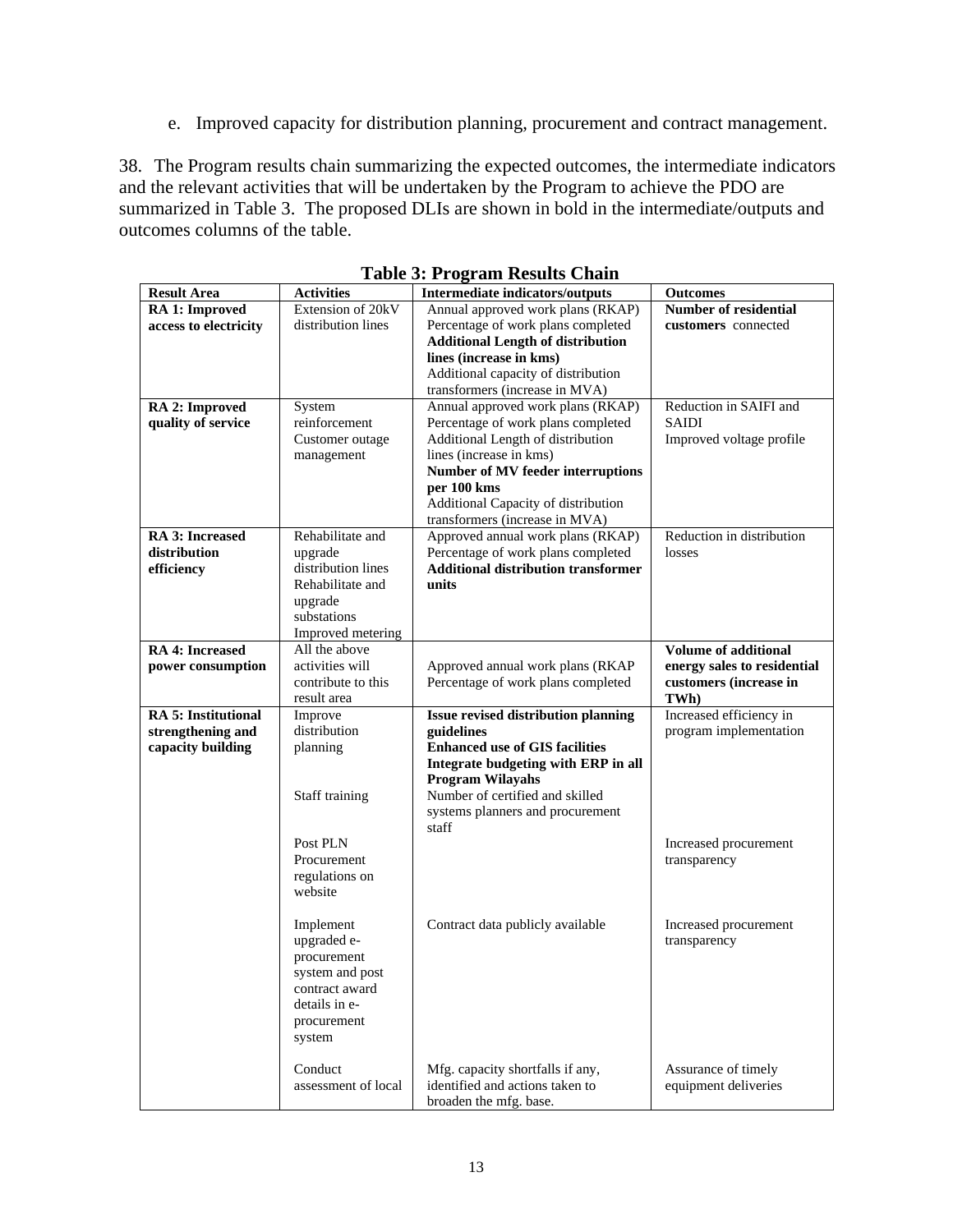| mfg. capacity for<br>MDU items<br>Prepare a roadmap<br>to implement a<br>whistleblower<br>mechanism | Strengthen regulations and establish<br>mechanism   | Improve complaint handling<br>mechanism       |
|-----------------------------------------------------------------------------------------------------|-----------------------------------------------------|-----------------------------------------------|
| Disclosure of<br>PLN's blacklist<br>onto website $\&$<br>electronic portal                          | PLN blacklist made publicly available               | Improved transparency                         |
| Develop<br>framework for<br>procurement<br>performance<br>monitoring and<br>reporting               | Systematic monitoring of<br>procurement performance | Assurance of timely<br>Program implementation |

39. The DLIs have been selected and agreed upon with PLN. The selection of DLIs was guided by three key considerations. For each result area, the use of the identified outcome indicators as DLIs was considered first as this would directly provide the incentives for meeting program goals. The second step was to consider the feasibility of measuring, monitoring and verifying the indicators. In cases where the measurement and monitoring of outcome indicators presented difficulties due, for example, to deficiencies in PLN's systems the use of output/intermediate indicators was considered. In the latter situation, the choice of specific intermediate/output indicators was guided by their significance in signaling progress towards achieving the planned outcomes. Finally, the selection of DLIs was informed and coordinated with the Asian Development Bank who are financing the same program in Sumatra. The selection of DLIs has therefore been harmonized with the ADB.

40. There are ten DLIs. Loan allocations for prior results are embedded in DLIs 1-7. The DLIs comprise a mix of outcome indicators (2) and intermediate indicators (8). Five of the intermediate/output DLIs fall under the institutional strengthening and capacity building results area and are intended to facilitate process/behavioral changes that will speed up preparation of annual plans, facilitate program budgeting, and improve distribution planning –changes that will in turn facilitate the achievement of the Program's objectives. This set of DLIs will seek to help PLN to achieve potential program system improvements that were identified during the technical and fiduciary assessments. The other three intermediate/output DLIs relate to important program implementation milestones (that will signal progress towards achievement of program outcomes). For example, reduced technical interruptions per 100 kms of MV distribution lines will signal improvements in the quality of power services whereas increases in kilometers of MV distribution lines will signal the increased potential for additional customer connections.

41. Apart from the institutional strengthening and capacity building results area all the indicators are already being measured and monitored by PLN. The rationale for the choice of DLIs by result area is further elaborated below: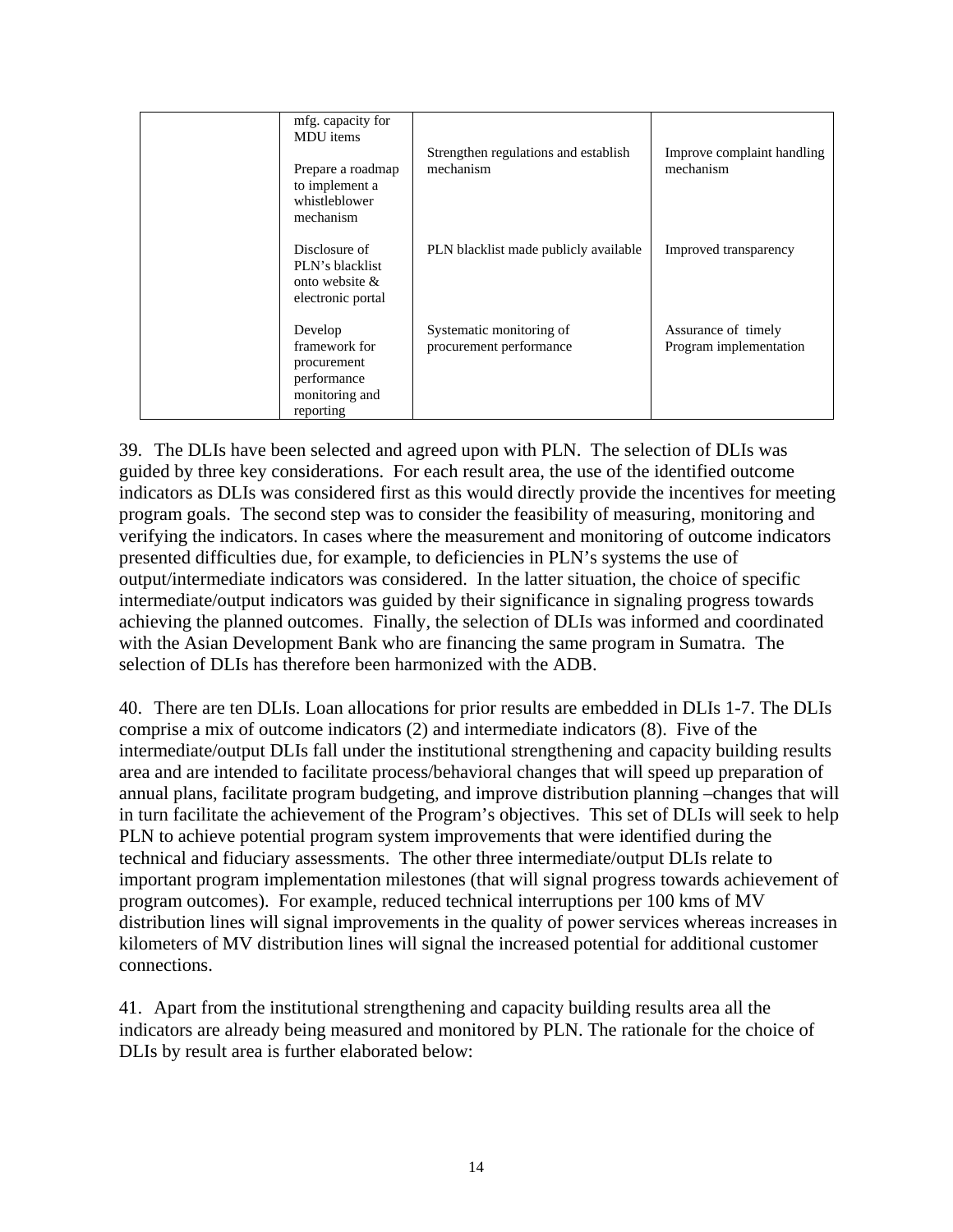- a. **Improved Access to electricity**: The number of residential customer connections is a key indicator used by both PLN and the GOI to assess progress of the country's electrification goals. This is a direct outcome measure for access that is easy to measure, monitor and verify. In addition to this indicator the Bank and PLN agreed to also use the length of additional MV distribution lines as an additional DLI for increased access given that it is an important signal of progress towards increasing customer connections. It will also measure network coverage which is an indicator of possible additional connections that will materialize in future.
- b. **Improved quality of service**: Ideally SAIDI and SAIFI would be the best outcome measures for assessing the quality of services. However, PLN's procedures for measuring SAIDI and SAIFI while improving are still work in progress and will be strengthened with the conversion of distribution control centers into full SCADA functionality and with the completion of installation of GIS facilities in all Wilayahs during the Program period. Hence the Bank and PLN agreed to use the number of MV feeder technical interruptions per 100 km (an intermediate indicator) as the DLI for this result area. Nonetheless SAIDI and SAIFI indicators will be monitored and reported under the Program's Results Framework.
- c. **Increased efficiency:** Distribution system losses are a key measure of a utility's operational efficiency. Recent trends, however, have seen distribution losses increasing in both 2013 and during the first half of 2015. The improvement of distribution losses is heavily dependent on the completion of the new grid substations and associated transmission lines (a complementary project but outside the scope of this project). Without the timely completion of these grid substations technical losses are expected to increase with the added network loads. Furthermore while some investments in the Program will help to reduce losses others such as network expansion may actually increase losses. The Bank and PLN have agreed to focus efforts on improving network planning to minimize losses. They have also agreed to use additional number of transformer units installed, an intermediate indicator, as the DLI for this result area. The additional number of transformers connected will help PLN to focus on reducing LV feeder lengths and increasing MV coverage which will help reduce the technical losses in the LV system.
- d. **Increased power consumption:** This is a straightforward measure that captures the translation of increased residential customer connections (the DLI under RA 1) into actual access benefits for the beneficiaries. It also captures the increase in consumption of existing consumers which sometimes need to be facilitated by network improvements. This also is a measure that PLN ordinarily monitors and is easily verifiable through billing reports. The use of this measure as a DLI will give PLN incentive to increase actual power flows and not only customer connections.
- e. **Institutional strengthening and capacity building:** The two prior results and three DLIs for this results area are based on the prioritized recommendations of the draft technical and fiduciary assessments**.** For prior results the approval of 2016 work plans is intended to provide PLN with an incentive to expedite the approvals before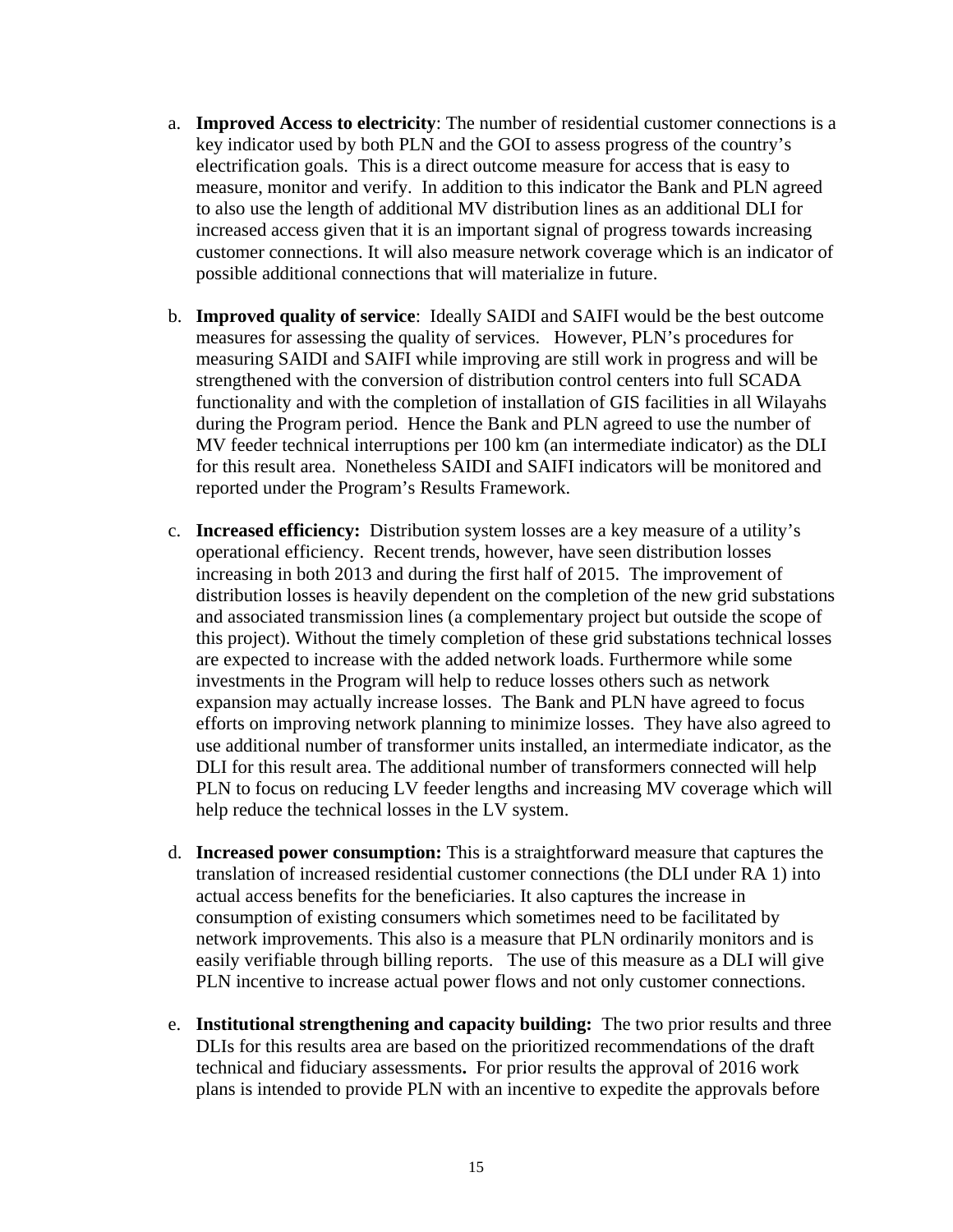the start of its fiscal year so that its Wilayahs have enough time to fully implement the plans within the year; while the selection of the IVA is meant to provide independent verification of Program results. The two DLIs for the implementation phase are intended to strengthen distribution system planning and improve program budgeting. The measures supported by the institutional strengthening and capacity building results area will be expected to positively impact implementation of the entire PLN distribution program beyond Sumatra and beyond the RPJMN (Medium Term Infrastructure Development Plan) in the long term.

42. Table 4 below shows the allocation of the IBRD Loan to the DLIs, including the allocation to prior results, as agreed with PLN during preparation of the Program. A detailed DLI matrix is presented in Annex 4. The allocation of the IBRD Loan among the ten DLIs was guided by two main considerations. First, in the hierarchy of the government's program goals is increasing the electrification ratio to near universal levels by 2024. Hence the bulk of the Loan (US\$306 million) is allocated to the three related DLIs of customer connections and growth in residential energy sales (1, 2 and 5). The second hierarchy of program goals relate to enhancing distribution efficiency and the quality of services and about US\$125 million was allocated to the DLIs (3 and 4) related to these goals.

| <b>Results</b>                                                 | DLI#                   | <b>Disbursement Linked Indicators</b>                                                                                                                                                                                                                                                                                                                                                                                                          | <b>Indicative</b><br>Loan<br><b>Allocation</b><br>(US\$ Million) |
|----------------------------------------------------------------|------------------------|------------------------------------------------------------------------------------------------------------------------------------------------------------------------------------------------------------------------------------------------------------------------------------------------------------------------------------------------------------------------------------------------------------------------------------------------|------------------------------------------------------------------|
| <b>Improved access to</b>                                      | 1                      | $\checkmark$ Additional Number of Customers                                                                                                                                                                                                                                                                                                                                                                                                    | 145.56                                                           |
| Electricity                                                    | 2                      | $\checkmark$ Additional Length of MV distribution lines (km)                                                                                                                                                                                                                                                                                                                                                                                   | 55.00                                                            |
| <b>Improved quality of</b><br>services                         | 3                      | $\checkmark$ Number of MV feeder technical interruptions per 100<br>km                                                                                                                                                                                                                                                                                                                                                                         | 60.00                                                            |
| <b>Increased efficiency</b>                                    | 4                      | $\checkmark$ Additional distribution transformer units                                                                                                                                                                                                                                                                                                                                                                                         | 65.56                                                            |
| <b>Increased power</b><br>consumption                          | 5                      | $\checkmark$ Growth in residential energy sales (%)                                                                                                                                                                                                                                                                                                                                                                                            | 105.55                                                           |
| <b>Institutional</b><br>strengthening and<br>capacity building | 6<br>7<br>8<br>9<br>10 | <b>Prior results</b><br>$\checkmark$ FY 2016 Annual Work Plan approved<br>$\checkmark$ PLN has collaborated with development partners in<br>the recruitment of an independent verification agent<br><b>DLIs during implementation</b><br>$\checkmark$ Integrate budgeting with ERP in all Program Wilayahs<br>$\checkmark$ Issue revised planning guidelines acceptable to the<br>Bank<br>Integrate planning software with GIS facilities<br>✓ | (16.00)<br>15.00<br>1.00<br>(52.33)<br>19.00<br>25.00<br>8.33    |
| <b>Total</b>                                                   |                        |                                                                                                                                                                                                                                                                                                                                                                                                                                                | 500.00                                                           |

**Table 4: Disbursement Linked Indicators** 

## **D. Key Capacity Building and Systems Strengthening Activities**

43. An important feature of this operation is institutional strengthening and capacity building to further improve PLN's effectiveness in implementing its power distribution program. The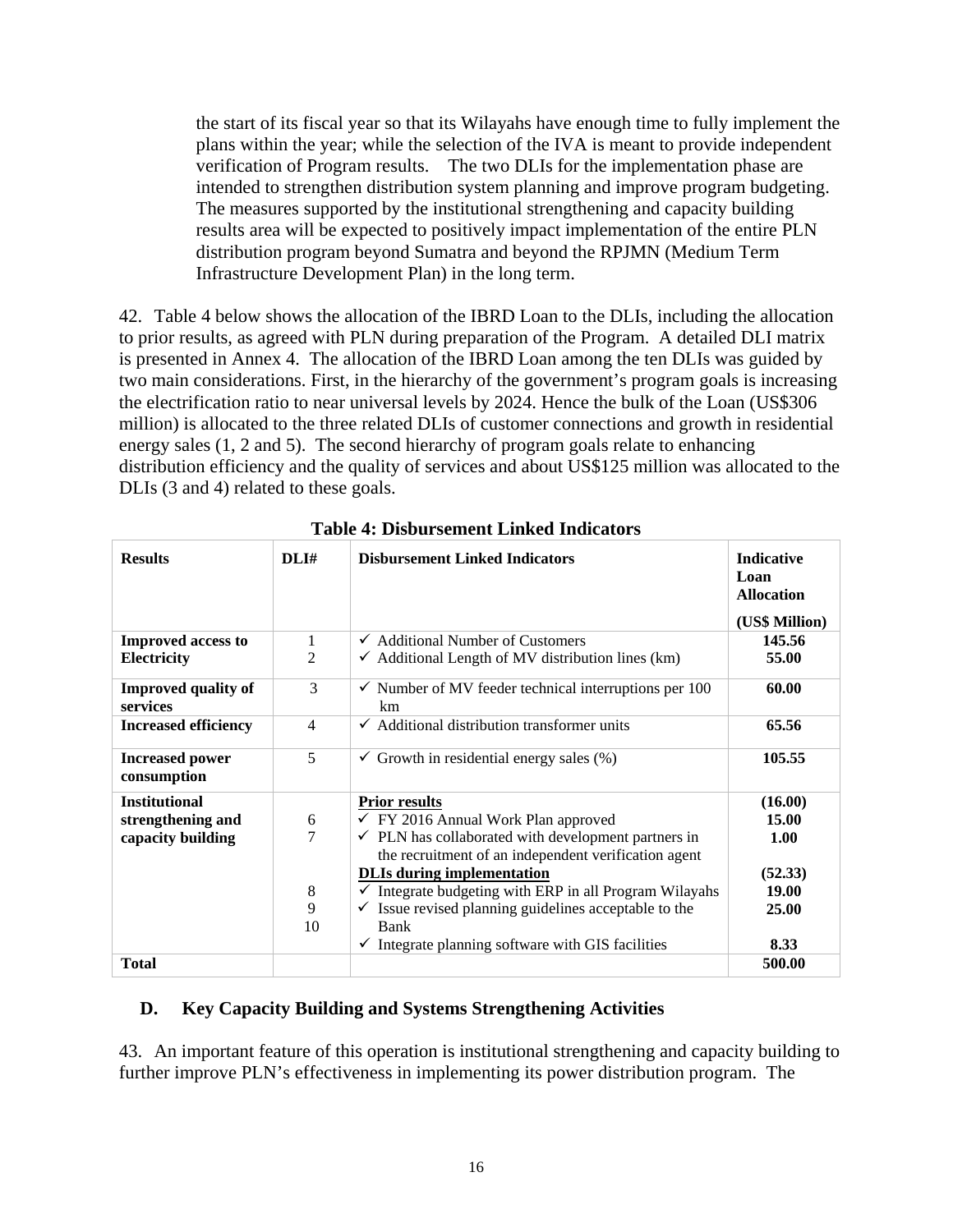technical, fiduciary and governance assessments have identified a number of areas for systems strengthening.

44. PLN's systems for distribution planning can be improved to optimize outcomes related to distribution losses and power supply reliability levels. Its procurement and contract management practices require strengthening to increase transparency and ensure competition for the supply of materials and equipment which could lead to better bid prices and more efficient program costs.

45. Financial management of the program could be enhanced by: (i) strengthening the capacity and accountability of SPKK, the performance verification unit that reports to PLN's President Director; (ii) linking the budget to ERP application in order to facilitate budget preparation and monitoring; and (iii) implementing appropriate modifications to ERP to facilitate financial reporting.

46. These capacity building and systems strengthening needs have been incorporated in the Program design as follows: (i) through DLIs and prior results fulfilment of which will trigger disbursement of the loan amounts allocated to the DLIs 6-10; and (ii) as specific actions to be undertaken by PLN under the Program Action Plan during the program period and within agreed time frames (Annex 8).

47. For actions requiring resources PLN has opted to use its own resources instead of seeking technical assistance, except for an assessment of needs for upgrading distribution control centers to full SCADA functionality for which PLN has requested the Bank's support in securing grant financing. PLN will retain the services of an Independent Verification Agent (IVA) for the duration of the Program to verify the achievement of DLIs and to support the capacity building of SPKK. ADB has agreed to finance the first two years of the verification agent's services and PLN will ensure availability of funding for the remainder of the Program period. During negotiations the terms of reference for the IVA were agreed upon with PLN.

# **III. PROGRAM IMPLEMENTATION**

# **A. Institutional and Implementation Arrangements**

48. The program will be administered by a central Project Management Unit (PMU) located at PLN's headquarters, but the physical implementation activities will be carried out by PLN's regional offices called "Wilayahs". The Wilayahs have been carrying out similar programs over the years and are experienced and capable of managing the distribution construction work envisaged under the program. Most material requirements will be requisitioned from approved suppliers under PLN's Supply Chain Management (SCM) system and the balance of items will be procured locally by the Wilayahs. The construction works contracts will be procured by the Wilayahs. All implementation activities will be carried out by the respective contracts divisions within each Wilayah and overseen by the distribution systems manager under the Wilayah General Manager. The PMU supported by the Wilayahs will bear overall responsibility for the work program, quality and timeliness of the program works, and its satisfactory completion.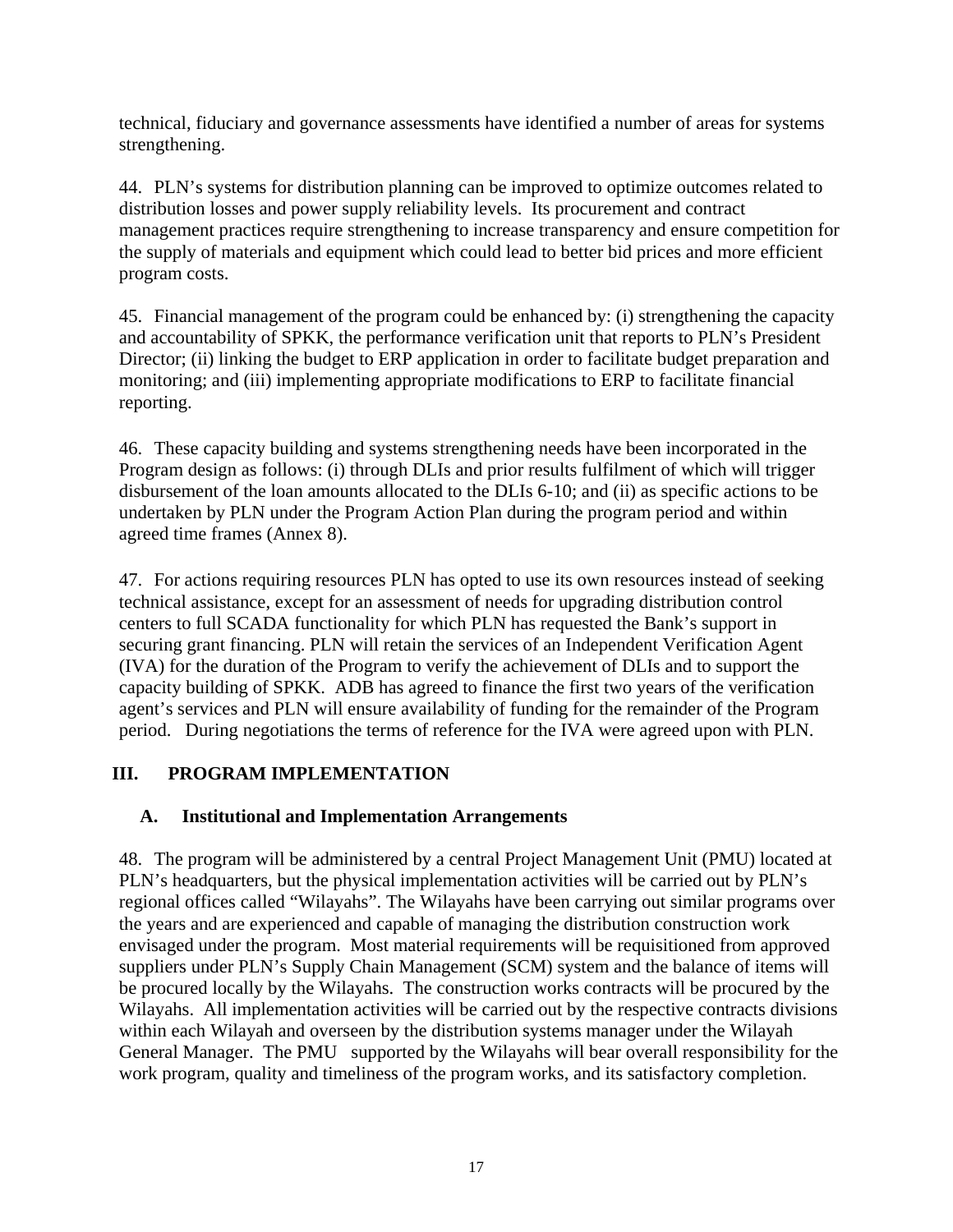## **B. Results Monitoring and Evaluation**

49. Annex 2 presents the Program's Results Framework. PLN, as implementing agency, will have the responsibility for overall Program results monitoring and evaluation. Within PLN the specialized performance monitoring unit (Satuan Pemantau Kinerja Korporat - SPKK) will collect and consolidate data from the Wilayahs and assist the PMU to prepare a quarterly performance monitoring report. SPKK's role under the Program is in line with its existing mandate to report to PLN's President Director on corporate performance against the agreed key performance indicators. The Wilayahs also currently maintain statistics on virtually all the indicators for which they will be required to provide data under the Program. While PLN's evaluation capacity and established procedures are reasonable the Program will bring added value by helping PLN to further strengthen its monitoring and evaluation methodologies and capacity through the assistance of a third party verification agent as described in para 51 below.

# **C. Verification Protocols and Disbursement Arrangements**

50. **Verification Protocols**: In line with the Bank's policy for PforRs, PLN will retain an IVA on terms of reference acceptable to the Bank to verify the achievement of DLI results. As agreed with PLN the same IVA will be used to verify DLIs under both the ADB and the IBRD loans. While the Borrower is responsible for engaging the IVA, in order to engage the IVA in time for the Program's prior results to be verified by loan signing (expected around the end of April 2016), funding for this IVA will initially be sourced through an ADB administered grant using ADB's procurement procedures. This grant is expected to cover the initial two years of the IVA's engagement. Subsequent to this PLN will put in place an arrangement for retaining an IVA for both IFI loans for the remaining period of the Program on the basis of terms of reference satisfactory to the Bank.

51. The IVA will verify results through financial audit, procedural verification, and physical inspection that will test the accuracy and quality of results claimed by PLN. In accordance with good audit practice, physical verification will take place against a sampling framework and frequency. The level of calibration will be detailed in the terms of reference or Verification Protocol that is satisfactory to the Bank. The IVA will use the Verification Protocol as the basis for preparation of a Program Results Verification Report that will be submitted to the Bank by PLN.

52. **Disbursements**: The Loan proceeds will be disbursed against submission to the Bank of the IVA's Program Results Verification Report on the achievement of DLIs. PLN will present the Program Results Verification Report to the Bank within three months of the end of each calendar year. The Bank will use the Program Results Verification Report to determine the amount of the eligible disbursements to be made based on the results achieved.

53. PLN understands that if after the Loan Closing Date the Bank establishes that the Withdrawn Financing Balance exceeds the total amount paid for Program Expenditures, exclusive of any such amounts financed by any other financier or by the Bank under any other loan, credit or grant, the Borrower shall promptly upon notice from the Bank, refund to the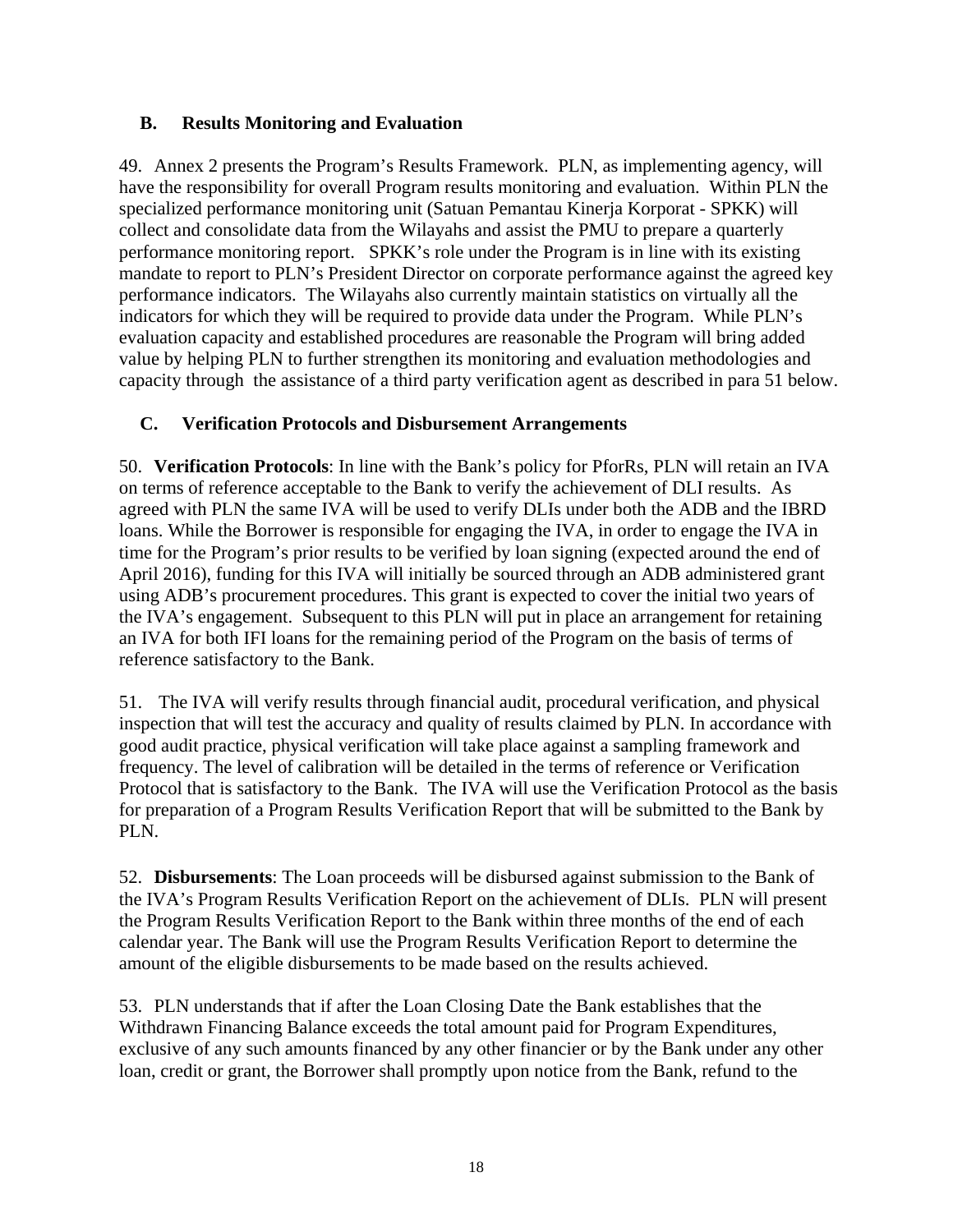Bank such excess amount of the Withdrawn Financing Balance. The Bank shall then cancel the refunded amount of the Withdrawn Financing Balance.

54. **Prior Results**: An amount of up to US\$ 100 million has been allocated for prior results. Of this amount about US\$83 million is embedded in DLIs 1-5 and US\$16 million is provided under the institutional and capacity building result area, (DLI 6 and 7 for completion of the FY2016 annual work plan and the recruitment of the IVA respectively). Disbursements for prior results will be made against the verification of the results following the effectiveness of the Loan.

# **IV. ASSESSMENT SUMMARY**

# **A. Technical**

55. **Strategic Relevance and Program Structure***:* The Government has developed an overall program to address the goal of increasing economic growth to 7 percent or above in the medium term in order to reduce inequality and poverty in the country. A crucial component of this program is the role of infrastructure development, in particular electrical energy. Overall, the Government's target is to achieve near complete electrification of the country by 2024 and improve performance of the sector's operations. The development program is well structured and built up in a number of stages. The overall framework for the development of the power distribution sector is established in the RUPTL which provides an identification of stakeholder expectations and PLN's own mission and goals. The next stage deals with the formulation of a strategy by analyzing the village electrification road map, PLN's short and long term goals, operational issues, key performance indicators and strategic initiatives and leads to the preparation of a five year investment plan which is called the Rencana Jangka Penjang (RJP) that is prepared for each Wilayah. When developing the RJP a detailed review of the performance over the past 5 years is conducted (Kriteria Penilaian Kinerja Unggul or KPKU assessment) including a SWOT analysis to assist in developing a more focused approach to meeting the goals set for the next five years. The proposals in the RJP are next translated into an annual implementation plan and budget which is called the Rencana Kerja Anggaran Perusahaan (RKAP). The RKAP spells out the details of network expansion and improvements to be carried out in each year along with the related budgetary costs.

56. According to the RUPTL for 2015-24, Sumatra's distribution system needs additional network facilities of around 20,000 circuit km of MV lines, 23,000 circuit km of LV lines and 2,895 MVA or 28, 000 units of distribution transformers. It is observed that in respect of PLN's budgeted work program about 80 percent of the approved works are completed each year and the remaining items are carried forward to the following year. The overall progress on planned distribution works is considered to be satisfactory.

- 57. The key program objectives may be broken down to its key components as follows:
	- a. Improve access to electricity.
	- b. Improve quality of service.
	- c. Improve distribution efficiency.
	- d. Increase supply of electricity for local development.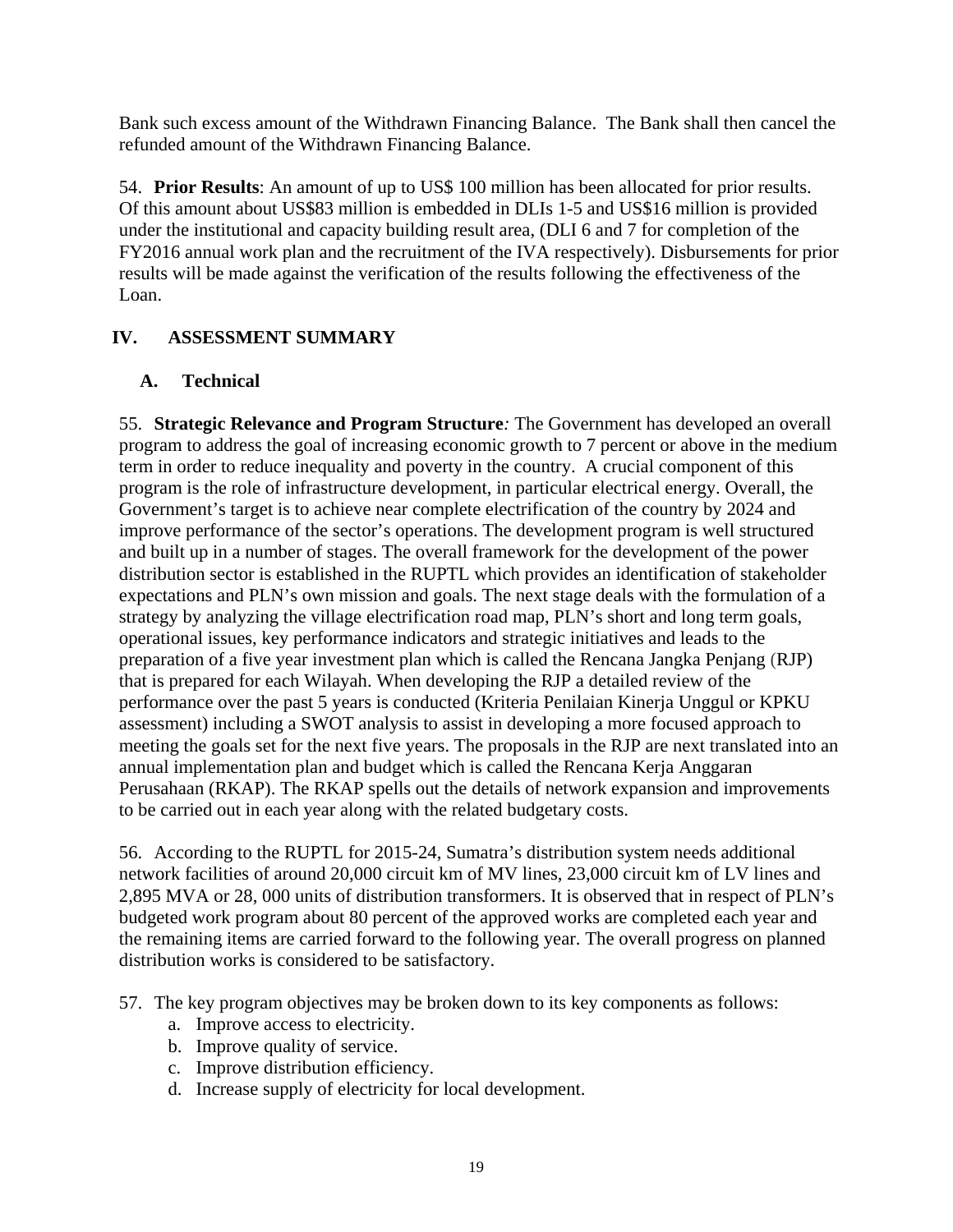e. Institutional development.

58. A program for the improvement of customer service such as enhancement of outage management services and attending to consumer requests is also addressed when preparing the annual budgetary requirements. Activities under components a, b and c will mostly influence each other, but are classified according to their prime targets.

## **Technical Soundness**

59. All network development and improvement activities are planned by the planning unit of the respective Wilayahs. This unit utilizes the distribution planning software called Electrical Transient and Analysis Program (ETAP) to model the network and to undertake load flow studies to provide performance characteristics such as network voltages and losses for development proposals under consideration. ETAP is industry standard software and is used by many utilities and consultants worldwide and provides an acceptable basis for identification and justification of the development projects. A series of discussions between PLN corporate headquarters and the respective Wilayah on the related technical and budgetary issues leads to the finalization of the above investment plans which are then implemented by each Wilayah. During preparation the Bank team agreed with PLN on a number of areas for improvement such as integrating GIS data into program planning, reviewing technical standards, and improved attention to the rural electrification component to speed up access to non-electrified areas, etc.

60. Distribution system losses is a key barometer of the performance of a power utility. Distribution losses at PLN have increased during 2012-14 with Sumatra distribution losses being 11.9 percent in 2014. The increase in distribution losses is attributed to the delay in high voltage substation construction, combined with the expansion of the MV Network to reach scattered consumers. The overall deterioration in loss performance is a matter of concern and a detailed evaluation of the causes for the increase in losses will be carried out under the Program along with a proposed upgrading of PLN's distribution control centers, and investment in distribution substations.

61. The Wilayahs have adequate technical, and organization capacity to operate and maintain their distribution assets. During Program preparation the Bank's technical assessment confirmed that the distribution assets are well maintained and in good condition. In the past PLN has allocated adequate funding for operation and maintenance of the Wilayahs distribution assets in the range of 3-5 percent of capital expenditures in line with best industry practices. Future allocations will be assured through the recently introduced Performance-based Regulation which allows for adequate maintenance in tariff setting thus assuring PLN of adequate revenues to cover O&M costs.

62. **Results Monitoring and Evaluation Capacity**: PLN's annual program review when preparing the RKAP budget and activities for the next year offers a good opportunity for annual monitoring of the program. Statistics maintained by each Wilayah on the agreed KPIs also offer an effective facility for the monitoring of results. PLN's evaluation capacity is satisfactory and procedures already established for the program arrangements described above provide an effective vehicle for efficient supervision. In addition PLN has established a specialized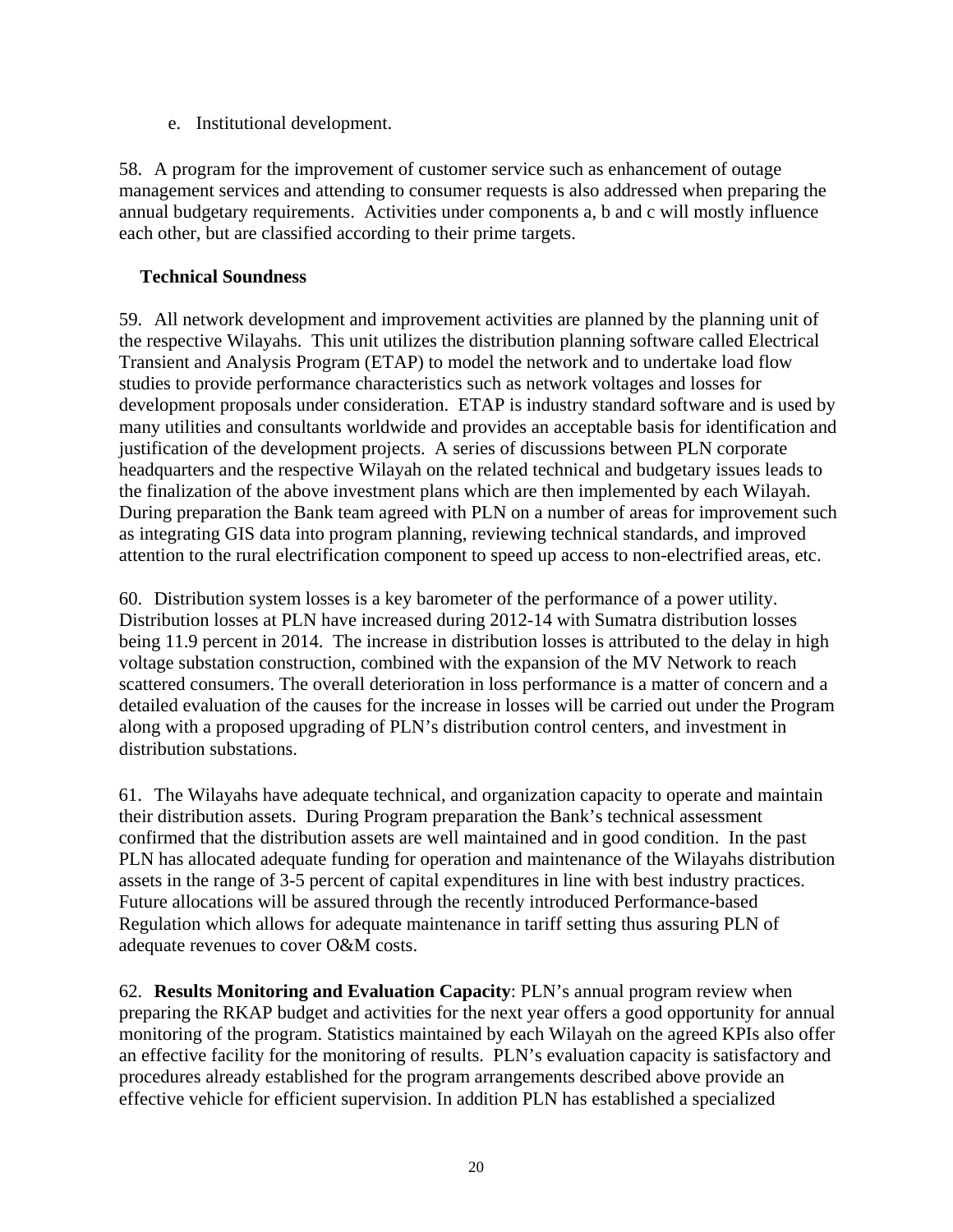performance monitoring unit, the SPKK. The SPKK has a comprehensive computerized program to measure performance against established KPIs. This program is based on a data entry system that limits the possibility for tampering with the results. SPKK reports directly to the company's President Director and prepares regular reports on corporate performance against the agreed key performance indicators. Although this is a credible framework for results monitoring there is room to improve monitoring and evaluation capacity at PLN corporate level by strengthening the approaches, and methodologies used by SPKK. This will be supported through the services of an IVA to be retained by PLN for the duration of the Program.

63. **Economic Evaluation**: The program's economic justification is based on improved operating characteristics of the existing networks as well as improved access. Improved operating characteristics will provide lower system losses (resulting in reduced generation costs and reductions of GHG emissions), improved supply reliability (resulting in increased consumer satisfaction as well as economic benefits of reduced outages) and lower rates of equipment damage and maintenance costs. Increased access will provide a number of economic benefits to currently unserved areas as well as better living standards in remote locations.

64. The main *quantifiable* benefit of the program is the incremental electricity that will be available. Electricity tariffs do not reflect the value of electricity in Indonesia. And a reliable measure of willingness to pay is not available for Sumatra. Therefore, the economic analysis values the incremental electricity at the weighted average cost at which electricity is supplied in Sumatra i.e. Rp. 1,876 per kWh (*Achieving Universal Electricity Access in Indonesia*, July 2015). This economic value is maintained throughout the evaluation period.

65. **Results:** A hurdle rate of 5 percent was used for the economic internal rate of return (EIRR) and the net present value (NPV) calculations. A salvage value of zero was assumed for the project's investments. The results of the economic analysis, including the sensitivity analysis, are summarized in Table 5 where the base case shows an economic internal rate of return of 15.7 percent which exceeds the hurdle rate.

66. **Sensitivity analysis:** Three sensitivity scenarios were run on this result: increase in the project's direct cost, reduction in the project's benefits, and delay in the commencement of the project's benefits stream. The analysis shows that the project is most vulnerable to a fall in its benefits by 5 percent which reduces the economic IRR to 12.6 percent. A decrease of 13.9% in benefits represents the switching value at which the economic IRR falls below the hurdle rate (i.e., negative NPV). The project is not highly sensitive to increases in direct cost. A 10 percent increase in direct cost brings the economic IRR down to 14.5 percent. The switching value is correspondingly high. If all three sensitivity scenarios are realized at once, the EIRR falls to 10.2 percent which is well above the hurdle rate.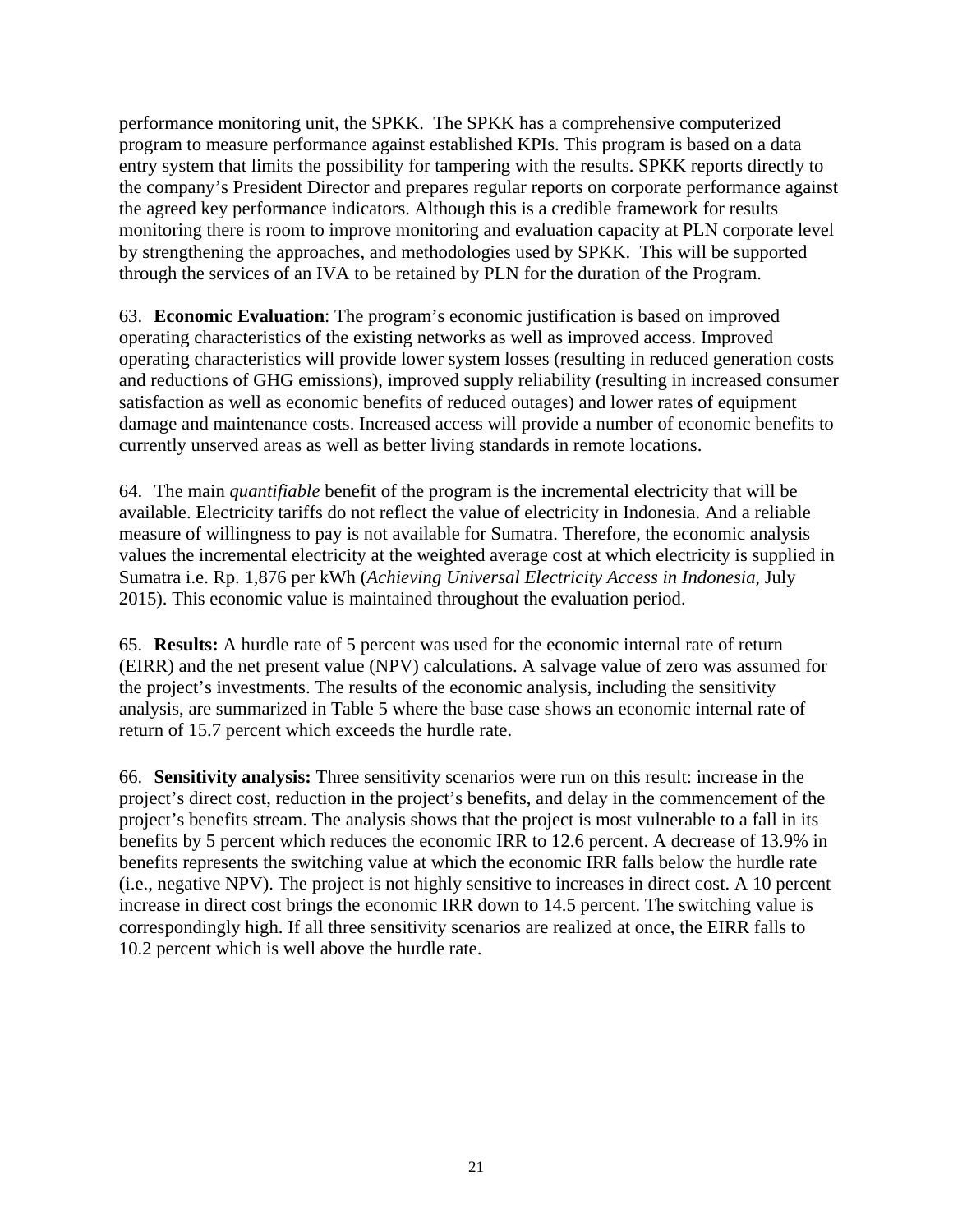| <b>Results of Economic Analysis</b>                                   |          | <b>Results WITHOUT</b><br>emissions benefits |           | <b>Results WITH</b> |           |
|-----------------------------------------------------------------------|----------|----------------------------------------------|-----------|---------------------|-----------|
|                                                                       |          |                                              |           | emissions benefits  |           |
| Discount rate                                                         | $5.00\%$ | <b>EIRR</b>                                  | NPV(a) 5% | <b>EIRR</b>         | NPV(a) 5% |
| <b>Base Case</b>                                                      |          | $15.7\%$                                     | 14,468    | $17.8\%$            | 20,253    |
| Project's direct cost increases by                                    | $10.0\%$ | $14.5\%$                                     | 13,565    | $16.6\%$            | 19,351    |
| Project benefits reduce by                                            | $5.0\%$  | $12.6\%$                                     | 9,237     | $15.1\%$            | 14,733    |
| Delay of 1 year                                                       |          | $13.9\%$                                     | 12,418    | $15.9\%$            | 17,547    |
| All impacts: 10%, cost increase, 5%<br>reduced benefits, 1 year delay |          | $10.2\%$                                     | 6,780     | $12.5\%$            | 11,652    |

**Table 5: Results of Economic Analysis** 

67. **Financial Assessment**: PLN is structured to operate on commercial principles. However due to the Government's policy of keeping electricity tariffs below the cost of power supply for most consumer categories, PLN's financial condition continues to rely on a Government public service obligation (PSO) subsidy. This PSO subsidy which covers the shortfall between electricity tariffs and PLN's cost of power supply, and which the Government is legally required to pay, was 34 percent of PLN's revenues in 2014. The Government commenced a tariff rationalization initiative in 2010 which has led to a series of tariff increases.

68. PLN continued to remain profitable during 2015 with a net profit of Rp. 396 billion (US\$0.03 billion). PLN's operating revenues (excluding PSO) increased from Rp. 193 trillion (US\$15.5 billion) in 2014 to Rp. 217 trillion (US\$15.7 billion) in 2015. A major contributor to this increase in operating revenues is the approximately 2.1 percent increase in energy sales volume, and the uprating of capacity of urban customers resulting in higher tariff revenues from these customers. PLN also remains sufficiently liquid<sup>4</sup> and it has adequate headroom to cover its existing investment program and its operations.<sup>5</sup> PLN has demonstrated the ability to borrow from both the local and global financial markets to meet its investment needs.<sup>6</sup> However, PLN's ability to leverage additional financing to cover future investments will remain contingent upon the Government meeting its financial obligation to PLN, and its commitment to the tariff reform agenda.

## **PLN's Financial Projections**

69. PLN expects sales revenues, and revenues excluding Government subsidies to grow at an average annual rate of about 14.6 percent and 14.3 percent respectively during 2016-19. PLN's operating costs and interest expenses are expected to be higher than its operating revenues during the projection years thereby requiring continued average annual Government PSO subsidy contributions of Rp. 54 trillion (US\$3.9 billion). PLN is also expected to remain sufficiently liquid over the projection period with an average year-end cash balance of Rp. 23.7 trillion (US\$1.7 billion).

<sup>4</sup> PLN's liquidity decreased (in Rp.) from Rp. 27 trillion (US\$2.2 billion) in 2014 to Rp. 23.5 trillion (U\$\$1.7 billion) in 2015.

<sup>&</sup>lt;sup>5</sup> PLN's debt service coverage ratio is estimated to be 1.68 x during 2015 on a non-ISAK 8 basis. <sup>6</sup> During 2012, PLN issued a US\$1 billion global medium term note (5.25% interest and 30 year maturity).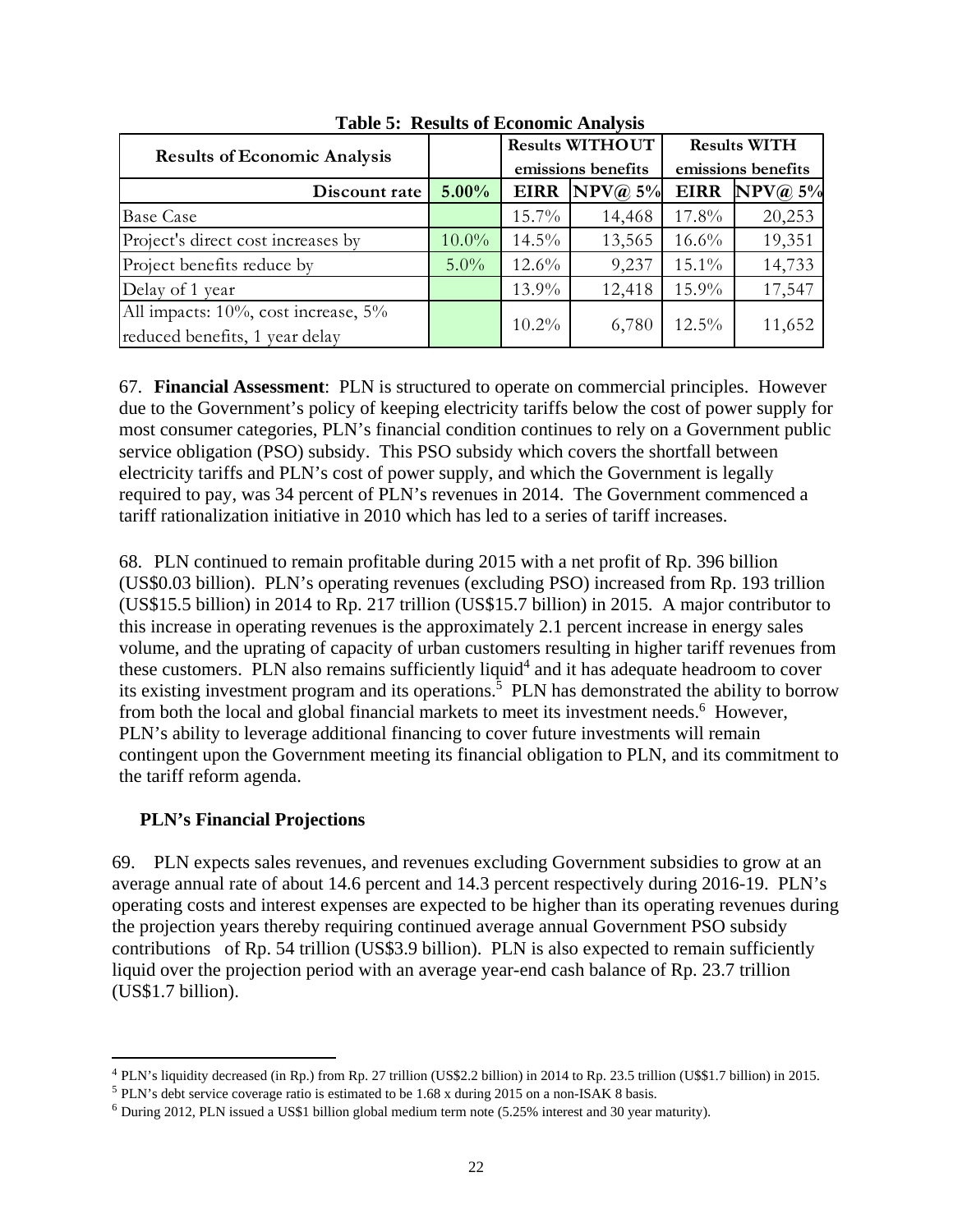70. PLN's capital investment forecasts show a 59 percent increase in expenditures from Rp. 50.2 trillion in 2015 to Rp. 79.8 trillion in 2016 with a further 136 percent increase to Rp. 188 trillion in 2017. This represents a huge scale-up in PLN's capital expenditures from current levels (Rp. 50.2 trillion in 2015 against a planned Rp. 60.2 trillion for the year). This proposed substantial increase in capital spending would be extremely difficult to achieve in such a short time frame given the nascent proactive, market-oriented policy reform measures aimed at improving the delivery of electricity projects, combined with the challenging economic environment that has adversely impacted Government-supported liquidity enhancement and market access initiatives for  $PLN$ .<sup>7</sup> This scale-up in capital spending will also place a significant burden on PLN's borrowing capacity. PLN may therefore have to moderate during the initial years of the 35 GW program, the Government's expectations of its ability to realize the proposed project commissioning and electrification targets under the RUPTL, and RUKN (national electrification program).

71. PLN may also experience financial stress due to the devaluation of the Indonesian Rupiah in recent years with the currency having dropped to its lowest level since 1998.<sup>8</sup> While PLN's revenues are in local currency, its financial obligations to international suppliers and lenders remain in hard currency. Recent delays in the disbursement of the PSO when combined with foreign exchange losses have required PLN to draw upon its cash reserves to meet its debt service obligations to its lenders, and make payments to its suppliers. PLN would need to proactively manage its foreign exchange exposure in order to guard against future foreign exchange losses undermining its financial position, liquidity, and market access.

72. PLN has also revalued its assets which has improved its leverage ratios, but the revaluation has generated a tax liability of Rp. 19 trillion of which Rp. 13 trillion is due in 2016 making up most of the Rp. 14.07 trillion in tax payables for the year. This is higher than the Rp. 9 trillion (including Rp. 6 trillion related to the revaluation) of taxes paid during 2015 and Rp. 1.7 trillion in 2014. If PLN were to pay this tax liability during 2016, when combined with a maturing US\$ 550 million bond, it could lead to a decline in its debt service coverage ratio to below 1x. PLN has instead requested a waiver of this tax liability under a prevailing presidential decree. Alternatively it may seek a conversion of this liability into Government equity.

## **Monitoring PLN's Financial Condition**

73. PLN is undertaking a significant investment program while the sector is undergoing reforms in pricing and subsidies. In view of PLN's current and projected financial information, the financial covenant of the debt service coverage ratio (DSCR) of 1.5 times which is the same ratio as under the ongoing IPF loans is considered to be appropriate for this Program. Although the Government incurred PSO arrears of Rp. 19.7 trillion by December 31, 2015, these arrears

 $^7$  The Government is planning an equity infusion of Rp. 10 trillion during 2016 to improve PLN's liquidity and access to bank and capital markets.<br><sup>8</sup> PLN's foreign exchange losses as per its revised financial information were Rp. 28.06 trillion as of December 31, 2015 While

historically 3 - 5 % of forex losses are actually realized, the upcoming maturity of US\$1.05 billion of bonds in a depressed FX environment could place additional strains on PLN's liquidity.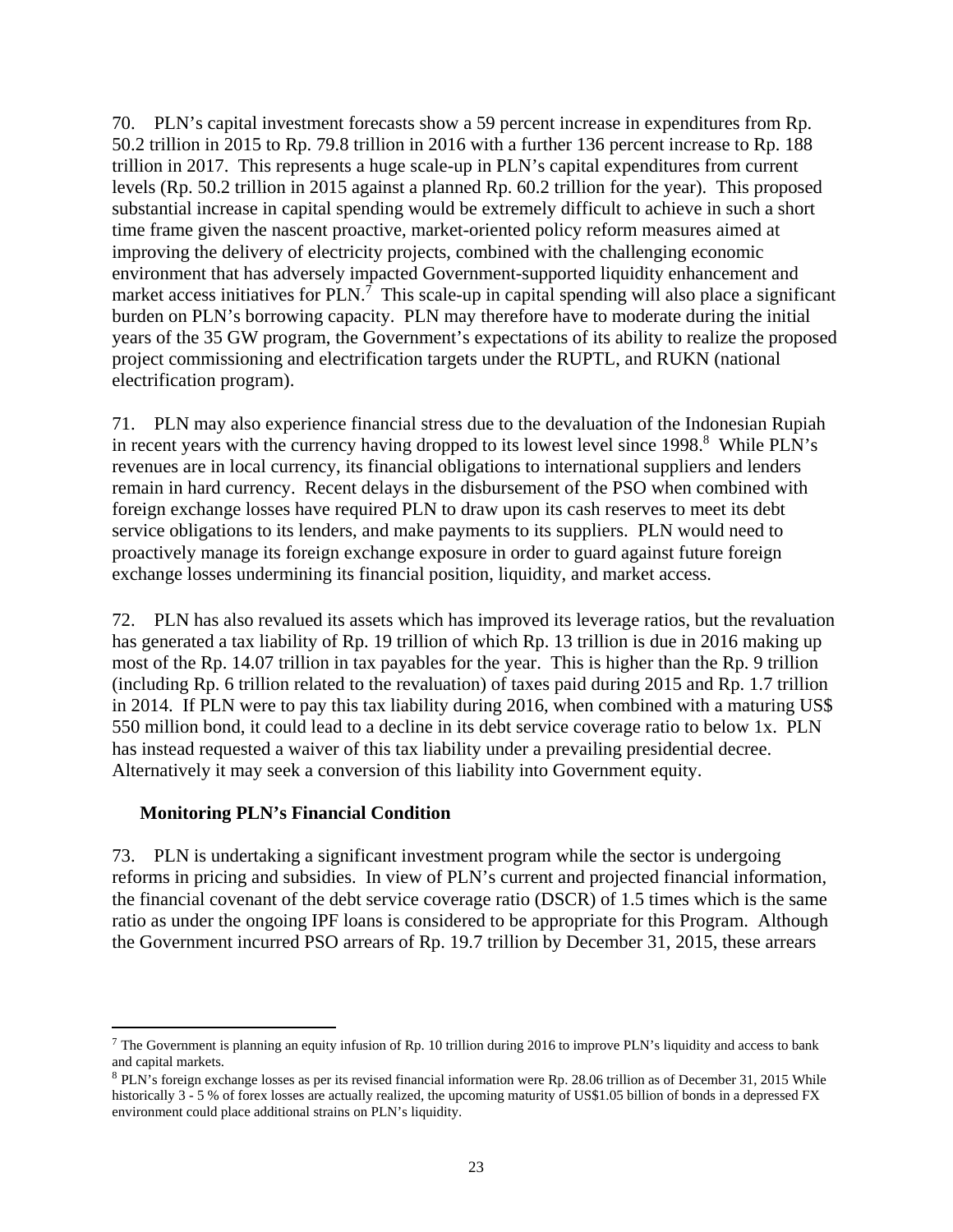are expected to be paid under a payment plan agreed upon with  $PLN<sup>9</sup>$ . Based on these developments, PLN have moderated their capital expenditure program and have discussed their revised capital investment outlook with their investors and with the ratings agencies accordingly. In response to a request from the Ministry of Finance, the Bank and ADB made a decision not to exercise any remedies with respect to their respective financial covenants related to the DSCR for a temporary period up to June 30, 2016, for ongoing projects where PLN is acting as an Implementing Agency. The decision was meant to give the Government time to adjust to fiscal pressures during a challenging economic environment during which it needs to address competing expenditure priorities. It is expected that after June 30, 2016 the Government will be able to make the required financial transfers under its PSO obligation to PLN to enable them to return to compliance with the covenant. PLN's financial condition would therefore need to be monitored closely in the next few years to ensure that its financial strategy remains relevant to keep it on a strong financial footing.

74. A detailed analysis of PLN's financial condition is available in the Bank's Project Files.

## **B. Fiduciary**

75. A Fiduciary Systems Assessment (FSA) was carried out to evaluate the arrangements relevant to the Program and to determine whether they provide reasonable assurance that the Program funds will be used for their intended purpose. Taking into account the improvements required and the agreement on the actions required to strengthen the systems (which are reflected in the PAP), the overall fiduciary framework is considered adequate to support the Program management and to achieve the desired results with due attention to the principles of economy, efficiency, effectiveness, transparency and accountability.

#### *Financial Management Systems*

76. PLN has been the recipient of financial assistance from several donors, including the Bank, and it has met the Bank's reporting requirements under ongoing IPF loans by submitting IFRs and audited financial statements on time. PLN has also introduced an appropriate segregation of duties between its technical and financial/administration functions, and its operational policies are documented in a manual. Changes in policies and procedures are formalized through the issuance of circulars by Directors. For the distribution program, the budget is prepared and compiled by PLN's Wilayahs which are then consolidated at PLN Headquarters. The budget is allocated to recipient Wilayahs following a review, prioritization, and approval process during a stakeholders' meeting at PLN Headquarters. The entire budget planning through effectiveness process could take up to nine months to complete.

77. Payments can be done only when the budget is effective and funds are available. Control over budget availability is maintained manually, as the budget application is not linked to the Enterprise Resource Planning system (ERP).

 $9$  Rp. 7 trillion in 2014 PSO receivables has already been paid to PLN by the Government by December 2015. The remaining 2014 balance of Rp. 12.3 trillion is expected to be repaid monthly over four months starting February 2016 (about Rp. 3 trillion a month).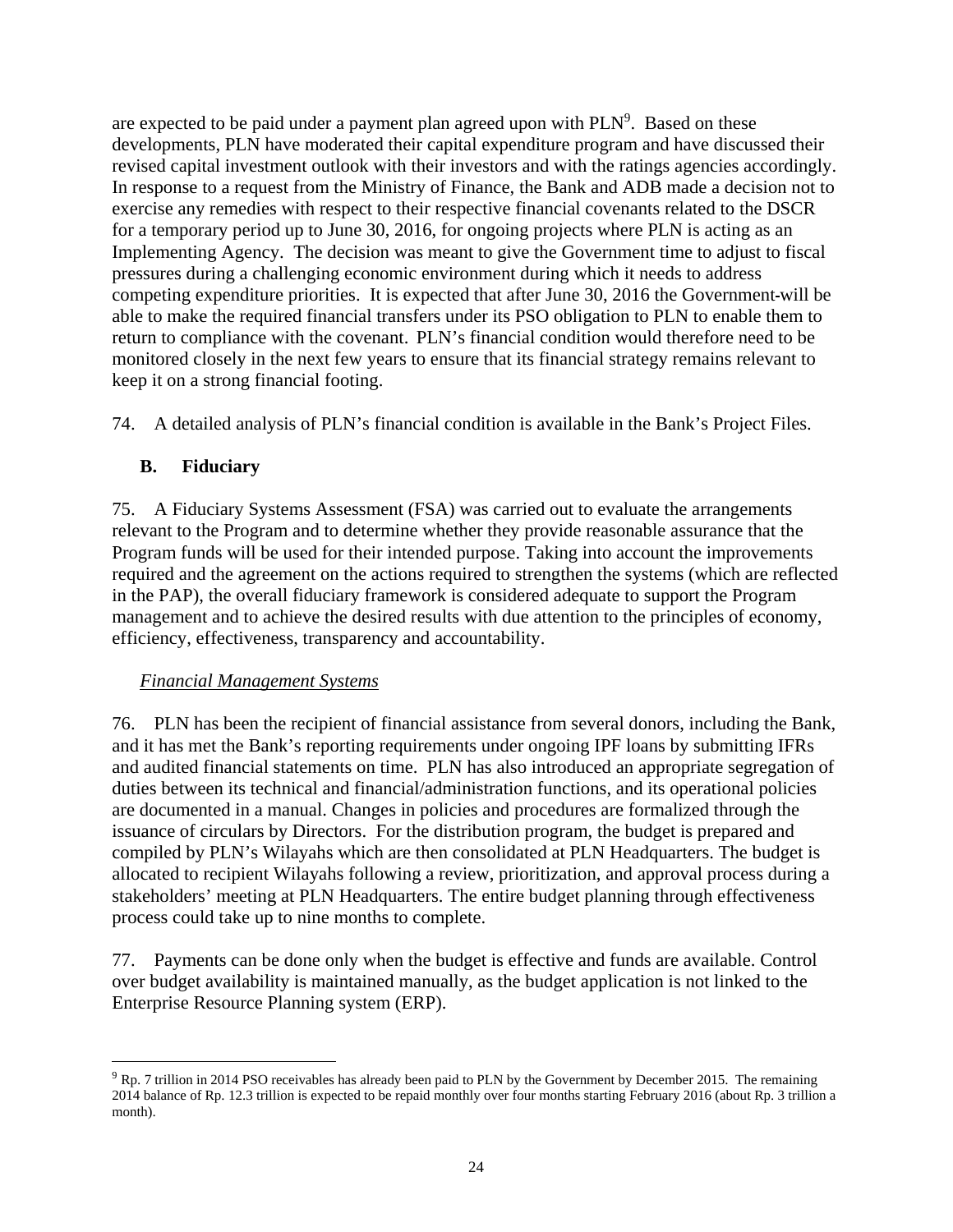78. For distribution related projects implemented by the Wilayahs, technical verification and payments are done by relevant sections at the Wilayah level. From the assessments conducted by the FM team, adequate controls appear to be in place for the technical verification and payments processes. On average the Wilayahs pay third party invoices within 10 days of receipt. This contrasts with up to 46 days taken by PLN Headquarters to make payments related to activities financed under IPF loans. Payments by PLN Headquarters take much longer due to the multiple layers (PLN Wilayah office, PLN Headquarters, Directorate General of SMI within MOF, State Treasury Office) of verification and approval prior to a request for payment being submitted to the Bank. Under the proposed PforR, payments will be done directly by the Wilayah office.

79. A consolidated financial report is prepared monthly by PLN Headquarters. The consolidation is done manually as the ERP system cannot accommodate some reporting formats requested by the Board of Directors (BOD).

80. PLN Headquarters monitors Wilayah performance against the achievement of key performance indicators that are directly linked to the issuance of personnel performance bonuses. Monitoring of KPIs is undertaken through a review and oversight of the same by the internal audit (SPI), and corporate performance monitoring (SPKK) divisions. While SPI staff are based both at headquarters and at the Wilayahs, SPKK's monitoring is mostly done virtually by headquarters staff through video conference on a quarterly and monthly basis.

81. The Program audit will be conducted by a private audit firm as part of the annual audit of PLN's financial statements. The private auditor shall also provide an auditor's opinion on the Program. The private audit firm shall continue to select Wilayah offices to be visited based on risks and include distribution investments in the audit. The entity audit report should be submitted to the Bank not later six months after the end of PLN's fiscal year.

## *Procurement Systems*:

82. The Program does not envisage any large value contracts that could exceed the OPRC Threshold. Based on the procurement of major goods i.e. Main Distribution Unit (MDU) items in year 2015 (consolidated procurement is carried out by PLN for the whole of Indonesia through framework contracts), the size of the contracts for Sumatra under the Program in 2015 is between US\$10,000 to US\$10 million. PLN's revised Procurement Regulations, effective since January 2015 are based on modern procurement concepts; embody general principles of Public procurement i.e. efficiency, effectiveness, competition, transparency, and fairness; and include several features of the World Bank's new Procurement Policy framework. The new procurement regulations are in the initial stages of implementation and the effectiveness of the procurement systems is yet to be fully ascertained. However, the assessment from the initial stages of the implementation of the new regulation provides reasonable assurance that the procurement systems under the Program will achieve the intended results.

83. Over ninety percent of the total procurement expenditure (comprising of goods i.e. MDUs and small value works, and goods procured by about 240 units at regional and area levels) are sourced through an open competitive bidding process. Out of these items, sixteen MDU items which constitute about 75-80 percent of the expenditure are procured under framework contracts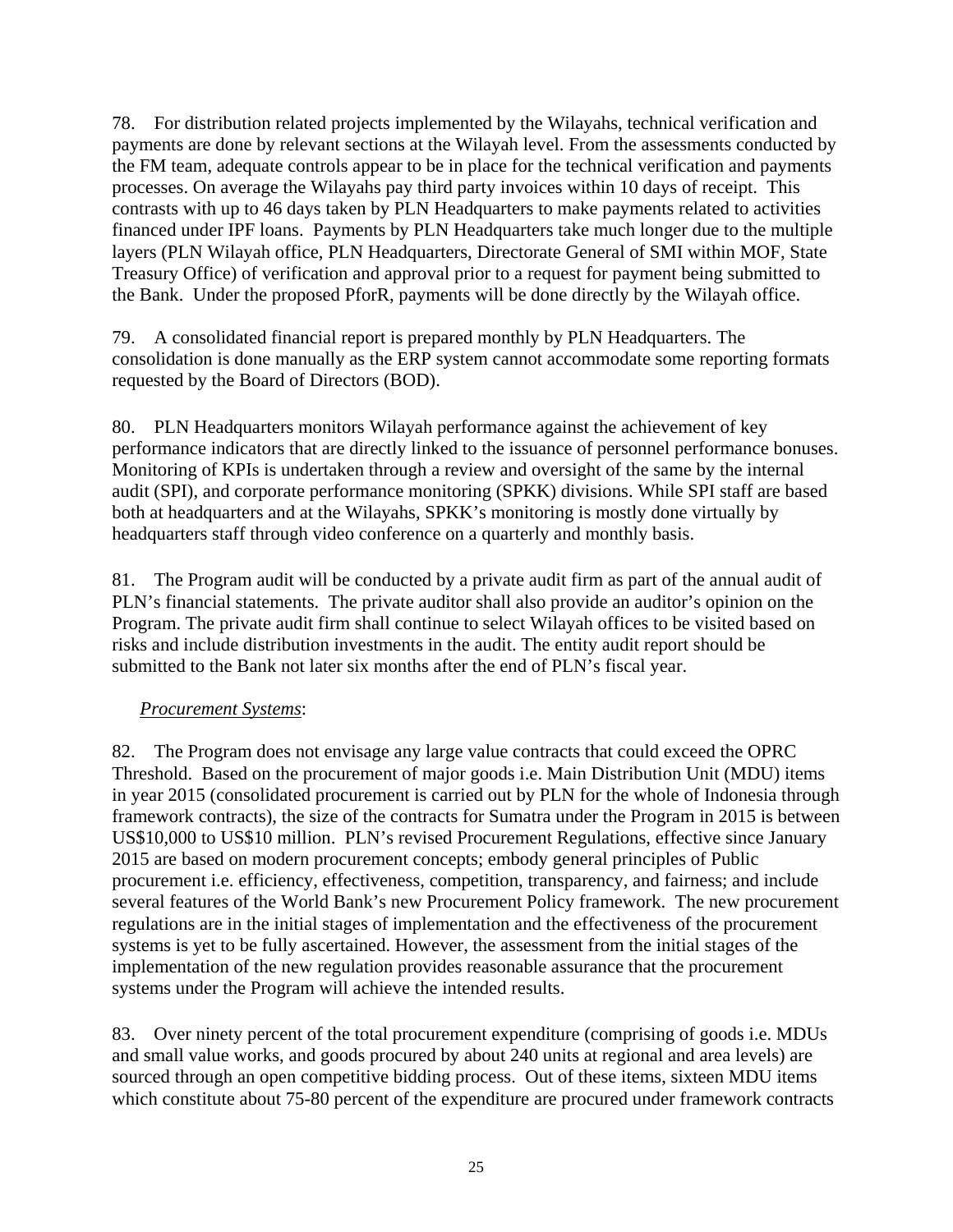entered into with local manufacturers for the whole of Indonesia including the Sumatra region. Eleven MDU items constituting about 70-75 percent of procurement expenditure are procured by first qualifying the manufacturers (called Registration or DPT) from within Indonesia against pre-disclosed criteria and then inviting bids from those qualified manufacturers. Five MDU items (plus one type of MV panel) comprising around 6-8 percent of total expenditures have only two qualified manufacturers in Indonesia and PLN enters into Direct Contracting (Direct Appointments) with each of the two manufacturers through an "open book method." While the procurement of MDUs is from manufacturers from Indonesia with local content ranging between 10-60 percent, the assessment shows the presence of major international manufacturers in Indonesia and adequate bid response in the procurement of MDUs from local manufacturers (except for items procured through the open book method).

84. The procurement procedures and systems under PLN's distribution program are more streamlined when compared to procurement processes in generation and transmission projects. The Program also does not envisage large EPC contracts. However, in view of major delays in project implementation under the Bank's investment project financing operations, the team has advised PLN to conduct independent diagnostics of PLN's project management processes (including procurement and contract administration) to identify procurement and implementation bottlenecks and strengthen institutional capacity.

## *Fraud & Corruption Assessment:*

85. *Legal Framework*: Indonesia has a fairly comprehensive legal framework and institutions in place to prevent, detect, investigate and prosecute potential cases of fraud and corruption in the electricity sector. The KPK (Komisi Pemberantasan Korupsi) is the Anti-corruption Agency and main national institution responsible for corruption issues (prevention, investigation and prosecution). KPK also plays a coordination and supervision role towards other institutions responsible for eradicating corruption in the electricity sector. These include: (i) internal PLN structures; (ii) Financial Transaction Reports and Analysis Section Center (PPATK); (iii) Attorney General; (iv) Anticorruption Courts; (v) The Audit Board of the Republic of Indonesia (Badan Pemeriksa Keuangan, BPK); (vi) The Board of Supervisors, Finance and Development (Badan Pengawasan Keuangan Dan Pembangunan, BPKP), (vi) Central Information Commission (KIP); and (vii) Ombudsman of the Republic of Indonesia. However some of the internal regulations of individual institutions, including PLN, are new or in the process of being amended which could impair the effectiveness of some reporting, investigating, or sanctioning mechanisms. Furthermore PLN faces challenges with the actual implementation of some procedures already in place. The assessment focused on potential fraud and corruption risks for the implementation of this Program as follows:

86. *Complaint Handling Mechanisms*: PLN has a functioning Call Center to receive complaints from citizens regarding quality of service, misconduct and related matters; and a functional complaints handling mechanism to address the procurement related complaints as per which bidders can and are required to submit their objections within three days of announcement of award to the Procurement Implementing Officer and if unsatisfied with the decision, bidders can appeal to the User (General Manager as Wilayah or Board of Directors in Pusat). PLN has a whistle blower system that staff can use to report allegations of wrongdoing. However, this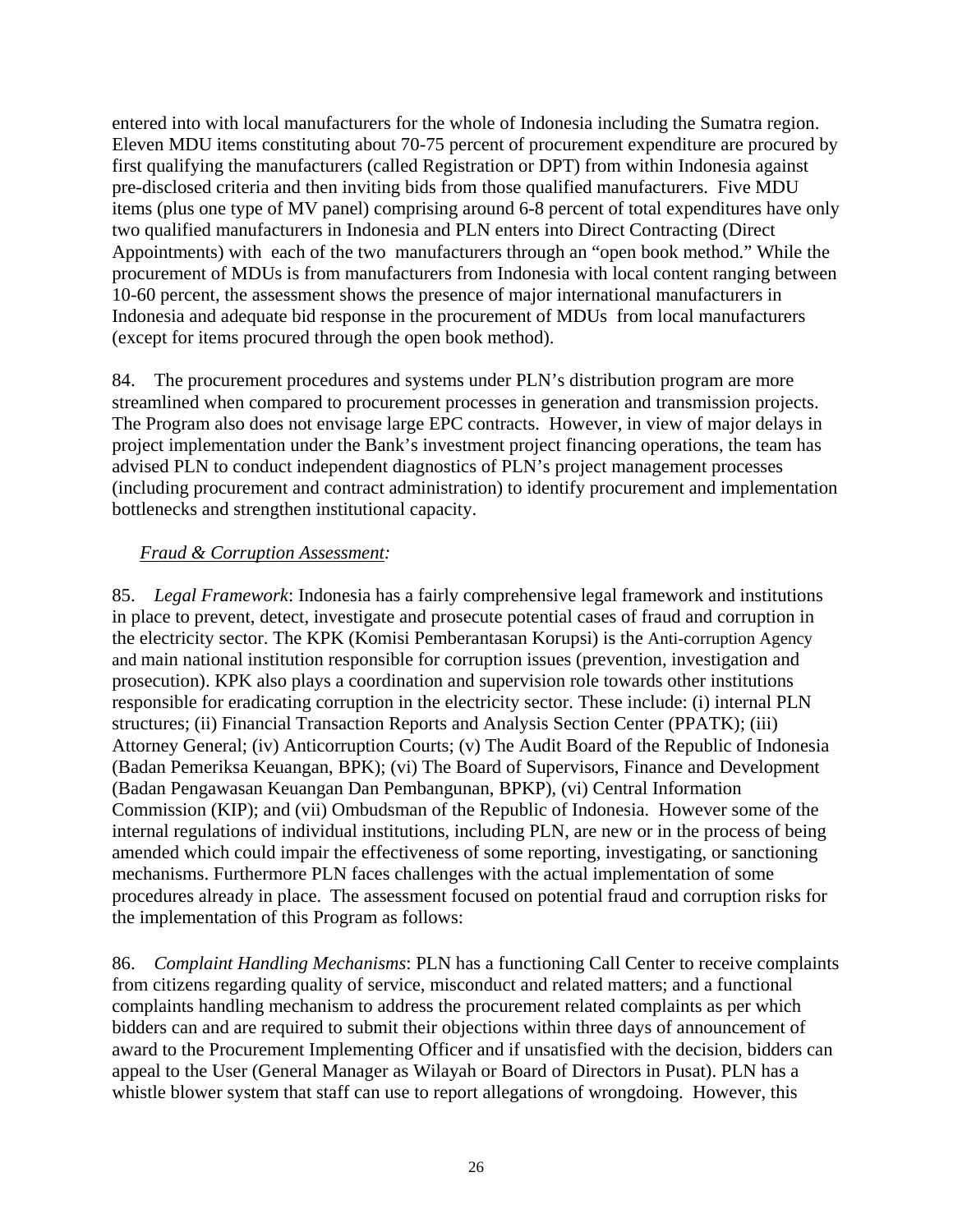whistle blower mechanism appears to be ineffective. The Bank has advised PLN to review and strengthen the whistle blower regulation including the measures available for providing protection to the whistle blowers

87. *Transparency, accountability, and access to information*. The Bank agreed with PLN on how to improve transparency and compliance with the national right of access to information legislation through the implementation of measures, such as the regular and systematic uploading of new procurement regulations on to its website and public disclosure of award details as per its regulations through its e-procurement system. PLN has also been implementing a new internal ethics strategy under the title PLN Birsi (PLN Clean) since 2012 that includes a new gratification control program. The Bank recommended that PLN improve its compliance with the gratification reporting requirements under the program. PLN also has its own list of blacklisted firms which is currently not publicly disclosed. PLN agreed to disclose this on its website as per PLN regulation 166/2012.

88. *Applicability of Anti-Corruption Guidelines of the Bank for the Program*. PLN agreed to implement the program in accordance with the Bank's Guidelines on Preventing and Combating Fraud and Corruption in Program-for Results Financing (ACG) with PLN. The Bank informed PLN of its obligations under the ACG for the Program as per which PLN will share information with the Bank regarding all allegations of fraud and corruption in connection with the Program, investigate all credible allegations received, and report to the Bank on actions taken. The Bank and PLN have defined the reporting mechanisms to share the investigations' findings and ensure that timely and appropriate action to address any fraud and corruption cases and prevent their recurrence. PLN also agreed to monitor and abide by the Bank's list of debarred/suspended firms and to cooperate in any inquiry that may be conducted by the Bank into allegations or other indications of fraud and corruption in connection with the Program. PLN will report quarterly on its compliance with the ACG.

89. Based on fiduciary assessment, the following areas have been agreed for compliance/institutional strengthening of the Program:

- a. To post procurement regulations on PLN's website
- b. To implement the upgraded e-procurement system and announce award details through the portal as per PLN's regulations
- c. To follow the open book method for the procurement of MDUs only when the number of qualified manufacturers is less than three and no additional items beyond the existing 16 MDU items shall be procured using open book method under this Program.
- d. No Direct Procurement/Direct Appointment of SOEs or PLN's subsidiaries, joint ventures, affiliates under this Program.
- e. No direct procurement or direct appointment of small or micro industries under this Program for contracts above IDR 300 million.
- f. Comprehensively assess the capacity of local manufacturers for MDU items
- g. Procurement audits conducted by SPI of 15 percent of contracts awarded by each procuring unit under the Program and sharing the findings of the procurement audits with the Bank annually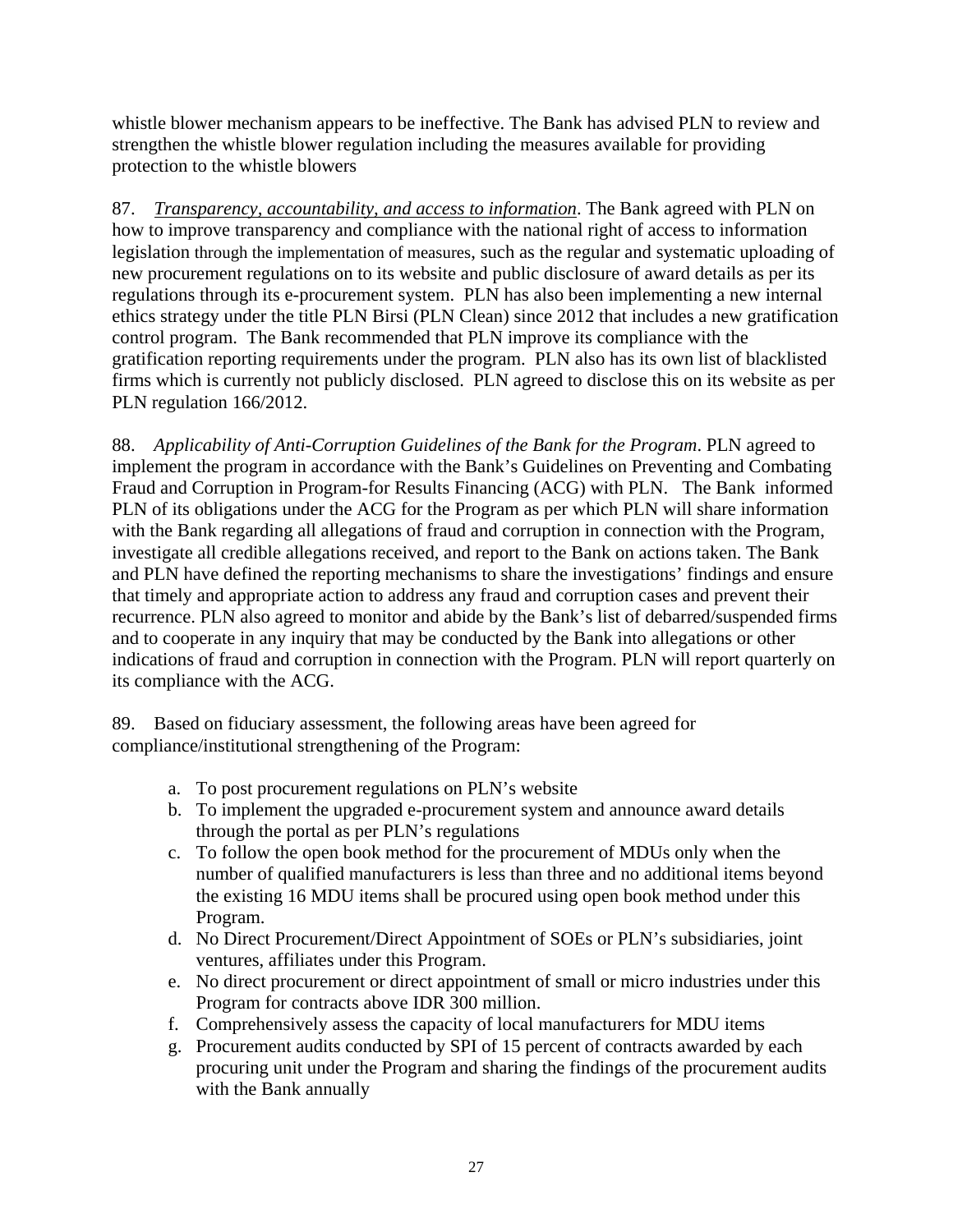- h. Develop a Procurement Performance Monitoring Framework and report performance as per the Framework
- i. Improve the accountability of SPKK reports by including verification by regional operations head.
- j. Strengthen SPKK and SPI's reporting functions through capacity building activities offered by the independent verification agency.
- k. Expedite the release of the budget effectiveness document at Wilayah level immediately following the Shareholders' General Meeting
- l. Linkage of budget application with ERP in a pilot Wilayah and expanded thereafter to remaining Wilayahs in Sumatra
- m. Carry out the Program in accordance with the provisions of the Anti-Corruption Guidelines
- n. No contracts to be awarded to firms on the Bank's list of debarred/temporarily suspended firms –PLN's blacklist to be uploaded on to its website and electronic portal as per PLN regulation 166/2012
- o. PLN to prepare a roadmap to strengthen existing whistle blower regulations and system

# **C. Environmental and Social**

90. The Bank with support from PLN carried out an environmental and social system assessment (ESSA) to gauge the environmental and social management systems applicable to the Program which include among others, potential risks and impacts of the proposed program, compliance with environmental and social management regulations, harmonization with GOI's environmental and social risk management systems, and capacity for effective management in light of PLN's current performance. The Bank and PLN have conducted public consultations with stakeholders on the Draft ESSA in five Wilayahs: Lampung City in Lampung, Banda Aceh City in Aceh, in Tanjung Pandan in Bangka-Belitung, Belitung Island, Palembang City in South Sumatra, and Padang City in West Sumatra. The draft ESSA was disclosed on PLN's website on October 16, 2015 prior to the first public consultation, and in the Infoshop. The final ESSA was disclosed on March 29, and March 30, 2016 in the Infoshop and on PLN's website respectively.

91. PLN already has a set of procedures on environmental and social safeguards systems that are aligned with the Indonesian legal framework and with Bank policies. The Wilayahs have been carrying out similar distribution programs over the years and are experienced in and capable of managing distribution construction envisaged under the program. The environmental impact of the proposed distribution activities is small and temporary i.e. during construction. The operation of distribution activities does not trigger any requirements under GOI's environmental regulations due to their low potential impacts.

92. From a social perspective, Program activities normally occur within the right of way of existing roads. When Program activities occur on private land, PLN's practice is to minimize the siting of concrete poles on private lands, and to avoid disturbance of non-land assets to the maximum extent possible. Land acquisition would be needed for switching substations (around  $6x8 \text{ m}^2$ ) and it is paid for prior to construction under the norm of willing buyer, willing seller. However, the number of switching substations to be built under the Program are expected to be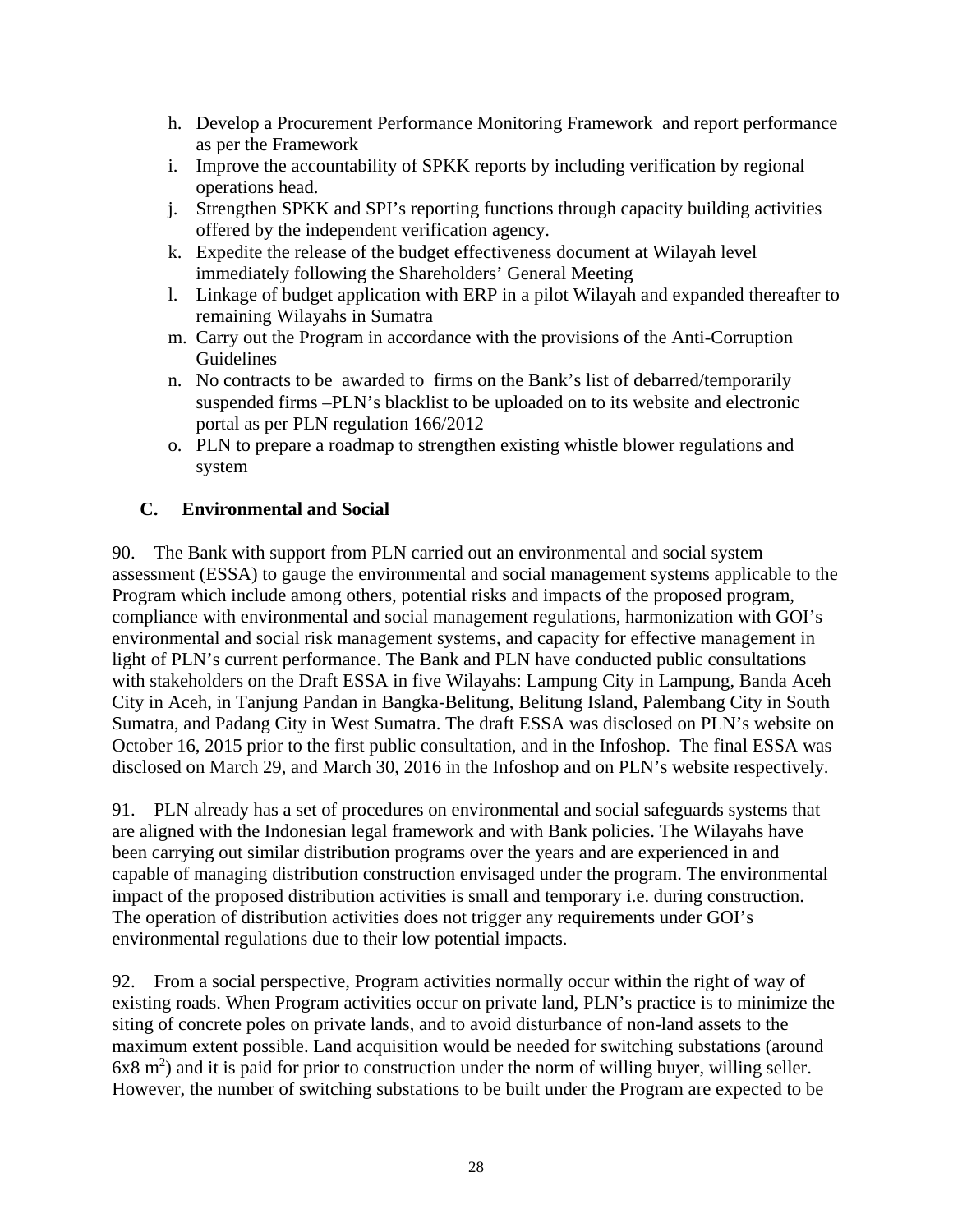limited. Since land acquisition is limited, and there is no physical or economic displacement of individuals, impacts on affected persons is expected to be minor.

93. PLN has a well-established management system for handling any grievance/complaint from the public throughout the country, namely through their Call Center 123 and through frontline customer services representatives. Through *Call Center 123* which can be accessed by anyone, anywhere in Indonesia through PLN's website, email, telephone, and social media (e.g. Facebook, Twitter); Wilayahs immediately act on community complaints including those related to construction impacts, environment, community health and safety, and social issues, by deploying PLN's technical service responders. The role of the Wilayah is to verify the issues and resolve the grievances/complaints within 24 hours by referring to their standard operating procedures.

94. A monthly report from the Call Center 123 summarizes complaint handling performance (e.g. number of power outages, resolution of complaints, outstanding issues, etc.) that become the source data for calculating SAIDI and SAIFI of the Wilayahs. Once compiled, the information is uploaded into the management information system (SILM). One of the sections in SILM covers environmental and social management performance.

95. During Program implementation, the Bank will review environmental and social aspects as well as the grievance redress resolution record based on the SILM report, the Call Center 123 report, and land transaction documentation if any. The review will be based on random sampling and field visits to selected Wilayahs.

96. The assessments undertaken are of the view that the environment and social systems currently in place through the GOI's environmental and land acquisition laws/regulations as well as PLN's internal guidelines (*PLN Decrees*) are sufficient to comply with the Bank's Operational Policy (OP) 9.00.

97. The Bank will coordinate with the ADB on environmental and social requirements under the Program. The Bank and ADB have shared our respective environmental and social assessments. Both institutions' programs have similar environmental and social safeguards filters and actions, e.g. the ADB's requirements for screening out high-risk projects are similar to those of the Bank's as are its recommendations for building capacity in the Program Wilayahs on environmental health and safety. The Bank and the ADB have also agreed to jointly coordinate with PLN during Program implementation in order to avoid duplication of effort, and promote efficient utilization of Program resources.

# **D. Integrated Risk Assessment Summary**

| <b>Risk</b>                     | Rating      |
|---------------------------------|-------------|
| Technical                       | Moderate    |
| Fiduciary                       | Substantial |
| <b>Environmental and Social</b> | Moderate    |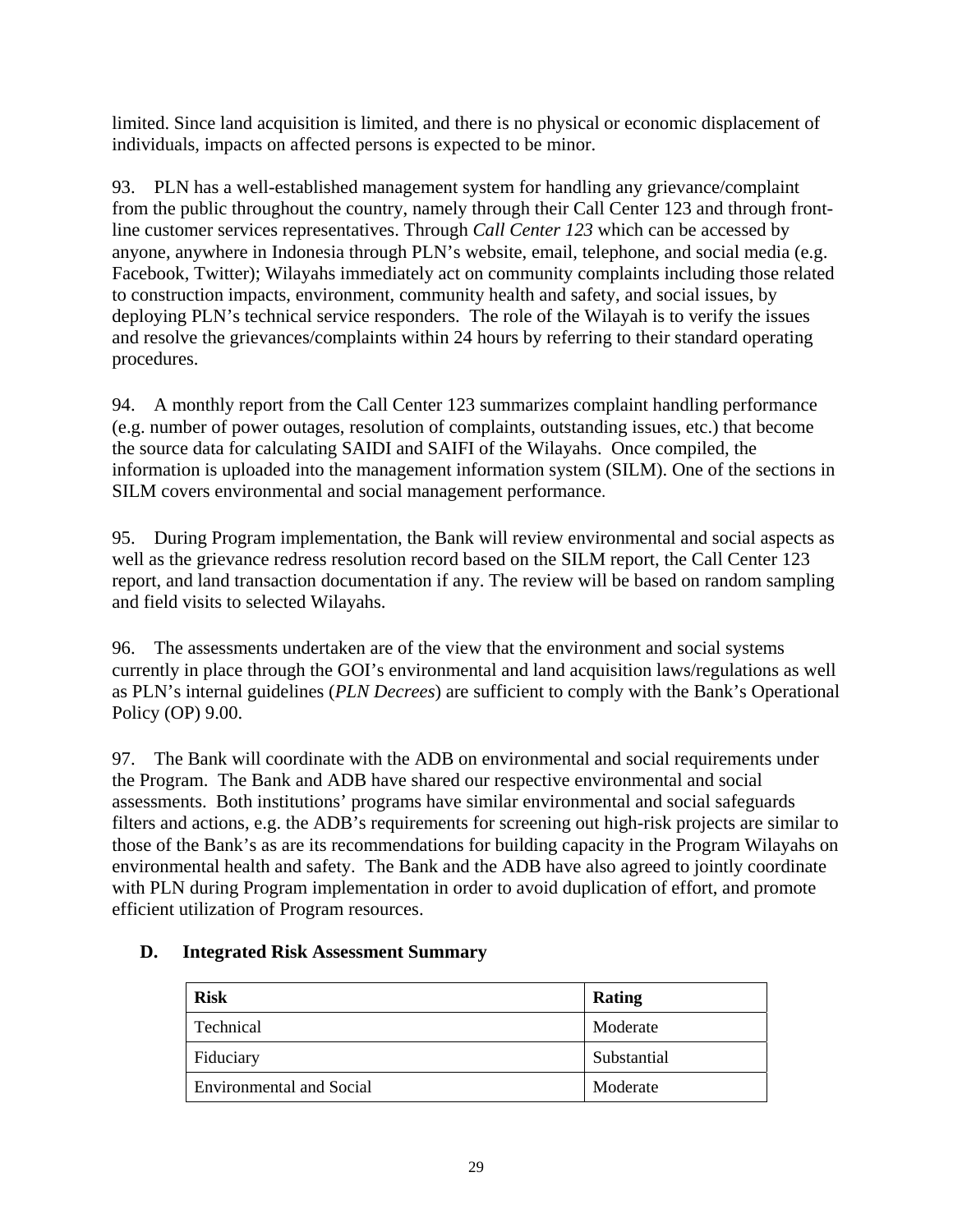| Disbursement Linked Indicator | Moderate    |
|-------------------------------|-------------|
| Overall Risk                  | Substantial |

## **Risk Rating Explanation**

98. The key identified risks and related management measures are detailed in Annex 7. Based on this risk analysis the overall risk rating is assessed to be substantial. This is because of fiduciary risks which are rated substantial. The Program risks are described below. A number of key management measures are proposed.

- a. Timely availability of adequate generation and transmission capacity: Delays in completion of upstream generation and transmission line investments could lead to the under-utilization of the distribution infrastructure created by the Program and to the delayed realization of its expected benefits. The Bank and PLN teams' extensive reviews of the planned generation, transmission and distribution investments showed that the risk of inadequate generation and transmission capacity is moderate because: (a) about 9 GW is planned to come on stream during the period to 2016-2019; (b) out of this total planned generation 3.5 GW comprising 2.1 GW under construction and 1.4 GW gas fired generation under procurement will be commissioned by 2017; (c) even without additional generation capacity the current reserve margins of about 40% would provide sufficient generation capacity to sustain the distribution expansion program; and (d) a 275kV transmission line under construction to connect the power surplus South Sumatra to the power deficit North Sumatra will be commissioned in 2017. During implementation the Bank will review annual work and expenditure plans for generation, transmission, and distribution investments for the region to identify any risks and management measures.
- b. Construction delays for distribution program investments could arise for several reasons such as the institutional capacity for program management at the Wilayah levels, including capacity for processing procurement, for contract management and for program monitoring. Constraints could also arise from the capacity of the contracting industry to supply required goods, services and works. An analysis of the Wilayahs' program implementation capacity has been carried out under the assessments. As a result staff training will be undertaken in distribution planning and procurement. Other risk management measures will include annual work plans and budgets to be prepared by PLN for each Wilayah and reviewed by the Bank on an annual basis and close monitoring of the progress of works will be undertaken during implementation by Bank supervision missions. Bank implementation support will need to be strategically designed to be effective given the scattered nature of the program works across the whole of Sumatra.
- c. Sustainability of Program Investments. Shortfalls in the operation and maintenance of program investments could arise from financial and/or technical constraints, including organizational deficiencies in PLN. However, a review of the historical allocations for O&M shows that PLN expenditures are in line with best industry practices at 3-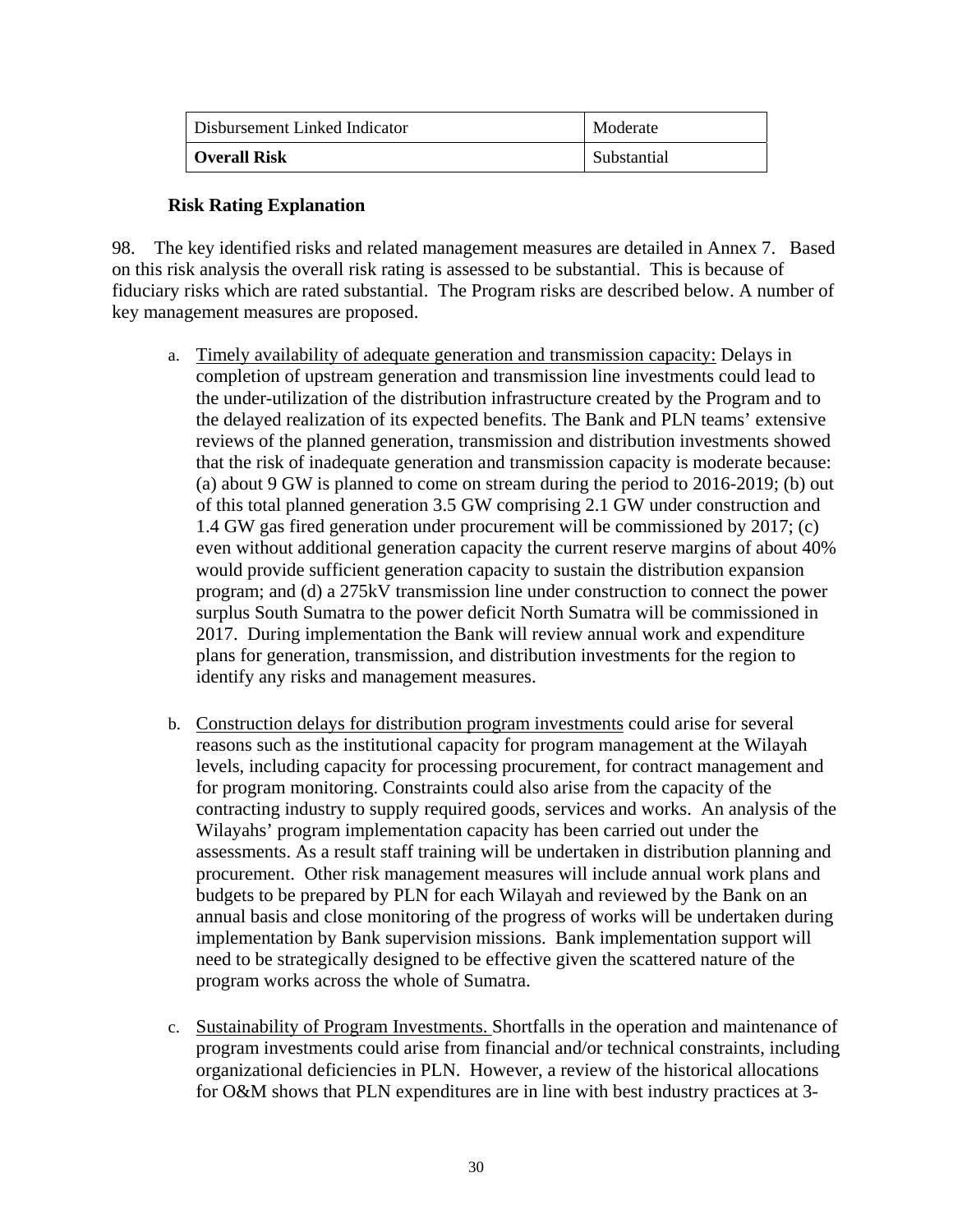5% of capital expenditures. Further the Bank's technical assessment confirmed that the distribution assets are well maintained and in good condition. Future allocations will be assured through the recently introduced Performance-based Regulation which allows for adequate maintenance in tariff setting thus assuring PLN of adequate revenues to cover O&M costs.

- d. Fiduciary risks: Procurement and contract management. First, there is the risk that the capacity of local manufacturers may not be adequate to meet the needs of the PDDP for the five "Main Distribution Items". During the initial stages of program implementation PLN will assess the capacity of the local manufacturers. Risk management measures may involve inclusion of more manufacturers in the bidding process. Second there is a risk of low transparency due to procurement through manual reverse auctions instead of through the e-procurement system, and due to non-disclosure of award details. To mitigate this risk, PLN has agreed to implement an upgraded e-procurement system by June 2016 and to announce award details through their portal as per PLN's regulations. PLN has also agreed to post PLN's Procurement Regulation on its website. Third, inadequate monitoring of contracts and absence of data on contract management for performance measurement may also contribute to implementation difficulties and delays. To mitigate this risk, PLN has agreed to develop a procurement performance monitoring framework and to provide a quarterly report on key procurement performance indicators throughout the duration of the Program. Fourth there is a risk of including items (other than the sixteen MDU items) in the open book method and of PLN's continuing with the open book method for MDUs even if the number of qualified manufacturers exceeds two. In this regard, PLN has agreed that no additional items beyond the existing sixteen MDU items will be procured using the open book method under this Program and that PLN will follow the open book method for MDU items only when number of qualified suppliers in the DPT is less than three. Fifth, there is the risk related to the perception of fairness, transparency, and economy in the procurement process related to the Direct Appointment/Direct Procurement of SOEs, PLN's/SOEs' Subsidiaries or PLN's/SOEs' Affiliated Companies. In this regard, PLN has agreed that there will be no Direct Appointment/Direct Procurement of any SOEs/PLN's subsidiaries under the Program. Sixth, there is the risk related to a lack of oversight due to inadequate samples of contracts chosen for SPI's procurement audit. To this effect, PLN has agreed that its SPI will carry out a procurement audit of fifteen percent of contracts awarded by each procuring unit and share the findings of the audit with the Bank annually under the Program.
- e. Fiduciary risks Financial Management FM risks include delays resulting from cumbersome internal procedures, reviews and approvals, absence of clear delegations of authority for contracts and variations signing; delays in budget effectiveness; and semi-manual preparation of financial records and report consolidation.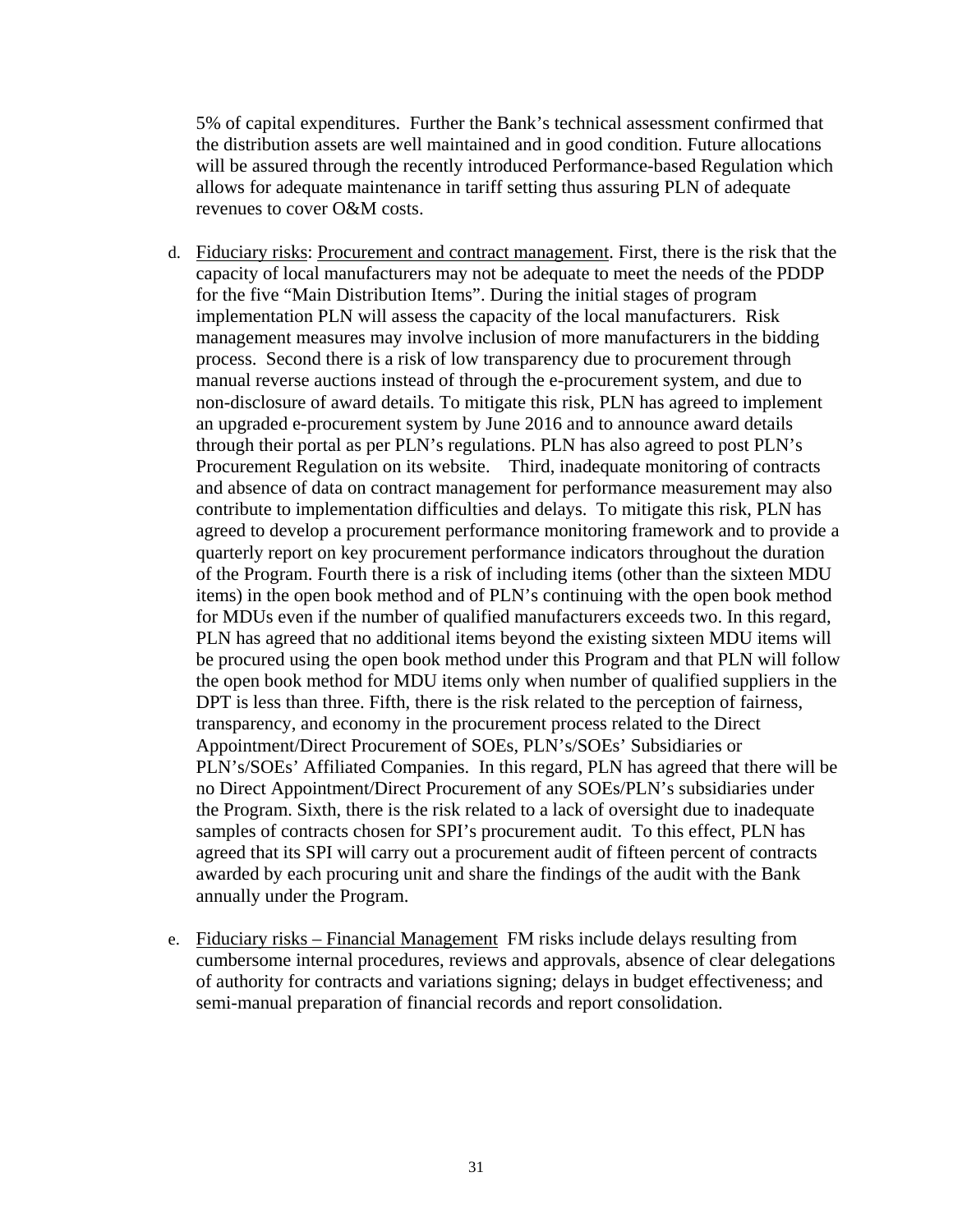# **E. Program Action Plan**

99. Program assessments have identified a number of potential improvements that could be carried out to improve the development effectiveness of PLN's distribution expenditure program. These relate primarily to the technical, procurement and financial management areas. The environmental and social assessments have revealed relatively minor issues. The Bank and PLN have agreed on measures to be taken to improve program management with regard to the identified weaknesses and these are summarized below. Detailed presentation of the actions to be taken by PLN are available in the Program Action Plan in Annex 8.

100. **Technical Aspects**: The assessments have recommended: (a) strengthening the capabilities of the distribution system planning units at Wilayah and Area levels by enhancing technical planning tools and providing adequate training to staff; (b) improving the use of GIS data, not only for planning, but also for managing customer outages, transformer loading and asset management; (c) reviewing distribution planning concepts to promote greater use of more efficient concepts such as increasing the MV/LV ratio of the system; (d) reviewing loss evaluation techniques that are currently in use by PLN to better estimating technical losses and implementing more targeted loss reduction programs; and (e) undertaking an assessment of the need for SCADA facilities and implementing adequate facilities in all Wilayahs to facilitate monitoring of feeders and restoration of customer services when failures occur. Annex 8 details the specific actions to be undertaken under the program Action Plan including the time frames.

101. **Procurement and contract management**: The assessments have identified a number risks related to: (a) perceptions of lack of transparency due to non-disclosure of procurement regulations and of details of contract awards; (b) direct appointment of SOEs, PLN's/SOE subsidiaries or PLN's/SOE's Affiliated Companies; (c) potential inadequacy of the local manufacturing capacity to meet PLN's requirements for main distribution materials procured through Limited Bidding as the distribution program expands; and (d) risk of delays and cost overruns due to lack of systemic collection of procurement and contract implementation data and reporting and performance monitoring. Proposed measures to address these risks are detailed in the Program Action Plan presented in Annex 8.

102. **Financial Management**: With regard to financial management the fiduciary assessment has identified weaknesses related to: (a) budget monitoring and control; (b) risks of inaccuracy in the preparation and consolidation of semi-annual financial reports; and (c) the inadequacy of the current reporting done by the SPKK to serve as the basis for verification of DLIs. Under the Program Action Plan (Annex 8), PLN will start integrating the budget application with ERP and tailoring ERP to support generation of financial reports. The risk related to the verification of DLIs will be addressed through the use of an external party (IVA) to conduct an independent verification of the DLIs and to support SPKK and SPI in establishing an approach and verification methodology and in building required capacity within PLN.

103. **Fraud and Corruption**: The F/C assessment identified a series of potential fraud and corruption risks for the implementation of this Program as follows: (a) an ineffective whistle blower mechanism to file and handle complaints in PLN; (b) limited knowledge on the gratification control program leading to low gratification reporting rates; and (c) evolving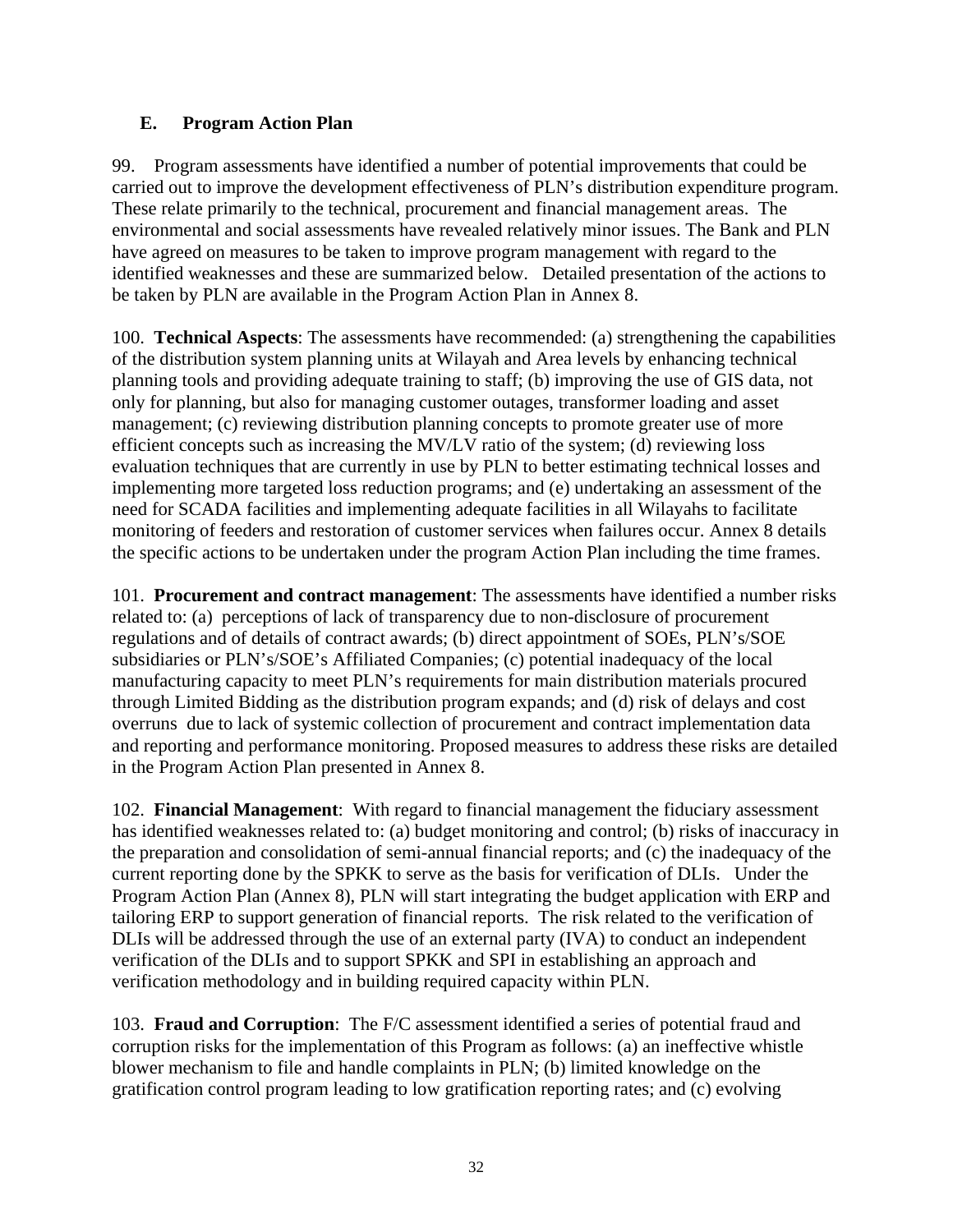institutional capacity in PLN to guarantee the right of access to information for citizens e.g. pending disclosure of PLN's blacklist of individuals and companies on its website, pending disclosure of PLN's procurement regulations on its website and others. The Bank suggested specific measures that PLN can take to address and mitigate these potential risks, which are detailed in Annex 8

104. **Environmental and Social**: PLN's Wilayahs have been carrying out similar distribution activities over the years and are therefore experienced and capable of managing environmental and social issues for the Program. Nevertheless, the Wilayahs' capacity to manage environmental and social issues will need to be maintained through regular monitoring and training by PLN headquarters. The Bank will annually review the environmental and social monitoring conducted by PLN Headquarters and Wilayahs. The review will also support PLN with remedial action to improve PLN's environmental and social systems as described in Annex 6.

# **F. Grievance Redress Program Action Plan**

105. Communities and individuals who believe that they are adversely affected as a result of a Bank supported PforR operation, as defined by the applicable policy and procedures, may submit complaints to the existing program grievance redress mechanism or the WB's Grievance Redress Service (GRS). The GRS ensures that complaints received are promptly reviewed in order to address pertinent concerns. Affected communities and individuals may submit their complaint to the WB's independent Inspection Panel which determines whether harm occurred, or could occur, as a result of WB non-compliance with its policies and procedures. Complaints may be submitted at any time after concerns have been brought directly to the World Bank's attention, and Bank Management has been given an opportunity to respond. For information on how to submit complaints to the World Bank's corporate Grievance Redress Service (GRS), please visit http://www.worldbank.org/GRS. For information on how to submit complaints to the World Bank Inspection Panel, please visit www.inspectionpanel.org.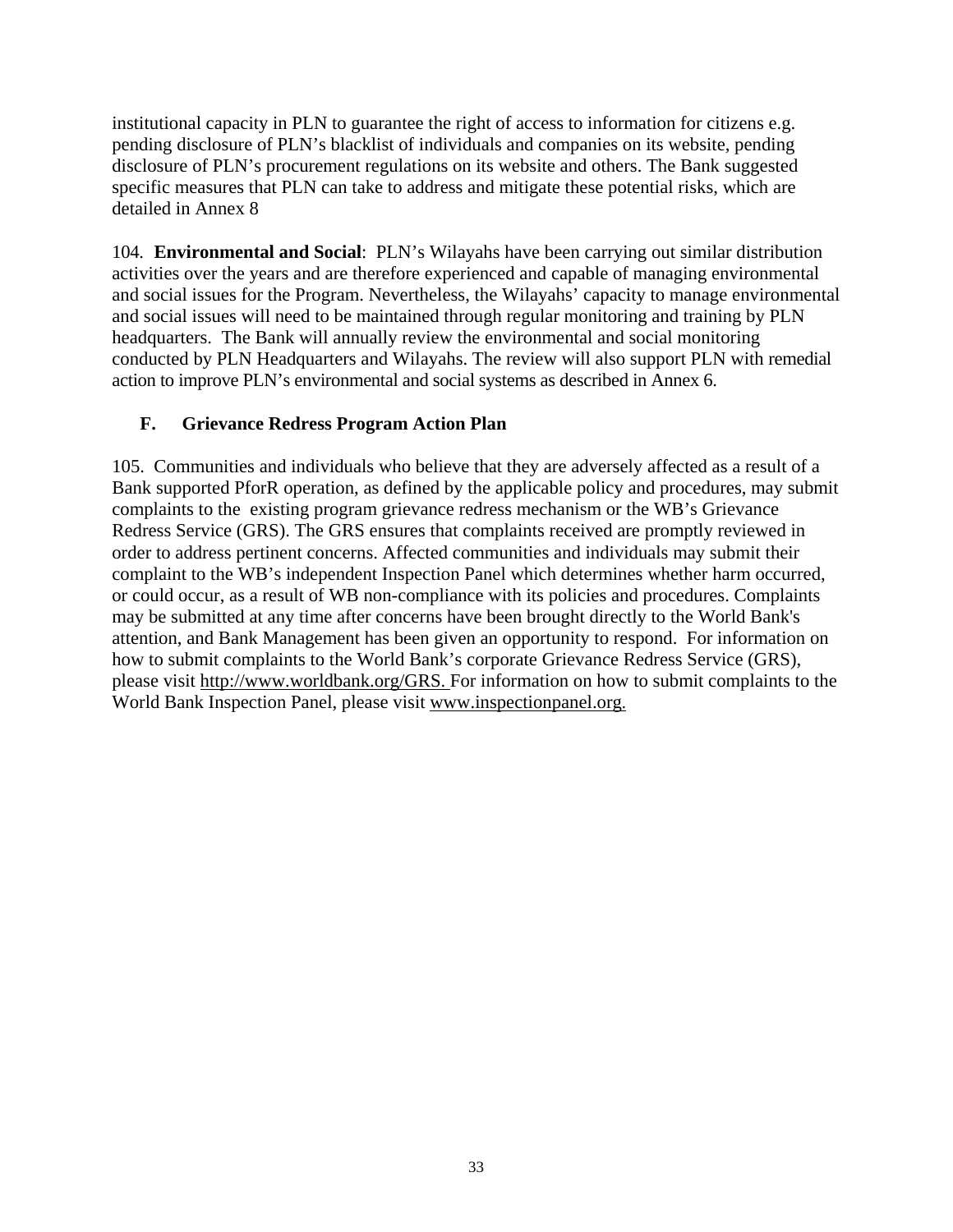# **Annex 1: Detailed Program Description**

#### **Program development objective**

1. The program's development objective is to increase access to electricity supply and to improve the efficiency and reliability of its delivery in selected areas of Indonesia.

## **The Government's Program**

2. PLN's current power expansion plan comprising generation, transmission and distribution investment requirements (the "Rencana Usaha Penyediaan Tenaga Listrik" or RUPTL) covers the period 2015-2024. The broader context for the RUPTL is the Rencana Umum Ketenagalistrikan Nasional (RUKN) which is a 20-year national policy document approved by Parliament. The RUKN provides the GoI's policy guidance for preparation of the RUPTL. This guidance is related primarily to the projected energy demand and desired targets for electrification and the energy mix of production. The current RUKN was approved by Parliament in 2008 and covers the period up to 2027.

3. To close the power infrastructure gap which is constraining economic growth the current administration is focusing on implementation of the 5-year time slice of the RUPTL covering the period 2015-2019. Consistent with both the RUKN and the RUPTL the key objectives of the 5 year time slice are to increase access to electricity for household consumers and to meet the economy's power needs while improving efficiency and reliability of supply. Its specific key targets are to increase generation capacity by 35 MW and increase access to electricity from 85%, to 97% by 2019. Further, PLN's detailed implementation plan envisages improvements in efficiency (system losses) and reliability indicators (SAIDI and SAIFI) as detailed in Annex 4. The estimated total costs of the RUPTL for 2015-2019 are US\$83.4 billion of which US\$58.9 billion is for generation, US\$17.1 billion for transmission and US\$7.4 billion for distribution. The Government's program on which the proposed PforR is based is the distribution component of the 2015-2019 time slice of the RUPTL which entails activities to improve distribution system planning capabilities, connect new customers, improve existing distribution networks, and increase the quality of services.

#### **Bank Financed Program-for-Results**

4. The PforR Program to be supported by the Bank is a geographic slice of the distribution component of the RUPTL covering Indonesia's Sumatra region for the period 2015-2019. The estimated cost of the Sumatra distribution program is US\$1.45 billion or about 20% of the total national distribution program over the first five years of the 2015-2024 RUPTL. PLN has selected the Sumatra region for coverage under the proposed program based on several specific criteria. First, Sumatra has the largest population center outside Java Bali with about 54 million people, of which 9 million have no access to electricity and is an important economic growth center for Indonesia. Second, there are substantial existing and planned generation and transmission investments in Sumatra that require complementary investment in distribution in order to enable the power produced when these investments are commissioned to be delivered to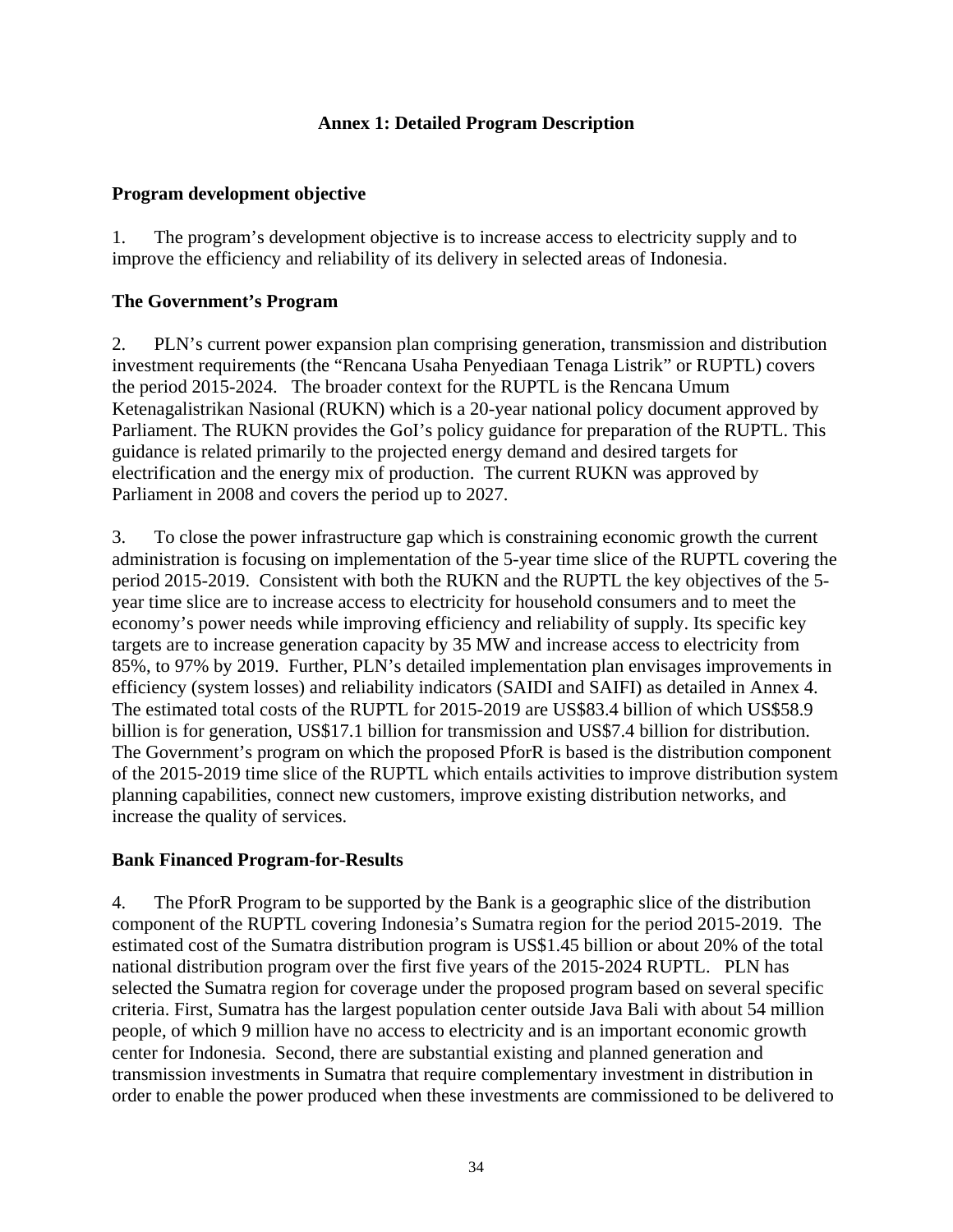the regional economy. Third, a focus on Sumatra offers the best prospect for fast progress towards achieving the RUPTL's national ER target of 99.4 percent by 2024. Up to about 3.32 million customers could be added to the grid in the 5 year period to 2019 resulting in an increase in the regional electrification ratio from 85 percent to about 90 percent. Fourth, the region offers the best opportunity for "piloting" the use of the IFI's performance-based lending instruments, learning lessons, and improving effectiveness of its program expenditure management before attempting to use them in the more difficult terrain of Eastern Indonesia. Thus, PLN's strategy is to mobilize multilateral funding to complement its own and fill the financing gap for the Sumatra distribution program.

5. Overall, Sumatra has a total of 11,504,195 consumers (as of end 2014) and has a maximum demand of 5,791 MW. Wilayah North Sumatra and Wilayah S2JB (South Sumatra-Jambi-Bengkulu) constitute the largest units with around 27% and 22% respectively of the consumers. Wilayah West Sumatra (10%), Riau & Riau Archipelago (12%) and Distribution unit Lampung (15%) are of medium size. Wilayah Aceh (11%) and Bangka/Belitung islands (3%) are substantially smaller than the rest.

6. There are 29,721 villages in Sumatra of which 29,658 already have access to electricity either from PLN (78%) or local utilities (21%). There are only 63 villages that currently have no supply at all. Some of these can be at very long distances (even up to 200 km) from the grid and also have a very low population thus making grid extension economically unviable. Off-grid solutions (both local generation and standalone systems such as Solar Home Systems) need to be pursued for these areas. Other unsupplied areas (say within 50 km or so), could be supplied with grid extensions. Overall, the prospects of achieving the planned targets by the year 2019 are fairly good.

# **Program governance structure**

7. The development program is well structured and built up in a number of stages with the participation of PLN's various units at headquarters and regional levels. First, the development of the power distribution sector is established in the RUPTL (10 Year Planning of Power System Development) which provides an identification of stakeholder expectations and PLN's own mission and goals. The RUPTL is developed by PLN Pusat (Headquarters) and approved by MEMR. The next stage deals with the formulation of a strategy by analyzing the village electrification road map which is carried out at the level of PLN's decentralized regional offices (Wilayahs). PLN's short and long term goals, operational issues, key performance indicators and strategic initiatives and leads to the preparation of a five year investment plan which is called the Rencana Jangka Panjang (RJP). The Corporate RJP is prepared by PLN Pusat, and each Wilayah develops their RJP in conformity with the Corporate RJP. The RJP includes a detailed review of performance over the past 5 years (Kriteria Penilaian Kinerja Unggul or KPKU assessment) and a SWOT analysis to assist in developing a more focused approach for meeting the goals set for the next five years. The proposals in the RJP are next translated into an annual implementation plan and budget which is called the Rencana Kerja Anggaran Perusahaan (RKAP). The RKAP spells out the details of network expansion and improvements to be carried out in each year along with the related budgetary costs.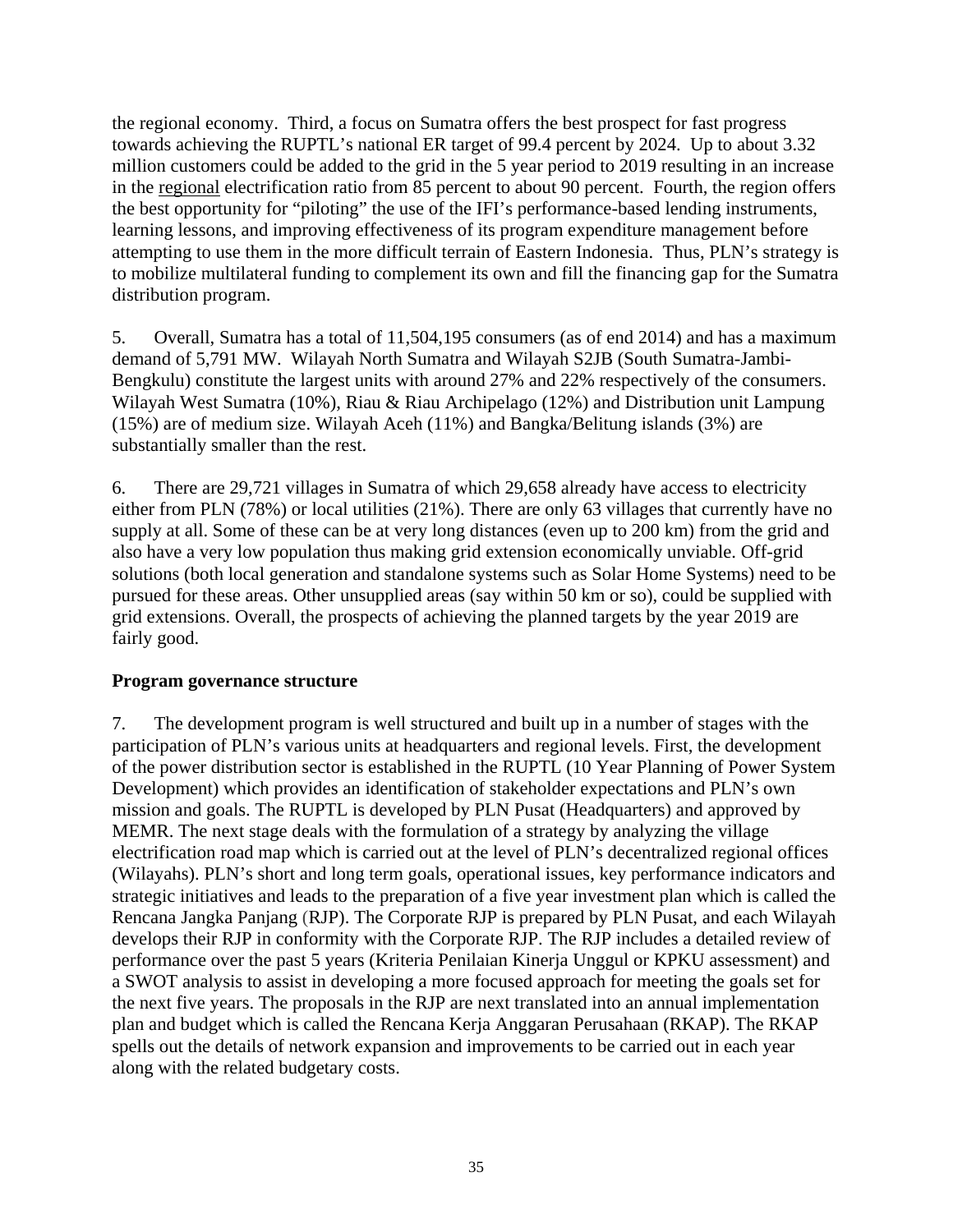8. For operation, the Sumatra power distribution system is managed by 6 Wilayahs and 1 distribution unit of PLN. Each Wilayah is responsible for both the power distribution network and the generation plant feeding into the 20 kV distribution system while the distribution unit is responsible only for the distribution system. Each Wilayah/distribution unit manages one or more provinces in Sumatra.

9. Since September 1, 2015, PLN has restructured its organizational structure according to which the Sumatra power system is overseen by the Directorate of Sumatra Region for Wilayahs Aceh – Sumut – Sumbar – RKR – S2JB - Babel, while the Directorate of Western Jawa Region is responsible for the Distribution Unit in Lampung. Within the Directorates there are 3 (three) divisions i.e. for Development, Construction, and Operation. These divisions will assist the Director to supervise the Wilayahs and the distribution unit with respect to operation  $\&$ maintenance and construction activities as well as for overseeing KPI targets, development planning, and budgeting.

10. For program monitoring purposes a specialized performance monitoring unit (Satuan Pemantau Kinerja Korporat - SPKK) collects and consolidates data from the Wilayahs and prepares a performance monitoring report every six months. SPKK reports to PLN's President Director on corporate performance against the agreed key performance indicators.

# **Program Activities, Costs and Financing Plan**

11. To achieve its objectives over the 5-year period to 2019 the Program consists of three types of activities and targets that are listed below and summarized in Table A1.

12. The Program goals consistent with RUPTL targets and supported by these activities can be broken down into 5 components parts as follows:

- a. Construction/rehabilitation/upgrading of 19,487 circuit-km of MV distribution lines;
- b. Construction/rehabilitation/upgrading of 23,594 circuit-km of LV distribution lines; and
- c. Installation of 28,327 transformer units with a total MVA capacity of 2,895.

|                              |            | o          |            |              |            |
|------------------------------|------------|------------|------------|--------------|------------|
| Wilayah                      | MV         | LV         |            | <b>Trafo</b> | Investment |
|                              | Circuit-km | Circuit-km | <b>MVA</b> | Unit         | 10^9 Rp    |
| Wilayah Aceh                 | 1,803      | 1,722      | 219        | 2,110        | 1,610      |
| <b>Wilayah North Sumatra</b> | 2,612      | 2,908      | 425        | 4,180        | 2,695      |
| Wilayah West Sumatra         | 2,162      | 2,217      | 390        | 3,805        | 2,153      |
| Wilayah RKR                  | 2,955      | 9,883      | 719        | 7,138        | 5,076      |
| Wilayah S2JB                 | 7,636      | 3,390      | 610        | 5,950        | 5,581      |
| Wilayah Bangka & Belitung    | 1,217      | 1,652      | 105        | 959          | 1,003      |
| Distribusi Lampung           | 1,102      | 1,822      | 427        | 4,185        | 1,965      |
| <b>Sumatra</b>               | 19,487     | 23,594     | 2,895      | 28,327       | 20.082     |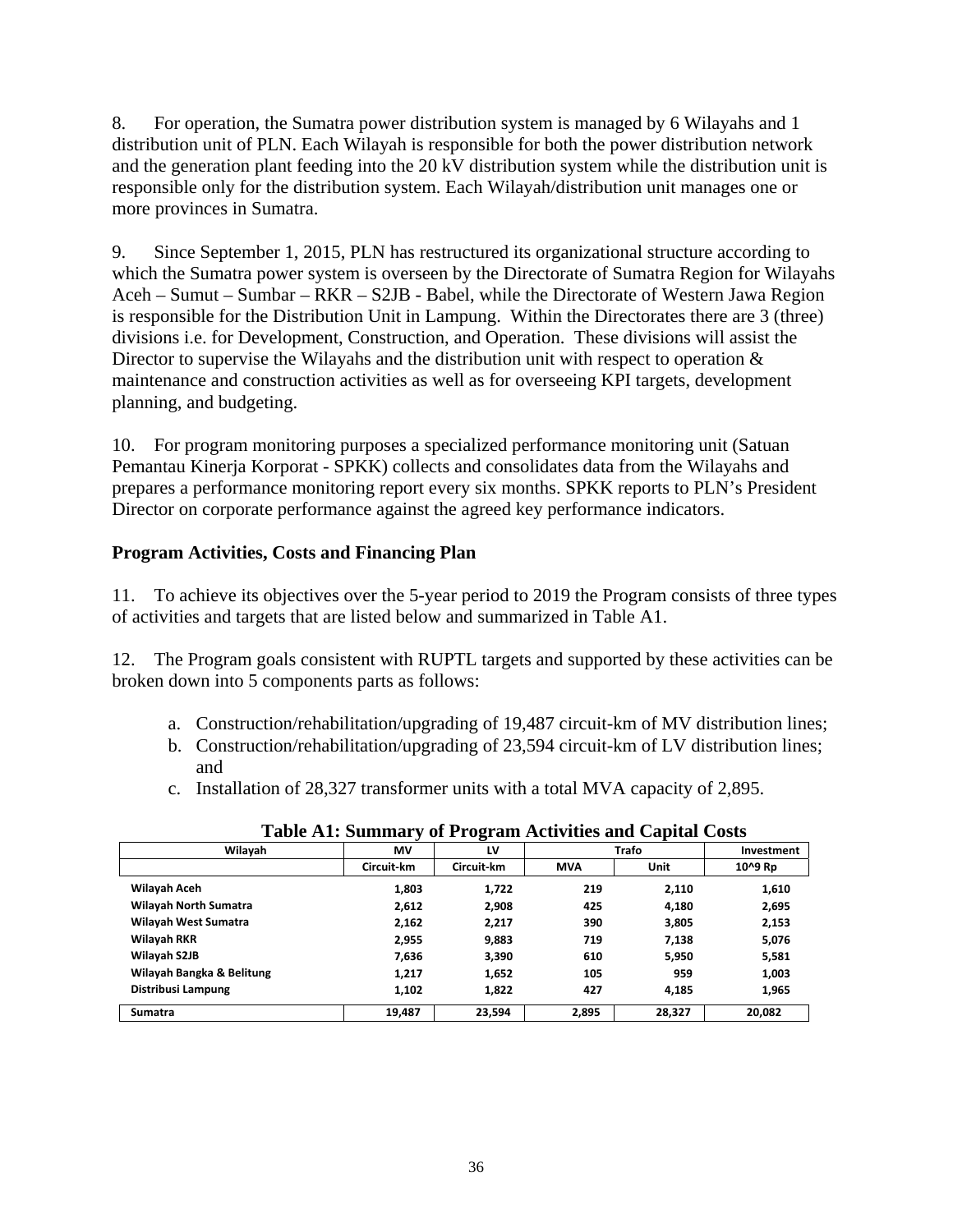#### **Program Expenditure Framework**

13. At a total cost of around US\$1.45 billion, financing of the Program is expected to be provided by IBRD and ADB loans of US\$500 million and US\$420 million respectively and PLN's internal financing (including GoI equity) of US\$530 million.

14. An analysis of historical budget allocations and execution performance is shown in Table A2. This shows that disbursements of under the Program are carried out effectively and exceed 80% each year. Undisbursed amounts are carried over to next year's budget. Over the Program period budget allocations will be higher than for the last 4 years by about 20% annually on an average basis. However, the Wilayahs have the capacity to implement the higher volume of work satisfactorily. Allocations of funding for operation and maintenance are covered from PLN's internal resources. The technical assessments confirmed that Sumatra's distribution assets are adequately maintained and satisfactorily operated.

**Table A2: Actual Budget Allocation and Disbursed for Distribution Asset Budget Allocation ( Rp x 10^9)** 

| Wilayah                      | 2012        |       |       |             | 2013  |       |             | 2014  |              |
|------------------------------|-------------|-------|-------|-------------|-------|-------|-------------|-------|--------------|
|                              | <b>Dist</b> | Rural | Total | <b>Dist</b> | Rural | Total | <b>Dist</b> | Rural | <b>Total</b> |
|                              |             |       |       |             |       |       |             |       |              |
| Wilayah Aceh                 | 278         | 71    | 350   | 230         | 66    | 296   | 281         | 84    | 365          |
| <b>Wilayah North Sumatra</b> | 368         | 47    | 415   | 300         | 148   | 448   | 418         | 76    | 494          |
| Wilayah West Sumatra         | 218         | 57    | 275   | 210         | 67    | 277   | 250         | 65    | 315          |
| <b>Wilayah RKR</b>           | 654         | 190   | 844   | 359         | 142   | 501   | 648         | 126   | 774          |
| Wilayah S2JB                 | 768         | 220   | 987   | 601         | 268   | 870   | 562         | 249   | 811          |
| Wilayah Bangka & Belitung    | 150         | 62    | 212   | 226         | 51    | 277   | 181         | 57    | 239          |
| Distribusi Lampung           | 491         | 46    | 537   | 317         | 86    | 403   | 358         | 48    | 406          |
|                              |             |       |       |             |       |       |             |       |              |
| <b>Sumatra</b>               | 2.927       | 692   | 3.619 | 2.243       | 828   | 3.070 | 2.699       | 706   | 3,405        |

| <b>Disbursement</b>       |             |       |     |             |       |      |             |       | Rp x 10^9 |  |
|---------------------------|-------------|-------|-----|-------------|-------|------|-------------|-------|-----------|--|
| Wilayah                   |             | 2012  |     |             | 2013  |      |             | 2014  |           |  |
|                           | <b>Dist</b> | Rural | %   | <b>Dist</b> | Rural | %    | <b>Dist</b> | Rural | %         |  |
|                           |             |       |     |             |       |      |             |       |           |  |
| Wilayah Aceh              | 274         | 66    | 97% | 230         | 64    | 100% | 238         | 84    | 88%       |  |
| Wilayah North Sumatra     | 363         | 31    | 95% | 246         | 97    | 76%  | 360         | 50    | 83%       |  |
| Wilayah West Sumatra      | 215         | 52    | 97% | 207         | 66    | 99%  | 236         | 62    | 95%       |  |
| Wilayah RKR               | 602         | 168   | 91% | 346         | 134   | 96%  | 550         | 118   | 86%       |  |
| Wilayah S2JB              | 548         | 211   | 77% | 352         | 256   | 70%  | 476         | 220   | 86%       |  |
| Wilayah Bangka & Belitung | 121         | 58    | 85% | 115         | 50    | 59%  | 98          | 56    | 64%       |  |
| Distribusi Lampung        | 465         | 37    | 94% | 297         | 78    | 93%  | 308         | 35    | 84%       |  |
|                           |             |       |     |             |       |      |             |       |           |  |
| Sumatra                   | 2,588       | 624   | 89% | 1,792       | 746   | 83%  | 2,265       | 625   | 85%       |  |

Note : % : Percentage of Total Disbursement to Total Budget

#### **Program Implementation**

15. The Program will be administered by a central Project Management Unit (PMU) located at PLN's headquarters, but the physical implementation activities will be carried out by PLN's Wilayahs. The Wilayahs have been carrying out similar programs over the years and are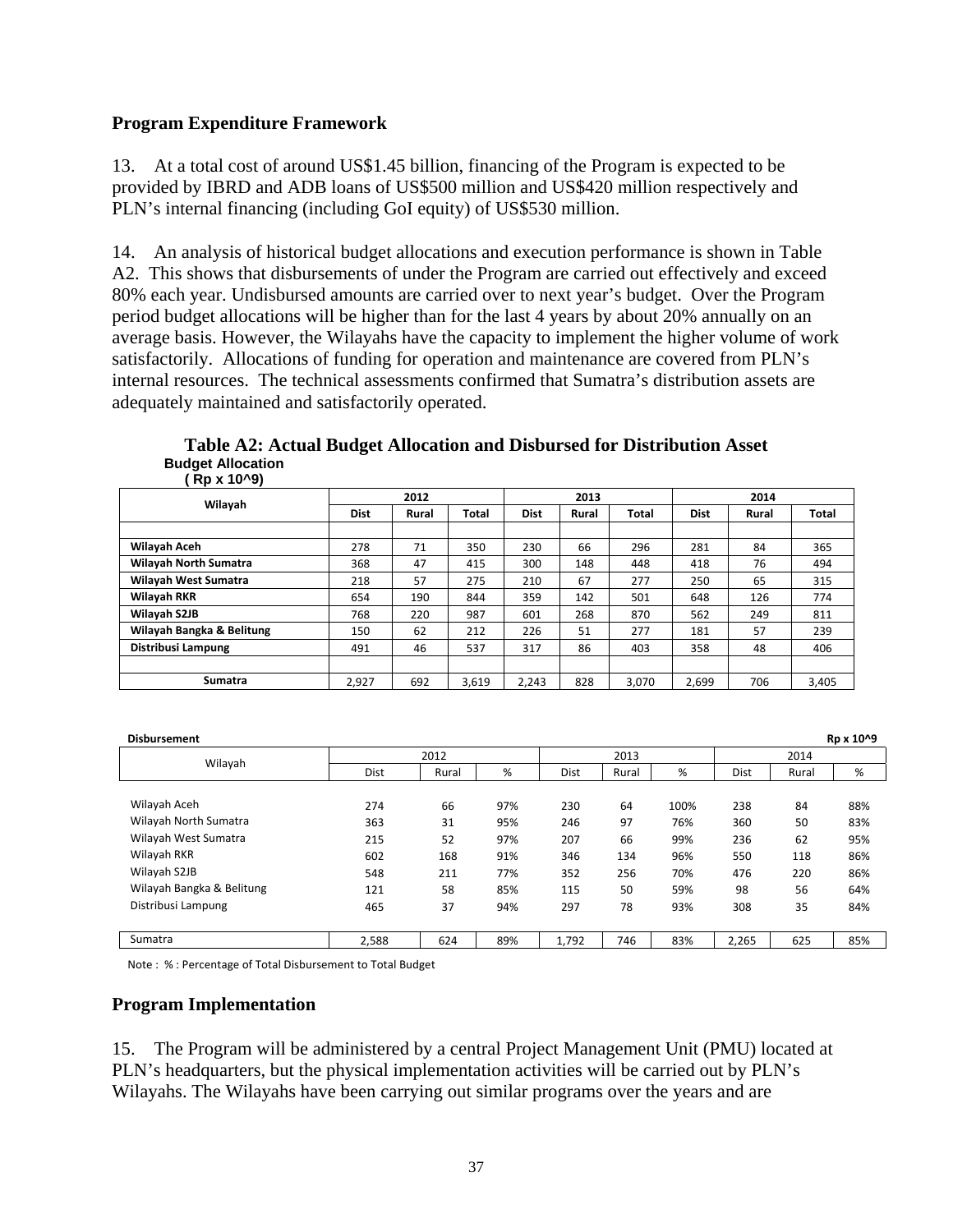experienced and capable of managing the distribution construction work envisaged under the Program. Most material requirements will be requisitioned from approved suppliers under PLN's Supply Chain Management (SCM) system and the balance of items will be procured locally by the Wilayahs. The construction works contracts will be procured by the Wilayahs. All implementation activities will be carried out by the respective contracts divisions within each Wilayah and overseen by the distribution systems manager under the Wilayah General Manager. The PMU supported by the Wilayahs will bear overall responsibility for the work program, quality and timeliness of the program works, and its satisfactory completion.

16. The Wilayahs are responsible for environmental and social management of the activities which they implement with guidance and support from PLN Headquarters. They have been carrying out similar distribution programs over the years and are experienced in and capable of managing distribution construction envisaged under the project.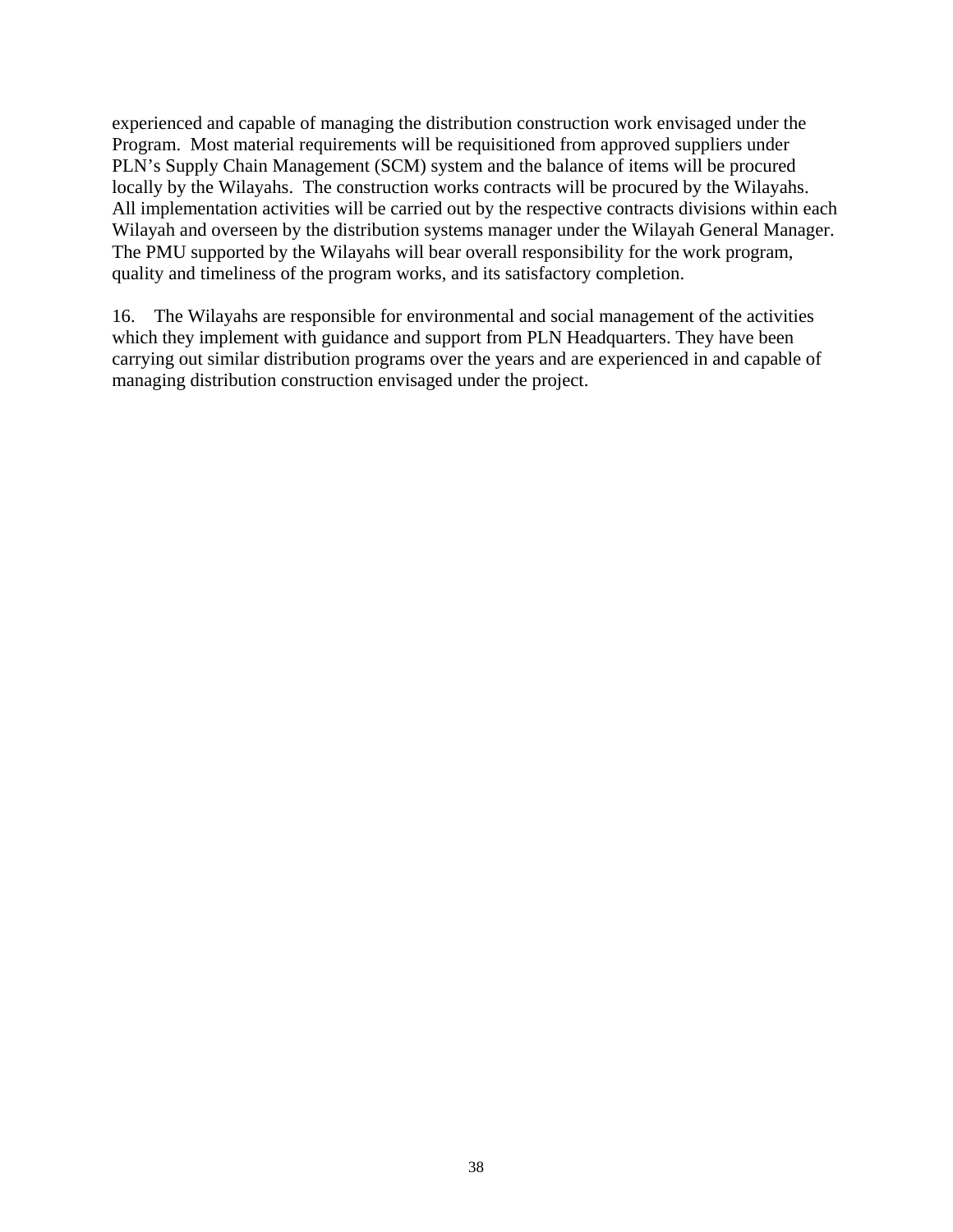## **Annex 2: Results Framework and Monitoring**

| <b>Program Development Objective:</b>                                                                                                                                |                          |                |                                              |                   |                   |                 |                      |                 |                 |                       |                        |                               |
|----------------------------------------------------------------------------------------------------------------------------------------------------------------------|--------------------------|----------------|----------------------------------------------|-------------------|-------------------|-----------------|----------------------|-----------------|-----------------|-----------------------|------------------------|-------------------------------|
| The program's development objective is to increase access to electricity services and to improve the efficiency and reliability of its delivery in selected areas of |                          |                |                                              |                   |                   |                 |                      |                 |                 |                       |                        |                               |
| Indonesia.                                                                                                                                                           |                          |                |                                              |                   |                   |                 |                      |                 |                 |                       |                        |                               |
| <b>PDO Level Results</b>                                                                                                                                             |                          |                | <b>Unit of Measure</b>                       | <b>Baseline</b>   |                   |                 | <b>Target Values</b> | Frequency       | Data            | <b>Responsibility</b> |                        |                               |
| <b>Indicators</b>                                                                                                                                                    | Core                     | Ц              |                                              | (2014)            | $\overline{2015}$ | 2016            | 2017                 | 2018            | 2019            |                       | Source/Meth<br>odology | for Data<br><b>Collection</b> |
| Number of new<br>customers<br>connected <sup>10</sup> /(People<br>provided with access<br>to electricity under<br>the program by<br>household<br>connections)        |                          | H              | <b>Number</b><br>(000's)/Number<br>(000's)   | 11,180<br>(total) | 604/<br>(3,020)   | 661/<br>(3,305) | 645/<br>(3,225)      | 671/<br>(3,355) | 649/<br>(3,245) | Quarterly             | Wilayah                | <b>SPKK</b>                   |
| <b>SAIDI</b>                                                                                                                                                         | $\overline{\phantom{0}}$ | $\Box$         | Minutes/custom<br>er-year                    | 493               | 485               | 480             | 475                  | 469             | 463             | Quarterly             | Wilayah                | <b>SPKK</b>                   |
| <b>SAIFI</b>                                                                                                                                                         | $\Box$                   | $\Box$         | Number of<br>interruptions/cu<br>stomer-year | 8.63              | 8.51              | 8.40            | 8.32                 | 8.21            | 8.11            | <b>Ouarterly</b>      | Wilayah                | <b>SPKK</b>                   |
| <b>Distribution</b><br>electricity losses per<br>year in the program<br>area                                                                                         |                          | $\Box$         | $\frac{0}{0}$                                | 11.92             | 11.57             | 11.21           | 10.86                | 10.50           | 10.00           | Quarterly             | Wilayah                | <b>SPKK</b>                   |
| <b>Intermediate Results Area 1: Improved access to electricity</b>                                                                                                   |                          |                |                                              |                   |                   |                 |                      |                 |                 |                       |                        |                               |
| <b>Annual approved</b><br>work plans (RKAP)                                                                                                                          | □                        | $\Box$         | Approval-<br><b>Trillion Rp.</b>             | 2.7               | $\mathbf{3}$      | 3.5             | 4                    | 4.4             | 5.1             | Annual                | <b>SPKK</b>            | <b>SPKK</b>                   |
| Percentage of capital<br>expenditure<br>completed                                                                                                                    | $\Box$                   | $\Box$         | $\frac{0}{0}$                                | 82                | 82                | 83              | 84                   | 85              | 85              | <b>Annual</b>         | <b>SPKK</b>            | <b>SPKK</b>                   |
| <b>Additional length of</b><br><b>MV</b> distribution lines<br>constructed                                                                                           | $\Box$                   | H              | Thousand km-<br><b>Circuit</b>               | 92,716<br>(total) | 2,051             | 2,231           | 2,412                | 2,452           | 2,546           | Quarterly             | Wilayah                | <b>SPKK</b>                   |
| Intermediate Results Area 2: Improved quality of service                                                                                                             |                          |                |                                              |                   |                   |                 |                      |                 |                 |                       |                        |                               |
| Number of MV<br>feeder technical<br>interruptions                                                                                                                    | ┓                        | $\blacksquare$ | <b>Technical</b><br>interruptions/10         | 21.22             | 21.17             | 21.12           | 21.08                | 21.04           | 21.02           | Quarterly             | Wilayah                | <b>SPKK</b>                   |

 $10$  The number of consumers planned to be connected by PLN over the Program period is 3.2 million. The Bank Program target is set at a lower level to factor in normal implementation risks.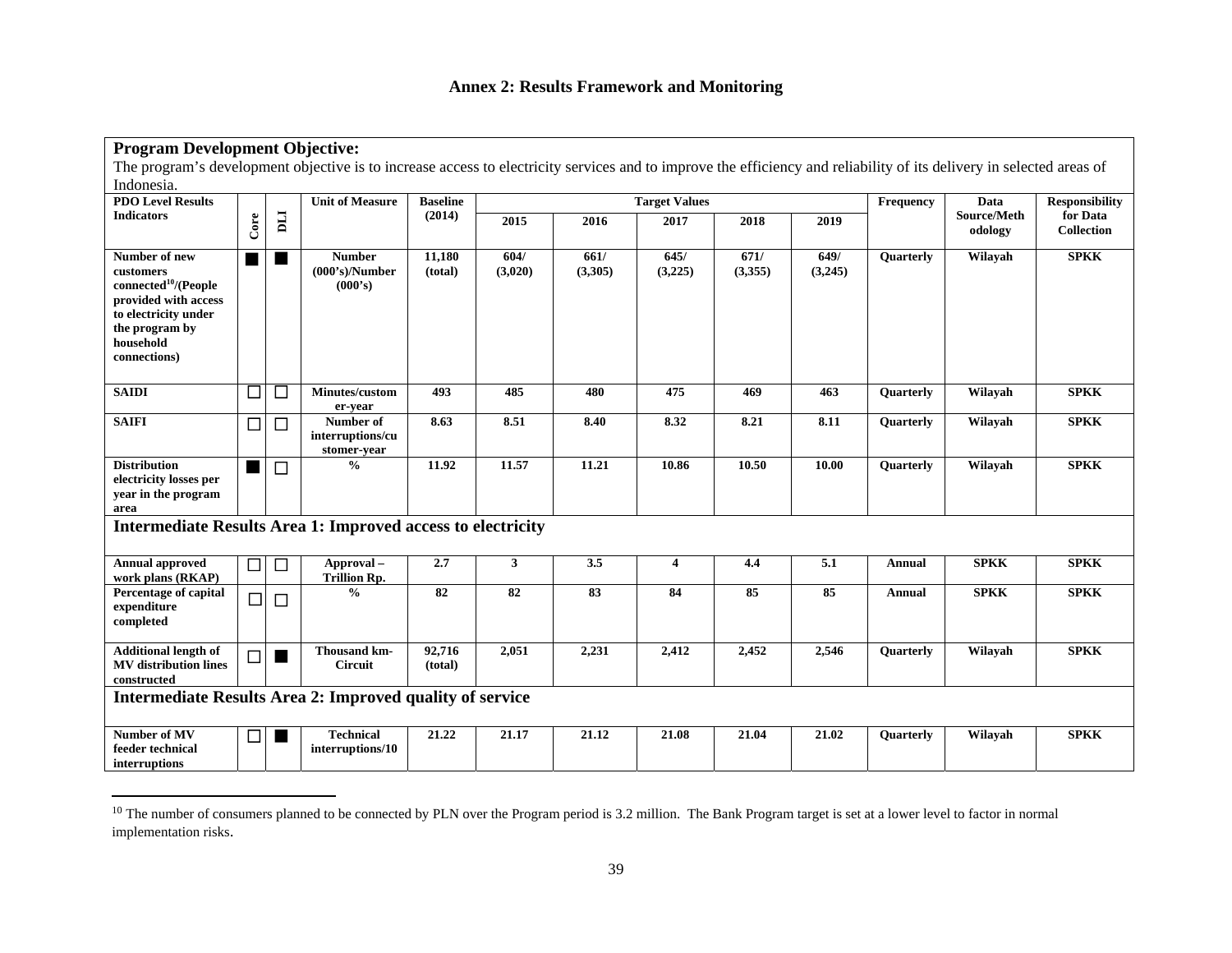|                                                                                   |        |                   | 0 circuit-km MV                   |         |       |                   |                 |       |           |                        |                             |                   |
|-----------------------------------------------------------------------------------|--------|-------------------|-----------------------------------|---------|-------|-------------------|-----------------|-------|-----------|------------------------|-----------------------------|-------------------|
|                                                                                   |        |                   | <b>Network</b>                    |         |       |                   |                 |       |           |                        |                             |                   |
| <b>Intermediate Results Area 3: Increased efficiency</b>                          |        |                   |                                   |         |       |                   |                 |       |           |                        |                             |                   |
|                                                                                   |        |                   |                                   |         |       |                   |                 |       |           |                        |                             |                   |
| <b>Additional</b>                                                                 | $\Box$ |                   | Unit                              | 80,130  | 2,252 | 3,098             | 3,330           | 3,801 | 4,109     | Quarterly              | Wilayah                     | <b>SPKK</b>       |
| distribution                                                                      |        |                   |                                   | (total) |       |                   |                 |       |           |                        |                             |                   |
| transformer units                                                                 |        |                   |                                   |         |       |                   |                 |       |           |                        |                             |                   |
| <b>Additional capacity</b>                                                        | $\Box$ | $\Box$            | <b>MVA</b>                        | 7,981   | 336   | 333               | 346             | 356   | 365       | <b>Ouarterly</b>       | Wilayah                     | <b>SPKK</b>       |
| of distribution                                                                   |        |                   |                                   | (total) |       |                   |                 |       |           |                        |                             |                   |
| transformers                                                                      |        |                   |                                   |         |       |                   |                 |       |           |                        |                             |                   |
| (increase in MVA)                                                                 |        |                   |                                   |         |       |                   |                 |       |           |                        |                             |                   |
| Intermediate Results Area 4: Increased power consumption by residential customers |        |                   |                                   |         |       |                   |                 |       |           |                        |                             |                   |
|                                                                                   |        |                   |                                   |         |       |                   |                 |       |           |                        |                             |                   |
| Volume of increased                                                               | ⊓ l    |                   | GWh                               | 15,850  | 951   | 1,008             | 1,069           | 1,133 | 1,201     | Quarterly              | Wilayah                     | <b>SPKK</b>       |
| residential energy                                                                |        |                   |                                   | (total) |       |                   |                 |       |           |                        |                             |                   |
| sales                                                                             |        |                   |                                   |         |       |                   |                 |       |           |                        |                             |                   |
| Intermediate Results Area 5: Institutional strengthening and capacity building    |        |                   |                                   |         |       |                   |                 |       |           |                        |                             |                   |
|                                                                                   |        |                   |                                   |         |       |                   |                 |       |           |                        |                             |                   |
|                                                                                   |        |                   |                                   |         |       |                   |                 |       |           |                        |                             |                   |
| FY 2016 Annual                                                                    |        |                   | Approval of                       |         |       |                   |                 |       |           | <b>Prior</b>           |                             |                   |
| <b>Work Plan Approved</b>                                                         |        |                   | the Work Plan                     |         |       |                   |                 |       |           | <b>Result</b>          | <b>PLN Pusat</b>            |                   |
| <b>PLN</b> has collaborated<br>with development                                   |        | <b>The Co</b>     | Recruitment                       |         |       |                   |                 |       |           | Prior<br><b>Result</b> |                             |                   |
| partners in the                                                                   |        |                   |                                   |         |       |                   |                 |       |           |                        |                             |                   |
| recruitment of an                                                                 |        |                   |                                   |         |       |                   |                 |       |           |                        |                             |                   |
| independent                                                                       |        |                   |                                   |         |       |                   |                 |       |           |                        |                             |                   |
| verification agent                                                                |        |                   |                                   |         |       |                   |                 |       |           |                        |                             |                   |
| <b>Integrate Budgeting</b>                                                        | П      | $\blacksquare$    | Percentage of                     |         |       | 50%               | 100%            |       |           | Quarterly              | Wilayah                     | <b>SPKK &amp;</b> |
| with ERP in all                                                                   |        |                   | <b>Integrated</b>                 |         |       |                   |                 |       |           |                        |                             | <b>Sumatra</b>    |
| <b>Program Wilayahs</b>                                                           |        |                   | <b>Budgeting</b>                  |         |       |                   |                 |       |           |                        |                             | <b>Region</b>     |
| <b>Issue revised</b>                                                              | $\Box$ | <b>College</b>    | <b>Issue of revised</b>           |         |       | <b>Submission</b> | <b>Approval</b> |       |           | <b>Upon</b>            | <b>PLN Pusat</b>            | <b>PLN Pusat-</b> |
| planning guidelines                                                               |        |                   | planning                          |         |       | to PLN's          | by PLN's        |       |           | completion             |                             | Directorate of    |
| acceptable to the                                                                 |        |                   | guidelines                        |         |       | Director,         | Director,       |       |           |                        |                             | <b>Sumatra</b>    |
| <b>Bank</b>                                                                       |        |                   |                                   |         |       | <b>Sumatra</b>    | <b>Sumatra</b>  |       |           |                        |                             | <b>Region</b>     |
|                                                                                   |        |                   |                                   |         |       |                   |                 |       |           |                        |                             |                   |
| <b>Integrate planning</b><br>software with GIS                                    | ┑      | <b>The Second</b> | <b>Integration of</b><br>planning |         |       |                   |                 |       | 5 feeders | Quarterly              | Wilayahs in<br>coordination |                   |
| facilities                                                                        |        |                   | software with                     |         |       |                   |                 |       |           |                        | with Sumatra                |                   |
|                                                                                   |        |                   | <b>GIS</b> facilities             |         |       |                   |                 |       |           |                        | <b>Operations</b>           |                   |
|                                                                                   |        |                   |                                   |         |       |                   |                 |       |           |                        | <b>Division</b>             |                   |
| <b>Procurement audits</b>                                                         | □      | $\Box$            | <b>Number</b>                     |         | 15%   | 15%               | 15%             | 15%   | 15%       | annually               | <b>SPI</b>                  | <b>PLN Pusat</b>  |
| for at least 15% of                                                               |        |                   |                                   |         |       |                   |                 |       |           |                        |                             |                   |
| contracts issued by                                                               |        |                   |                                   |         |       |                   |                 |       |           |                        |                             |                   |
| each procuring unit                                                               |        |                   |                                   |         |       |                   |                 |       |           |                        |                             |                   |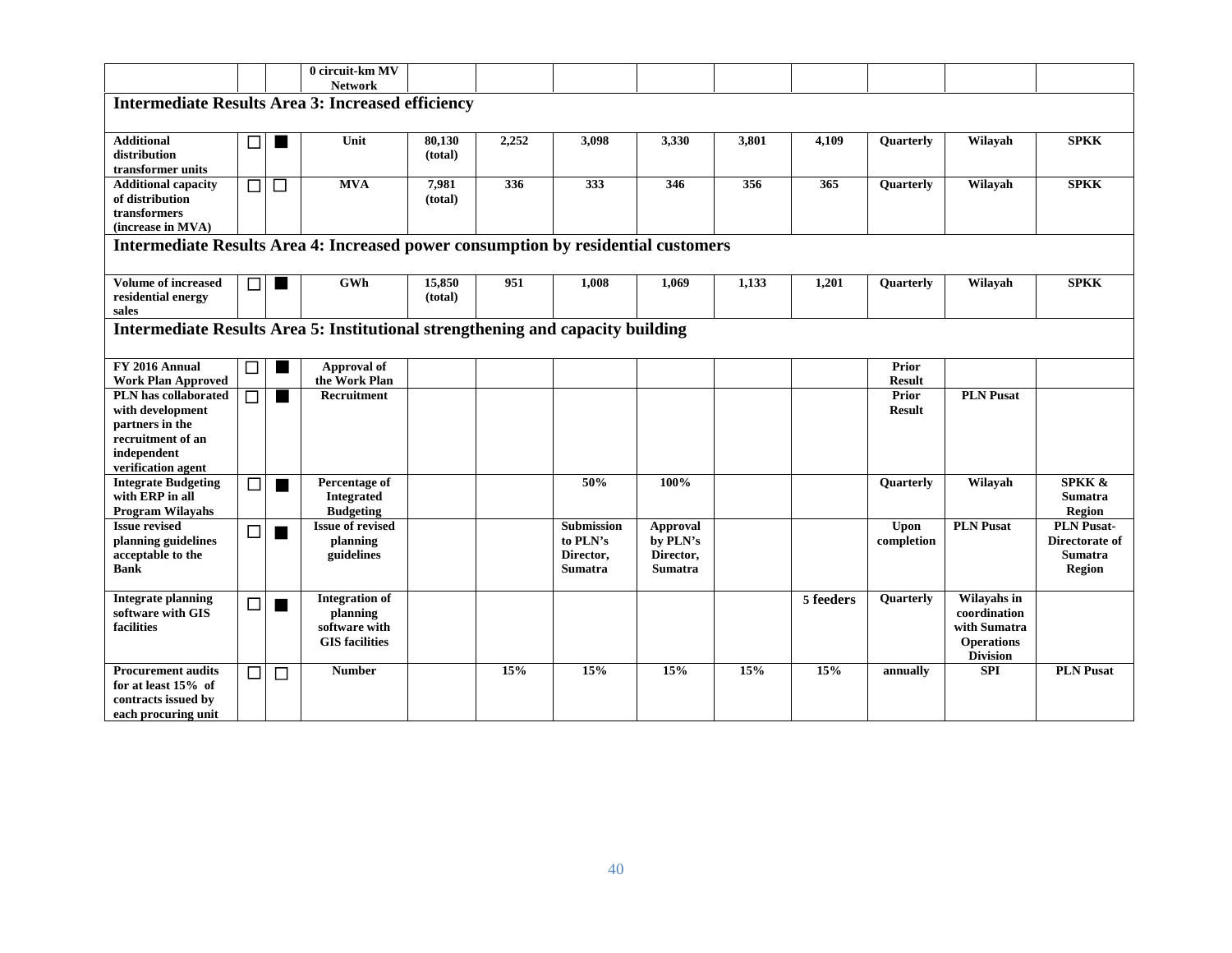#### **Annex 3: Disbursement Linked Indicators, Disbursement Arrangements and Verification Protocols**

#### **Disbursement-Linked Indicator Matrix**

1) The indicative timeline for DLI achievement are in calendar years, for which the annual targets are proposed to be achieved. 2) Annual disbursements against calendar year targets will be carried out in April of the following year based on actual outcomes (e.g. the disbursement for the targets achieved in Calendar Year 2017 will be made in April 2018 following submission of the Program Results Verification Report to the Bank within three months of the end of each calendar year). Disbursement for prior results will be made at Loan Signing.

|                                |                         |                  |                     | Indicative timeline for DLI achievement |                         |                |                |                |  |
|--------------------------------|-------------------------|------------------|---------------------|-----------------------------------------|-------------------------|----------------|----------------|----------------|--|
|                                | <b>Total Financing</b>  | As % of Total    |                     | <b>FY 2016</b>                          | <b>FY 2017</b>          | <b>FY 2018</b> | <b>FY 2019</b> | <b>FY 2020</b> |  |
|                                | <b>Allocated to DLI</b> | <b>Financing</b> | <b>DLI</b> Baseline | <b>September</b>                        | May $2016 -$            |                |                |                |  |
|                                |                         | Amount           | (2014)              | $2015 -$<br>April 2016 <sup>11</sup>    | <b>December</b><br>2016 | 2017           | 2018           | 2019           |  |
| DLI <sub>1</sub>               |                         |                  | 11,180              | 270                                     | 60                      | 387            | 403            | 449            |  |
| <b>Number of new customers</b> |                         |                  | (total)             |                                         |                         |                |                |                |  |
| connected (Thousands)          |                         |                  |                     |                                         |                         |                |                |                |  |
| Allocated amount               | 145.56                  | 29%              |                     | 25.06                                   | 5.58                    | 35.90          | 37.36          | 41.66          |  |
| (US\$ Millions)                |                         |                  |                     |                                         |                         |                |                |                |  |
| DLI <sub>2</sub>               |                         |                  | 92,716              | 5,382                                   | 557                     | 1,251          | 1,339          | 1,380          |  |
| <b>Additional length of MV</b> |                         |                  | (total)             |                                         |                         |                |                |                |  |
| distribution lines             |                         |                  |                     |                                         |                         |                |                |                |  |
| constructed                    |                         |                  |                     |                                         |                         |                |                |                |  |
| (Thousand km-Circuit)          |                         |                  |                     |                                         |                         |                |                |                |  |
| Allocated amount               | 55.00                   | 11%              |                     | 29.87                                   | 3.09                    | 6.95           | 7.43           | 7.66           |  |
| (US\$ Millions)                |                         |                  |                     |                                         |                         |                |                |                |  |
| DLI <sub>3</sub>               |                         |                  | 21.22               | $\overline{12}$                         | 21.12                   | 21.08          | 21.04          | 21.02          |  |
| Number of MV feeder            |                         |                  |                     |                                         |                         |                |                |                |  |
| interruptions                  |                         |                  |                     |                                         |                         |                |                |                |  |
| (Permanent interruptions/100   |                         |                  |                     |                                         |                         |                |                |                |  |
| circuit-km MV Network)         |                         |                  |                     |                                         |                         |                |                |                |  |

 $11$  Prior results that are achieved between the approval of the PCN and the loan signing.

 $12$  An accurate estimate of the number of MV feeder interruptions at the end of April 2016 is only possible when firm data is available for December 2015. Since the preliminary data suggests that the interruptions indicator may not show an improvement at the end of April 2016 no allocation has been made for this DLI for prior results.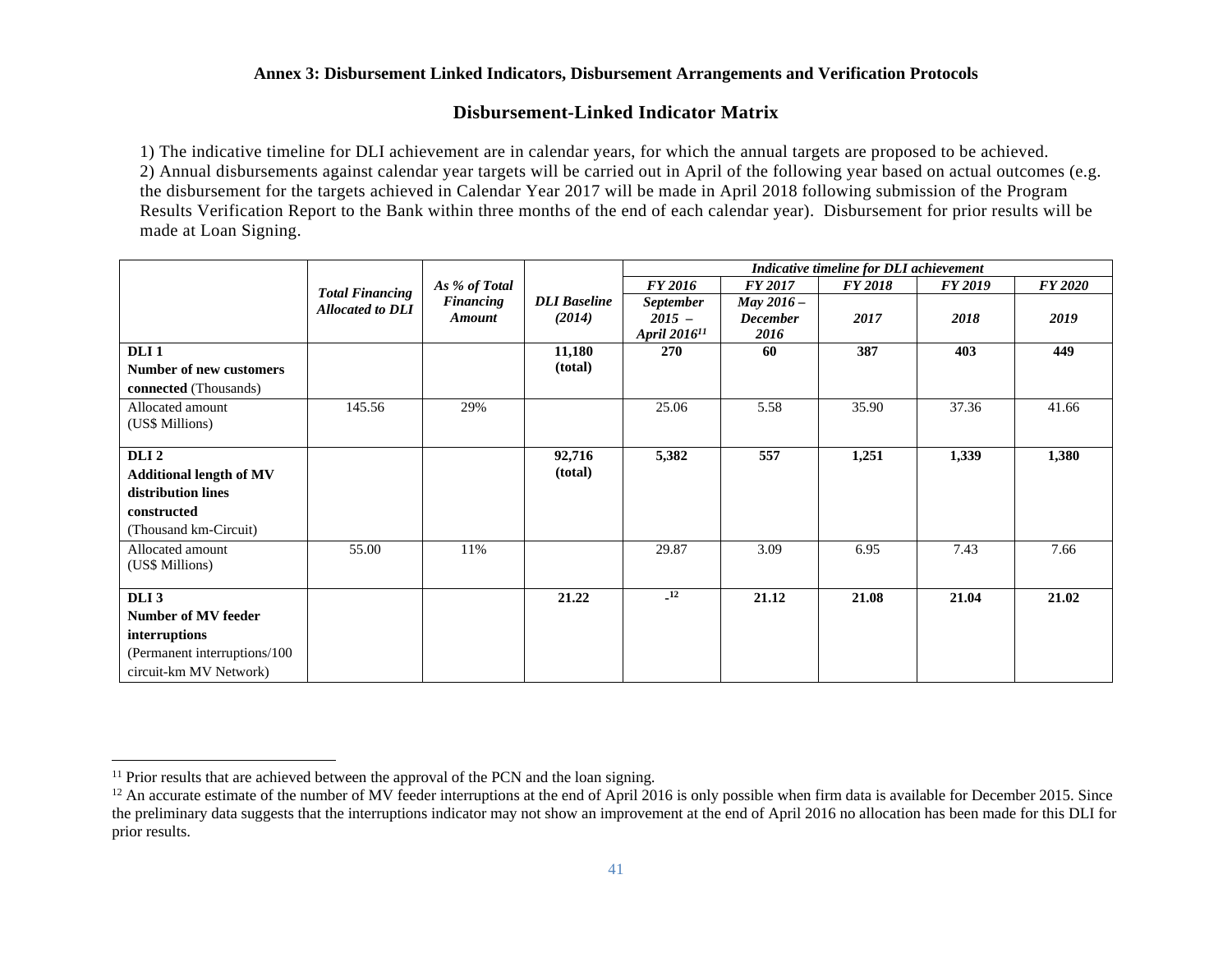|                                                  |                         |                                   |                               | Indicative timeline for DLI achievement |                               |                |         |                |
|--------------------------------------------------|-------------------------|-----------------------------------|-------------------------------|-----------------------------------------|-------------------------------|----------------|---------|----------------|
|                                                  | <b>Total Financing</b>  | As % of Total                     |                               | <b>FY 2016</b>                          | <b>FY 2017</b>                | <b>FY 2018</b> | FY 2019 | <b>FY 2020</b> |
|                                                  | <b>Allocated to DLI</b> | <b>Financing</b><br><b>Amount</b> | <b>DLI</b> Baseline<br>(2014) | <b>September</b><br>$2015 -$            | May 2016 -<br><b>December</b> | 2017           | 2018    | 2019           |
|                                                  |                         |                                   |                               | April 2016 <sup>13</sup>                | 2016                          |                |         |                |
| Allocated amount                                 | 60.00                   | 12%                               |                               | 0.00                                    | 28.28                         | 14.07          | 9.76    | 7.89           |
| (US\$ Millions)                                  |                         |                                   |                               |                                         |                               |                |         |                |
| DLI <sub>4</sub>                                 |                         |                                   | 80,130                        | 3,032                                   | 732                           | 1,670          | 3,406   | 5,112          |
| <b>Additional distribution</b>                   |                         |                                   | (total)                       |                                         |                               |                |         |                |
| transformer units                                |                         |                                   |                               |                                         |                               |                |         |                |
| Allocated amount                                 | 65.56                   | 13%                               |                               | 14.25                                   | 3.44                          | 7.85           | 16.00   | 24.02          |
| (US\$ Millions)                                  |                         |                                   |                               |                                         |                               |                |         |                |
| DLI <sub>5</sub>                                 |                         |                                   | 15,850 <sup>14</sup>          | 656                                     | 693                           | 975            | 1,133   | 1,460          |
| <b>Volume of increased</b>                       |                         |                                   | (total)                       |                                         |                               |                |         |                |
| residential energy sales                         |                         |                                   |                               |                                         |                               |                |         |                |
| (GWh)                                            |                         |                                   |                               |                                         |                               |                |         |                |
| Allocated amount                                 | 105.55                  | 21%                               |                               | 14.08                                   | 14.88                         | 20.94          | 24.32   | 31.34          |
| (US\$ Millions)                                  |                         |                                   |                               |                                         |                               |                |         |                |
| DLI 6 (prior result)                             |                         |                                   |                               | Approval of                             |                               |                |         |                |
| FY 2016 Annual Work Plan                         |                         |                                   |                               | the Work                                |                               |                |         |                |
| approved                                         |                         |                                   |                               | Plan                                    |                               |                |         |                |
| Allocated amount                                 | 15.00                   | 3%                                |                               | 15.00                                   |                               |                |         |                |
| (US\$ Millions)                                  |                         |                                   |                               |                                         |                               |                |         |                |
| DLI7                                             |                         |                                   |                               | Recruitment                             |                               |                |         |                |
| PLN has collaborated with                        |                         |                                   |                               |                                         |                               |                |         |                |
| development partners in the<br>recruitment of an |                         |                                   |                               |                                         |                               |                |         |                |
| independent verification                         |                         |                                   |                               |                                         |                               |                |         |                |
| agent                                            |                         |                                   |                               |                                         |                               |                |         |                |
| Allocated amount                                 | 1.00                    | 0.2%                              |                               | 1.00                                    |                               |                |         |                |
| (US\$ Millions)                                  |                         |                                   |                               |                                         |                               |                |         |                |
|                                                  |                         |                                   |                               |                                         |                               |                |         |                |

<sup>&</sup>lt;sup>13</sup> Prior results that are achieved between the approval of the PCN and the loan signing.

<sup>&</sup>lt;sup>14</sup> This DLI measures an annual improvement by comparing the year's result to the previous year's (i.e. the difference between the year's record and the previous year's). The August 2015 figure (the base figure) is calculated on a pro-rating basis (i.e. the 2014 result plus 8 months of the improvement for the entire 12 months in 2015).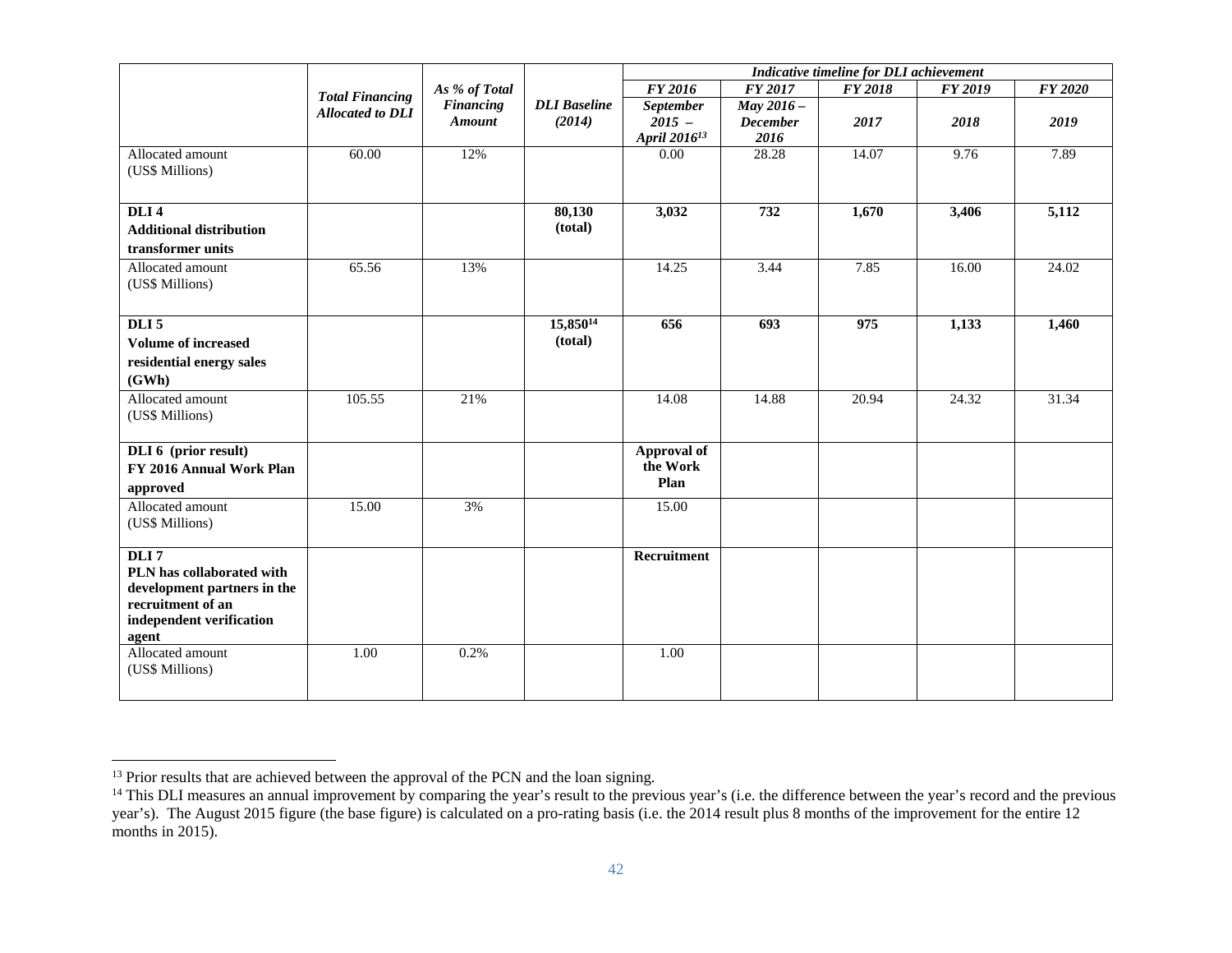|                                    |                         |                  |                     | Indicative timeline for DLI achievement |                   |                |         |                |  |
|------------------------------------|-------------------------|------------------|---------------------|-----------------------------------------|-------------------|----------------|---------|----------------|--|
|                                    | <b>Total Financing</b>  | As % of Total    |                     | <b>FY 2016</b>                          | <b>FY 2017</b>    | <b>FY 2018</b> | FY 2019 | <b>FY 2020</b> |  |
|                                    | <b>Allocated to DLI</b> | <b>Financing</b> | <b>DLI</b> Baseline | <b>September</b>                        | May $2016 -$      |                |         |                |  |
|                                    |                         | <b>Amount</b>    | (2014)              | $2015 -$                                | <b>December</b>   | 2017           | 2018    | 2019           |  |
|                                    |                         |                  |                     | April 2016 <sup>15</sup>                | 2016              |                |         |                |  |
| DLI <sub>8</sub>                   |                         |                  |                     |                                         | 3 Wilayahs        | 4 Wilayahs     |         |                |  |
| Integrate budgeting with           |                         |                  |                     |                                         |                   |                |         |                |  |
| <b>ERP</b> in all Program          |                         |                  |                     |                                         |                   |                |         |                |  |
| Wilayahs                           |                         |                  |                     |                                         |                   |                |         |                |  |
| Allocated amount                   | 19.00                   | 3.8%             |                     |                                         | 9.50              | 9.50           |         |                |  |
| (US\$ Millions)                    |                         |                  |                     |                                         |                   |                |         |                |  |
| DLI 9                              |                         |                  |                     |                                         | <b>Submission</b> | Approval by    |         |                |  |
|                                    |                         |                  |                     |                                         | to PLN's          | PLN's          |         |                |  |
| <b>Issue revised planning</b>      |                         |                  |                     |                                         | Director,         | Director,      |         |                |  |
| guidelines acceptable to the       |                         |                  |                     |                                         | <b>Sumatra</b>    | <b>Sumatra</b> |         |                |  |
| <b>Bank</b>                        |                         |                  |                     |                                         |                   |                |         |                |  |
| Allocated amount                   | 25.00                   | 5%               |                     |                                         | 12.50             | 12.50          |         |                |  |
| (US\$ Millions)                    |                         |                  |                     |                                         |                   |                |         |                |  |
|                                    |                         |                  |                     |                                         |                   |                |         |                |  |
| <b>DLI</b> 10                      |                         |                  |                     |                                         |                   |                |         |                |  |
| <b>Integrate planning software</b> |                         |                  |                     |                                         |                   |                |         | At least 5     |  |
| with GIS facilities                |                         |                  |                     |                                         |                   |                |         | <b>Feeders</b> |  |
| Allocated amount                   | 8.33                    | 2%               |                     |                                         |                   |                |         |                |  |
| (US\$ Millions)                    |                         |                  |                     |                                         |                   |                |         | 8.33           |  |
|                                    |                         |                  |                     |                                         |                   |                |         |                |  |
| <b>Total Financing Allocated:</b>  | 500                     | 100%             |                     | 99.26                                   | 77.27             | 107.70         | 94.87   | 120.90         |  |
|                                    |                         |                  |                     |                                         |                   |                |         |                |  |
|                                    |                         |                  |                     |                                         |                   |                |         |                |  |

<sup>&</sup>lt;sup>15</sup> Prior results that are achieved between the approval of the PCN and the loan signing.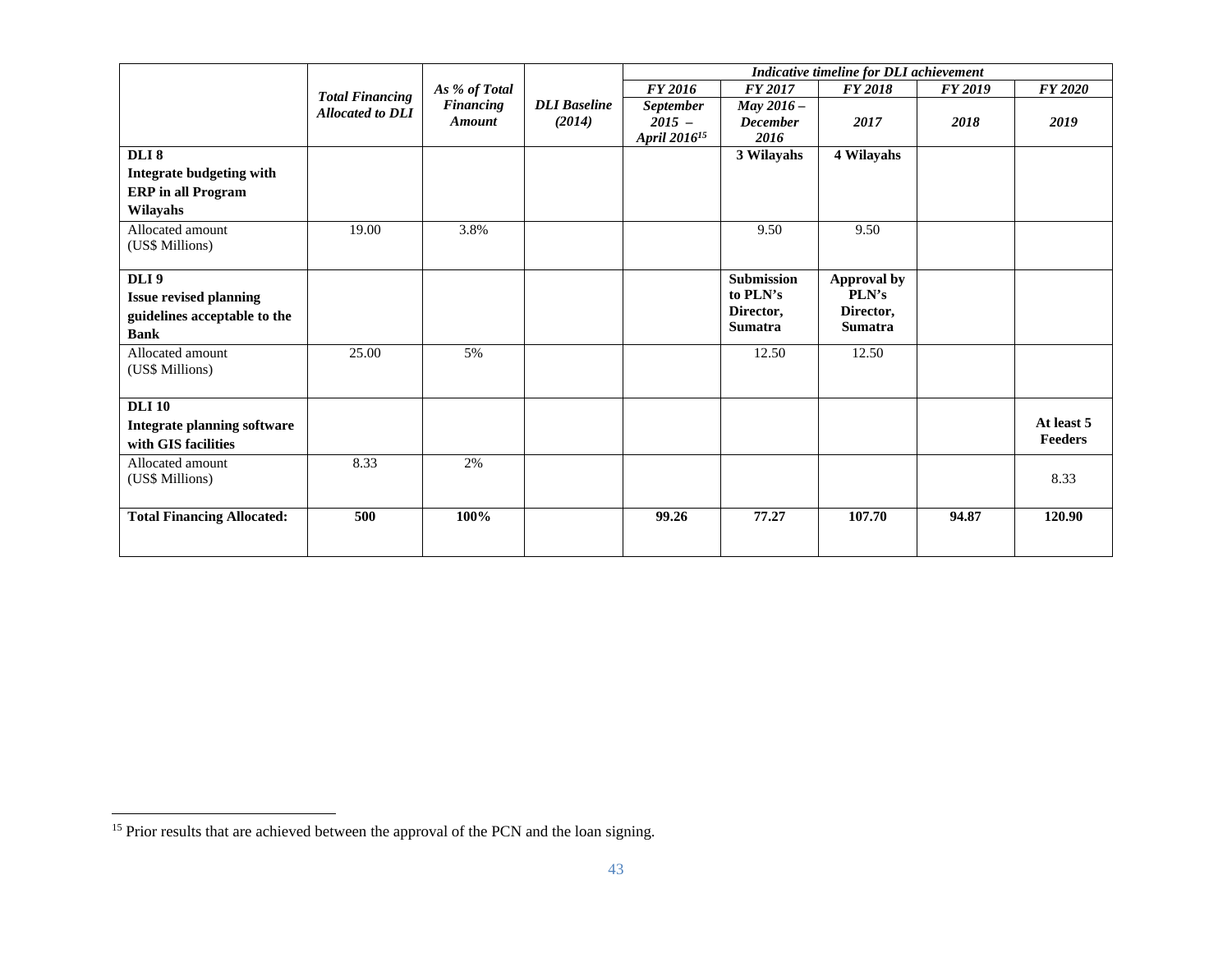## **DLI Verification Protocol Table**

| $\#$           | <b>DLI</b>                                                                                                                                           | Definition/                                                                  | Scalability of       |                    |                            | Protocol to evaluate achievement of the DLI and data/result verification |
|----------------|------------------------------------------------------------------------------------------------------------------------------------------------------|------------------------------------------------------------------------------|----------------------|--------------------|----------------------------|--------------------------------------------------------------------------|
|                |                                                                                                                                                      | <b>Description of</b>                                                        | <b>Disbursements</b> | Data source/agency | <b>Verification Entity</b> | <b>Procedure</b>                                                         |
|                |                                                                                                                                                      | achievement                                                                  | (Yes/No)             |                    |                            |                                                                          |
| 1              | DLI <sub>1</sub><br>Number of new<br>customers connected<br>(Thousands)                                                                              | Annual new customer<br>connections                                           | Yes                  | PLN Wilayah        | <b>IVA</b>                 | Program Verification<br>Report prepared by the<br><b>IVA</b>             |
| $\overline{2}$ | DLI <sub>2</sub><br><b>Additional length of</b><br><b>MV</b> distribution lines<br>constructed<br>(Circuit-km thousands)                             | Annual km of MV lines<br>built                                               | Yes                  | PLN Wilayah        | <b>IVA</b>                 | Program Verification<br>Report prepared by the<br><b>IVA</b>             |
| 3              | DLI <sub>3</sub><br>Number of MV<br>feeder interruptions                                                                                             | Technical<br>interruptions/100<br>circuit-km MV<br>Network                   | Yes                  | PLN Wilayah        | <b>IVA</b>                 | Program Verification<br>Report prepared by the<br><b>IVA</b>             |
| $\overline{4}$ | DLI <sub>4</sub><br><b>Additional</b><br>distribution<br>transformer units                                                                           | Annual new<br>transformer units<br>energized                                 | Yes                  | PLN Wilayah        | <b>IVA</b>                 | Program Verification<br>Report prepared by the<br><b>IVA</b>             |
| 5              | DLI <sub>5</sub><br><b>Volume of increased</b><br>residential energy<br>sales (GWh)                                                                  | Annual electricity sales<br>to residential customers                         | Yes                  | PLN Wilayah        | <b>IVA</b>                 | Program Verification<br>Report prepared by the<br><b>IVA</b>             |
| 6              | DLI 6 (prior result)<br>FY 2016 Annual<br><b>Work Plan approved</b>                                                                                  | <b>FY 2016 RKAP</b><br>approved by PLN's<br><b>Board of Directors</b>        | N <sub>o</sub>       | PLN                | <b>IVA</b>                 | Program Verification<br>Report prepared by the<br><b>IVA</b>             |
| 7              | <b>DLI 7 (prior result)</b><br>PLN has collaborated<br>with development<br>partners in the<br>recruitment of an<br>independent<br>verification agent | Recruitment of an<br>independent<br>verification agent by<br><b>PLN</b>      | N <sub>o</sub>       | <b>PLN</b>         | <b>PLN</b>                 | Contract issued and<br>signed                                            |
| $8\,$          | DLI <sub>8</sub><br><b>Integrate budgeting</b><br>with ERP in all<br>Sumatra Wilayahs                                                                | Integration of<br>budgeting with ERP in<br>all Program Wilayahs<br>completed | N <sub>o</sub>       | <b>PLN</b>         | <b>IVA</b>                 | Program Verification<br>Report prepared by the<br><b>IVA</b>             |
| 9              | DLI <sub>9</sub><br><b>Issue revised</b><br>planning guidelines<br>acceptable to the<br><b>Bank</b>                                                  | Revised distribution<br>planning guidelines<br>issued                        | N <sub>o</sub>       | <b>PLN</b>         | <b>IVA</b>                 | Program Verification<br>Report prepared by the<br><b>IVA</b>             |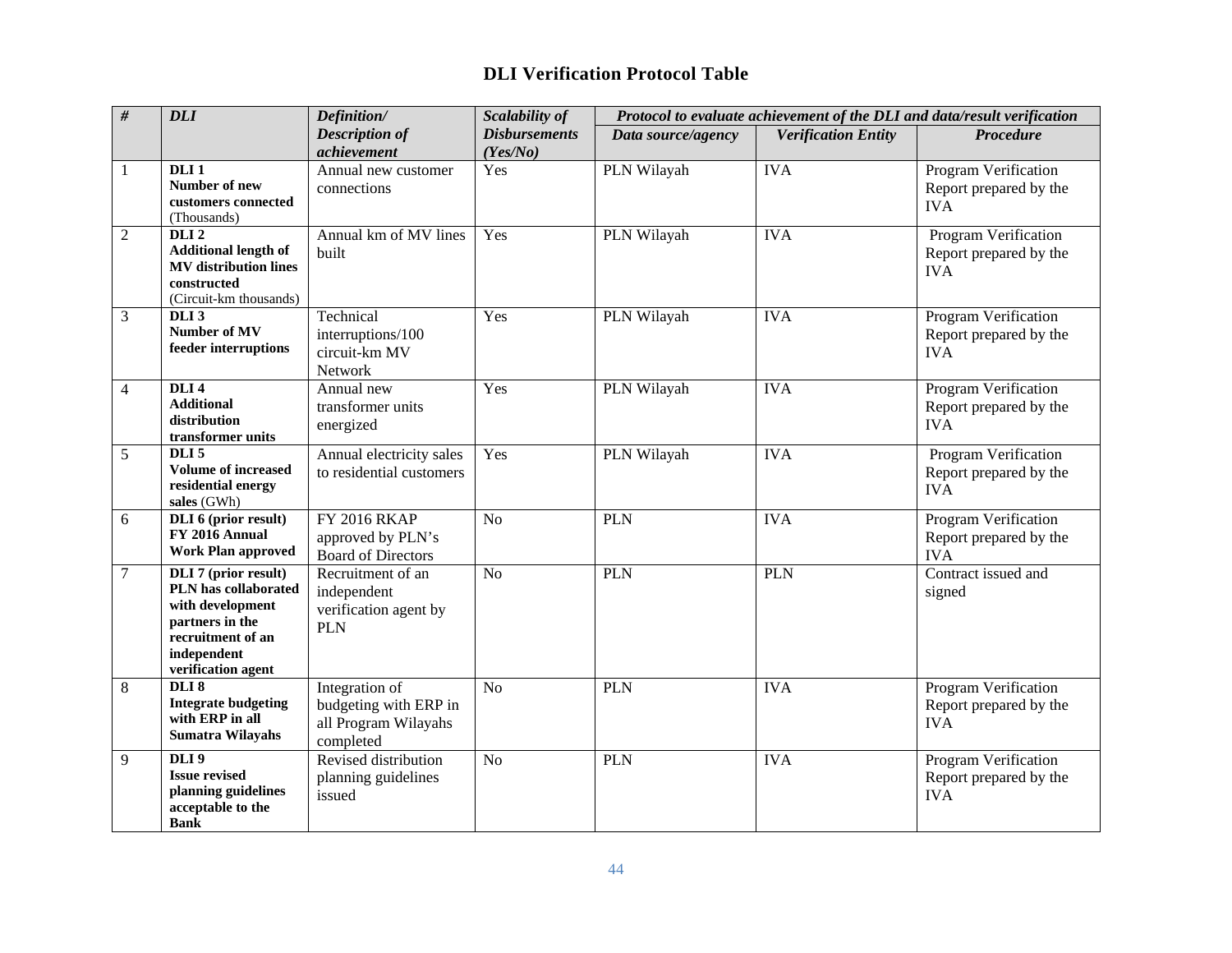|    | <b>DLI</b>                                     | Definition/           | Scalability of       | Protocol to evaluate achievement of the DLI and data/result verification |            |                             |  |  |
|----|------------------------------------------------|-----------------------|----------------------|--------------------------------------------------------------------------|------------|-----------------------------|--|--|
|    |                                                | <b>Description of</b> | <b>Disbursements</b> | <b>Verification Entity</b><br>Data source/agency                         |            | <b>Procedure</b>            |  |  |
|    |                                                | achievement           | Yes/No)              |                                                                          |            |                             |  |  |
| 10 | <b>DLI</b> 10                                  | GIS integrated with   | Yes                  | <b>PLN</b>                                                               | <b>IVA</b> | <b>Program Verification</b> |  |  |
|    | <b>Integrate planning</b><br>software with GIS | planning software for |                      |                                                                          |            | Report prepared by the      |  |  |
|    | facilities                                     | distribution planning |                      |                                                                          |            | <b>IVA</b>                  |  |  |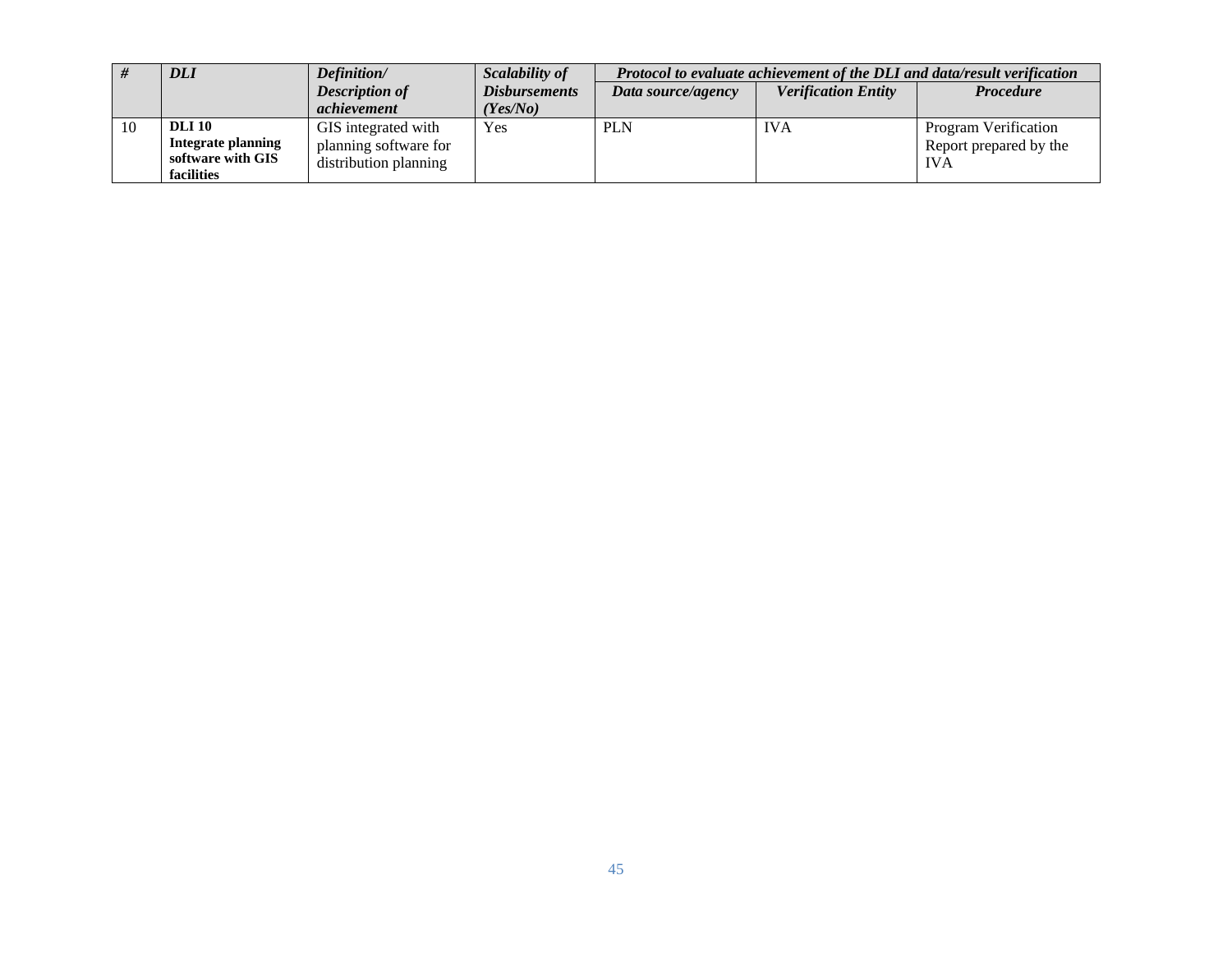#### **Bank Disbursement Table**

| #              | <b>DLI</b>                                                                                                                               | Bank<br>financing<br>allocated<br>to the DLI | <b>Prior</b><br>results | <b>Of which Financing</b><br>available for<br><b>Advances</b> | <b>Deadline</b> for<br><b>DLI</b><br><b>Achievement</b> | <b>Minimum DLI</b><br>value to be<br>achieved to trigger<br>disbursements of<br><b>Bank Financing</b> | <b>Maximum DLI</b><br>value(s) expected<br>to be achieved for<br><b>Bank</b><br>disbursements | <b>Determination of Financing</b><br><b>Amount to be disbursed</b><br>against achieved and<br>verified $DLI$ value(s) |
|----------------|------------------------------------------------------------------------------------------------------------------------------------------|----------------------------------------------|-------------------------|---------------------------------------------------------------|---------------------------------------------------------|-------------------------------------------------------------------------------------------------------|-----------------------------------------------------------------------------------------------|-----------------------------------------------------------------------------------------------------------------------|
| 1              | DLI <sub>1</sub><br>Number of new<br>customers<br>connected<br>(Thousands)                                                               | 145.56<br>million                            | Yes                     | N <sub>0</sub>                                                | <b>NA</b>                                               | <b>NA</b>                                                                                             | purposes<br>1,569<br>(Sum of PforR<br>targets from<br>September 2015 to<br>December 2019)     | US\$92,797 per a thousand<br>additional customers                                                                     |
| 2              | DLI <sub>2</sub><br><b>Additional length</b><br>of MV<br>distribution lines<br>constructed<br>(Circuit-km<br>thousands)                  | 55 million                                   | Yes                     | N <sub>0</sub>                                                | NA                                                      | NA                                                                                                    | 9.909<br>(Sum of PforR<br>targets from<br>September 2015 to<br>December 2019)                 | US\$5,551 per a thousand<br>additional circuit-km                                                                     |
| 3              | DLI <sub>3</sub><br>Number of MV<br>feeder<br>interruptions<br>(Number of<br>Permanent<br>interruptions/100<br>circuit-km MV<br>Network) | 60 million                                   | Yes                     | N <sub>0</sub>                                                | NA                                                      | <b>NA</b>                                                                                             | 21.02<br>(PforR Target for<br>2019)                                                           | US\$2.98million per a<br>hundredth of the reduced<br><b>Permanent interruption</b><br>/100 circuit-km MV Network      |
| $\overline{4}$ | DLI <sub>4</sub><br><b>Additional</b><br>distribution<br>transformer units                                                               | 65.56<br>million                             | Yes                     | N <sub>0</sub>                                                | <b>NA</b>                                               | $\overline{NA}$                                                                                       | 13,952<br>(Sum of PforR<br>targets from<br>September 2015 to<br>December 2019)                | US\$4,699 per an additional<br>transformer unit                                                                       |
| 5              | DLI <sub>5</sub><br><b>Volume of</b><br>increased<br>residential energy<br>sales (GWh)                                                   | 105.55milli<br>on                            | Yes                     | N <sub>0</sub>                                                | <b>NA</b>                                               | $\mathbf{NA}$                                                                                         | 4,917<br>(Sum of PforR<br>targets from<br>September 2015 to<br>December 2019)                 | US\$21,468 per an additional<br>GWh sold per year                                                                     |
| 6              | DLI 6 (prior<br>result)                                                                                                                  | 15 million                                   | Yes                     | N <sub>0</sub>                                                | <b>NA</b>                                               | <b>NA</b>                                                                                             | <b>Approval</b>                                                                               | US\$15 million disbursed upon<br>the approval of the FY 2016<br><b>Work Plan</b>                                      |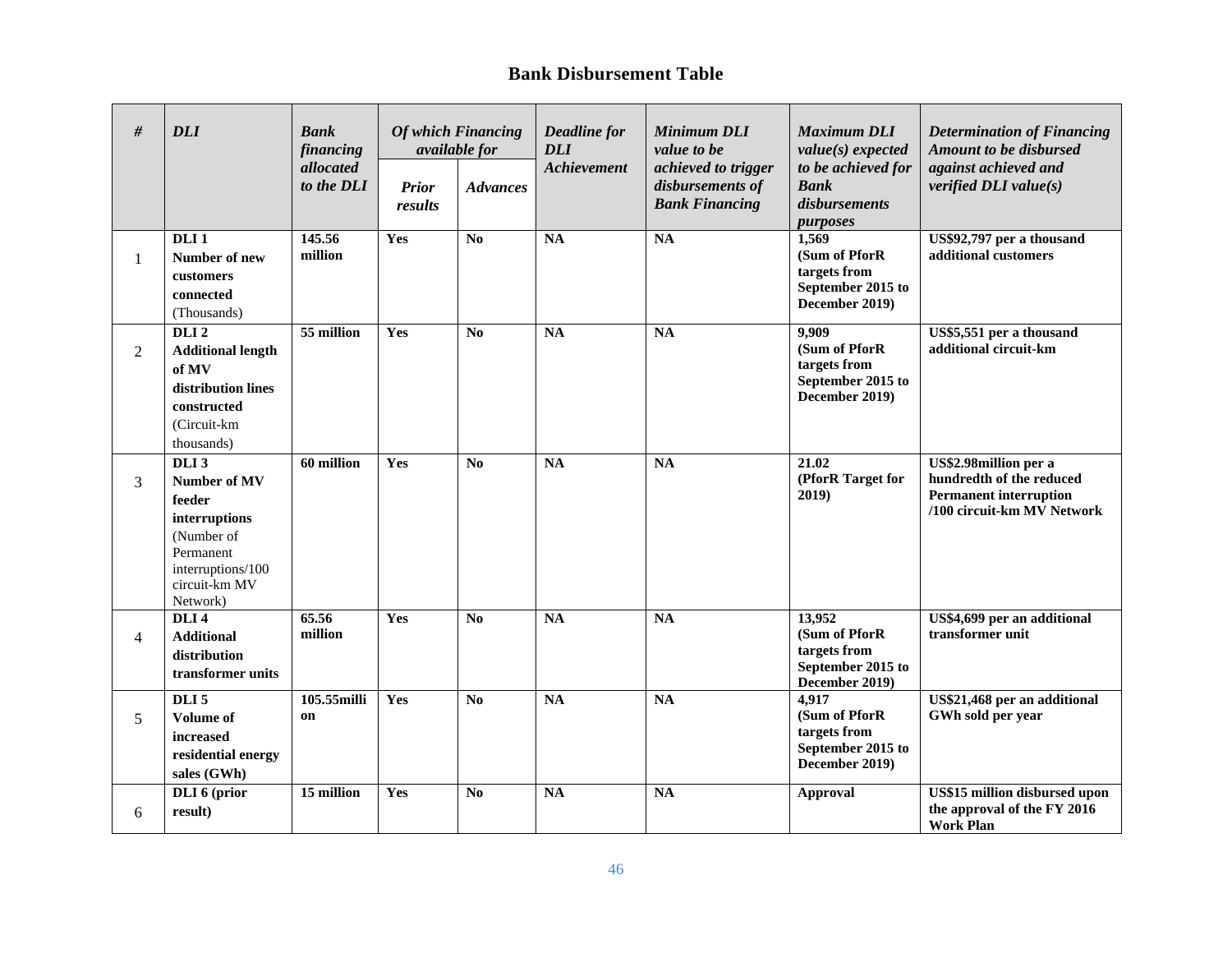| #  | <b>DLI</b>                                                                                                                       | <b>Bank</b><br>financing | <b>Of which Financing</b><br><i>available for</i> |                 | Deadline for<br><b>DLI</b> | <b>Minimum DLI</b><br>value to be                                | <b>Maximum DLI</b><br>value(s) expected                                                    | <b>Determination of Financing</b><br><b>Amount to be disbursed</b>                                                                                                                                                                                             |  |
|----|----------------------------------------------------------------------------------------------------------------------------------|--------------------------|---------------------------------------------------|-----------------|----------------------------|------------------------------------------------------------------|--------------------------------------------------------------------------------------------|----------------------------------------------------------------------------------------------------------------------------------------------------------------------------------------------------------------------------------------------------------------|--|
|    |                                                                                                                                  | allocated<br>to the DLI  | <b>Prior</b><br>results                           | <b>Advances</b> | Achievement                | achieved to trigger<br>disbursements of<br><b>Bank Financing</b> | to be achieved for<br><b>Bank</b><br>disbursements<br>purposes                             | against achieved and<br>verified $DLI$ value(s)                                                                                                                                                                                                                |  |
|    | FY 2016 Annual<br><b>Work Plan</b><br>approved                                                                                   |                          |                                                   |                 |                            |                                                                  |                                                                                            |                                                                                                                                                                                                                                                                |  |
| 7  | DLI7<br>PLN has<br>collaborated with<br>development<br>partners in the<br>recruitment of an<br>independent<br>verification agent | 1 million                | <b>Yes</b>                                        | No              | <b>NA</b>                  | <b>NA</b>                                                        | Recruitment                                                                                | US\$1 million disbursed upon<br>the recruitment of an<br>independent verification agent                                                                                                                                                                        |  |
| 8  | DLI <sub>8</sub><br>Integrate<br>budgeting with<br><b>ERP</b> in all<br>Program<br>Wilayahs                                      | 19 million               | No                                                | No              | <b>NA</b>                  | <b>NA</b>                                                        | <b>Full integration of</b><br>budgeting with<br><b>ERP</b>                                 | US\$9.5 million to be disbursed<br>upon completion of 3<br>Wilayahs; another US\$9.5<br>million to be disbursed upon<br>completion of remaining 4<br>wilayahs                                                                                                  |  |
| 9  | DLI <sub>9</sub><br><b>Issue revised</b><br>planning<br>guidelines<br>acceptable to the<br><b>Bank</b>                           | 25 million               | N <sub>0</sub>                                    | No              | <b>NA</b>                  | <b>NA</b>                                                        | <b>Issue of revised</b><br>planning<br>guidelines                                          | US\$12.5 million to be<br>disbursed upon the<br>formulation of the guidelines<br>and request for approval by<br>PLN's Director, Sumatra;<br>US\$12.5 million to be<br>disbursed upon the approval<br>of the submitted guidelines by<br>PLN's Director, Sumatra |  |
| 10 | <b>DLI</b> 10<br>Integrate<br>planning software<br>with GIS facilities                                                           | 8.33<br>million          | N <sub>0</sub>                                    | No              | <b>NA</b>                  | <b>NA</b>                                                        | <b>Integration of GIS</b><br>facilities in<br>planning process<br>in at least 5<br>feeders | US\$1.667 million per each<br>feeder for which the<br>integration of the planning<br>software with GIS is<br>completed                                                                                                                                         |  |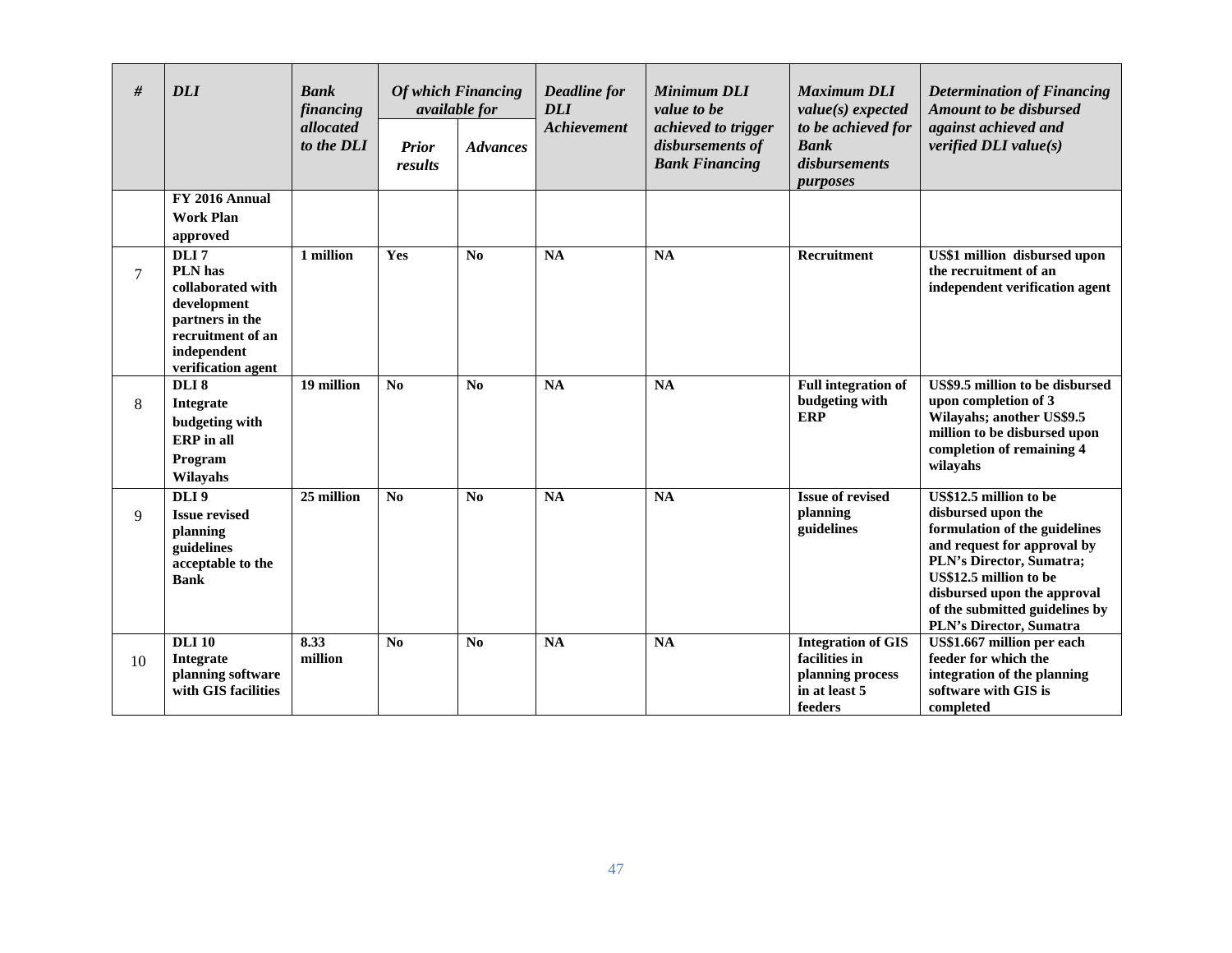#### **Disbursement Mechanism**

1. Project year for measuring DLRs will be on a calendar year basis, i.e. from January through December, except for

a) Prior Results: The period for measuring prior results will be from September 2015 through expected signing date (about April 2016);

b) First project year: Will begin from the project signing date (about May 2016) through December 2016.

2. Bank disbursements will be made to a bank account designated by PLN and acceptable to the Bank. No advance will be made and Bank disbursements will be on a reimbursement basis, contingent upon achievement of DLRs.

3. DLIs and associated annual indicative targets and amounts of financing are described in the Disbursement Linked Indicator Matrix. The Program has ten (10) DLIs, and all are measured through the achievement of the Program results. The Matrix shows indicative annual results for each DLI and all DLIs are scalable, except for DLIs 6, 7, 8 and 9. Disbursement for each DLI is not linked and disbursed amount in any given project year will depend on the extent of achievement made in that given year. This means that disbursements for any of the DLIs (except for DLIs 6, 7,8 and 9) in a given year will be equal to the product of 'unit price' (calculated as total allocation for the DLI divided by the maximum target set for the same DLI, with proper rounding) and target achieved in that given year.

4. DLIs 6, 7, 8 and 9 are not scalable. If DLR for a given project year is not achieved, allocation for that year will be held until the year in which such DLR is achieved.

5. During implementation, if certain DLI (or DLIs) is determined to be un-achievable, the associated allocation may be reallocated to i) other DLI or replacement DLI; ii) or cancelled.

6. DLIs 6 and 7 are for prior results and there are also imbedded prior results in DLIs 1 through 5. Allocated amounts for prior results will be disbursed upon project effectiveness, subject to successful verification of related DLRs.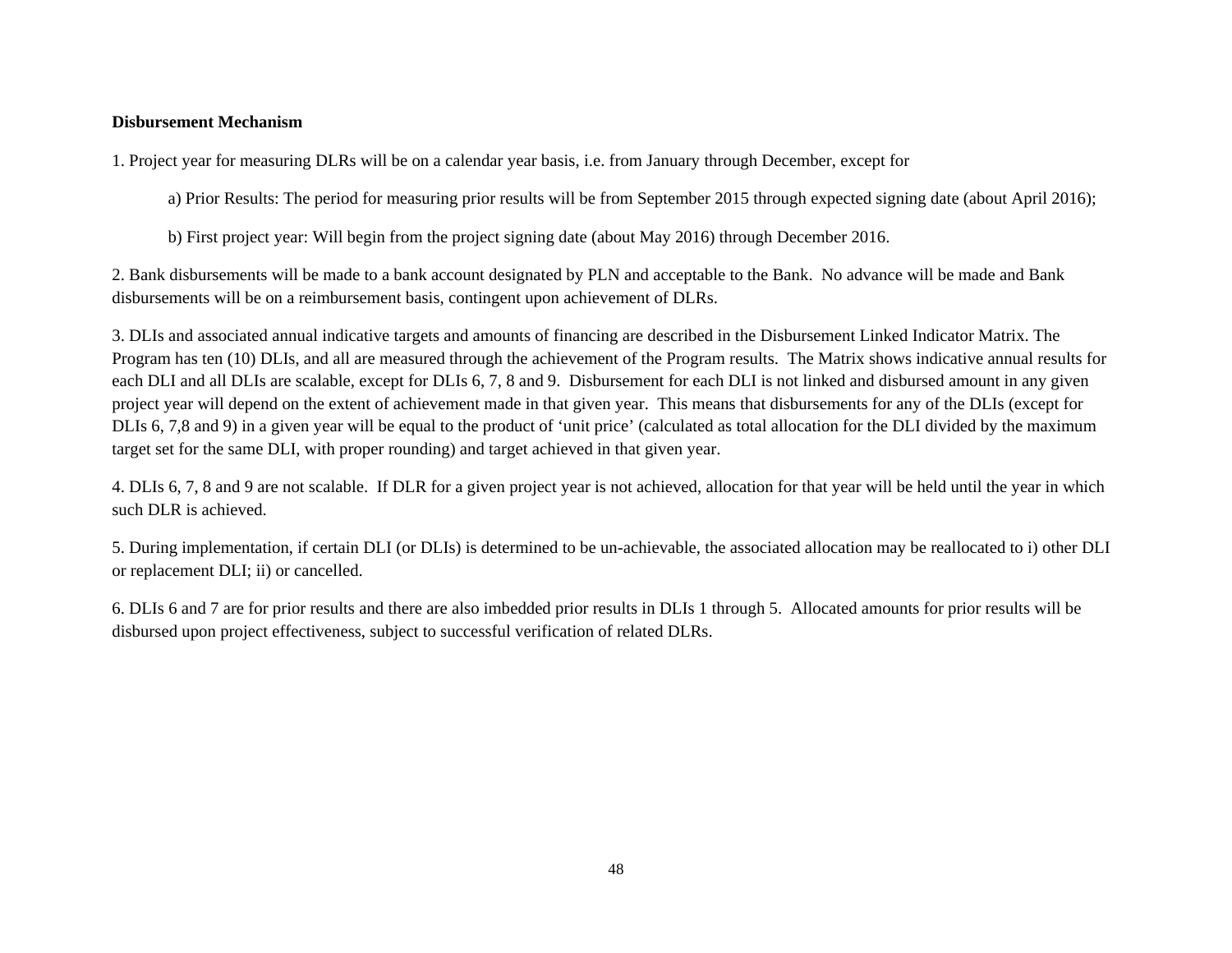## **Annex 4: Summary Technical Assessment**

## **Program Description**

1. The Government has developed an overall program to address the goal of increasing economic growth to 7% or above in the medium term in order to reduce inequality and poverty in the country. A crucial component of this program is the role of infrastructure development, in particular electrical energy. Overall, the Government's target is to achieve near complete electrification of the country by 2024 and improve performance of the sector's operations.

2. The objective of the Power Distribution Development Program is to increase access to electricity services and to improve the efficiency and reliability of their delivery in Sumatra Island, the second biggest and populated area in Indonesia. Increasing access to the un-electrified areas will address the infrastructure shortcomings that hamper growth and development. Improving the efficiency of supply and enhanced reliability will support growth and prosperity by improving the conditions under which industrial and commercial establishments operate resulting in lower costs, increased competitiveness in the international exports and related businesses and better services performed. Retail consumers will also benefit from the better quality of service and reduced outages resulting in better quality of life. Benefits of the program will also include reduce migration away from undeveloped areas, thus reducing urbanization pressures.

3. The Sumatra Island selected for the Program is also of particular relevance due to a number of factors. It is the second biggest island in Indonesia representing 25% of the country's total area. Around 20% of the country's population is on this island. It has 10 of Indonesia's 34 provinces and is one of the fastest developing areas second only to Java-Bali in terms of economic significance. Due to the highly saturated conditions prevailing in the Java-Bali Island there is a growing demand for better conditions in adjacent areas and Sumatra is the logical extension of the development of the Java region. The Government has instituted various programs to assist this development. In addition, a large scale generation and transmission investment program that is underway in Sumatra will require, for its effective utilization, se facilities an upgraded distribution network.

4. According to the RUPTL (2015 – 2024), an estimated US\$1.45 billion is needed to develop the distribution network in Sumatra to meet PLN's medium-term objectives of increasing access, efficiency and reliability. The proposed Program will contribute US\$500 Million to the total financing plan and the balance will be provided by ADB: US\$420 Million, and PLN: US\$530 Million.

#### **Overall characteristics and Organizational Structure**

5. The overall access rate for Sumatra is estimated at 85%. As the population of Sumatra is around 55 million, it is estimated that 8 million people do not have access to electricity. Of the 29,721 villages in Sumatra 29,658 already have access to electricity either from PLN (78%) or from local utilities (21%). Of the 63 villages that are currently not connected to power supply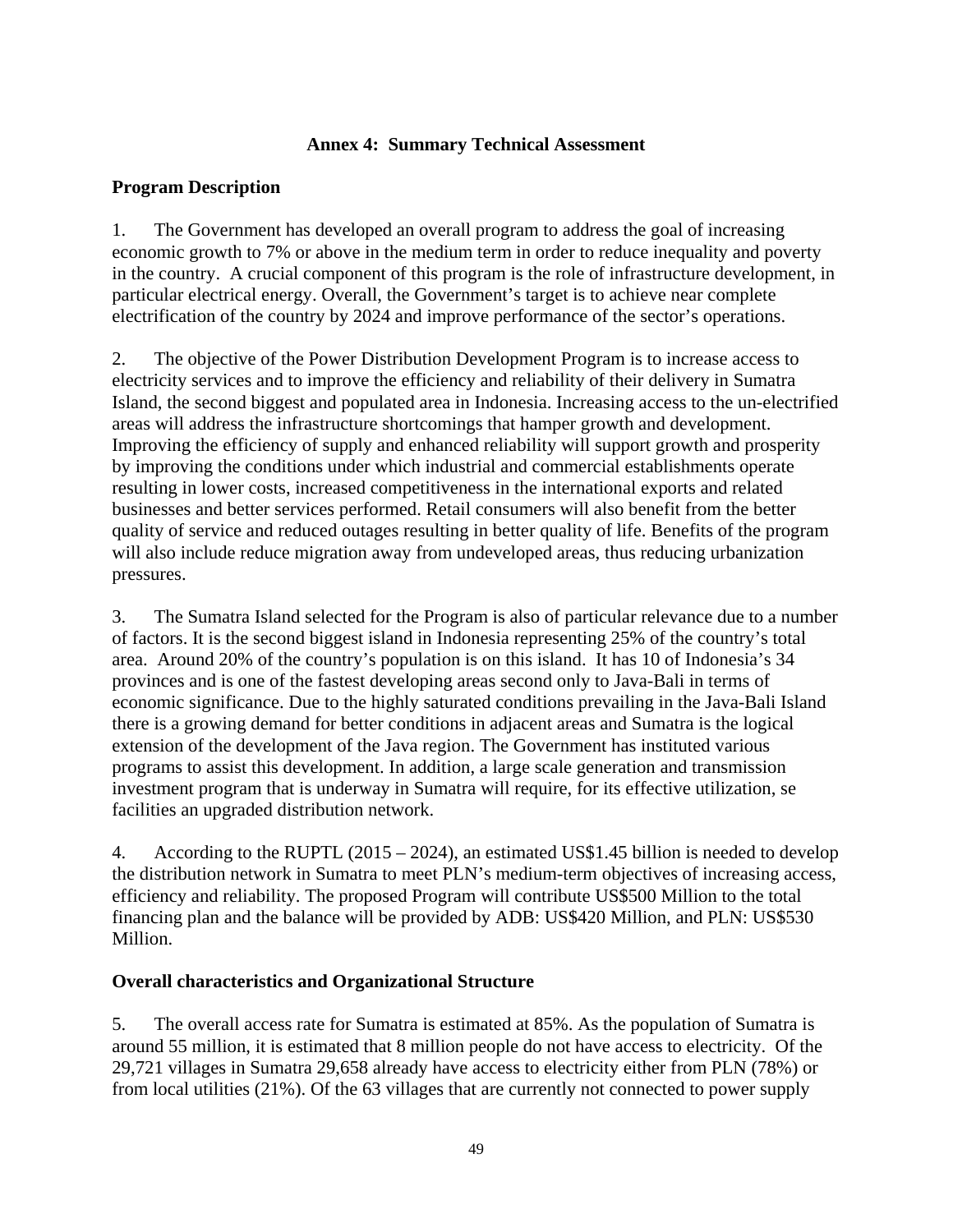some are located at very long distances (even up to 200 km) from the grid and have very low populations, thus making their connection by grid extension economically unviable. Off-grid solutions (both local generation and standalone systems such as Solar Home Systems) need to be pursued for these areas. Other unconnected villages that are nearer to the grid (say within 50 km or so), could be supplied with grid extensions. Overall, the prospects of achieving the planned electricity access target rate of 90 percent by the year 2019 are fairly good.

6. The Sumatra power distribution system is managed by PLN's 6 Wilayahs and 1 Distribution Unit. Each Wilayah is responsible for both the power distribution network and the generation plant feeding into the 20 kV distribution system while the Distribution Unit is responsible only the distribution system. Each Wilayah/Distribution Unit manages one or more provinces in Sumatra.

7. The Wilayah/Distribution Unit is the central point of control that manages all budgetary allocations in consultation with the Distribution Division at PLN HQ (PLN Pusat) and supervises the activities of the Areas and Rayons (geographically-based sub units of the Wilayahs). The Area units manage construction activities and also handle the operation and maintenance work, where necessary through the Rayon units. The Rayons basically function as sub units of the Areas.

8. Since September 1, 2015, PLN has restructured its organization so that the Sumatra power system is overseen by the Directorate of Sumatra Region for all the 6 Wilayahs (Aceh, Sumut, Sumbar, RKR, S2JB, and Babel) and by the Directorate of Western Java Region for the Distribution Unit, Lampung. Within the Directorate of Sumatra Region there are three divisions for Development, Construction and Operation. These divisions will assist the Director to supervise the Wilayahs and the distribution unit with respect to operation & maintenance and construction activities as well as overseeing KPI targets, development planning and budgeting.

9. Overall, Sumatra has a total of 11,504,195 consumers (as of end 2014) and has a maximum demand of 5,791 MW. Wilayah North Sumatra and Wilayah S2JB (South Sumatra-Jambi-Bengkulu) constitutes the largest units with around 27% and 22% respectively of the consumers. Wilayah West Sumatra (10%), Riau & Riau Archipelago (12%) and Distribution unit Lampung (15%) are medium-sized. The Wilayah Aceh (11%) and Bangka/Belitung islands (3%) are substantially smaller than the rest.

# **Technical Soundness**

10. Distribution operations in Sumatra are carried out to appropriate standards and adequate facilities exists for carrying out the intended development Program. There are also numerous levels of oversight as well as a regular review of the performance of each unit against predetermined KPIs to ensure that performance levels are maintained and improved. The current practice of outsourcing some activities (e.g. breakdown service restoration, wayleave clearance, meter reading and construction activities) to private contractors will be continued and thus, will help to keep PLNs staff at optimum levels.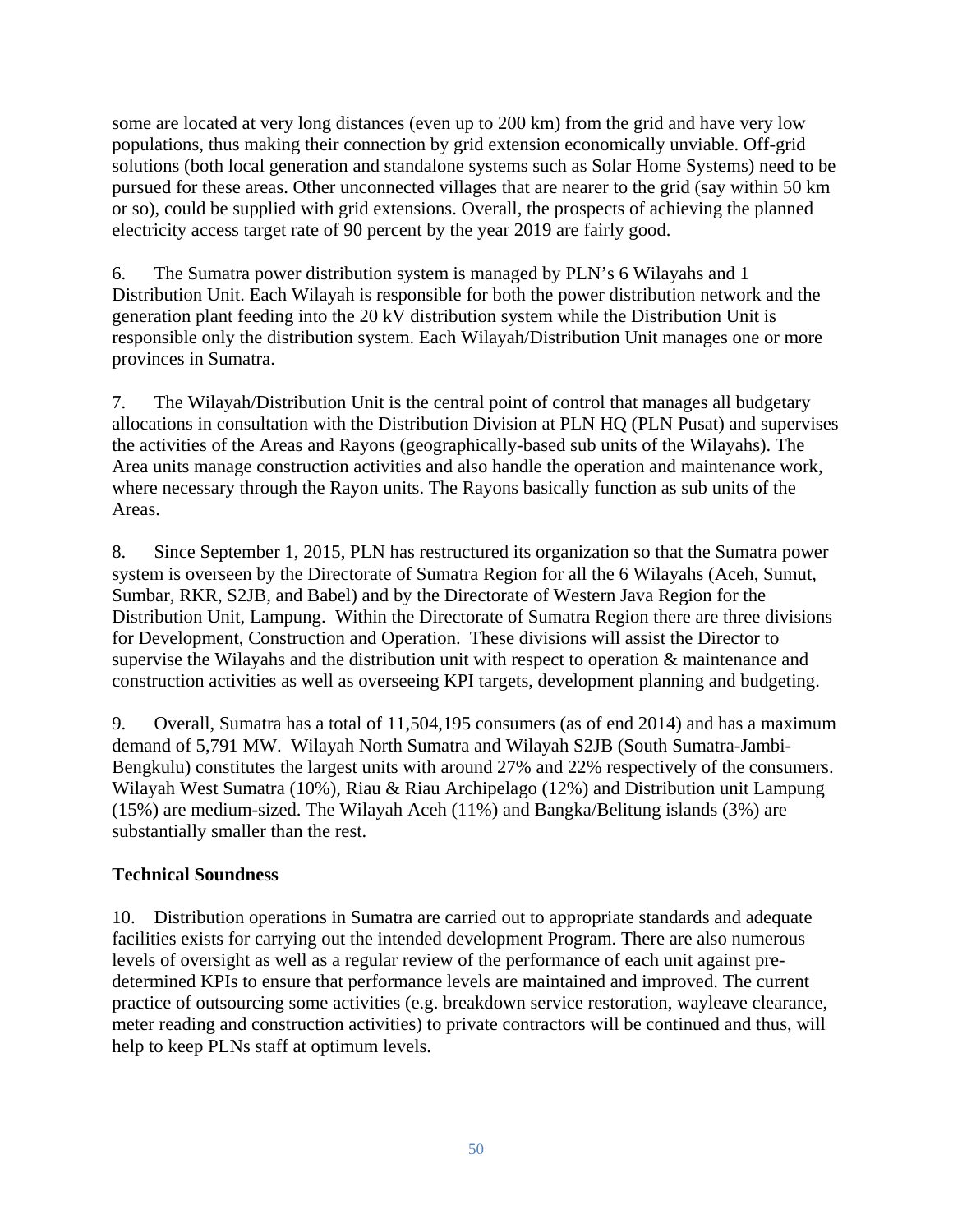11. **Sales Growth Rate**: Over the past 5 years, there has been substantial load growth at an average annual rate of about 8.8%. In recent years the load growth rate has been substantially suppressed in in a number of areas due to supply constraints. Thus, when supply constraints are removed load growth may reach double digits.

|                |                       |        |        | <b>Sales</b> |        |        | CAGR  |  |
|----------------|-----------------------|--------|--------|--------------|--------|--------|-------|--|
| No.            | Wilayah               | 2010   | 2011   | 2012         | 2013   | 2014   |       |  |
|                |                       | GWh    | GWh    | GWh          | GWh    | GWh    | $\%$  |  |
| $\bf{I}$       | Wilayah Aceh          | 1,492  | 1,580  | 1,755        | 1,815  | 1,966  | 7.1%  |  |
| 2              | Wilayah North Sumatra | 6,636  | 7,194  | 7,809        | 7.917  | 8,271  | 5.7%  |  |
| 3              | Wilayah West Sumatra  | 2,187  | 2,403  | 2.649        | 2,781  | 3.005  | 8.3%  |  |
| $\overline{4}$ | Wilayah RKR           | 2,510  | 2,845  | 3,270        | 3,597  | 3,972  | 12.2% |  |
| 5              | Wilayah S2JB          | 4,155  | 4,506  | 5,262        | 5,725  | 6,199  | 10.5% |  |
|                | Wilayah Bangka &      |        |        |              |        |        |       |  |
| 6              | Belitung              | 437    | 536    | 665          | 721    | 805    | 16.5% |  |
| 7              | Distribusi Lampung    | 2.259  | 2.426  | 2,793        | 3.182  | 3,392  | 10.7% |  |
|                | Sumatra               | 19,677 | 21.489 | 24.203       | 25.739 | 27,611 | 8.8%  |  |

**Table A3. Energy Sales in Sumatra 2010 - 2014** 

12. **System Losses**: A Distribution system loss is a key barometer of the performance of a power utility. Until 2012 distribution losses remained at single digits in three of the Wilayahs, North Sumatra, West Sumatra and Bangka & Belitung. In West Sumatra and Bangka & Belitung the reasonable level of losses also continued in 2013 and 2014. However, system losses increased considerably in 2013 in all Wilayahs with the average losses increasing by as much as 2 percentage points. In 2014 there was a marginal improvement in losses in almost all Wilayahs but the levels still remained above the pre-2013 figures. Further the first half of 2015 saw increased losses in all the Wilayahs except in S2JB which recorded a slight reduction. The overall deterioration of the loss performance is a matter of concern and it is recommended that PLN carries out a detailed evaluation of the causes of the increases in losses.

| <b>Losses</b>                 | 2010  | 2011  | 2012     | 2013     | 2014  | <b>Mid 2015</b> |
|-------------------------------|-------|-------|----------|----------|-------|-----------------|
| Aceh                          | 9.3%  | 9.7%  | 11.2%    | 14.7%    | 13.4% | 14.4%           |
| Sumut                         | 9.2%  | 8.9%  | 9.4%     | 12.5%    | 12.1% | 12.9%           |
| Sumbar                        | 6.0%  | 6.4%  | 6.0%     | 7.4%     | 7.5%  | 8.3%            |
| <b>RKR</b>                    | 9.9%  | 10.5% | 11.8%    | 13.1%    | 11.6% | 11.9%           |
| S <sub>2</sub> J <sub>B</sub> | 9.3%  | 13.4% | 11.6%    | 12.6%    | 12.9% | 12.5%           |
| Babel                         | 9.5%  | 8.0%  | 6.7%     | 8.3%     | 8.9%  | 9.8%            |
| Lampung                       | 11.0% | 13.1% | 11.1%    | 12.9%    | 13.6% | 12.9%           |
| <b>Sumatra</b>                | 9.2%  | 10.3% | $10.1\%$ | $12.2\%$ | 11.9% | 12.8%           |

**Table A4: Sumatra Distribution Losses 2010 – 2015 (Mid)** 

13. Some of the increases in system losses are probably attributable to the lack of commissioning of new grid substations in the recent past. The lack of such supply injections to the distribution network results in (a) increased loadings on existing lines (with technical losses increasing by a square of the growth rate) and (b) extension of the medium voltage lines over long distances to feed new supply areas. Both factors lead to increases in technical losses. In many Wilayahs the feeder lengths of the 20 kV medium voltage lines have exceeded 100 km and instances of lines exceeding 300 km have occurred. The planned addition of about 80 grid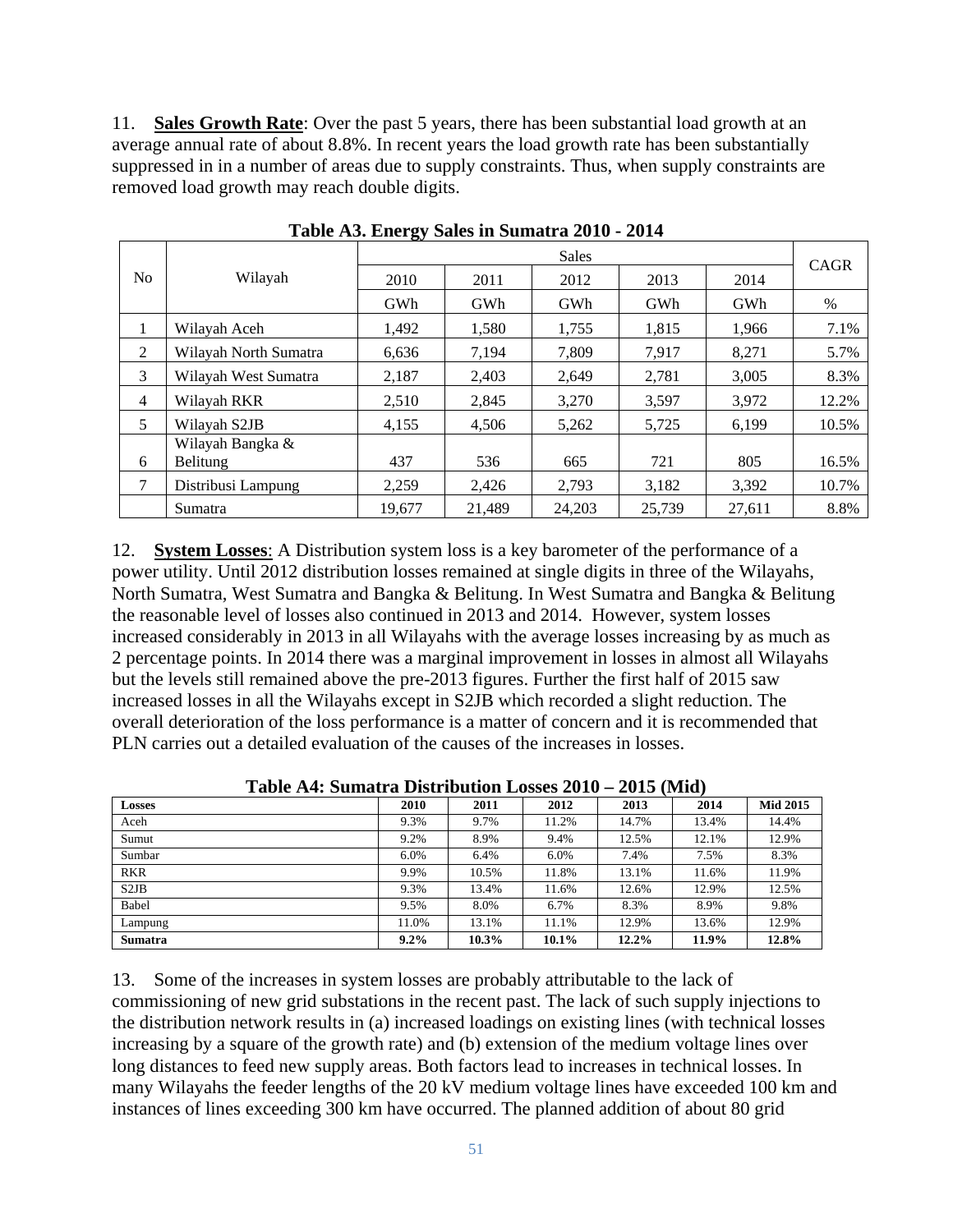substations to the system by 2017 alongside the complementary 20 kV medium voltage development will reduce the current level of technical losses in the MV network.

14. The ratio of LV to MV investments also indicates that substantial losses may come from poorly planned LV networks. Accordingly, the Technical Assessment report recommended that PLN should carry out a detailed loss analysis in each Wilayah that has above single digits. When expanding networks the most appropriate and efficient technique is to transmit the power as much as possible on the MV network and limit the LV line lengths. This requires a greater use of step down transformers of smaller capacity as opposed to large capacity transformer stations and long LV lines.

15. **SAIDI & SAIFI**: Reliability of Distribution services are measured by SAIDI (*System Average Interruption Duration Index*) and SAIFI (*System Average Interruption Frequency Index*). In 2014 SAIDI and SAIFI were 8.21 *hours/customer-year* and 8.36 incident*/customeryear* respectively. PLN's procedures for measuring network reliability by SAIFI and SAIDI standards have improved considerably since 2013 with the development of special application program (APKT) for their computation. The accuracy of the system will be further improved when (a) all the Distribution Control Center are uprated to Supervisory and Control Data Acquisition (SCADA) functionality, and (b) when the GIS data base used to compute SAIDI/SAIFI is completed in each Wilayah. At present the system should be treated as 'under development' (though a substantial improvement to the earlier practice) and will be capable of producing accurate data in a couple of years.

|                | тари но, отног ограници зото<br>---- |       |      |                       |       |      |  |  |  |  |  |  |
|----------------|--------------------------------------|-------|------|-----------------------|-------|------|--|--|--|--|--|--|
|                |                                      |       |      | <b>SAIDI</b>          |       |      |  |  |  |  |  |  |
|                | Wilayah                              |       |      | minutes/customer-vear |       |      |  |  |  |  |  |  |
|                |                                      | 2010  | 2011 | 2012                  | 2013  | 2014 |  |  |  |  |  |  |
|                |                                      |       |      |                       |       |      |  |  |  |  |  |  |
|                | Wilayah Aceh                         | 231   | 321  | 207                   | 280   | 177  |  |  |  |  |  |  |
| $\overline{c}$ | Wilayah North Sumatra                | 2.064 | 443  | 313                   | 232   | 231  |  |  |  |  |  |  |
| 3              | Wilayah West Sumatra                 | 307   | 603  | 249                   | 1.047 | 566  |  |  |  |  |  |  |
| $\overline{4}$ | Wilayah Riau & Riau Archipelago      | 1,373 | 695  | 236                   | 432   | 845  |  |  |  |  |  |  |
| 5              | Wilayah S2JB                         | 258   | 376  | 223                   | 843   | 734  |  |  |  |  |  |  |
| 6              | Wilayah Bangka & Belitung            | 868   | 274  | 156                   | 369   | 221  |  |  |  |  |  |  |
| ⇁              | Distribusi Lampung                   | 659   | 753  | 259                   | 707   | 564  |  |  |  |  |  |  |
|                |                                      |       |      |                       |       |      |  |  |  |  |  |  |
|                | <b>Sumatra</b>                       | 1.007 | 496  | 255                   | 553   | 493  |  |  |  |  |  |  |

|  |  | Table A5: SAIDI of Sumatra 2010 - 2014 |  |  |
|--|--|----------------------------------------|--|--|
|--|--|----------------------------------------|--|--|

| Table A6: SAIFI of Sumatra 2010 – 2014 |  |  |
|----------------------------------------|--|--|
|----------------------------------------|--|--|

|                |                           | <b>SAIFI</b>        |       |      |       |       |  |  |  |
|----------------|---------------------------|---------------------|-------|------|-------|-------|--|--|--|
|                | Region                    | times/customer-year |       |      |       |       |  |  |  |
|                |                           | 2010                | 2011  | 2012 | 2013  | 2014  |  |  |  |
|                |                           |                     |       |      |       |       |  |  |  |
|                | Wilayah Aceh              | 5.22                | 5.95  | 4.17 | 6.89  | 3.25  |  |  |  |
| 2              | Wilayah North Sumatra     | 20.06               | 10.4  | 6.64 | 6.68  | 3.56  |  |  |  |
| 3              | Wilayah West Sumatra      | 11.31               | 11.48 | 4.61 | 25.4  | 9.51  |  |  |  |
| $\overline{4}$ | Wilayah RKR               | 9.03                | 6.49  | 3.23 | 6.73  | 12.49 |  |  |  |
| 5              | Wilayah S2JB              | 5.95                | 6.58  | 3.72 | 28.6  | 17.68 |  |  |  |
| 6              | Wilayah Bangka & Belitung | 11.34               | 3.83  | 2.2  | 2.7   | 1.18  |  |  |  |
| 7              | Distribusi Lampung        | 6.22                | 7.75  | 7.75 | 14.34 | 5.97  |  |  |  |
|                |                           |                     |       |      |       |       |  |  |  |
|                | <b>Sumatra</b>            | 11.44               | 8.17  | 8.27 | 14.52 | 8.63  |  |  |  |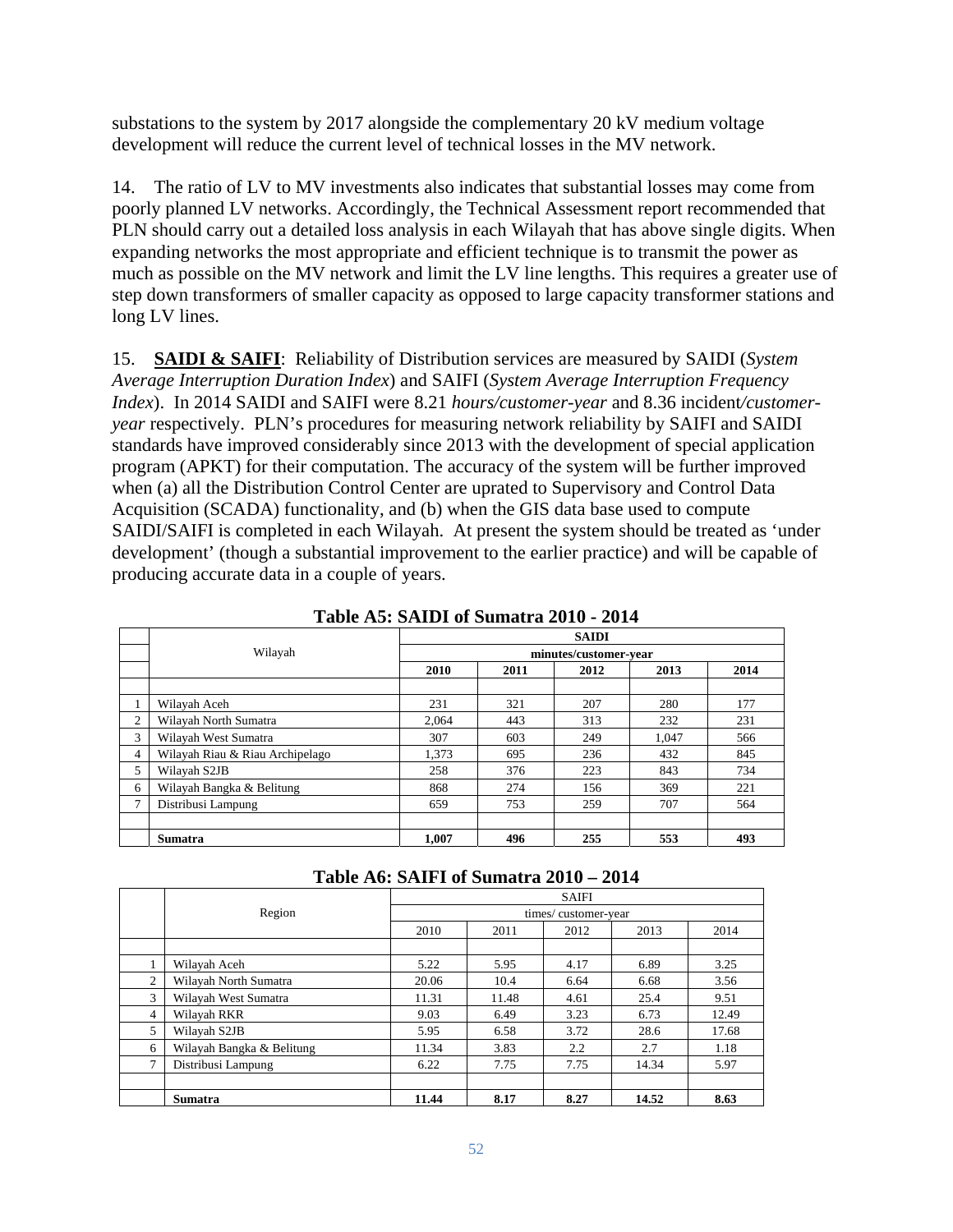#### **Institutional Arrangements - Distribution Network Development Program and Structure**

16. The organizational arrangements and methodology for PLN's network development program is well structured and built up in a number of stages. The overall framework for the development of the power distribution sector is established in the RUPTL (10 Years Planning of Power System Development) which provides an identification of stakeholder expectations and PLN's own mission and goals. RUPTL is developed by PLN Pusat (Head Quarter) and approved by MEMR. This program lays out the broad framework indicating developmental goals and objectives to be achieved. The next stage deals with the formulation of a strategy by analyzing the village electrification road map, PLN's short and long term goals, operational issues, key performance indicators and strategic initiatives and leads to the preparation of a five year investment plan which is called the Rencana Jangka Panjang (RJP). Corporate RJP is prepared by PLN Pusat, and each Wilayah will develop their RJP, based on the corporate RJP. RJP will include a detailed review of the performance over the past 5 years (Kriteria Penilaian Kinerja Unggul (KPKU) assessment) and a SWOT analysis to assist in developing a more focused approach to meeting the goals set for the next five years. The proposals in the RJP are next translated into an annual implementation plan and budget which is called the Rencana Kerja Anggaran Perusahaan (RKAP). The RKAP spells out the details of network expansion and improvements to be carried out in each year. The annual budgets are prepared on the basis of the RKAPs for each Wilayah.

17. At each of the stages above there is consultation between the Pusat and the peripheral operating units. The directorate of Corporate Planning and the Distribution Directorate (responsible for a defined geographic area) are the principle units in Pusat. In addition the System Planning Directorate (which is more focused on transmission development) is also involved in the development of the multi-year and annual plans. The distribution directorate is also supported by the distribution division at Pusat. This division is responsible for more 'handson' support and review of the Wilayah activities. At the operational level the Wilayahs are the principle organizational and control unit. They are supported by Area units which are sub units of the Wilayahs. While the overall strategy, framework and budget levels are determined more at the Pusat level the individual plans for network development originate at the Area units and are reviewed and processed by the Wilayahs before transmission to the Pusat. A number of discussions and consultations between the parties are carried out before a particular plan or budget is approved. Feeder load flows needed to support specific network developments are carried out by the Area units under the direction and guidance of the Wilayahs.

18. The key program objectives may be broken down to its key components (identified as 'baskets') as follows:

- a. Improve access to electricity.
- b. Improve quality of service.
- c. Improve distribution efficiency.
- d. Increase supply of electricity for local development.
- e. Institutional development.

19. Each of the proposals submitted for the Annual Budget (RAPK) has to be supported by a description and a quantitative analysis (where relevant) under each of the above baskets. As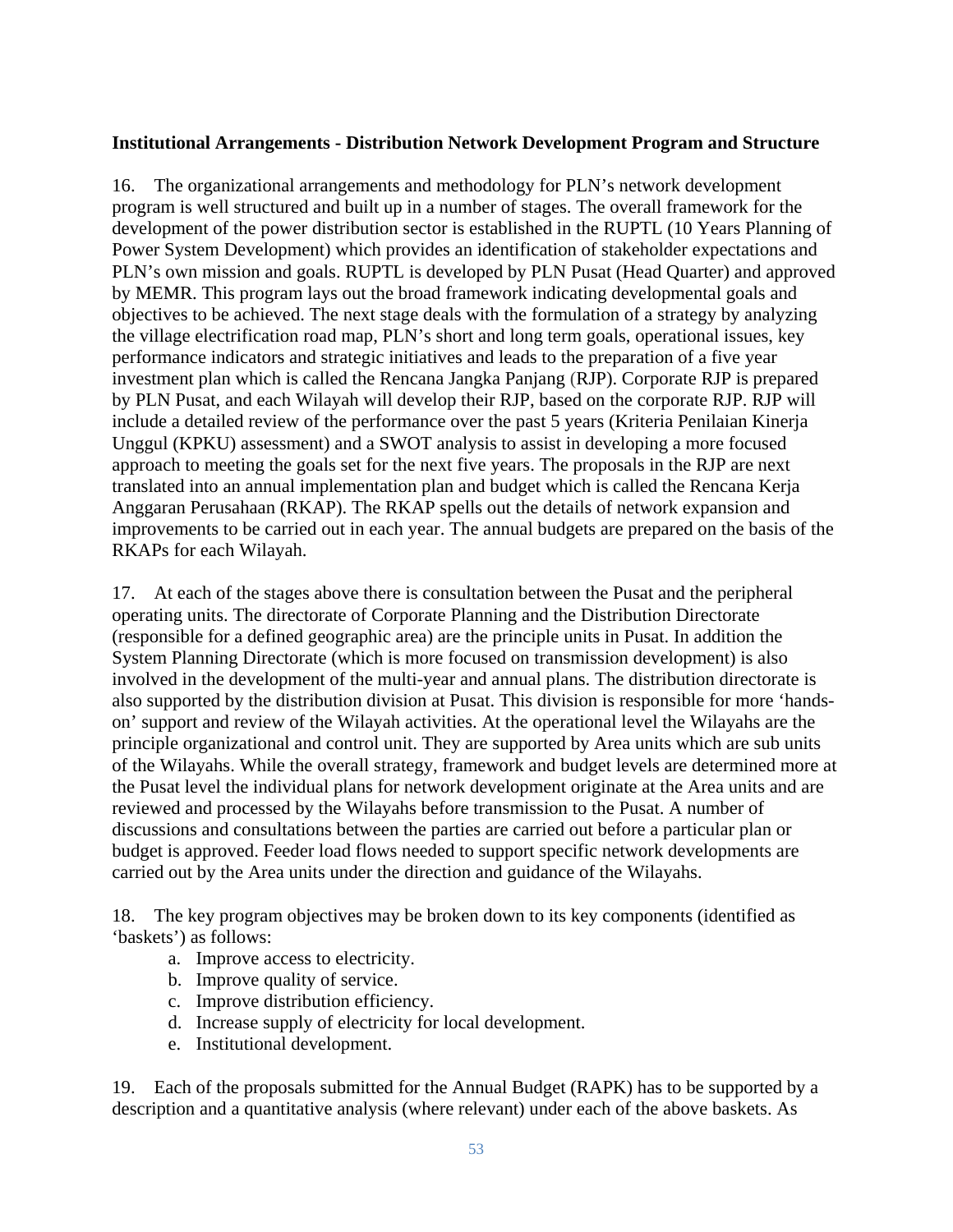examples, the proposals for improved access will identify the prospective consumers that can be connected, the proposals for improved reliability will indicate its impact on SAIDI/SAIFI and the proposals improved efficiency will provide the expected loss reduction benefits. In view of the structuring and evaluation of the existing program items in line with the development goals it is very convenient to keep track of the achievement of the selected DLIs in each yearly development program.

20. **System Planning:** As discussed above the detailed planning of network development for the Annual Budget (RAPK) is essentially carried out by the planning engineers in the Area units under the supervision of the Wilayah and subsequent review by the Pusat Distribution unit. Usually the developments are planned using a software program to compute the load flows in the system. However, the program is not linked to the GIS system which has now been developed to cover most of the networks in Sumatra. Another disadvantage is the limitations on the number of users possible at each location and the lack of and high turnover of trained staff. To overcome these limitations the Project has developed a number of improvements to the planning procedures as described in the 'Program Action Plan' below.

# **Program's Expenditure Framework**

21. Distribution development in Indonesia is usually funded through state budget (APBN) and PLN budget (APLN). APBN will finance rural electrification, and PLN will finance Distribution expansion. Both are coordinated by each Wilayah. Starting from 2016 Annual Budget, the funding of rural electrification will be determined by PLN with a corresponding equity provision by government. The annual disbursements of Distribution development are carried out effectively and more than 80% of the budget is disbursed. Undisbursed amounts are carried over to next year's budget.

| $\mathbf{A} \mathbf{B} \mathbf{A} \mathbf{A} \mathbf{A}$ |             |       |       |             |       |              |             |              |              |
|----------------------------------------------------------|-------------|-------|-------|-------------|-------|--------------|-------------|--------------|--------------|
| Wilayah                                                  |             | 2.012 |       | 2.013       |       |              | 2.014       |              |              |
|                                                          | <b>Dist</b> | Rural | Total | <b>Dist</b> | Rural | <b>Total</b> | <b>Dist</b> | <b>Rural</b> | <b>Total</b> |
|                                                          |             |       |       |             |       |              |             |              |              |
| Wilayah Aceh                                             | 278         | 71    | 350   | 230         | 66    | 296          | 281         | 84           | 365          |
| <b>Wilayah North Sumatra</b>                             | 368         | 47    | 415   | 300         | 148   | 448          | 418         | 76           | 494          |
| <b>Wilayah West Sumatra</b>                              | 218         | 57    | 275   | 210         | 67    | 277          | 250         | 65           | 315          |
| <b>Wilavah RKR</b>                                       | 654         | 190   | 844   | 359         | 142   | 501          | 648         | 126          | 774          |
| Wilayah S2JB                                             | 768         | 220   | 987   | 601         | 268   | 870          | 562         | 249          | 811          |
| Wilayah Bangka & Belitung                                | 150         | 62    | 212   | 226         | 51    | 277          | 181         | 57           | 239          |
| <b>Distribusi Lampung</b>                                | 491         | 46    | 537   | 317         | 86    | 403          | 358         | 48           | 406          |
|                                                          |             |       |       |             |       |              |             |              |              |
| <b>Sumatra</b>                                           | 2.927       | 692   | 3.619 | 2.243       | 828   | 3.070        | 2.699       | 706          | 3.405        |

**Table A7: Actual Budget Allocation and Disbursed for Distribution Asset Budget Allocation**   $(Rn \times 10^{19})$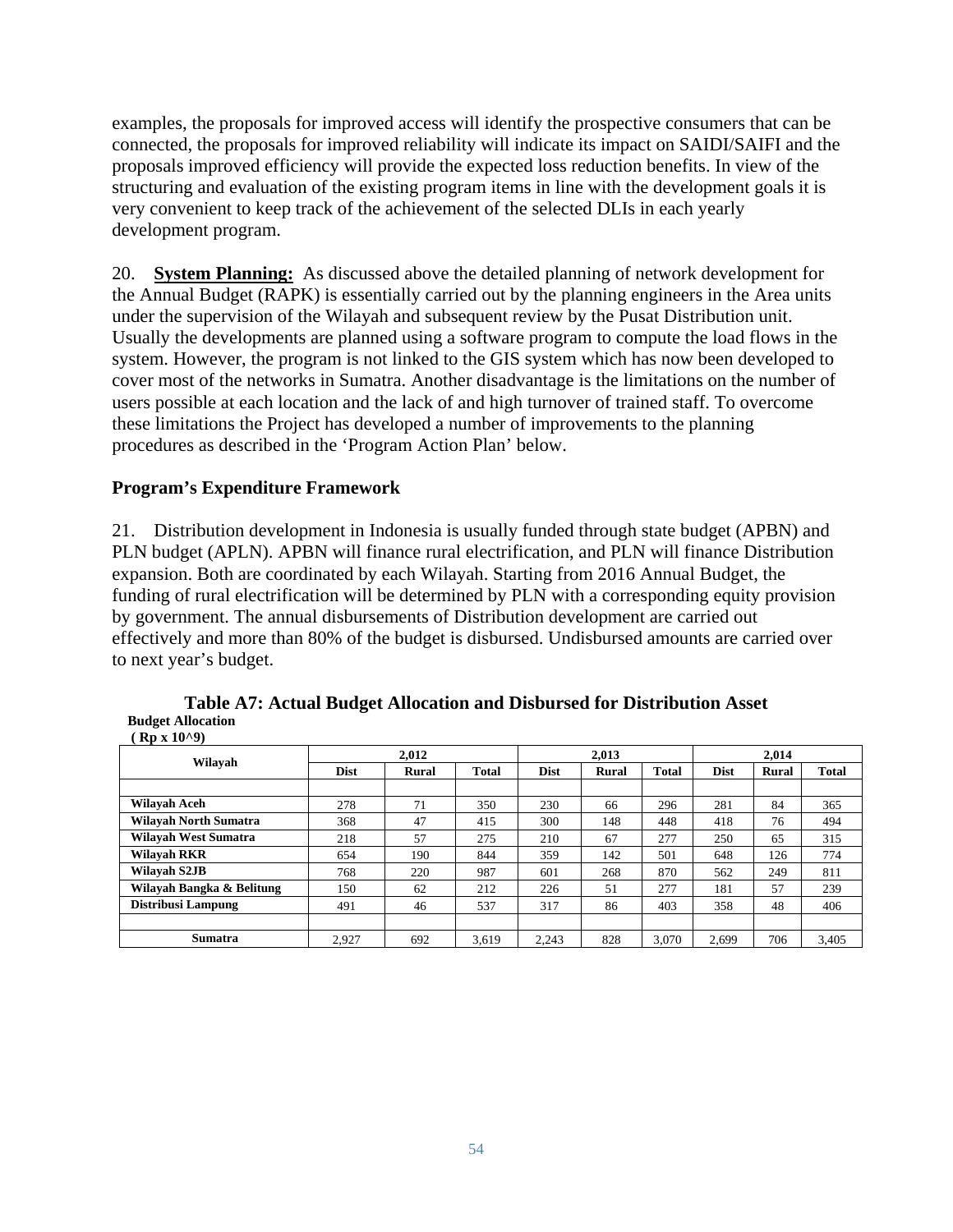| <b>Disbursement</b>       |       |       |      |       |       |      |       |       | $Rp X 10^{0}$ |
|---------------------------|-------|-------|------|-------|-------|------|-------|-------|---------------|
| Wilayah                   |       | 2.012 |      |       | 2,013 |      |       | 2,014 |               |
|                           | Dist  | Rural | $\%$ | Dist  | Rural | $\%$ | Dist  | Rural | %             |
|                           |       |       |      |       |       |      |       |       |               |
| Wilayah Aceh              | 274   | 66    | 97%  | 230   | 64    | 100% | 238   | 84    | 88%           |
| Wilayah North Sumatra     | 363   | 31    | 95%  | 246   | 97    | 76%  | 360   | 50    | 83%           |
| Wilayah West Sumatra      | 215   | 52    | 97%  | 207   | 66    | 99%  | 236   | 62    | 95%           |
| Wilayah RKR               | 602   | 168   | 91%  | 346   | 134   | 96%  | 550   | 118   | 86%           |
| Wilayah S2JB              | 548   | 211   | 77%  | 352   | 256   | 70%  | 476   | 220   | 86%           |
| Wilayah Bangka & Belitung | 121   | 58    | 85%  | 115   | 50    | 59%  | 98    | 56    | 64%           |
| Distribusi Lampung        | 465   | 37    | 94%  | 297   | 78    | 93%  | 308   | 35    | 84%           |
|                           |       |       |      |       |       |      |       |       |               |
| Sumatra                   | 2.588 | 624   | 89%  | 1.792 | 746   | 83%  | 2,265 | 625   | 85%           |

Note : % : Percentage of Total Disbursement to Total Budget

22. It is observed that in respect of PLN's budgeted work program over 83% of the approved works are completed each year. Overall the progress on planned distribution works is considered to be satisfactory.

23. According to RUPTL 2015 – 2024, Sumatra Distribution need additional network facilities around 20 thousand circuit km of MV Network, 23 thousand circuit km of LV Network and 2895 MVA or 28 thousand unit of distribution transformer. Table A8 shows detail of additional distribution asset needed during 2015 – 2019. With the proposed new planning guidelines to be introduced it is anticipated that the ratio of MV to LV line additions will be improved with more MV investments and less on the LV.

| Tunic Tiof Tigangguni Digutigangi Tigac Toto |                   |                   |            |              |              |  |  |  |  |  |  |  |
|----------------------------------------------|-------------------|-------------------|------------|--------------|--------------|--|--|--|--|--|--|--|
| Wilavah                                      | <b>MV Network</b> | <b>LV Network</b> |            | <b>Trafo</b> | Investment   |  |  |  |  |  |  |  |
|                                              | Circuit-km        | Circuit-km        | <b>MVA</b> | Unit         | $10^{49}$ Rp |  |  |  |  |  |  |  |
| Wilayah Aceh                                 | 1,803             | 1,722             | 219        | 2,110        | 1,610        |  |  |  |  |  |  |  |
| Wilayah North Sumatra                        | 2,612             | 2.908             | 425        | 4.180        | 2,695        |  |  |  |  |  |  |  |
| Wilayah West Sumatra                         | 2.162             | 2.217             | 390        | 3,805        | 2,153        |  |  |  |  |  |  |  |
| Wilayah RKR                                  | 2,955             | 9,883             | 719        | 7,138        | 5,076        |  |  |  |  |  |  |  |
| Wilayah S2JB                                 | 7,636             | 3,390             | 610        | 5,950        | 5,581        |  |  |  |  |  |  |  |
| Wilayah Bangka & Belitung                    | 1.217             | 1,652             | 105        | 959          | 1,003        |  |  |  |  |  |  |  |
| Distribusi Lampung                           | 1,102             | 1,822             | 427        | 4,185        | 1,965        |  |  |  |  |  |  |  |
| Sumatra                                      | 19,487            | 23,594            | 2,895      | 28,327       | 20,082       |  |  |  |  |  |  |  |

**Table A8: Additional Distribution Asset 2015 - 2019** 

24. Budget for Distribution that needs to be allocated is shown in Table A9.

| Table A9: Budget Allocation for Distribution 2015 - 2019 |
|----------------------------------------------------------|
|----------------------------------------------------------|

| <b>Investment</b>         |       |       |       |       |       | $10^{49}$ Rp |
|---------------------------|-------|-------|-------|-------|-------|--------------|
| Wilavah                   | 2015  | 2016  | 2017  | 2018  | 2019  | <b>Total</b> |
| Wilayah Aceh              | 331   | 274   | 296   | 331   | 377   | 1,610        |
| Wilayah North Sumatra     | 455   | 432   | 529   | 595   | 683   | 2,695        |
| Wilayah West Sumatra      | 353   | 398   | 420   | 463   | 519   | 2,153        |
| Wilayah RKR               | 433   | 933   | 1.049 | 1,229 | 1.433 | 5,076        |
| Wilayah S2JB              | 873   | 955   | 1,109 | 1.221 | 1.423 | 5,581        |
| Wilayah Bangka & Belitung | 251   | 196   | 229   | 158   | 168   | 1,003        |
| <b>Distribusi Lampung</b> | 322   | 331   | 364   | 428   | 520   | 1.965        |
| <b>Sumatra</b>            | 3.018 | 3,519 | 3.997 | 4.425 | 5.123 | 20,082       |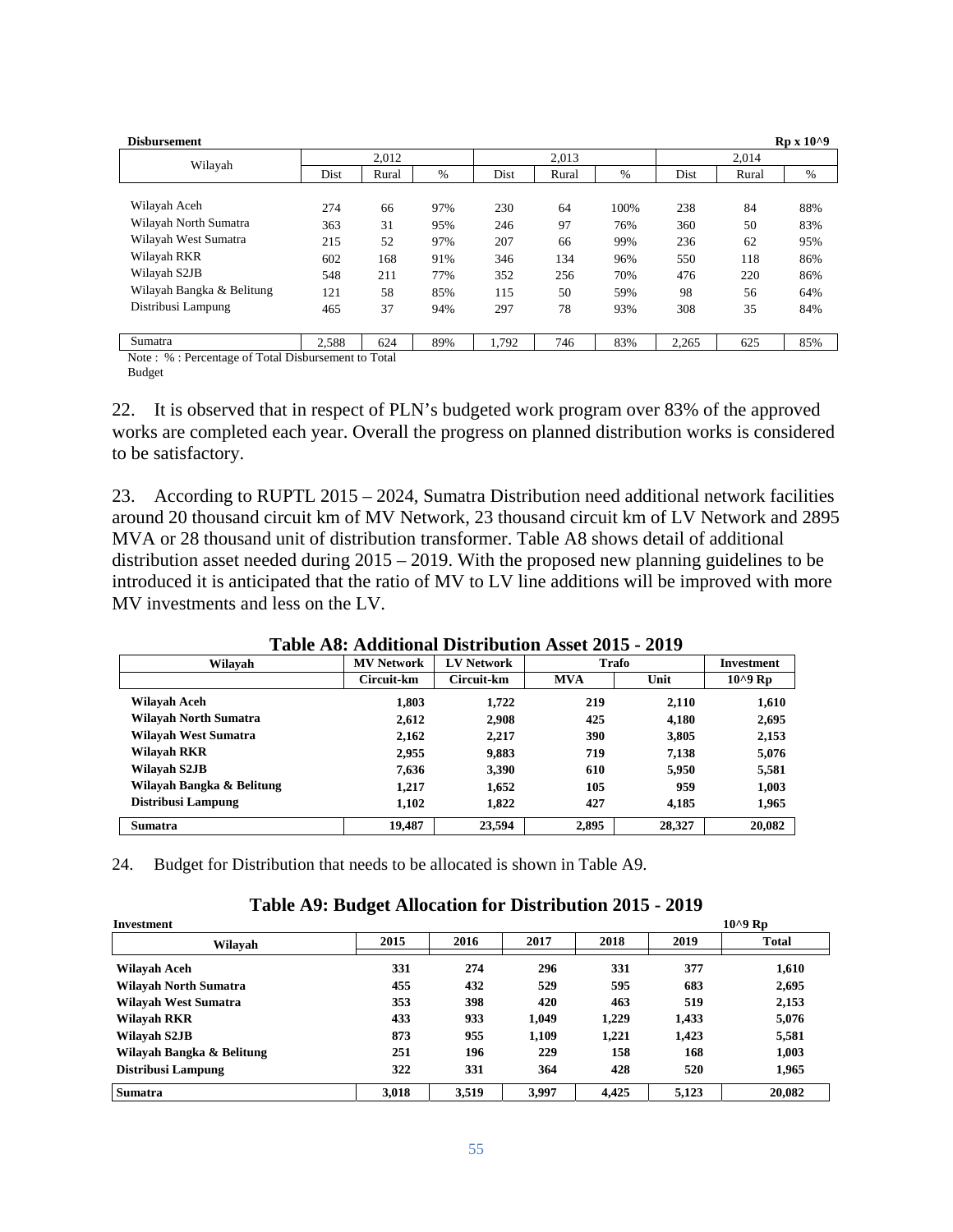## **Program's Results Framework and Disbursement Linked Indicators**

25. The objective of the program is to increase access to electricity supply and to improve the efficiency and reliability of its delivery in Sumatra Island. The key components to meet these objectives have already formulated by PLN in structuring its investment program to the five point 'baskets' described in para 18 above. While there are multiple benefits in relation to the five point baskets the principle outcome related to each of the five baskets are as follows:

- a. Improved access to electricity to result in the addition of new consumers;
- b. Improve quality of service to result in reduced interruptions;
- c. Improve distribution efficiency result in reduced losses;
- d. Increase supply of electricity for local development to result in added sales; and
- e. Institutional development to result in the improved use of modern technology and trained and competent personnel.

26. The proposed Disbursement Linked Indicators (DLIs) will be related to these principle outcomes of the 5 key program objectives and have been selected in consultation with PLN as shown in the table below. The table also provides the base value for 2014 and the target values to be achieved each year.

|                                                | Loan                                                                                              | <b>Base</b> |                                    | <b>Target Value</b> |             |         |         |         |
|------------------------------------------------|---------------------------------------------------------------------------------------------------|-------------|------------------------------------|---------------------|-------------|---------|---------|---------|
| <b>DISBURSEMENT LINKED</b><br><b>INDICATOR</b> | <b>Allocation</b><br>Line<br>Unit<br>$(10^{\circ}6)$<br>2014<br>$\mathbf{U}\mathbf{S}\mathbf{\$}$ |             |                                    | $2015^{*}$          | $2016^{**}$ | 2017    | 2018    | 2019    |
| <b>Improved Access of Electricity</b>          |                                                                                                   |             |                                    |                     |             |         |         |         |
| Number of Customer (Total)                     | 145.56                                                                                            | 11.180      | Thousand                           | 11,878              | 11,938      | 12,325  | 12,728  | 13,177  |
| New Connection                                 |                                                                                                   |             |                                    | 270                 | 60          | 387     | 403     | 449     |
| Annual Growth                                  |                                                                                                   |             |                                    | 5.9%                | 0.8%        | 3.2%    | 3.3%    | 3.5%    |
| Length of MV Distribution                      | 55                                                                                                | 92,716      | circuit-km                         | 99,983              | 100,540     | 101,791 | 103,130 | 104,510 |
| <b>Additional Length</b>                       |                                                                                                   |             |                                    | 5382                | 557         | 1251    | 1339    | 1380    |
| Annual Growth                                  |                                                                                                   |             |                                    | 7.1%                | 1.2%        | 1.2%    | 1.3%    | 1.3%    |
| <b>Improved Quality of Services</b>            |                                                                                                   |             |                                    |                     |             |         |         |         |
| Number of MV Feeder Permanent<br>Interruptions | 60                                                                                                | 21.22       | interruption<br>/100<br>circuit-km |                     | 21.12       | 21.08   | 21.04   | 21.02   |
| <b>Increased Efficiency</b>                    |                                                                                                   |             |                                    |                     |             |         |         |         |
| <b>Transformer Unit</b>                        | 65.56                                                                                             | 80,130      | unit                               | 86,984              | 87,716      | 89,386  | 92,792  | 97,904  |
| <b>Additional Unit</b>                         |                                                                                                   |             |                                    | 3,032               | 732         | 1,670   | 3,406   | 5,112   |
| <b>Annual Growth</b>                           |                                                                                                   |             |                                    | 9.6%                | 0.8%        | 1.9%    | 3.8%    | 5.5%    |
| <b>Increased Power Consumption</b>             |                                                                                                   |             |                                    |                     |             |         |         |         |
| Residential                                    | 105.55                                                                                            | 15,850      | GWh                                | 17,210              | 17,903      | 18,878  | 20,011  | 21,471  |
| <b>Residential Sales Growth</b>                |                                                                                                   |             |                                    | 656                 | 693         | 975     | 1.133   | 1,460   |
| Annual Growth                                  |                                                                                                   |             |                                    | 6.6%                | 6.0%        | 5.4%    | 6.0%    | 7.3%    |

**Table A10: Disbursement Linked Indicators**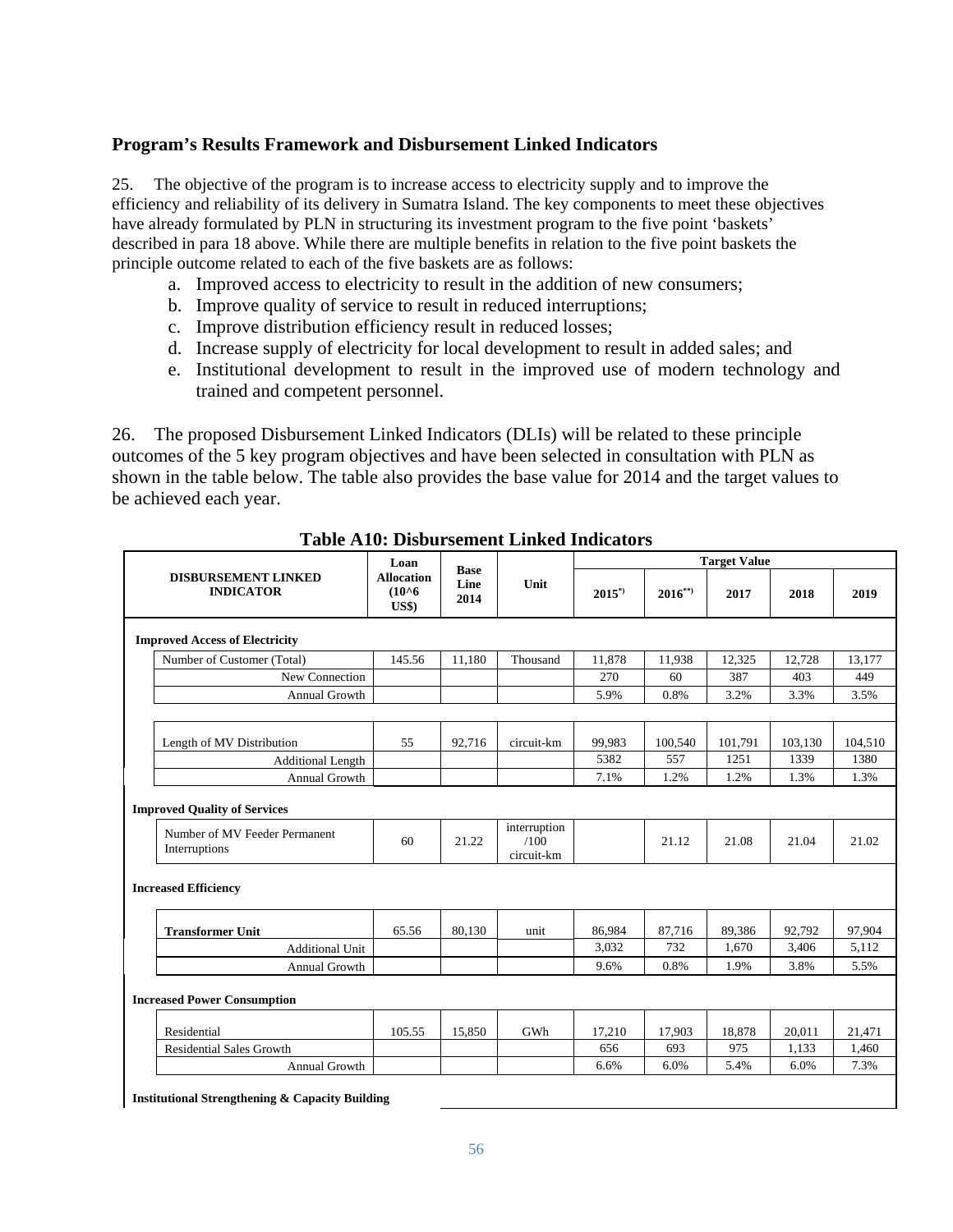| <b>Prior Result</b>                                                                                          | (16)    |  |                            |                                                    |                                                    |                       |
|--------------------------------------------------------------------------------------------------------------|---------|--|----------------------------|----------------------------------------------------|----------------------------------------------------|-----------------------|
| FY 2016 Annual Work program<br>finalization                                                                  | 15      |  | Approval<br>of<br>Workplan |                                                    |                                                    |                       |
| PLN has collaborated with<br>development partners in the recruitment<br>of an independent verification agent |         |  | Recruitme<br>nt            |                                                    |                                                    |                       |
| <b>DLI During Implementation</b>                                                                             | (52.33) |  |                            |                                                    |                                                    |                       |
| Integrate budgeting with ERP in all<br>Program Wilayahs                                                      | 19      |  |                            | 3<br>wilayah                                       | 4<br>wilayah                                       |                       |
| Issue planning guidelines                                                                                    | 25      |  |                            | Submissi<br>on to<br>PLN's<br>Director,<br>Sumatra | Approva<br>1 <sub>by</sub><br>Director,<br>Sumatra |                       |
| Integrate planning software with GIS                                                                         | 8.33    |  |                            |                                                    |                                                    | At least<br>5 feeders |
| <b>Total Loan</b>                                                                                            | 500     |  |                            |                                                    |                                                    |                       |

Note:

 $*$  2015 : Sep 2015 – Apr 2016

\*\*) 2016 : May 2016 – Dec 2016

2017 – 2019 : Jan - Dec

#### **Monitoring and Evaluation**

27. PLN Headquarters monitors Wilayah performance against the achievement of a number of key performance indicators (KPIs). These indicators cover a wider range of results than the DLIs selected for the Program. Monitoring of KPIs is undertaken through a review and oversight by the internal audit (SPI), and corporate performance monitoring (SPKK) divisions of PLN. The SPI staff monitoring the results are based both at headquarters and at the Wilayahs and operate on an independent basis. SPKK's monitoring is mostly done by computerized program which has a data entry system to capture various operations at the time of occurrence. As an example each tripping of a feeder is logged on to the system as it happens and the consumers affected computed based on a GIS data base<sup>16</sup> which has a record of each consumer related to the network. When the feeder is restored a similar entry is made at the time of the operation. The program collects all such entries and computes values for SAIDI and SAIFI. Similarly for a service connection application an entry is made to the system at time of application and time of completion thus providing the response time for the request. Thus many of the KPI indices are computed by the program without manual interface except for the initial operational entry. In view of the very limited manual interface the monitoring carried out by SKPP is of a higher reliability than systems practiced in many utilities. SKPP also carries out video conferences on a quarterly and monthly basis to appraise the Wilayahs of their performance. This arrangement provides a good methodology for managers to establish controls and corrective measures on an ongoing basis rather than wait for the annual results. The DLIs selected for the project is part of the KPIs that are being monitored by SKPP. It may be noted that PLN has an established procedure for performance bonuses and penalties for a selected number of KPIs.

28. An example of the application of the KPIs for a particular Wilayah is presented below:

<sup>&</sup>lt;sup>16</sup> This data base is completed to over 80% of consumers in each Wilayah and work is ongoing to complete the data base.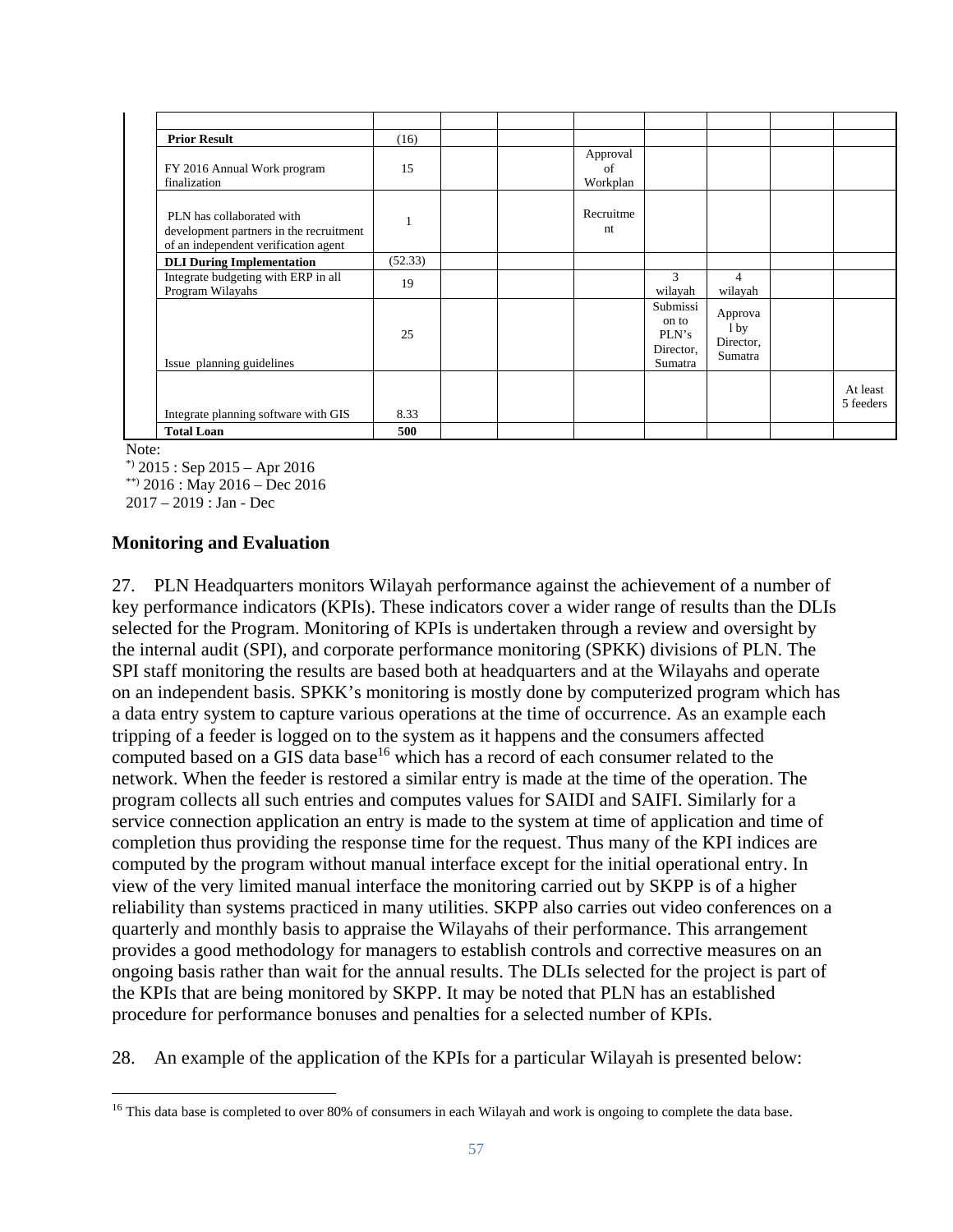| <b>NO</b>               | <b>KPI</b>                                         | <b>FORMULA</b>                                                                                  |              | Weight                  | <b>Actual</b> | <b>Target</b> | <b>Actual</b>   | <b>Target</b> |  |
|-------------------------|----------------------------------------------------|-------------------------------------------------------------------------------------------------|--------------|-------------------------|---------------|---------------|-----------------|---------------|--|
|                         |                                                    |                                                                                                 | <b>Unit</b>  |                         | 2014          | 2015          | <b>Mei 2015</b> | 2016          |  |
| -1                      | <b>Customer Perspective</b>                        |                                                                                                 |              | 22                      |               |               |                 |               |  |
| $\mathbf{1}$            | ⇑<br><b>Customer Satisfaction</b>                  | <b>Result of Third Party Survey</b>                                                             | %            | 6                       | 90            | 93            |                 | 91            |  |
|                         |                                                    | Customer Number at current year -                                                               |              |                         |               |               |                 |               |  |
| $\overline{2}$          | ⇧<br><b>Additional Customer</b>                    |                                                                                                 | cust         | $\overline{\mathbf{3}}$ | 187,790       | 211,095       | 79,104          | 222,600       |  |
|                         |                                                    | Customer Number at previous year                                                                |              |                         |               |               |                 |               |  |
| $\overline{\mathbf{3}}$ | ⊕<br><b>Recovery Time</b>                          | <b>5 Duration of disturbance recovery in MV and Trafo</b><br>No. of Disturbance in MV and Trafo | minute       | $\overline{\mathbf{3}}$ | 73            | 150           | 80              | 150           |  |
|                         | ₩                                                  |                                                                                                 |              | 3                       | 5             | 5             | 4               |               |  |
| 4                       | <b>New Connection Speed</b>                        | Duration of New Connection, MV excluded                                                         | day          |                         |               |               |                 | 5             |  |
| 5                       | ⊕<br><b>SAIDI</b>                                  | ∑ (Interuption Duration x No. of Affected Customer)                                             | minute/cust  | $\overline{3}$          | 733.90        | 576.82        | 178.98          | 471.47        |  |
|                         |                                                    | <b>Total Customer in a period</b>                                                               |              |                         |               |               |                 |               |  |
| 6                       | ⊕<br><b>SAIFI</b>                                  | ∑ (Interuption times x Customer Affected)                                                       | times/cust   | 4                       | 17.71         | 16.94         | 3.72            | 13.34         |  |
|                         |                                                    | Customer No in a period                                                                         |              |                         |               |               |                 |               |  |
|                         |                                                    |                                                                                                 |              |                         |               |               |                 |               |  |
| $\mathbf{u}$            | <b>Produk and Process Efectiveness Perspective</b> |                                                                                                 |              | 31                      |               |               |                 |               |  |
| $\mathbf{1}$            | 合<br><b>Electricity Sales</b>                      | Kwh sales for current period                                                                    | <b>TWh</b>   | $\overline{\mathbf{3}}$ | 6.20          | 7.04          | 2.62            | 7.84          |  |
|                         |                                                    | kWh transfer to Distribution - Dist Owned Use-kWh Salesl x 100%                                 |              |                         |               |               |                 |               |  |
| $\overline{7}$          | ⊕<br>Distribution Losses w/o I4                    | kWh transfer to distribustion                                                                   | %            | 6                       | 12.91         | 9.62          | 12.56           | 9.76          |  |
|                         |                                                    | Times of feeder disturbance x 100%                                                              |              |                         |               |               |                 |               |  |
| 8                       | ⊕<br>Feeder Disturbance per 100 kms                |                                                                                                 | kali/100 kms | $\overline{2}$          | 94.9          | 108.3         | 30.6            | 93.3          |  |
|                         |                                                    | <b>Total length of feeder</b>                                                                   |              |                         |               |               |                 |               |  |
| 9                       | Rasio of Distribution Trafo Damage \               | Total of damaged trafo x 100%                                                                   | %            | $\overline{3}$          | 0.8           | 1.2           | 0.3             | 1.0           |  |
|                         |                                                    | <b>Total trafo in Operation</b>                                                                 |              |                         |               |               |                 |               |  |
|                         |                                                    |                                                                                                 |              |                         |               |               |                 |               |  |
| $\mathbf{w}$            | <b>Human Resources Perspective</b>                 |                                                                                                 |              | 14                      |               |               |                 |               |  |
| $\mathbf 1$             | €<br><b>Human Capital Readiness</b>                | Maturity Level (Assessment HCR) skala 1-5                                                       | Level        | $\overline{3}$          | 3.6           | 3.6           | 1.5             | 3.7           |  |
| $\overline{2}$          | €<br><b>Organization Capital Readiness</b>         | Maturity Level ( Assessment OCR skala 1-5)                                                      | Level        | 8                       | 3.6           | 3.6           | 1.5             | 3.6           |  |
| $\overline{\mathbf{3}}$ | 合<br><b>Personal Productivity</b>                  | <b>KWh Sales / Personal</b>                                                                     | MWh/Peg      | $\overline{3}$          | 5.630         | 5.911         | 2.373           | 6.041         |  |
|                         |                                                    |                                                                                                 |              |                         |               |               |                 |               |  |
| $\mathbf{v}$            | <b>Finance and Marker Perspective</b>              |                                                                                                 |              | 22                      |               |               |                 |               |  |
|                         |                                                    | Total Maintenance Cost + Adm + Personal                                                         |              |                         |               |               |                 |               |  |
| 1                       | ⊕<br><b>OPEX Non-Fuel</b>                          |                                                                                                 | Rp/kWh       | 5                       | 94.9          | 90.6          | 73.0            | 108.5         |  |
|                         |                                                    | kWh Sales                                                                                       |              |                         |               |               |                 |               |  |
| $\overline{2}$          | ⊕<br><b>Production Cost</b>                        | <b>Total Businnes Cost + Interest Cost</b>                                                      | Rp/kWh       | $\overline{\mathbf{3}}$ | 1,153.4       | 1,059.5       | 1,314.0         | 1,343.1       |  |
|                         |                                                    | kWh sales                                                                                       |              |                         |               |               |                 |               |  |
| $\overline{\mathbf{3}}$ | 合<br><b>Average Sales Price</b>                    | <b>Total Revenue from Electricity Sales</b>                                                     | Rp/kWh       | $\overline{2}$          | 894.1         | 1.047.9       | 972.9           | 1.066.0       |  |
|                         |                                                    | kWh ales                                                                                        |              |                         |               |               |                 |               |  |
|                         | Account Receivable Length (PAL+<br>Д               | Average Account Receivable of PAL, TAGSUS dan PRR x days periode                                |              |                         |               |               |                 |               |  |
| 4                       | $TS + PRR$                                         | <b>Revenue of electric sales</b>                                                                | hari         | 5                       | 39.4          | 34.0          | 40.5            | 35.3          |  |
| 5                       | <b>Inventory Turn Over</b>                         |                                                                                                 |              |                         |               |               |                 |               |  |
|                         |                                                    | Jumlah pemakaian material                                                                       |              |                         |               |               |                 |               |  |
|                         | 습<br>c.Non Fuel                                    | Jumlah saldo material                                                                           | kali         | 3                       | 7.18          | 2.40          | 1.26            | 3.00          |  |
|                         |                                                    |                                                                                                 |              |                         |               |               |                 |               |  |
| 6                       | <b>Invesment Result</b>                            |                                                                                                 |              |                         |               |               |                 |               |  |
|                         | a. Program (Contracted                             | Contracted Program No. x 100 %                                                                  |              |                         |               |               |                 |               |  |
|                         | Program/Planned --> Without Carry                  | <b>Total Planned</b>                                                                            | %            | $\overline{2}$          | 93            | 100           | 24              | 100           |  |
|                         | Over)                                              |                                                                                                 |              |                         |               |               |                 |               |  |
|                         |                                                    | Actual Payment x 100 %                                                                          |              |                         |               |               |                 |               |  |
|                         | b. Phisic (Actual Payment/Budget) 个                | <b>Budget</b>                                                                                   | %            | $\overline{2}$          | 85            | 80            | 13              | 80            |  |
|                         |                                                    |                                                                                                 |              |                         |               |               |                 |               |  |
|                         |                                                    |                                                                                                 |              |                         |               |               |                 |               |  |

# **Table A11: KPI performance and targets for Wilayah S2JB**

29. The monitoring and verification on DLIs needed for disbursements will utilize the SKPP system due to its versatility and limited opportunities for tampering with the results. However, an external verification agent will be retained by PLN to monitor and report on the achievement of the DLIs. The agent will provide support to SPKK for further enhancement of its approaches and methodologies for monitoring evaluation and reporting on results.

# **Technical Risks**

30. Implementation of the Program shall be done in a timely and cost effective manner. Some uncertainties may arise from Program preparation up to implementation. The identified risks that may arise need to be anticipated and mitigated. Risk that have been identified are described below.

31. *Delays in the completion of upstream generation and transmission***:** Generation and transmission capacity required to meet the demand in the distribution system at the required locations may not be available due to implementation delays. Such delays would lead to underutilization of investment and delayed benefits of additions to the distribution system.

32. During Program preparation the Bank team conducted a detailed assessment of the status of generation and transmission investments and their linkage to the distribution program. The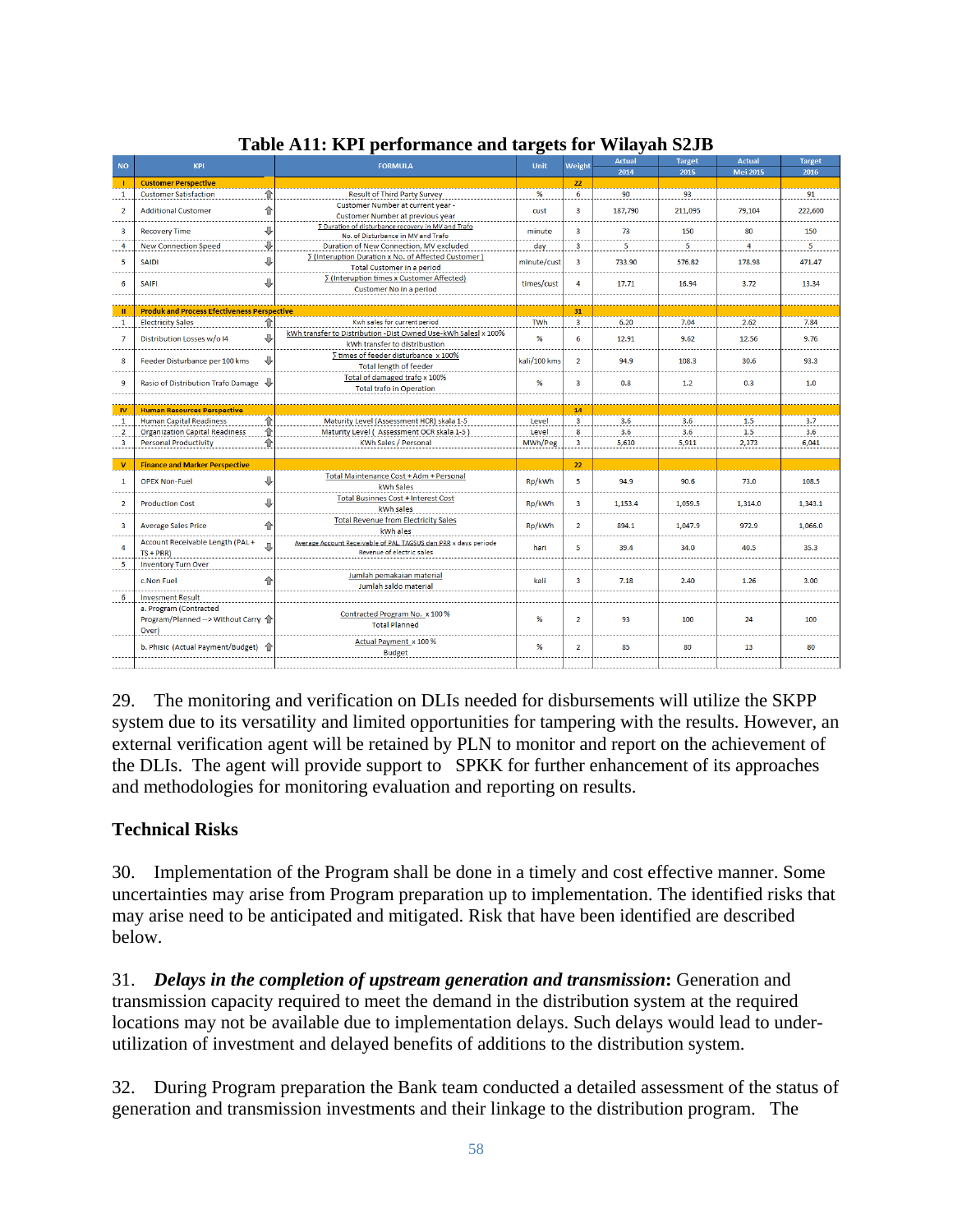conclusion of the analysis was that the combination of existing generation reserves and planned generation and transmission additions to the system during the Program period are adequate to match planned distribution system development. Therefore the risk of inadequate generation and transmission capacity is moderate. Nevertheless, during implementation the Bank team will closely monitor progress of the associated upstream developments through the mechanism of annual work and budget plans to be prepared by PLN.

33. *Construction delays may be encountered in the implementation of the distribution program*: Past implementation of the program, unlike those of the generation and transmission programs has been generally good using PLN's budget (> 80% budget execution) and less so for the Government budget funded activities. Commencing from 2016 PLN has arranged to eliminate the use of the Government's budget given the complex procedures involved that lead to implementation delays and hence this deficiency is not expected to be encountered.

34. Implementation of identified improvement measures will be supported under the program including the strengthening monitoring systems. Annual work plans will be prepared by PLN and reviewed by the Bank on an annual basis. Close monitoring of the progress of works during implementation will be carried out. Bank supervision support will be strategically designed to effectively monitor the implementation of the program of works scattered across the whole of Sumatra. In addition the use of advanced program monitoring techniques will be explored.

35. *Staff at some Wilayahs are not sufficiently trained in network analysis and planning*: An action plan program for technical training has already been commenced for PLN staff. This program shall be enhanced to provide a better technical knowledge for the relevant staff.

36. *Delays in procurement of planning software and development of new planning guidelines***:** There can be delays and setbacks in securing the proposed new planning software as well as establishing the new planning guidelines for investment decisions. These will be redressed by regular supervision and technical support provided to PLN.

# **Program Action Plan**

37. Based on the findings during Appraisal, the following action plan shall be carried out to address current shortcomings and improve the realization of the program objectives. Each of the activities described below will be accompanied with a corresponding capacity building program involving both theoretical class room training as well as practical training.

38. *Improvements to the distribution planning process*: It is very important to strengthen the capabilities of the distribution system planning units at Wilayahs and Area units by (a) enhancing the technical tools required to carry out the work and (b) provide the necessary training to staff engaged in the planning function. In respect to (a) the current software used, ETAP, is by individual single user licenses to the different Wilayahs, often with outdated versions. They have no capability of linking with the GIS data base that is established for most of the distribution network. The network data input is therefore done manually and geographic presentation is not possible to efficiently develop new proposals. Multiple use at the planning units of the Areas and the Wilayahs is not possible limiting the discussions needed to fine tune proposals and consider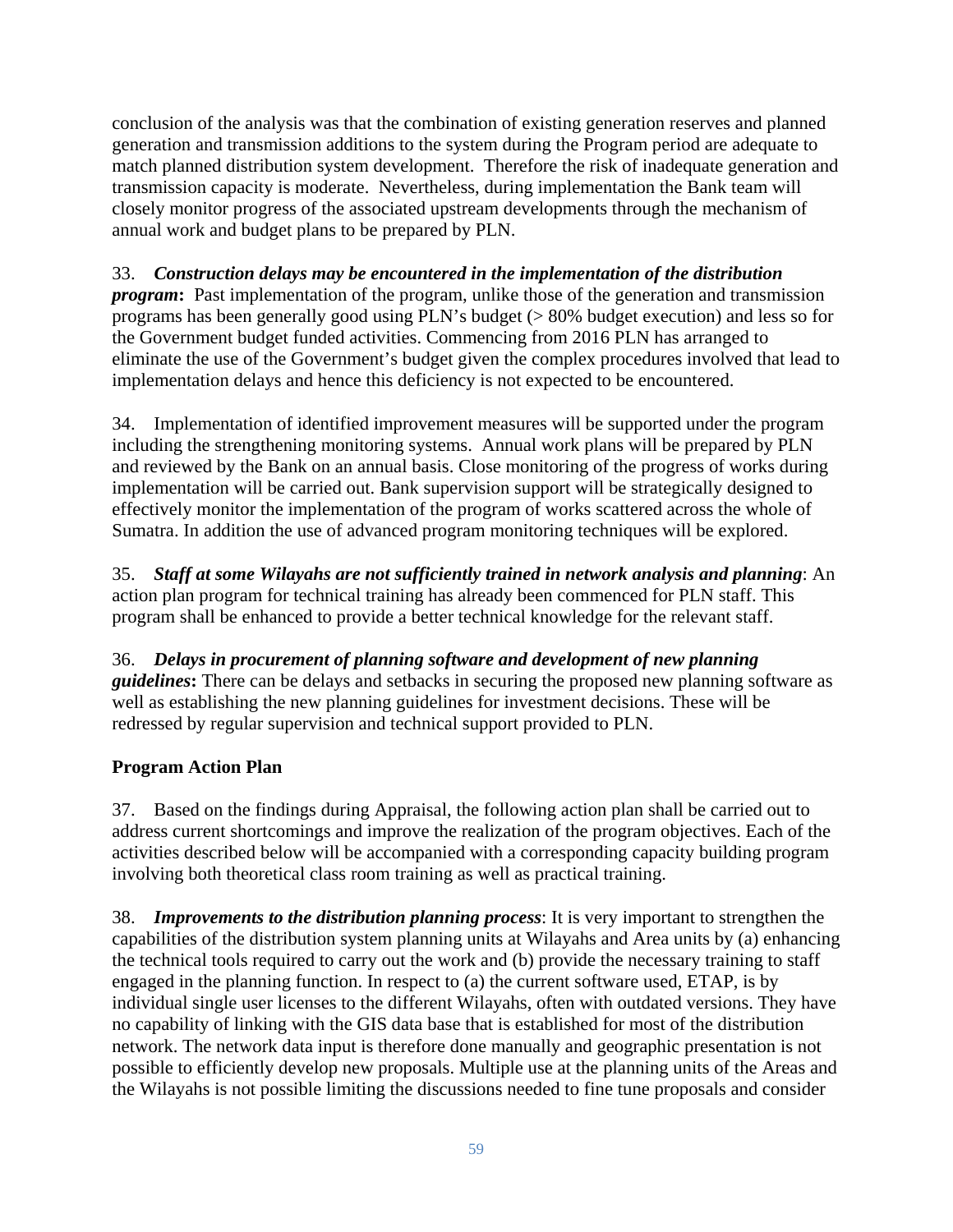alternatives. The distribution units have also been developing a good GIS data base on its assets, medium voltage lines, distribution transformers and connected consumers. This data base is used for limited purposes including the APKT program which computes SAIDI and SAIFI but is not effectively used in the planning process. The greatest benefit of a GIS data base in distribution systems is in its application for planning network development. Hence immediate action is needed to obtain a linkage between the planning software and the GIS data base. Current modules of ETAP as well as other commercially available software have this capability and it can be established at minimal costs. Once such a linkage is established the planning process becomes user friendly and efficient. Development proposals can also be presented with geographic diagrams by 'the click of a button' facilitating review and discussion on alternatives. In fact major network development proposals should not be considered without the accompanying geographic maps that illustrate the effectiveness of the proposal. Furthermore, network data also becomes 'current' as new lines are added to the GIS data base and estimated loads on feeders made easier by the consumer data base linked to the GIS. Accordingly, it is proposed that an unlimited corporate license be obtained for ETAP or equivalent software which will include linkage to the existing GIS database.

39. In addition to improve the software program and linkage with GIS, the planning units need to have good size plotters which can be used to plot the networks and facilitate a planning discussion on alternatives etc. The plotting facility can also be used to identify new grid substation locations and for presentation of plans for review by senior management.

40. A large number of personnel (in approximately 32 Area offices and Wilayahs) are engaged in the distribution planning process and there is considerable staff turnover as people move to other departments. Hence it is very necessary to keep the planning engineers well trained at all times. Much of the efficiency of capital investments being made will depend on the capabilities of these planning engineers. Hence their training is a very important and requires the attention of PLN management. In addition to local training provided at the PLN Training University it is proposed that international exposure be also arranged. This is readily possible by participating in 'user group' workshops regularly arranged by software suppliers (including ETAP).

41. *Improved use of GIS data base***:** The GIS data base of PLNs assets and consumers is a very useful and important facility which could be put to greater use in a number of applications (other than for the APKT program). Some of these possible applications are listed below:

- a. Identification of fault locations by call center/DCC. When calls are received on supply faults a GIS based application can indicate the locations of the respective calls to speedily identify which component of the network could be the possible cause.
- b. Transformer load management: The number of consumers (and their VA demand) on each distribution transformer will be an indication of the expected load which can be used to ascertain the appropriateness of the transformer rating and initiate any new proposal such as addition of new transformers or augmentation of the existing one.
- c. Asset management: This data base will allow classification of assets by age etc. an enable better asset management practices to be used.
- d. System planning: As explained above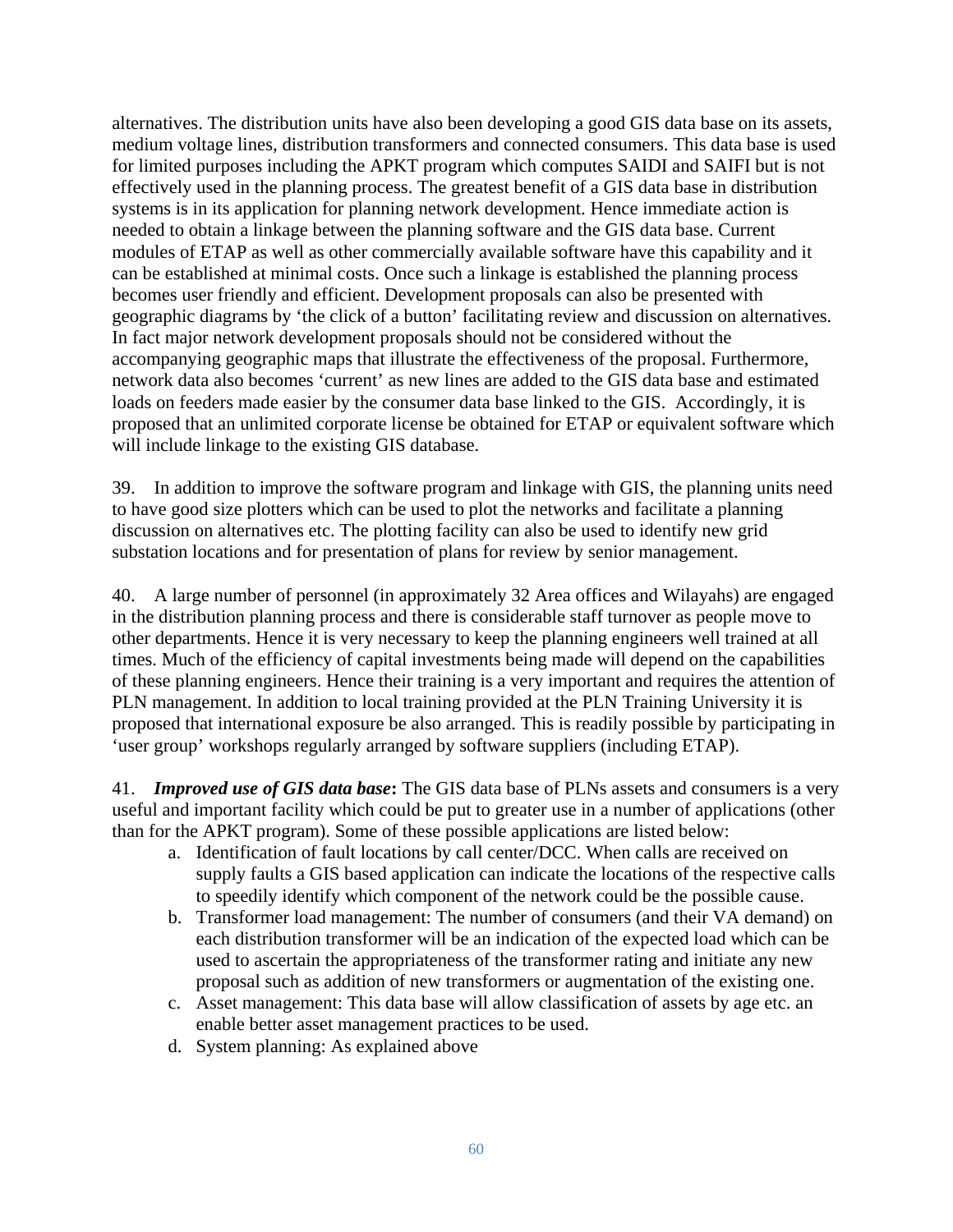42. *Review of distribution planning concepts*: It is recommended that some aspects of the current network plans be reviewed and policy decisions taken on the efficient planning techniques to be used. A major factor is the current excessive investment in the LV networks. Currently the ratio of LV to MV investments is of the order of 1.6 which appears to be quite high. When expanding networks the most appropriate and efficient technique is to transmit the power as much as possible on the MV network and limit the LV line lengths. This requires a greater use of step down transformers of smaller capacity as opposed to large capacity transformer stations and long LV lines. It is possible that the major push towards increasing access rates resulted in 'quick' solutions by extending the existing LV networks. Also associated with the recommended policy of greater MV coverage and limitation of LV lines is the possible use of single phase MV extensions and single phase transformers as used extensively in the US practice (as well as other East Asian countries such as Thailand and Philippines). It is thus recommended that PLN examines best practice solutions to the distribution network development and applies the results of studies to future investment, including those of the proposed program.

43. *Loss evaluation techniques*: At present a procedure is followed to assess the technical and nontechnical components of recorded system losses in a Wilayah by using an 'asset based' model for computing technical losses. This model does not appear to give an accurate presentation of the technical losses of a system. The main parameters of the technical losses of a system are the load of each feeder in relation to the characteristics of the conductor used and the line length. A much more accurate estimation of technical losses of a system is possible by applying the software used to study the system. For the purpose of this assessment it is proposed that the MV feeder load flow results of the ETAP or other software program be used together with estimation of representative samples of the LV network losses. A more accurate determination of technical losses of a system will provide a better yardstick to gauge the efficiency of the performance of the Wilayahs in (a) planning the networks and (b) controlling the non-technical losses of the system. By controlling these two factors the Wilayahs should aim to achieve system losses at single digit levels.

44. *Focused program to address the long MV lines***:** Currently the distribution system has a fair number of substantial long MV lines. Feeder line lengths exceeding 100 km appears to be a common feature and feeder lines of 300 km or more are also present in the system. Many of these long lines may have arisen due to successive unplanned extensions to cater to the RE program demands. These long lines will contribute significantly to system losses and longer and more frequent interruptions. Hence a focused attempt at improving the networks associated with these long lines need to be carried out on a priority basis.

45. *Evacuation plans from new Grid substations***:** A number of new Grid substations are expected to be commissioned in Sumatra over the next five years. Efficient plans need to be made for the evacuation of power from these grid substations and to optimize the distribution networks supplied. Focused attention of PLN will be drawn to this aspect. Furthermore Bank supervision will also focus on ensuring efficient planning in this area.

46. *Improvement of the Distribution Control Centers***:** Currently speedy restoration of system failures and improvement of the SAIDI/SAIFI norms are hampered by the deficiencies in the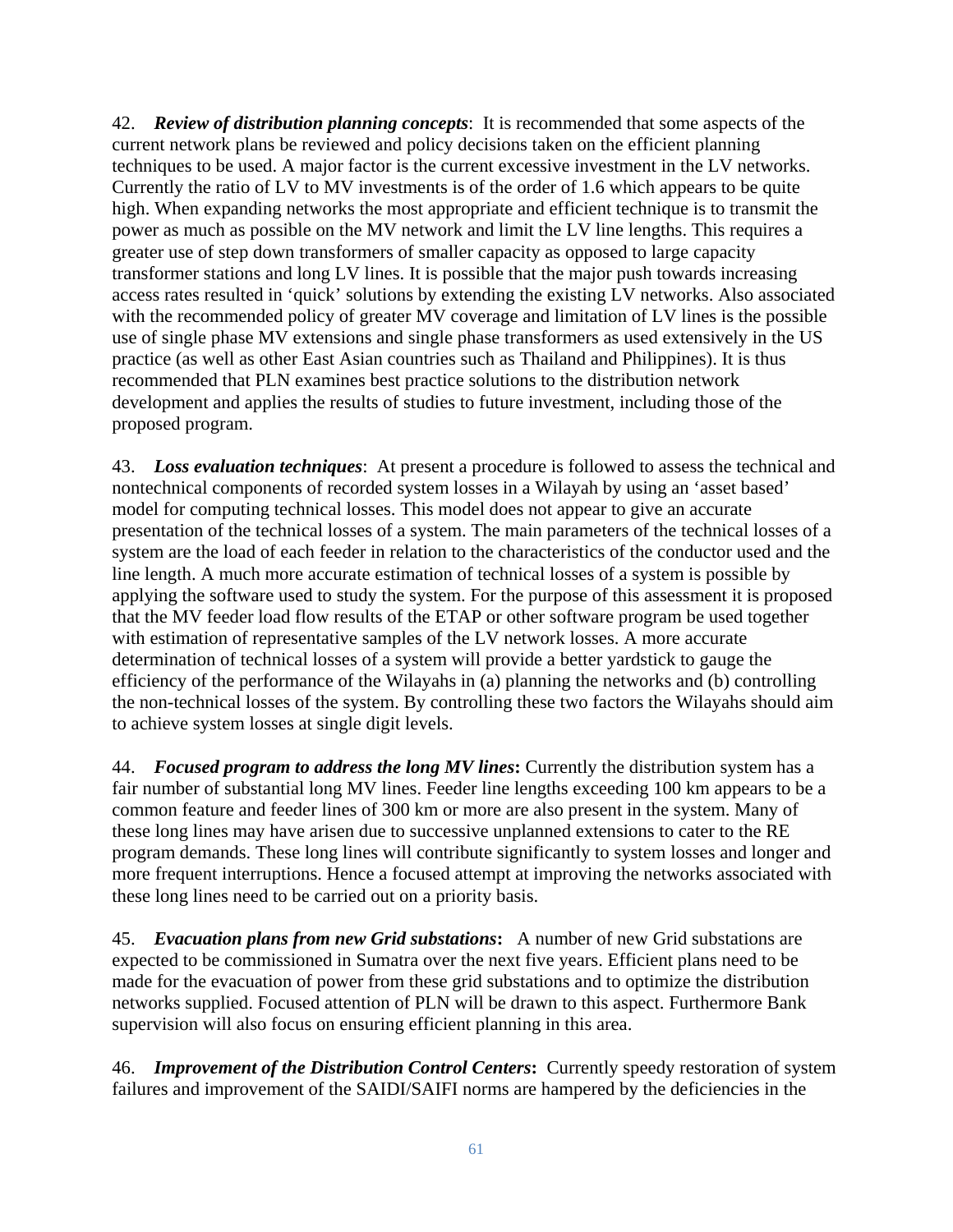SCADA facilities in the Wilayahs. Three of the Wilayahs have no remote monitoring of the feeders while in the others the SCADA facilities have various limitations. While PLN is making attempts to improve SCADA facilities in each DCC it is recommended that a more comprehensive proposal be developed to include all deficiencies in each Wilayah. For this purpose a study will be undertaken to assess all the requirements at each Wilayah, substation and switching station. The best arrangement would be to issue a single tender to include all the required work for the upgrading of all DCCs in Sumatra. This will allow competitive bids and also ensure a common application program for all DCCs.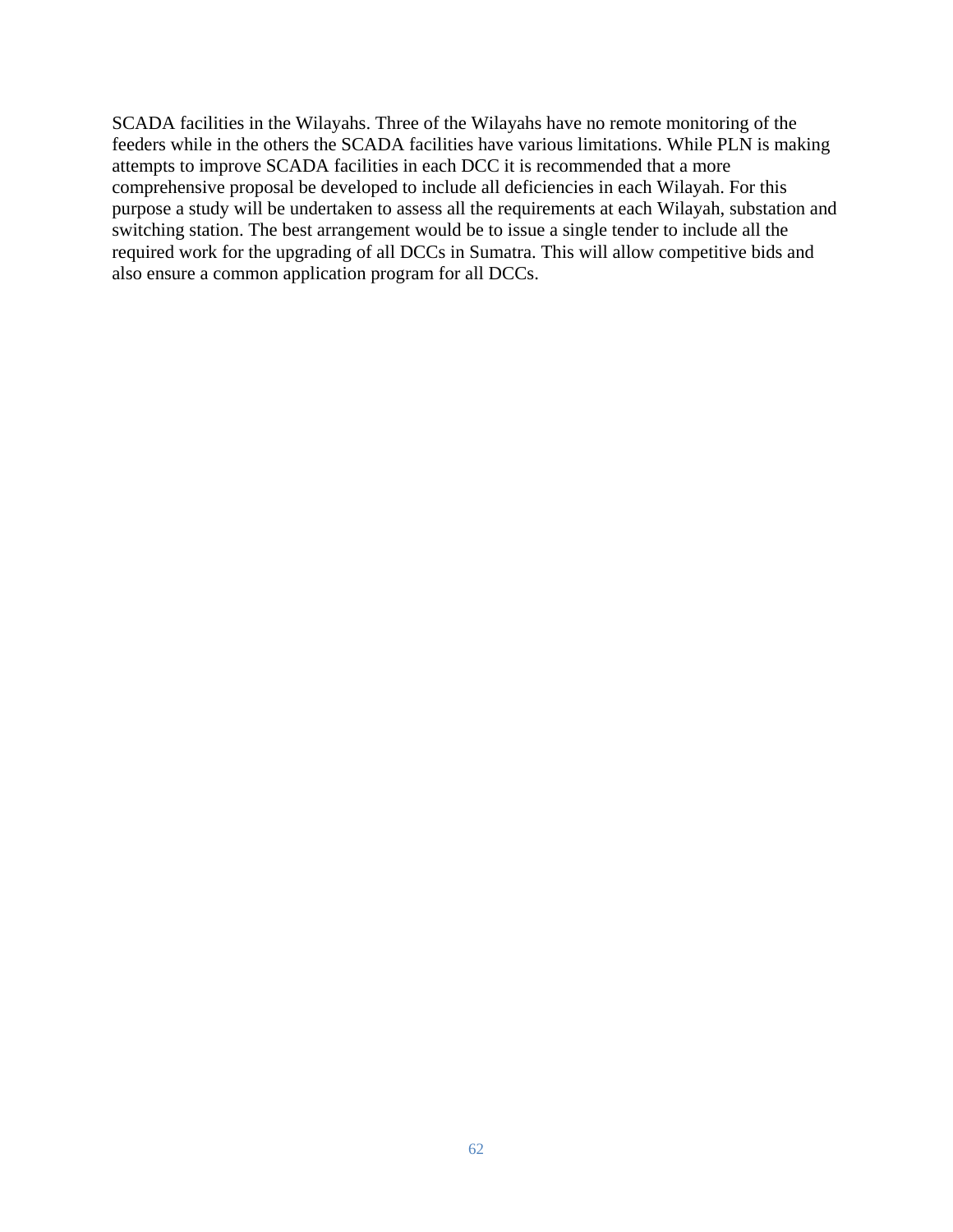## **Annex 5: Summary Fiduciary Systems Assessment**

1. A Fiduciary Systems Assessment (FSA) was carried out to evaluate the arrangements relevant to the Program and to determine whether they provide reasonable assurance that the Program funds will be used for their intended purpose. Taking into account the improvements required and the agreement on the actions required to strengthen the systems (which are reflected in the PAP), the overall fiduciary framework is considered adequate to support the Program management and to achieve the desired results. The Assessment of Program fiduciary systems integrates findings in three areas:

- a. The *procurement systems* were assessed to determine the degree to which the planning, bidding, evaluation, contract award and contract administration arrangements and practices provide a reasonable assurance that the Program will achieve intended results through its procurement processes and procedures
- b. The *financial management systems* were assessed to determine the degree to which the relevant planning, budgeting, accounting, internal controls, funds flow, financial reporting and auditing arrangements provide a reasonable assurance on the appropriate use of Program funds and safeguarding of its assets; and
- c. The Program was also assessed how PLN's governance systems handle *the risks of fraud and corruption,* including the use of complaint mechanisms, and how such risks are managed and mitigated in light of the government's commitments under the Guidelines on Preventing and Combating Fraud and Corruption in Program for-Results Financing (Anti-Corruption Guidelines or ACGs).

2. *Brief Background and Summary of Institutional Arrangements:* The PDDP would be funded through direct lending to PT PLN with a sovereign guarantee. This is a relatively new financing arrangement with most prior bilateral and multilateral loans having been on-lent through the Ministry of Finance to state-owned enterprises. The underlying enabling Presidential decree for direct lending has been signed. The related Government regulations have been issued with the institutional mechanisms for project identification, due diligence and recommendation to the Ministry of Finance for guarantee issue are included in the regulation. The program will be administered by a central Project Management Unit (PMU), but the physical implementation activities will be carried out by PLN's regional offices called "Wilayahs". The Wilayahs have been carrying out similar programs over the years and are experienced and capable of managing the distribution construction work envisaged under the program. There are several area units under each Wilayah responsible for implementing the program.

3. *Planning and Budgeting:* Distribution investment is part of PLN's regular budget and is part of the Government's general plan on national electricity (RUKN). PLN uses RUKN as a basis to prepare the RUPTL, a10-year plan to fulfill electricity demand in its business area. The RUPTL is prepared through a process which involves the consolidation of investment requirements as determined by PLN's Units and Wilayahs, and in discussion with various Departments at PLN.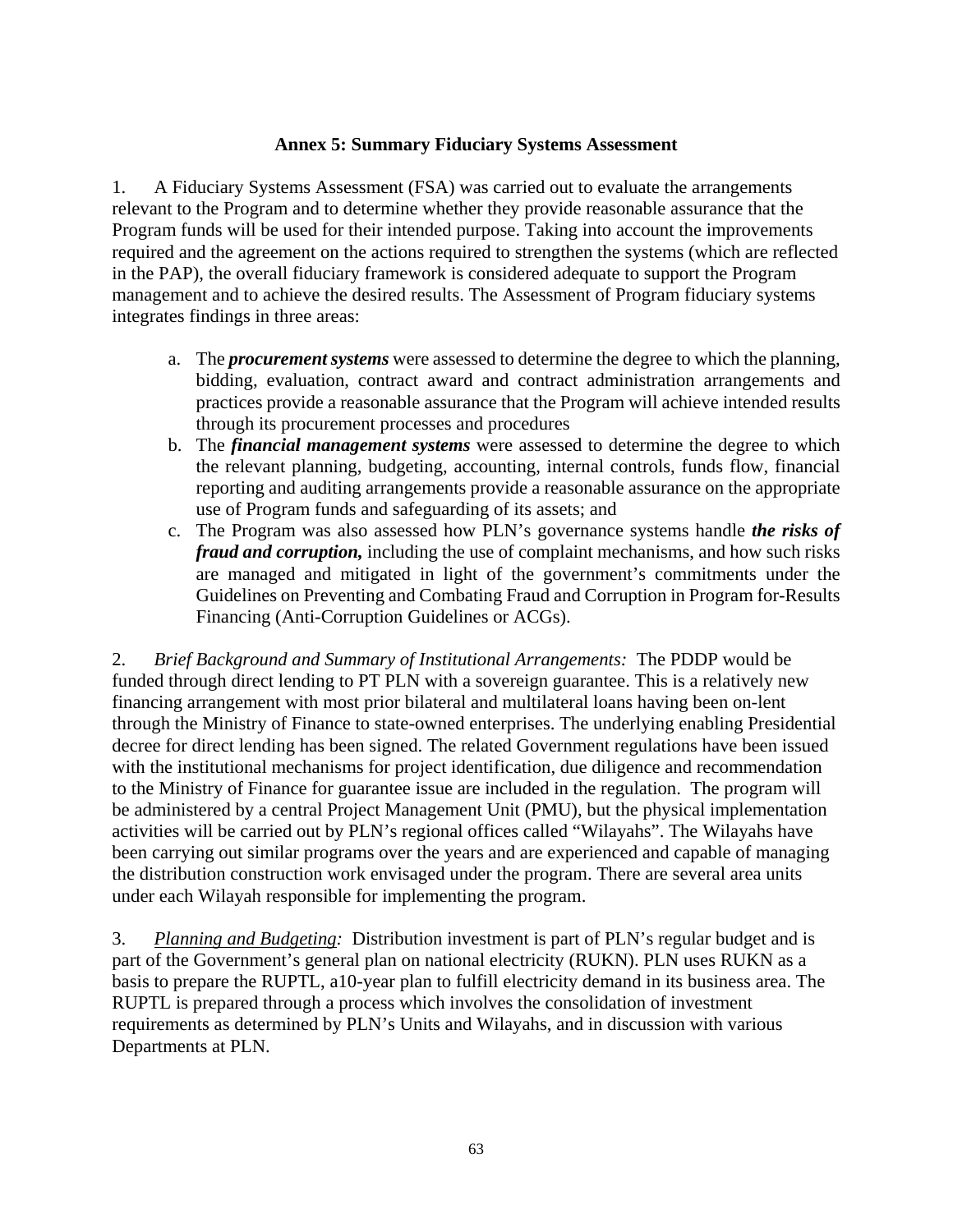4. The proposed program for Bank support would cover the power distribution program of the 5 year time slice of the 2015-2024 RUPTL in the Sumatra region. The proposed program would be US\$1.45 billion. PLN is planning to finance the program with an ADB Loan of US\$420 million, an IBRD Loan of US\$500 million and its own resources for the balance of US\$530 million. The Bank's PforR Loan would finance expenditures for this subprogram of the RUPTL, and disbursements would be made for agreed results achieved during 2015-2019, including prior results from the date of the approval of the Program Concept Note (PCN) by the Bank's management to effectiveness of the Loan. The Government's capital injection of IDR 10 trillion is being planned for PLN of which IDR5.6 trillion is planned for Distribution investments. This proposed equity infusion shall be agreed upon with Parliament during the FY 16 budget discussions. PLN plans to use part of this amount to cover this Program. The next step would entail the Government issuing a Government decree (Peraturan Pemerintah) and relevant Government regulations (Peraturan Menteri Keuangan) outlining the details of the proposed equity infusion. The Government's fund for capital injection would need to be included in the government budget document (DIPA).

5. The RUPTL is a basis for preparing the five-year Corporate Long Term Plan (Rencana Jangka Panjang Perusahaan - RJPP) and a guidance for annual investment decisions in PLN's Corporate Budget Work Plan (Rencana Kerja Anggaran Perusahaan – RKAP). The budget is prepared and compiled by PLN's Wilayah offices which are then consolidated at PLN Headquarters. The budget is allocated to recipient Wilayahs following a review, prioritization, and approval process during a stakeholders' meeting at PLN Headquarters. The entire budget planning through effectiveness process could take up to nine months to complete. Though the budget becomes available later in February at the Wilayah level, PLN starts the procurement process earlier in December of the preceding year and in January PLN can use the budget carried-forward to make contract payments. .

6. Control over budget availability is done manually by the Finance Unit at Wilayahs, since the budgeting system application is not linked to ERP. PLN is developing a new comprehensive budgeting application system called Budget Planning and Monitoring Information System (SIP2A) that will be linked to ERP. This application is still under development and is currently at the user testing phase.

7. Until recently for the distribution network, in addition to its procurement systems under PLN's budget (APLN) PLN also followed national procedures as set forth in the Presidential Regulation (Perpres 54/2010 as amended from time to time) that apply to budgetary support from the Government (APBN). As PLN's future investments for the distribution program are expected to be through equity infusion and not through budgetary support, PLN will follow only one set of regulations, i.e. PLN's procurement regulations and not Perpres. Accordingly only PLN's procurement systems were assessed for the Program.

8. *Procurement Profile of the Program*: The Program does not envisage any large value contracts that could exceed the OPRC Threshold. Annual expenditures for the procurement of goods and works in year 2015 are of the order of US\$200 million. Major procurement under the Program consists of sixteen Main Distribution Unit (MDU) procured through framework contracts for achieving value for money through economies of scale, reduced number of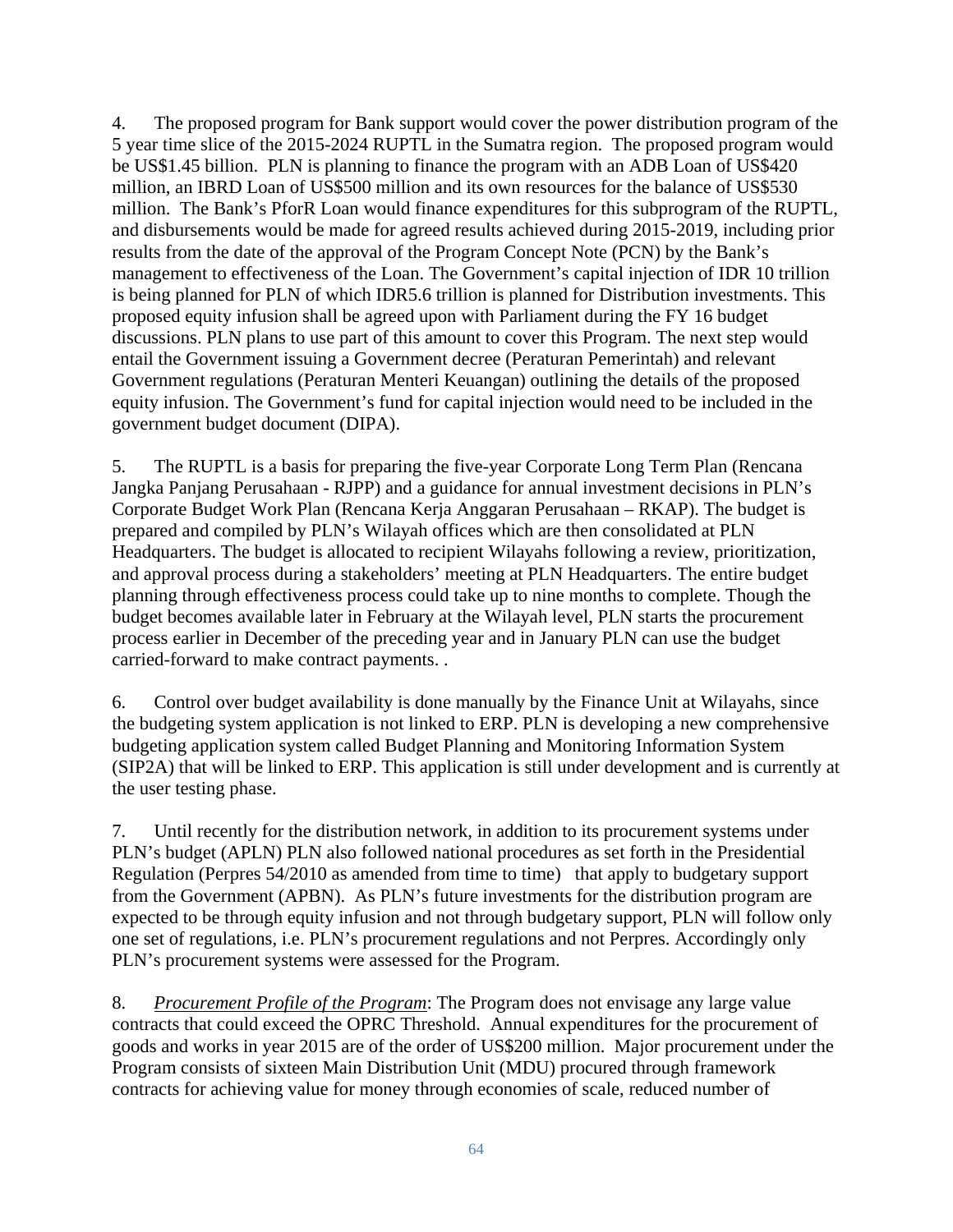transactions, and faster procurement. Out of these sixteen MDU items, nine items (i.e. Distribution Transformers; Single Phase Meters; Cables; Conductors; Cubicles; MCB; Isolators; Fuse Cutout; and Lightning Arrestors), representing about 50 percent of the total annual expenditure are procured by PLN's Supply Chain Management (SCM) division at PLN Pusat (Head Office). Seven MDU items (i.e. Concrete and Steel Poles, Load Break Switch, LV and MV Panels, Current Transformers & Potential Transformers), representing about 25-30 percent of the total annual procurement expenditure are also procured for the whole of Indonesia (called Joint Procurement) by procuring units in some of PLN's Regional Offices (Wilayahs). Based on the framework contracts for the whole of Indonesia for these sixteen MDUs for 2015, the size of the contracts for Sumatra in 2015 is between US\$10,000 to US\$10 million.

9. *Procurement Regulatory Framework*: PLN's revised Procurement Regulation 620, effective since January 2015, is based on modern procurement concepts. The Regulation embodies general principles of Public procurement, i.e. efficiency, effectiveness, competition, transparency, and fairness; and includes several features of the World Bank's new Procurement Policy framework. The regulation requires Procurement to follow the "Value-for-Money" (VfM) principle i.e. an optimum combination of 6 (six) rights (6 Rs) right quality, right quantity, right time, right place, right socioeconomic goal and right price and not necessarily the lowest initial price. Under the 6 Rs concept, the right price is given the last position because it is dependent on the other 5 Rs. The socio-economic goal may be social, environmental and other strategic goals such as promoting the use of domestic products. The new procurement regulations are in the initial stages of implementation and as such the effectiveness of the procurement system is yet to be fully ascertained. However, assessment from the initial stages of implementation of the new regulation provides reasonable assurance that procurement systems under the PDDP will achieve the intended results. PLN's Procurement regulations are presently not publicly disclosed. PLN has agreed to make its procurement regulations available on its website by early 2016. Procurement Methods followed by PLN under the Program are:

- a. *Open/Limited Competitive Bidding*: Eleven of the MDU items which constitute about 70-75 percent of procurement expenditure are procured first by qualifying the manufacturers against pre-disclosed criteria (through press advertisement). Bids are then invited from the qualified (registered or DPT) manufacturers which in PLN's regulation is termed as "Limited Bidding" even though this is equivalent to national competitive bidding. There are between 3 to 19 registered manufacturers for eleven MDU items procured through a competitive process. For the procurement of construction works and maintenance services procured by the Wilayahs/areas (around 240 procuring units) which constitutes approximately 20-25 percent of the procurement expenditure, PLN normally follows open national competitive bidding except for some small value items that are procured using Direct Procurement. Thus over 90 percent of total procurement expenditure is through national competitive bidding.
- b. *Open book method (Direct Contracting/Direct Appointment):* Five MDU items (plus one variant of MV panels) comprising around 6-8 percent of total expenditures have only two qualified manufacturers for which PLN enters into Direct Contracting (or Direct Appointment) with each of the two manufacturers through an "open book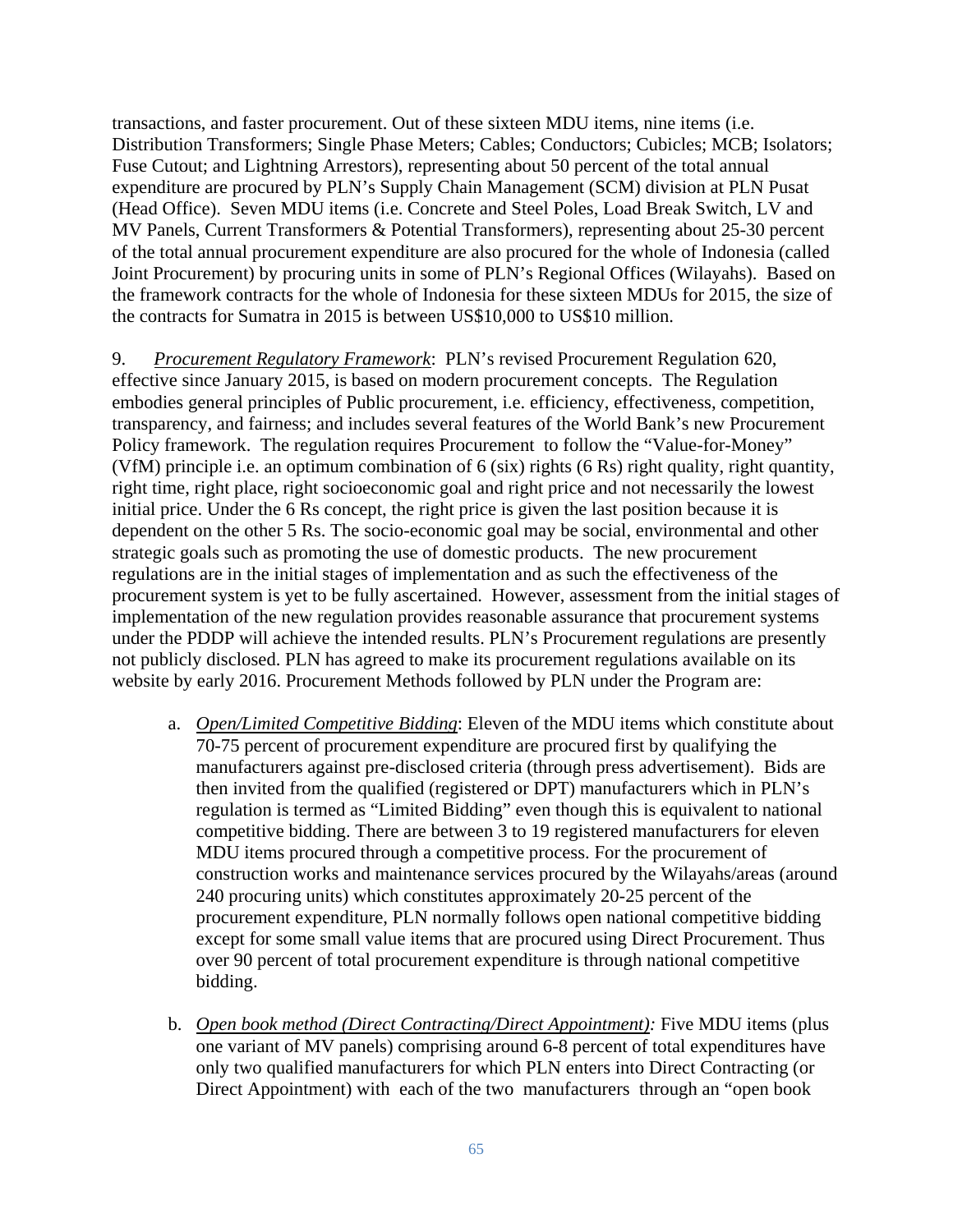method". Though the unit prices of such items procured under open book method are low (normally varying between US\$2 to 60), these items have high impact on the reliability of the distribution network and hence the strategic sourcing with the two qualified manufacturers is with the objective of ensuring quality, timely delivery and reasonableness of prices. Under this method both manufacturers, through a confidentiality arrangement with PLN, are required to share their cost structure, overhead and profit percentages which are reviewed and verified by an international consulting firm, Accenture hired by PLN. The open book method appears to be an improved procedure of Direct Appointment and is being followed in PLN since 2012 for Power Transformers. For Distribution, PLN started following the open book method since 2015 in instances when the number of registered/qualified manufacturers is less than 3. However, there are no regulatory boundaries to the use of the open book method. For Power Transformers (which are not part of the Distribution Program) PLN is still continuing to follow the open book method even when the number of registered manufacturers was recently increased from two to four. PLN has agreed that no additional items under the Program will be included under open book method and that PLN will follow this method only for those MDUs where the number of qualified manufacturers is less than three.

10. While under the Distribution Program PLN normally follows a competitive method of procurement or open book order or Direct Procurement, PLN's regulation also envisages Direct Appointment of SOEs, PLN's/SOEs' Subsidiaries or PLN's/SOEs' Affiliated Companies and/or small and micro enterprises. Although the possibility of PLN entering into Direct Appointment with SOEs and/or PLN's affiliate under the Distribution Program appears to be low, this practice, if used under the Program, could be perceived as a Conflict of Interest and of compromising on fairness, transparency and economy in the procurement process. As part of Program Action Plan, PLN has agreed to exclude Direct Procurement/Direct Appointment of SOEs and/or PLN's subsidiaries, Joint Ventures, affiliates under this Program.

11. *Direct Procurement*: Direct Procurement is meant to meet the operational needs of simple and low risk goods with a value <IDR 300 million or US\$23,000 equivalent which is done in Wilayahs/areas based on specific needs and circumstances, which includes procurement from small or micro industries. The cumulative value of such Direct Procurements is expected to be insignificant. However, there will no Direct Appointment/Direct Procurement of small or micro industries under this Program for contracts above IDR 300 million.

12. *Local content:* The sourcing of MDUs is from local manufacturers in Indonesia with local content ranging between 10-60 percent. However, major international manufacturers have established their manufacturing works in Indonesia and the assessment indicates adequate bid response from local manufacturers with over five bids in approximately 68 percent of procurements by the SCM division and between 3-5 bids for 20 percent value of procurement by SCM. The assessment also suggests that PLN specifies the minimum local content requirement in a manner that ensures that no manufacturer, otherwise meeting the registration/qualification criteria, is disqualified based on local content regulations.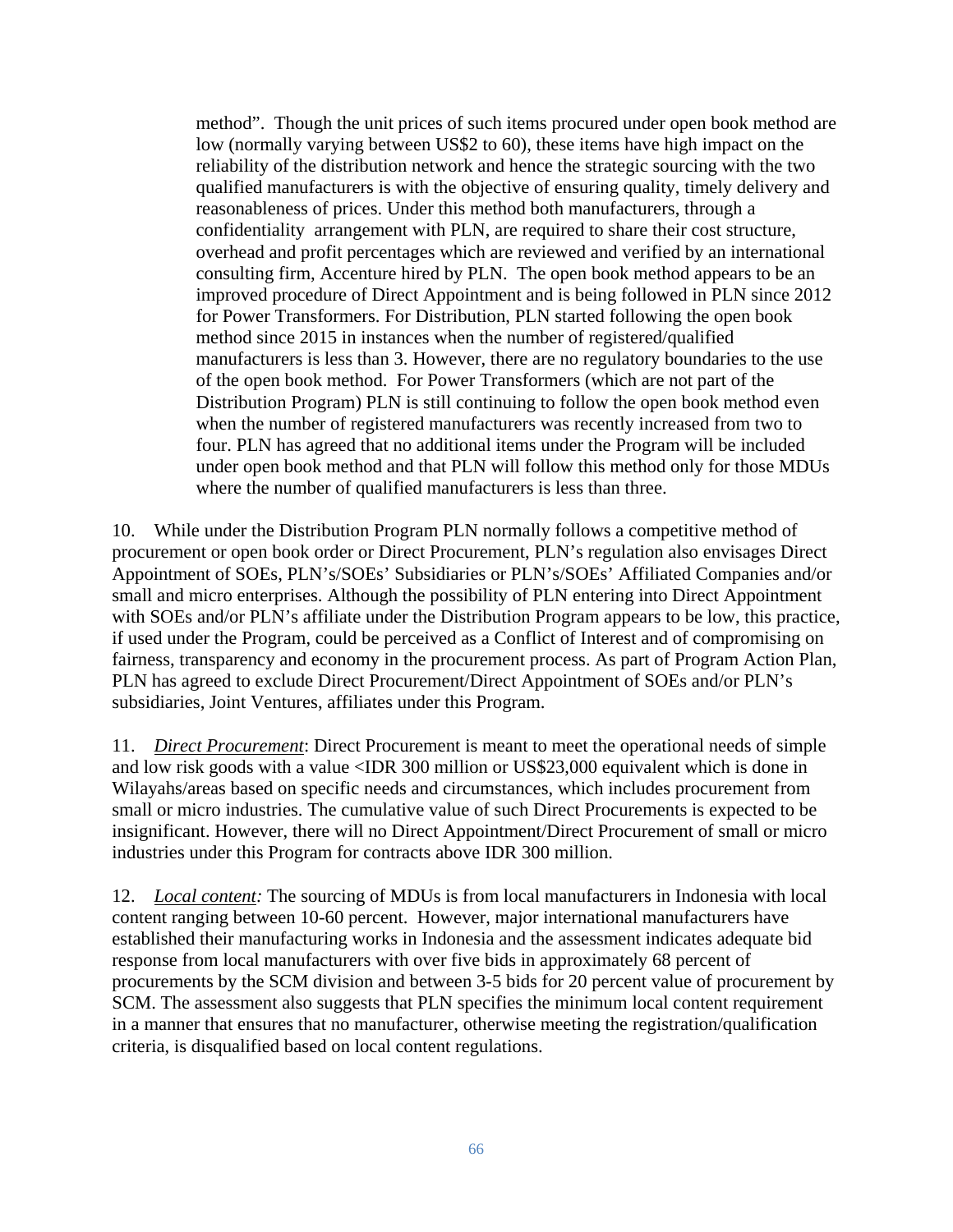13. *Evaluation and award criteria:* Most of the goods and works under Distribution are evaluated on a lowest price basis. PLN uses reverse auction by providing all bidders with the opportunity to submit revised bids at a fixed time. This exercise is repeated three times at a fixed interval of 30 minutes each. The results of each auction are made available to all the participating bidders. If as a result of the third round of negotiations, the lowest bid is within the estimates, the same is selected for award, otherwise PLN negotiates with the lowest bidder to bring the unit price below cost estimates. The assessment also noted that PLN enters into framework agreements for MDU items with more than one manufacturer (up to five), for which PLN depending on the specific items to be procured, specifies in the bidding documents, percent of volume to be allocated to L1 and for L2, L3, provided L2, L3 matches the price of L1. For one of the MDU items i.e. Single Phase meters PLN follows a two stage bidding system using technical scores with 70 percent weightage and cost weightage 30 percent in the evaluation of bids. For this item there is no reverse auction though PLN does negotiate with the bidders if the quoted unit rate is higher than PLN's estimates. The team's assessment also indicates that PLN has not discriminated against private manufacturers in awarding contracts under its Distribution Program.

14. *E-Procurement:* Before the new procurement regulations effective since 2015 were issued*,*  PLN had been carrying out procurement for items funded through its own budget APLN (except for EPC contracts) following PLN's e-procurement system. Since 2015 PLN has been carrying out procurement manually as PLN is in the process of upgrading the e-procurement system for ensuring consistency with the new procurement regulations. The Bank has not assessed PLN's eprocurement system. The assessment noted that while normally reverse auctions are expected to be carried out through e-procurement, in 2015 PLN carried out reverse auctions manually which carries the risk of lack of transparency. PLN is, however, committed to upgrade and implement the e-procurement system for enhanced transparency and efficiency in the procurement process. The upgraded e-procurement system is anticipated to be completed by June 2016.

15. *Public Disclosure of Bid and Award Details*: Bid opportunities are publicly disclosed on PLN's website and are advertised in national/regional newspapers. Award details under the Limited Bidding process (and other competitive methods of procurement) are available through the e-procurement system to the extent of the bid reference number and the name of the winning bidder. In view of the confidentiality arrangement between PLN and the manufacturers under the Open book method, award information under this method is not publicly disclosed. As PLN's e-procurement systems are being upgraded and all procurements in 2015 are carried out conventionally (except advertising bid notices on website), award details (not even names of winning bidders) are disclosed publicly. The team advised PLN for public disclosure of all award details on PLN's website for various methods of procurement including open book method and direct procurement which should include the names of participating bidders, quoted and evaluated prices and reasons for rejection of any bid. PLN, however, informed that as an SOE, PLN is complying with disclosure requirements in relevant laws applicable to SOEs and the award details are being made available to the participating bidders only. PLN further informed the Bank that the announcement of the winning bidder will however be publicly available through its e-procurement system once implemented, by June 2016. PLN's regulation also provide for objections (and appeals) to the award by the unsuccessful bidders.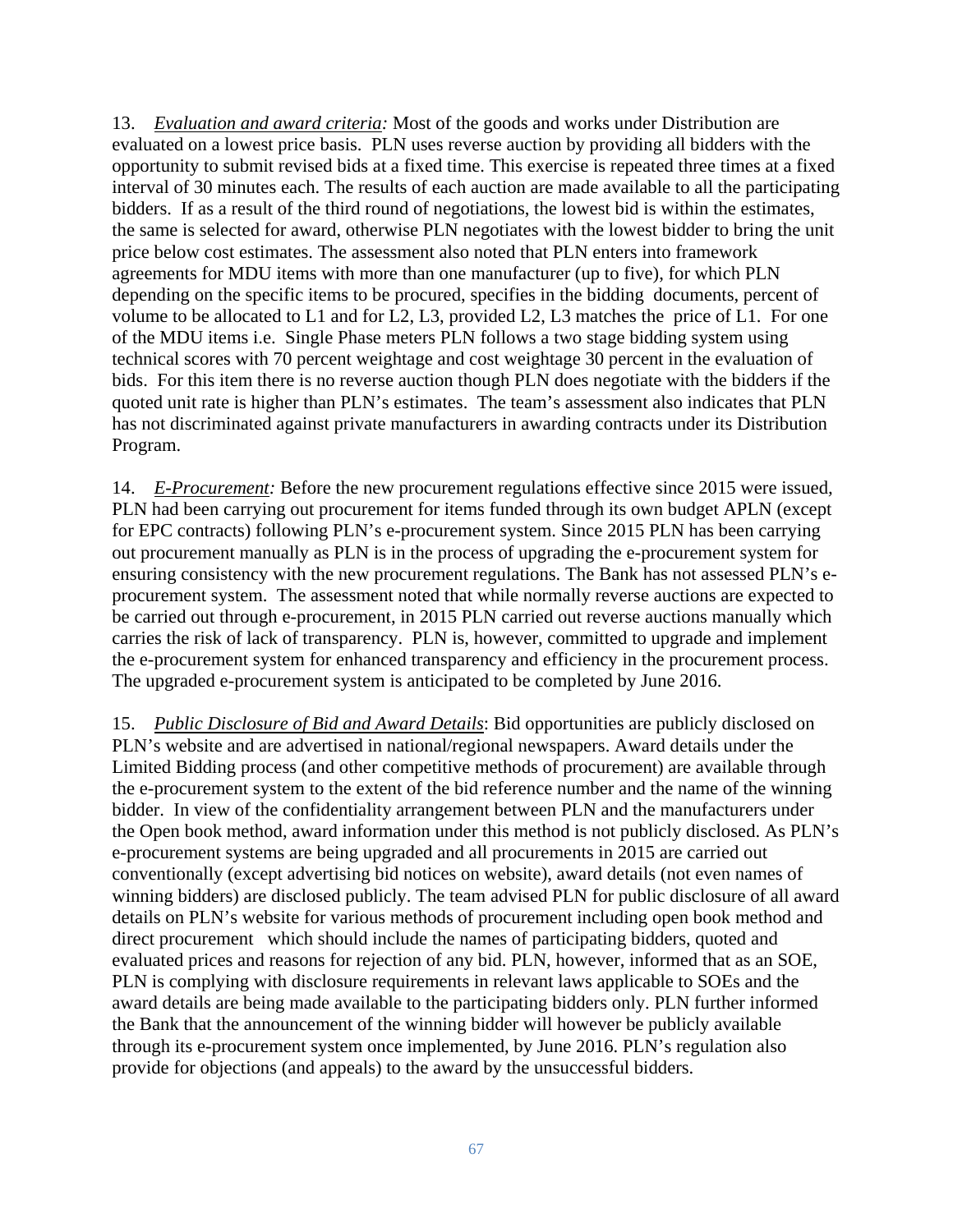16. *Procurement Organization and Capacity:* PLN's new Board of Directors and Board of Commissioners were announced in December 2014. However the formal allocation of Director's portfolios was not undertaken until August-September 2015, when PLN announced the new organization structure with seven Regional Directors; and four additional Directors, one each for Procurement; Corporate Planning; Finance; and Human Resources. As per PLN's procurement regulations, the Procurement Planning and Procurement Implementing Officers, responsible for the procurement process must be Procurement accredited. In PLN there are 1317 certified procurement officers. The procurement certification is valid for three years. The certification is valid for 3 years and the employee should take an examination and after that seek renewal. The Bank recommended to PLN to systematically track the status of individual certifications and closely monitor their renewals. Procurement of nine MDU items is carried out by the SCM Division which has seventeen qualified staff and seven MDU items by designated Wilayahs all of which have professionally qualified (mostly engineers) and procurement certified staff. The SCM Division is headed by a Division Head who is reporting to the Director (Strategic Procurement). Each of the seven Wilayahs in Sumatra is headed by a General Manager. Each Wilayah is divided into areas headed by an Area Manager reporting to the GM Wilayah. Each Wilayah and area unit also has certified procurement staff. PLN also conducts training on a regular basis for procurement staff twice a year and more than twenty training programs were conducted after the new procurement regulation came into force. PLN is committed to enhance the skills of its staff through further training.

17. *PLN's Procurement Performance in the Power Distribution Sector*: From the available data for the year 2015, for sixteen MDUs, it was noted that PLN took between 28 to 100 days from the invitation of bids to award excluding time for registration (DPT) which varies between 33 to 43 days. Regarding competition in the bidding process, 68 percent of SCM procurements resulted in more than five bids, and 20 percent between 3-5 bids. The assessment reveals weaknesses in systemic reporting, monitoring and analyzing procurement performance as data sets for years 2011-14 did not include key information for appropriate data analytics to be undertaken and for year 2015 the only data available was for framework contracts entered by SCM Division for nine of the MDU items with no procurement and contract implementation data available for procurements carried out by Wilayahs and for individual orders issued for MDUs based on the framework contracts. For effective monitoring and evaluating procurement performance, PLN has agreed to develop a procurement performance monitoring framework and periodic reporting of information of key performance indicators throughout the program. Further the Bank has advised PLN to comprehensively assess the available capacity of local manufacturers net of other commitments to meet PLN's project volumes for MDUs and in case of inadequate number of qualified manufacturers to agree on steps for expanding the list of registered manufacturers.

18. *PLN's Performance in EPC Contracts under ongoing operations:* The assessment shows major delays throughout the project cycle in ongoing Bank financed Power Generation and Transmission Projects. The delays in ongoing operations are due to PLN's cumbersome internal processes; absence of quality oversight; inadequate contract monitoring; weak contract management capacity; delays in internal approvals; and delays in delegating authority for contract and amendment signing leading to contractors working for several months without contracts. Due to these concerns, Procurement and IP performance of these projects are rated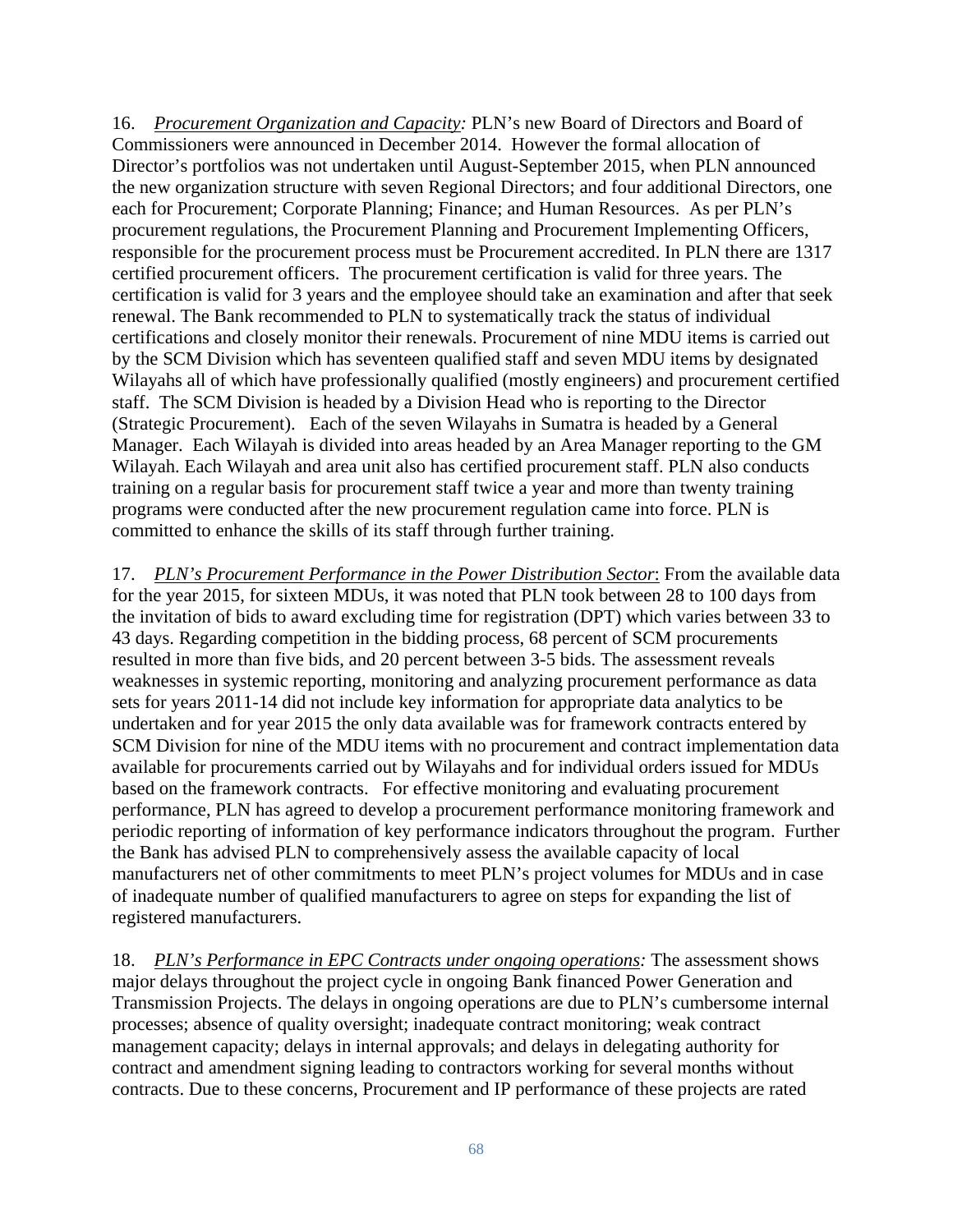Moderately Unsatisfactory. The procurement procedures and systems under the Distribution program are more streamlined within PLN. PDDP also does not envisage large EPC contracts. However, in view of major delays in project implementation under IPF operations, the team has advised PLN for a diagnostics of PLN's project management processes (including procurement and contract administration) to identify the bottlenecks and implementation of agreed actions for strengthening institutional capacity.

19. *Treasury Management and Funds Flow.* For distribution related projects implemented by the Wilayahs, technical verification and payments are done by relevant sections at the Wilayah level. Adequate controls appear to be in place for the technical verification and payments processes. The Finance unit has service standards set at six days maximum for payment processing. The average time for the Finance unit of the Wilayahs to process payments is five days from receiving the invoices. Findings from Wilayahs' visited show that the average period for payment of third parties' invoices in the Wilayahs varies from 10-24 days after the invoice is received. With a more synchronized system, it is possible to reduce the number of days for payment processing, e.g. through a linked budget application with ERP.

20. PLN has adequate control over its cash in bank. PLN implements a centralized imprest mechanism for transferring funds from PLN Headquarters to Wilayahs and Branches. PLN Wilayahs prepare a Monthly Cash Forecast (*Anggaran Kas Bulanan/AKB*) through their A2K application based on the approved budget. The Treasury Division at PLN Headquarters transfer funds to the Wilayah bank accounts on a weekly basis, based on the monthly cash forecast. At the end of each week, any balance above IDR 1.1 million in unit accounts are automatically refunded to PLN's central bank account. Bank reconciliation is carried out at each level on a monthly basis and is approved by two authorized officers (who are different from the preparer)

21. The PforR would be the first direct loan from the Bank to PLN. Therefore, it would not be affected by inherent direct payments issues which created long payments processes under IPF loans. There would not be requirements to verify payments through DG SMI within MOF and KPPN (State Treasury Office). PLN would receive loan payments directly from the Bank. Program reconciliation will be done by the Treasury division at PLN Headquarters on an annual basis. The Government has issued a Presidential Decree for direct loans to SOEs. A Minister of Finance decree which stipulates detailed procedures for the issuance of Government guarantees for direct loans to SOEs was issued in October 2015.

22. *Internal Controls and Audit:* PLN has an adequate internal control in place for the preparation and approval of transactions and for the segregation of duties. FM procedures and policies are documented in a manual. All changes in finance/accounting policies and procedures are formalized through the issue of circulars by the Finance Director. PLN has an adequate asset management system. Fixed assets register for the Distribution unit is maintained at the Wilayahs and Branches level through ERP and is monitored by the Distribution unit for their physical condition, and updated through a system called Management Service Information System (*Sistem Informasi Layanan Manajemen* SILM). The Finance unit monitors the monetary value of the assets through ERP. Physical check for distribution assets is carried out when there are changes to these types of assets. Broken assets must be replaced immediately within three hours as they would impact the SAIDI/SAIFI key performance indicators (KPIs) and customers directly.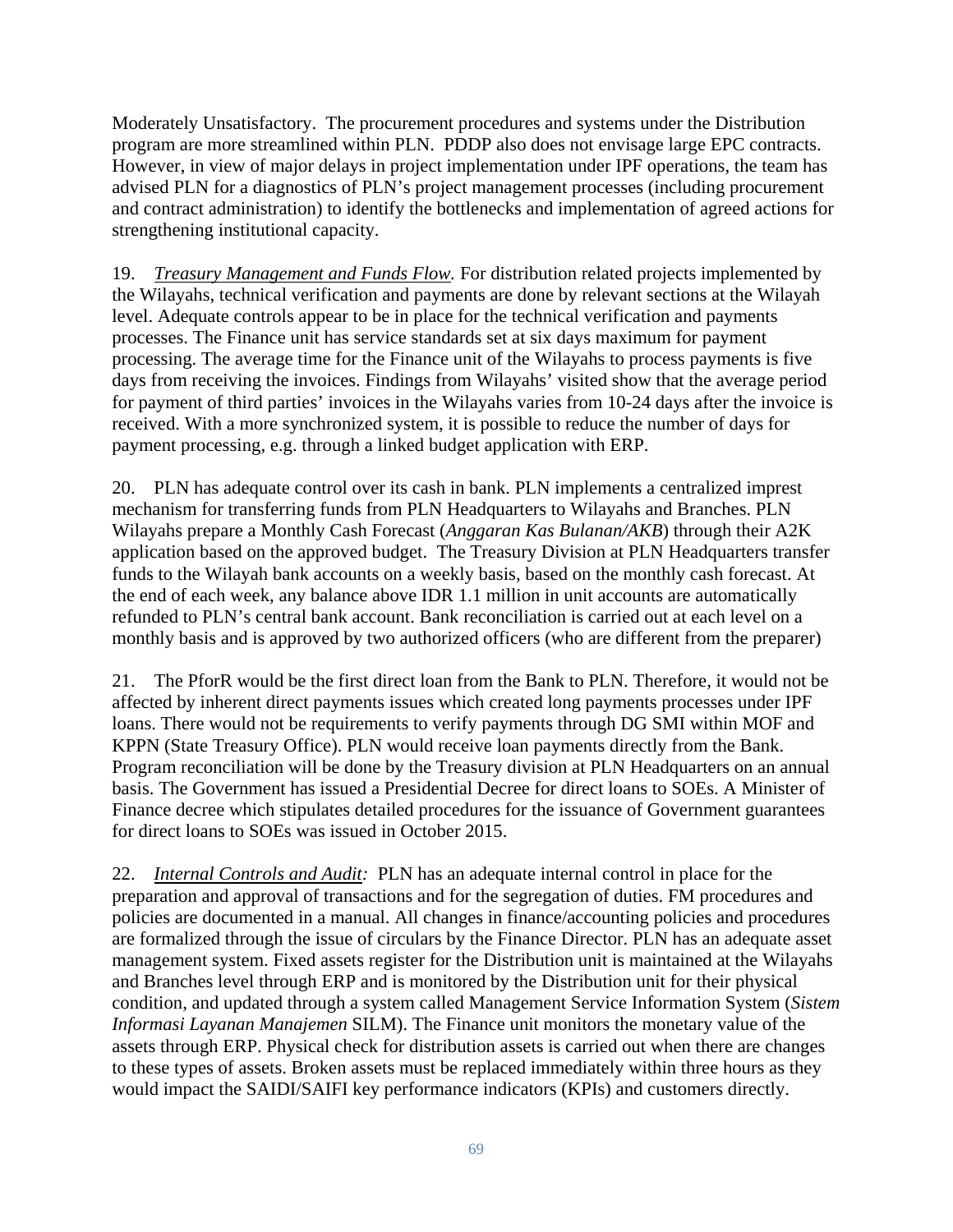23. PLN has an internal audit department (SPI) with 187 staff at Headquarters reporting to the President Director. There are internal control units at unit offices with a similar role. Most of the staff are engineers. This department and units undertake internal audits based on an annual work program (PKPT), which starting in December 2014 prepared audits by using a risk-based approach. The President Director can request special audits in addition to the annual audit program that has been agreed upon. The scope of work for internal audits includes compliance (including procurement audit) and performance audit. The verification of Key Performance Indicators (KPI) is one aspect which is covered by SPI audits. Follow up on internal audit findings must be completed no later than 30 days after the report is received. Delays on followup action would affect the overall KPI score of the office. The information pertaining to the basis of determining the risk profile and sample contracts audited by SPI and audit findings were not available during the assessment. In order to enhance the fiduciary oversight of the Program, SPI will carry out a procurement audit for fifteen percent of contracts awarded by each procuring unit and share the findings of the procurement audit with the Bank annually under the Program by providing (a) the list of contracts awarded by each procuring unit during the year giving contract description, method of procurement; date of award, contract price; (b) list of specific contracts taken up for audit for each procuring unit; (c) a completed check list for each contract audited as per the agreed format; and (d) highlight any systemic issues observed during Program procurement, and propose follow up action.

24. The President Director recently changed SPI's organization structure in September 2015. The target is to have 1,000 auditors located at Regional Offices as Resident Auditors. Based on self-assessment done in 2014, SPI is rated as a 2.8 in the IIA's Internal Audit Capability Model (IA-CM). This self-assessment showed that SPI is close to reaching the integrated level i.e. level  $3^{17}$ 

25. PLN also has a Corporate Delivery Unit (*Satuan Pengendalian Kinerja Korporat - SPKK*) with 12 staff located at PLN's Head office that report directly to the President Director. The unit is responsible for monitoring and evaluation of the overall corporate performance, strategic program and guiding action in change management. The unit is responsible for consolidating the units' KPIs through the internal SILM application and BOD dashboard. SPKK's monitoring is mostly done virtually by headquarters staff through video conference on a quarterly and monthly basis. The report generated by SPKK would be used as the basis for preparing the DLI achievement report.

26. *Accounting and Financial Reporting:* Budget monitoring is currently conducted on a monthly basis at PLN Headquarters by the Planning and Budgeting Division. The budget monitoring report generated from the application is submitted to the Corporate Secretary for review. The Planning and Budgeting section at the Units/Wilayahs also use the A2K application to monitor their own budget on a monthly basis. The budget application cannot automatically

<sup>&</sup>lt;sup>17</sup> Level 3 has the following characteristics: (i) Internal Audit (IA) policies, processes, and procedures are defined, documented, and integrated into each other and the organization's infrastructure; (ii) IA management and professional practices are well established and uniformly applied across the IA activity; (iii) IA is starting to align with the organization's business and the risks it faces; (iv) IA evolves from conducting traditional IA to integrating as a team player and providing advice on performance and management of risks; (v) Focus is on team building and capacity of the IA activity and its independence and objectivity; and (vi) Generally conforms to the IIA's International Standards for the Professional Practice of Internal Auditing.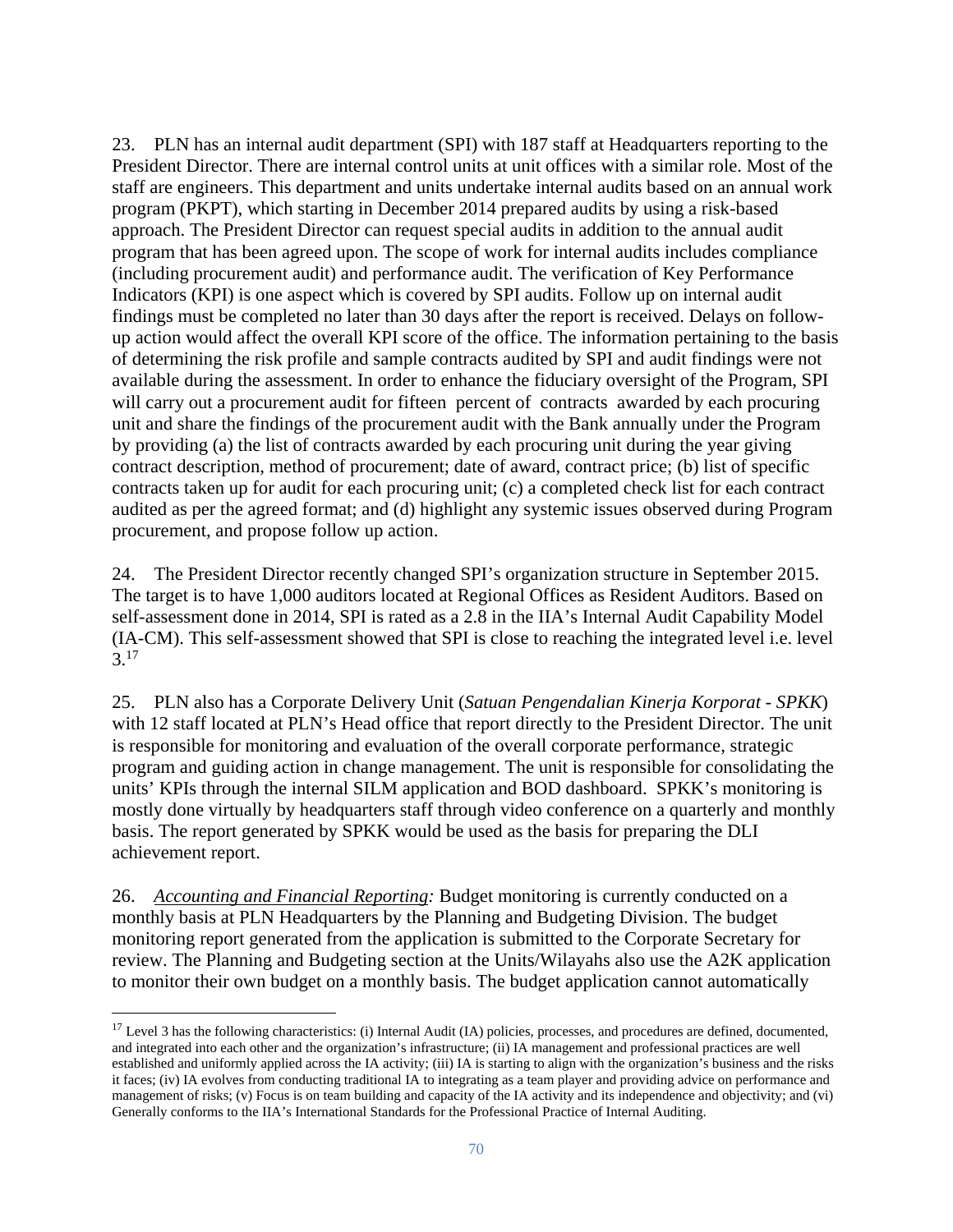generate budget reports in the format required by the BOD due to its inability to extract actual expenditure information from ERP. This report is therefore produced manually.

27. At the Wilayahs, a manager level staff is responsible for providing explanations to the General Manager on budget variances during monthly management meetings. Budget variance is also one of the agenda items discussed during the quarterly video conference between PLN's BOD with all General Managers. Budget realization is part of the Wilayah office KPI that is monitored by the relevant division at the Head office level. The KPI points are used to determine the Organizational Performance Grade (*Nilai Kinerja Organisasi* - NKO) which then becomes one of the contributing factors in calculating the bi-annual individual performance bonus.

28. All PLN offices have implemented the ERP system. A consolidated financial report is prepared monthly by PLN Headquarters. The consolidation is done manually as the ERP system cannot accommodate some reporting formats requested by the Board of Directors (BOD). This task could be challenging, especially for eliminating inter office transactions and balances to reflect the consolidated financial position. The consolidation is done manually as the ERP system cannot accommodate some reporting formats requested by the BOD.

29. *Program Financial Statements Audit.* As an SOE, PLN is subject to several audits. According to SOE Law No. 19/2003, SOE's financial statements are subject to annual audits by a private audit firm. The audit firm is appointed through the Annual General Shareholder Meeting. In conducting the financial statements audit, the private audit firm follows Indonesia's Standards of Auditing which are adopted from International Standards of Auditing (ISA). The auditor's opinion for PLN's financial statements for FY 2014 is an unqualified (clean) opinion. The audited financial statements of PLN are available on PLN's website. In conducting the audit, the audit firm audited the Wilayahs on a sample basis.

30. The auditor also prepared a management letter to report findings concerning internal controls and recommendations which required management attention for improvement. The management letter for the FY 2014 audit does not include significant internal control issues in terms

31. Other than the regular audit that covers PLN and its subsidiaries, the private audit firm will also conduct several reviews as included in their TOR for FY 2015, e.g. compliance audit and internal control system review, independent review on Key Performance Indicators, and compliance audit according to Standards of Audit No, 62 (PSAK) for Public Interest Entities receiving government funds and according to Public Sector Standards of Auditing (SPKN).

32. The SOE Law also stipulates that Indonesia's Supreme Audit Institution (Badan Pemeriksa Keuangan – BPK) has the right to audit SOEs according to the law and regulations. PLN is subject to a special audit by BPK related to the Government's subsidy received by PLN, as required by MoF regulations. This audit has been conducted by BPK annually.

33. PLN is also subject to an audit by the Inspectorate General of the Ministry of Energy and Mineral Resources (MEMR) on government funds received by PLN for Village Electrification (Listrik Desa) on an annual basis. BPKP also conducts special audits/reviews of PLN based on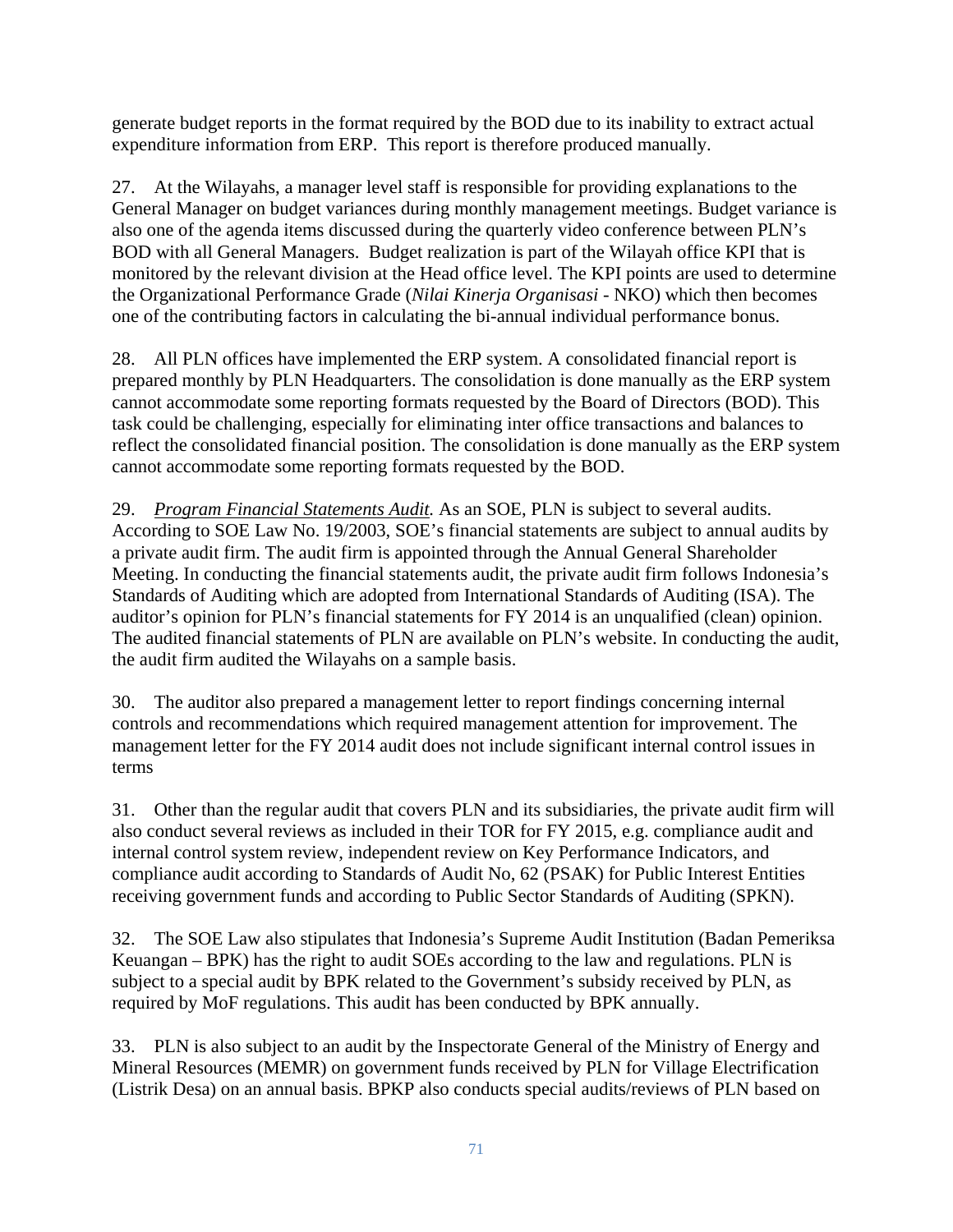requests from the Government, and in particular by MEMR. Upon request from the Minister of Finance, BPKP also conducts SOE management system reviews by following the Good Corporate Governance principles. BPKP also has the right to conduct forensic audits of PLN based on a request from the Committee of Audit, which is established by PLN's Board of Commissioners.

34. The Program audit will be conducted by a private audit firm as part of the annual audit of PLN's financial statements and shall provide an auditor's opinion of the Program. The private audit firm shall continue to select Wilayah offices to be visited based on a set of risk parameters and include distribution investments in the audit. The private auditor's audit report should be submitted to the Bank no later six months following the end of PLN's fiscal year.

35. *Fraud & Corruption Assessment*: PLN has agreed to implement the Program in accordance with the Guidelines on Preventing and Combating Fraud and Corruption in Program-for Results Financing (ACG) and will provide the Bank with reports on how the agreed upon governance actions are implemented.

36. The anti-corruption regulations in place in Indonesia denote a fairly strong legal framework although efforts should still focus on revising provisions such as the length of some procedures or the criminalizing of certain offences in order to make its application more systematic. The fraud and corruption offences are mainly regulated by Law No. 31/1999 on Corruption Eradication, as amended by Law No. 20/2001, the Criminal Code, and Law No. 8/2010 on the Prevention and Eradication of the Crime of Money-Laundering, and Law No. 28 of 1999 on Government Executives who are Clean and Free from Corruption, Collusion and Nepotism. At the same time, some of the internal regulations of individual institutions, including PLN, are new or are in the process of being amended with impacts on the consistency and effectiveness of the reporting, investigating, prosecuting, and sanctioning mechanisms.

37. Indonesia has institutions that are mandated to fight fraud, and corruption. The KPK (*Komisi Pemberantasan Korupsi)* is the main national institution responsible for the prevention, investigation, and prosecution of corruption issues. Investigative functions regarding fraud and corruption allegations are fulfilled by the KPK, the Attorney General's Office and the Police. The KPK, AGO and Police anti-corruption activities are supported by the Financial Transaction Reports and Analysis Center (PPATK) and the Anticorruption Courts are mandated to adjudicate cases of corruption. The external audit and oversight function in the electricity sector is provided by the Audit Board (BPK) of the Republic of Indonesia and the Board of Supervisors, Finance and Development (BPKP). Additionally, the Central Information Commission (KIP) and the Ombudsman of the Republic of Indonesia are mandated to strengthen the transparency and accountability of PLN.

38. While the legislative and institutional framework represents a fairly solid base for the implementation of the rules and procedures required under the Program, the governance assessment has revealed gaps in their application by PLN. In addition to PLN's internal controls and audit mechanism, the assessment looked at its grievance and complaint handling mechanisms; its management's personal asset disclosure compliance; its access to information; transparency, accountability, and integrity mechanisms in place; the applicability of Anti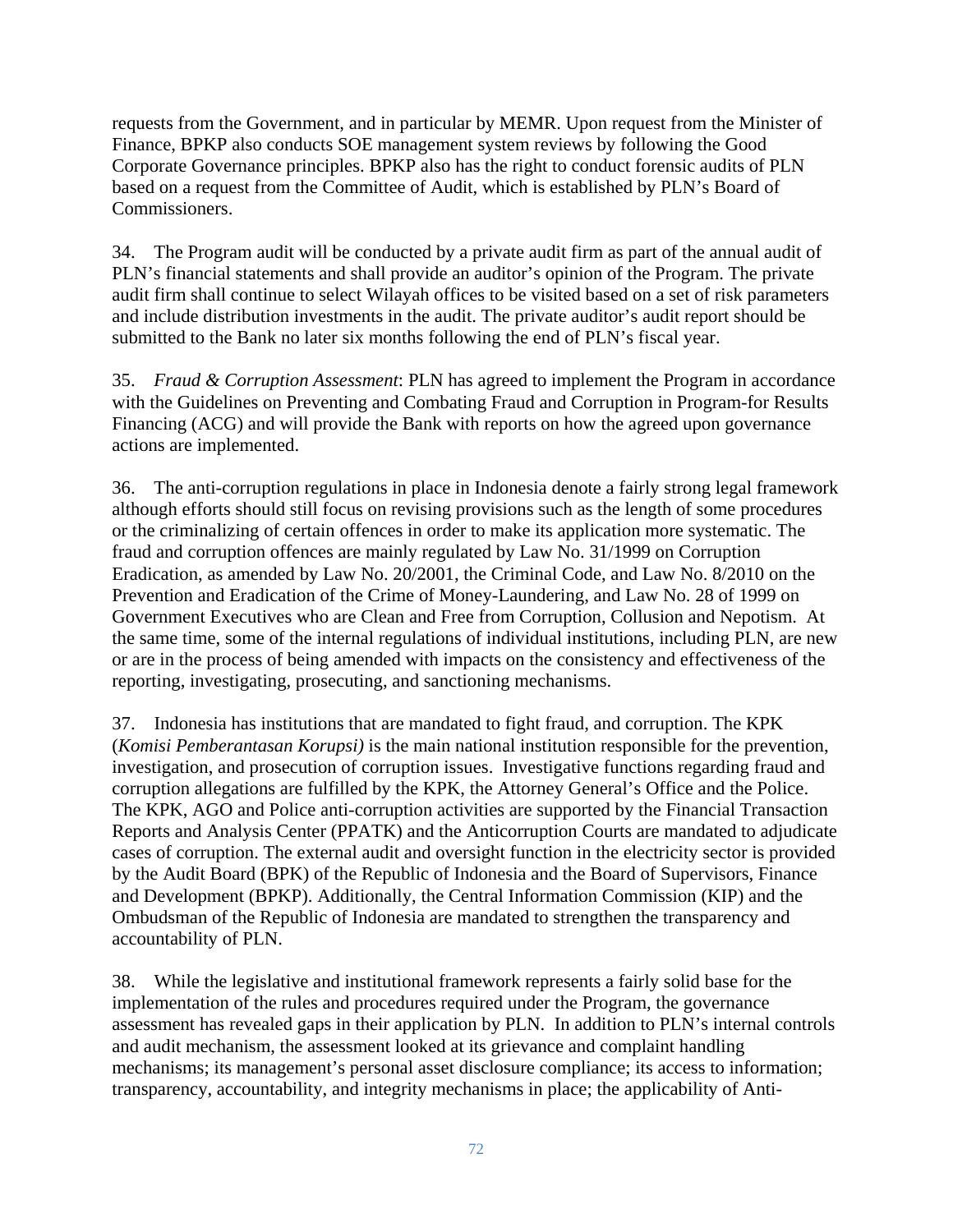Corruption Guidelines of the Bank for the Program; and the public disclosure of PLN's list of debarred firms.

39. *Complaint Handling Mechanisms:* PLN has three complaint handling mechanisms, for citizens, bidders, and for PLN staff. PLN has a functioning Call Center to receive complaints from citizens. PLN also has a functional complaints handling mechanism to address the procurement related complaints as per which bidders are required to submit their objections within three days of announcement of award to the Procurement Implementing Officer and if unsatisfied with the decision, bidders can appeal to the User (General Manager of the Wilayah or Board of Directors in Pusat) whose decision is final. There is also no requirement in Indonesian or PLN regulations to publish data and information about complaint handling. In addition, PLN has a whistle blower mechanism for reporting allegations of wrongdoing. It has been determined through discussion with PLN that the whistleblower mechanism is currently ineffective, and is being given low priority to make it operational. The Bank has advised PLN to review and strengthen its internal whistle blower regulation along with providing protection to whistle blowers.

40. *Transparency, accountability, and access to information*. The Bank discussed with PLN how to improve transparency and compliance with the national right of access to information legislation e.g. by uploading its new procurement regulations on to its website. PLN has also been implementing a new internal ethics strategy under the title PLN Birsi (PLN Clean) since 2012 that includes a new gratification control program. The Bank recommended that PLN improve its compliance with the gratification reporting requirements under the program. PLN has its own list of blacklisted firms which is currently not publicly disclosed. PLN agreed to disclose the blacklisted firms on its website as per PLN regulation 166/2012.

41. *Applicability of Anti-Corruption Guidelines of the Bank for the Program:* The Bank's applicable ACG for the Program were shared and discussed with PLN. The Bank and PLN also discussed PLN's obligations under the ACG for the Program as per which PLN will share information with the Bank regarding all allegations of fraud and corruption in connection with the Program, investigate all credible allegations received, and report to the Bank on actions taken. The Bank and PLN will agree on the reporting mechanisms to share the investigations' findings and ensure that timely and appropriate action is taken to address any fraud and corruption cases and prevent their recurrence. PLN also commits to monitor and abide by the Bank's list of debarred/suspended firms and to cooperate in any inquiry is to be conducted by the Bank into allegations or other indications of fraud and corruption in connection with the Program. PLN will report quarterly its compliance with the ACG.

42. *Fiduciary Risk*: The overall fiduciary risk under the Program is "Substantial". The description of risks and mitigation measures is given in Annex 7.

43. The *Fiduciary Program Action Plan* is presented in Annex 8.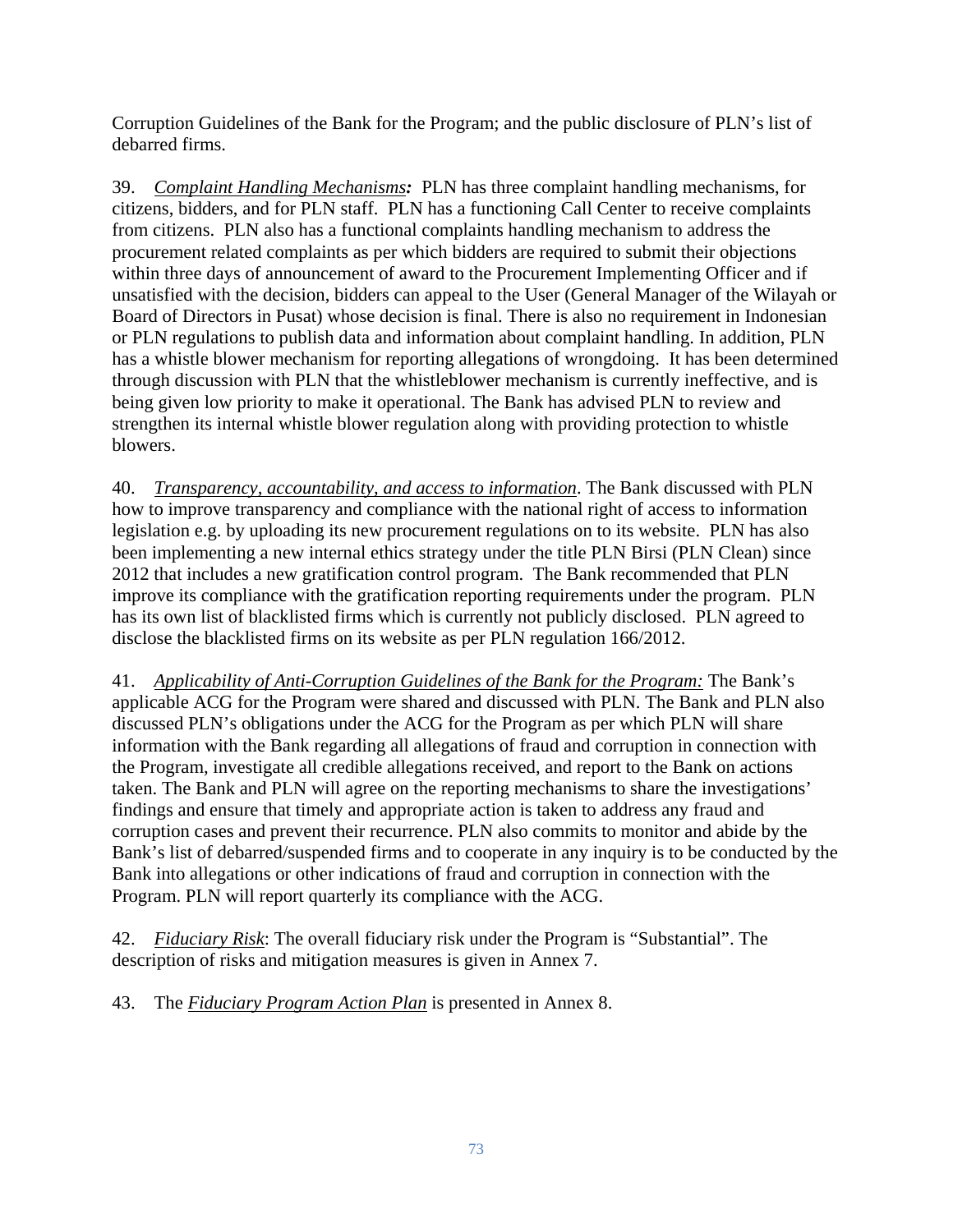## **Annex 6: Summary Environmental and Social Systems Assessment**

1. The Indonesia Power Distribution Development Program for Results (PDDP or "the Program") aims i) to increase access to electricity supply, ii) to improve the efficiency (through reduction of distribution losses) and reliability (through reduced outages and improved voltage conditions) of its delivery in selected geographic areas of Indonesia, iii) to improve PLN's institutional capacity for program planning, design, implementation, and monitoring and evaluation. The State Electricity Corporation (PLN) has selected the Sumatra region for coverage under the proposed program based on several specific criteria. Sumatra, with an electrification ratio of about 85% ranks in the middle between Java Bali and Eastern Indonesia and it is the largest population center outside Java Bali. Of the total of about 54 million people, nine million have no access to electricity. To improve the likelihood of meeting its program targets, PLN's strategy is to mobilize multilateral funding to complement its own and fill the financing gap for the Sumatra distribution program. Positive environmental and social benefit is expected as major results, specifically, up to almost 3 million customers could be added to the grid in the five year period through 2019 resulting in an increase in the electrification ratio to about 90%. The Program will only finance the power distribution activities in rural and urban areas in Sumatra and most of the additional customers would be in areas already electrified and would thus tend to represent the lowest income households in these areas.

# *Typology of work*

2. The Program will increase access to electricity supply by extending the 20 kV distribution network; improve efficiency by building distribution substations to reduce distribution losses; and increase reliability by building switching substations to reduce outages and improve voltage conditions.

- **Extension of 20 kV distribution lines.** Installation of new poles and power grid which for most cases will be placed along the right of way (ROW) of existing roads owned by the district/provincial government. Besides the new poles, the distribution expansion can take place in the form of a double feeder system (i.e. network expansion using the same pole).
- **Installation of distribution substations** *(Gardu Distribusi).* There are two typical distribution substations to be installed:
	- o *Gardu Cantol*, i.e. distribution transformer that is mounted on a single pole
	- o *Gardu Portal*, i.e. distribution transformer that is installed on a pad (platform) created by two poles
- **Construction of switching substations** *(Gardu Hubung).* The landed power distribution facilities to improve the reliability of power supply. Switching substations will require an area of approximately  $48 \text{ m}^2$ .

# *Institutional and Implementation Arrangement*

3. PLN Regional Offices in charge of distribution are known as PLN *Wilayahs* (or *Wilayah*) There are six *Wilayahs* plus one distribution unit in Sumatra which cover; (i) Aceh; (ii) North Sumatra; (iii) West Sumatra; (iv) South Sumatra, Jambi, and Bengkulu; (v) Riau and Riau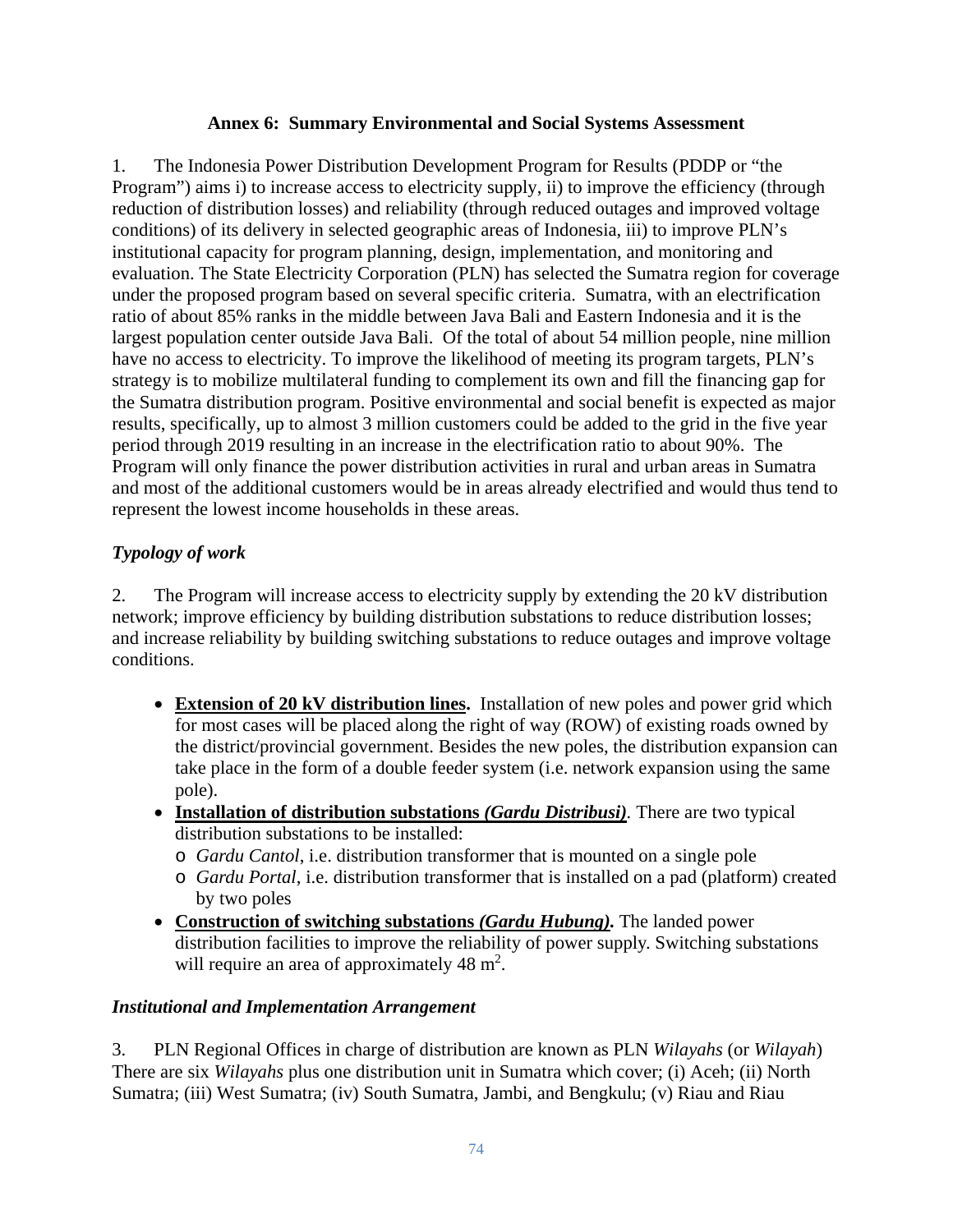Islands; (vi) Bangka Belitung; and (vii) Lampung (Distribution unit). *Wilayahs* are responsible for the construction, operation, and maintenance of distribution lines (20 kV).

4. The Program will be administered by a Central Program Management Unit (PMU) at PLN HQ, but the physical implementation activities will be carried out by *Wilayahs* that serve as Program Implementation Units (PIUs). The *Wilayahs* have been carrying out similar programs over the years and are experienced and capable of managing the distribution construction work envisaged under the program. Most material requirements will be requisitioned from approved suppliers under PLN's Supply Chain Management (SCM) system and the balance of items will be procured locally by the *Wilayahs*. The construction works contracts will be procured by the *Wilayahs*. All implementation activities will be carried out by the respective contracts divisions within each *Wilayah* and overseen by the distribution systems manager under the *Wilayah* General Manager. The PMU supported by PIUs will bear overall responsibility for the work program, quality and timeliness of the Program works, and its satisfactory completion.

# *Environmental and Social Management*

5. *Environmental Management*. PLN has dedicated safeguards staff at both HQ and at the *Wilayahs*. HQ staff are responsible for policy matters and for overall supervision while staff in the *Wilayahs* are responsible for project implementation, supervision and reporting. At the HQ, the Division of Electricity Safety, Occupational Health, Safety and Environment (*K3-L*) under the Director of Human Capital Management, comprising of four full-time staff manages the environmental and social safeguards issues throughout the country. Meanwhile, each *Wilayah* has an environmental unit (some *Wilayahs* merge their environmental unit with the unit for Electricity Safety and Occupational Health and Safety). The Environmental unit in each *Wilayah* is responsible for the environmental and social management of projects, including the preparation of the environmental documentation, and for analysis and follow-up during environmental supervision. This Environmental safeguards unit in the *Wilayah* is comprised of two or three staff who oversee compliance with safeguards related laws and regulations in PLN's projects. Each individual *Wilayah* will be responsible for managing construction and for managing the environmental and social impact of the Program.

6. PLN has been implementing many power sector projects funded by multilateral agencies for over 20 years; the projects include the existing World Bank funded *Upper Cisokan Pumped Storage Hydro-Electrical Power*, *Indonesia Power Transmission Development Project* (IPTD1&2) and others. PLN has acquired sufficient knowledge and experience in managing environmental and social safeguards issues. PLN enhances its staff's capacity twice a year through training on environmental and resettlement related safeguards as provided by the Education and Training Unit of PLN Corporate (*Pusdiklat*).

7. *Social Management*. PLN, and in particular the seven *Wilayahs* in Sumatra are responsible for addressing complaints related to environmental and social issues. The *Wilayahs* are also responsible for obtaining land for installing poles along the right-of-way and for the direct purchase of land for switching substations. In most cases, distribution network expansion does not require land acquisition and very few social impacts are expected. However, in some locations, installation of poles located on private land may require minor modifications to their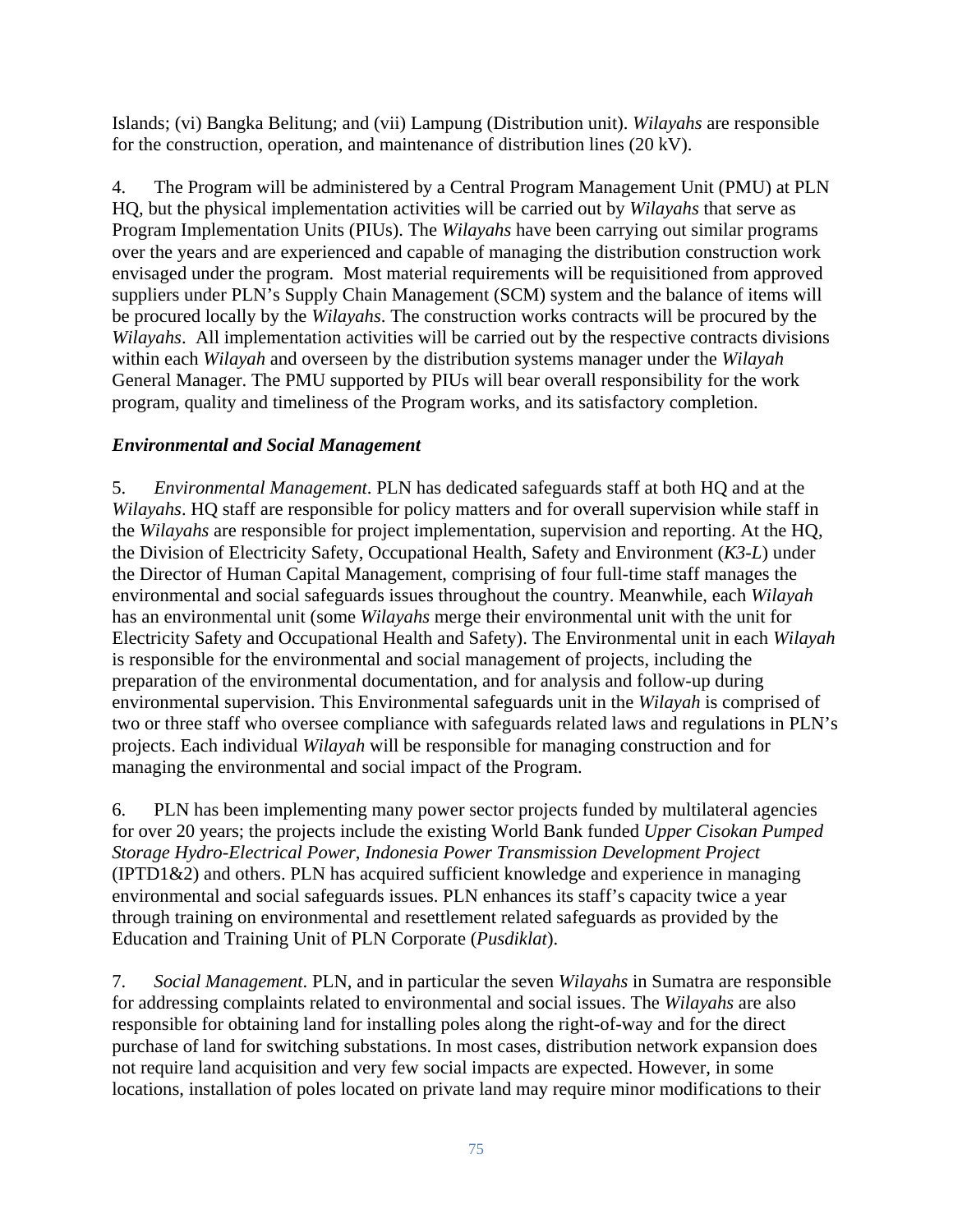location to accommodate aesthetics (e.g. poles should not block the entrance to the homes). The Program may need small parcels of land for switching substations  $(6x8m<sup>2</sup>)$ , for which the responsible *Wilayahs* will carry out land acquisition on the basis of a willing buyer, willing seller (direct purchase) approach. Loan funds cannot be used to purchase land and therefore a budget to purchase land is provided by each *Wilayah*.

## *Other donors*

8. PLN estimated that the strengthening and development of Sumatra's power transmission and distribution systems will require US\$10,834 million from 2015 to 2019 of which capital investment costs are US\$7,362 million. PLN, with the support of the Government, has requested a loan in the amount of US\$500 million from ADB's ordinary capital resources and US\$100 million from the ASEAN Infrastructure Fund (AIF) to help to finance a portion of the Sumatra transmission and distribution system. ADB through the Electricity Grid Strengthening – Sumatra (EGSS) program will initially finance the program in the amount of US\$480 million by using a results based lending instrument that is similar to the program for results instrument. Both the ADB and IBRD (US\$500 million) programs will be implemented in the Sumatra system, however, unlike the Bank that will only finance **distribution** investments, the ADB program will include both **transmission and distribution** activities.

## *Environmental and Social Impacts*

9. *Environmental impacts*. The Program will only finance power distribution activities in rural and urban areas of Sumatra. The Program will screen out any high risk activities as defined in the Ministry of Environment Regulation (*PERMEN*) No 05/2012 on Type of Activities Requiring AMDAL (i.e. full environmental assessment or Category A as per WB Safeguards Policies). The Program will also exclude any activity within or adjacent to the protected areas, national parks, natural habitats. **The extension of power distribution lines itself is not covered under the**  *PERMEN* No 05/2012 due to its low potential impacts. The *Wilayahs* have been carrying out similar programs over the years and have adequate capacity to manage the distribution construction work envisaged under the Program. Based on site visits to the recently completed and ongoing distribution work, the main potential environmental impact stems from construction work, i.e. poor construction site management that result in environmental issues (e.g. noise, dust, traffic and access disruption, littering, and health and safety issues).

10. *Social impacts*. The Program will not impact communities of indigenous peoples. The Program will take place **in rural and urban areas already electrified** (with existing access roads available for operations and maintenance). The activities to be financed under the Program will at most not require land acquisition. Poles installation will normally take place within the right of way (ROW) owned by the district, city, or provincial government and will not require land acquisition or cause physical or economic displacement. In special cases, if land acquisition is required for switching substations, the social impact is expected to be minor as the acquisition will normally affect narrow strips of land without dwellings or other structures. Social impact due to land acquisition for switching substations is minor considering the size  $(6x8m<sup>2</sup>)$  and the number of substations to be built is very limited. PLN experience in the implementation of distribution line extensions shows that there is no physical displacement of persons due to land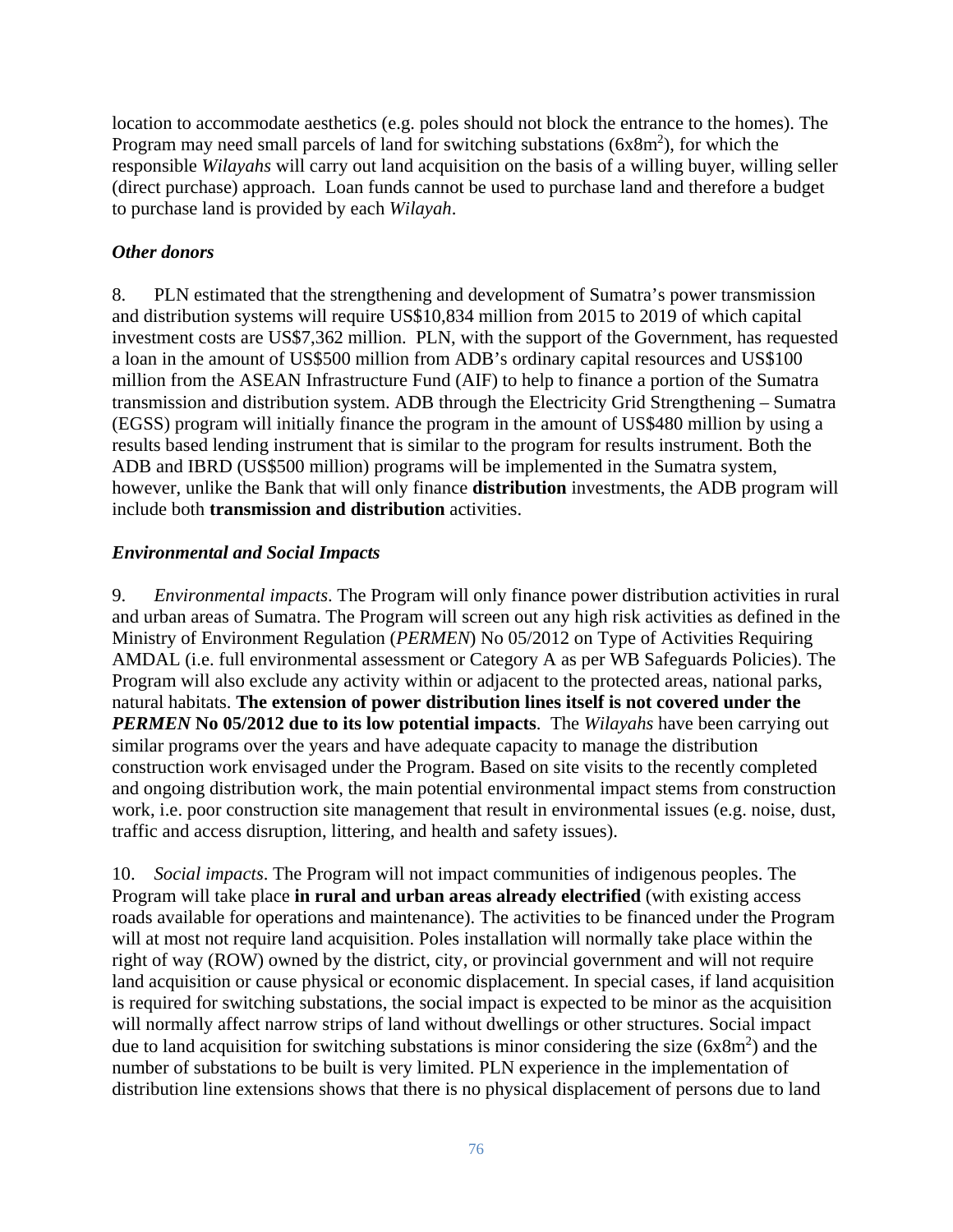acquisition. The only impact is usually the displacement of a minimum number of trees that are not located in a forest area/protected area.

# *Environmental and Social Performance of the Program*

11. *Environment*. Environmental documentation reviewed, information collected during interviews and consultations with main stakeholders as well site visits to several subproject sites indicate that the environmental and social management that PLN applies to distribution line extensions are encouraging in preventing and reducing environmental and social impacts and are overall in compliance with the core principles and key elements of the OP 9.00. The country legislation, among others aspects i) requires an environmental impact assessment for any type activity potentially generating adverse impact; ii) protects native forests and endangered species, iii) establishes controls to avoid pollution, and iv) promotes health and safety at work sites. Regarding management capacity, PLN has qualified and motivated staff to carry out environmental and social management and monitoring of the works of the Program.

12. Related to the distribution activities, the requirement for environmental impact assessment is not covered by GOI's legal framework, however environmental mitigation measures are stipulated in the Decree of PLN's Board of Directors (PLN Decree) No. 473/2010 on Construction Standards for Low Voltage Power Network<sup>18</sup> and PLN Decree No.606/2010 on Construction Standards for Medium Voltage Power Network<sup>19</sup>, PLN Decree No.605/2010 on Construction Standards for Power Distribution Substation and Switching Substation<sup>20</sup>. PLN implements good practices on managing environmental and social impacts, e.g. conducting meaningful public consultation at the planning stage, provision of waste storage and segregation, and the use of environmentally accepted equipment such as non-polychlorinated biphenyls (PCB) transformers.

13. Worker health and safety is first and foremost in PLN's project implementation. To address the potential risks on workers' health and safety, SMK3 (*Sistem Manajemen Kesehatan dan Keselamatan Kerja* or occupational health and safety management system) was established by PLN respectively for transmission, main substation and distribution, which is well implemented. Performance of occupational health and safety and safeguards compliance are reported quarterly through the online system (i.e. SILM, *Sistem Informasi Laporan Managemen*-- or Information System for Management Report), accessible by authorized staff. The SILM has a scoring system to track the performance and progress of operational aspects in *Wilayahs*, including environmental and social management performance.

14. *Social*.PLN carries out a preliminary survey with meaningful consultation in the planning stage as part of the annual work plan preparation. Socialization of the plan includes consultation that may affect non-land assets (mainly trees) and agreement from land-owners for the use of

 18 PLN.2010. *Lampiran Keputusan Direksi PT PLN (Persero)/Nomor:473.K/DIR/2010 Buku 3 – Standar Konstruksi Jaringan Tegangan Rendah Tenaga Listrik*

<sup>19</sup> PLN.2010. *Lampiran Keputusan Direksi PT PLN (Persero)/Nomor:606.K/DIR/2010 Buku 5 – Standar Konstruksi Jaringan Tegangan Menengah Tenaga Listrik*

<sup>20</sup> PLN.2010. *Lampiran Keputusan Direksi PT PLN (Persero)/Nomor:605.K/DIR/2010 Buku 4 – Standar Konstruksi Gardu Distribution and Gardu Hubung Listrik*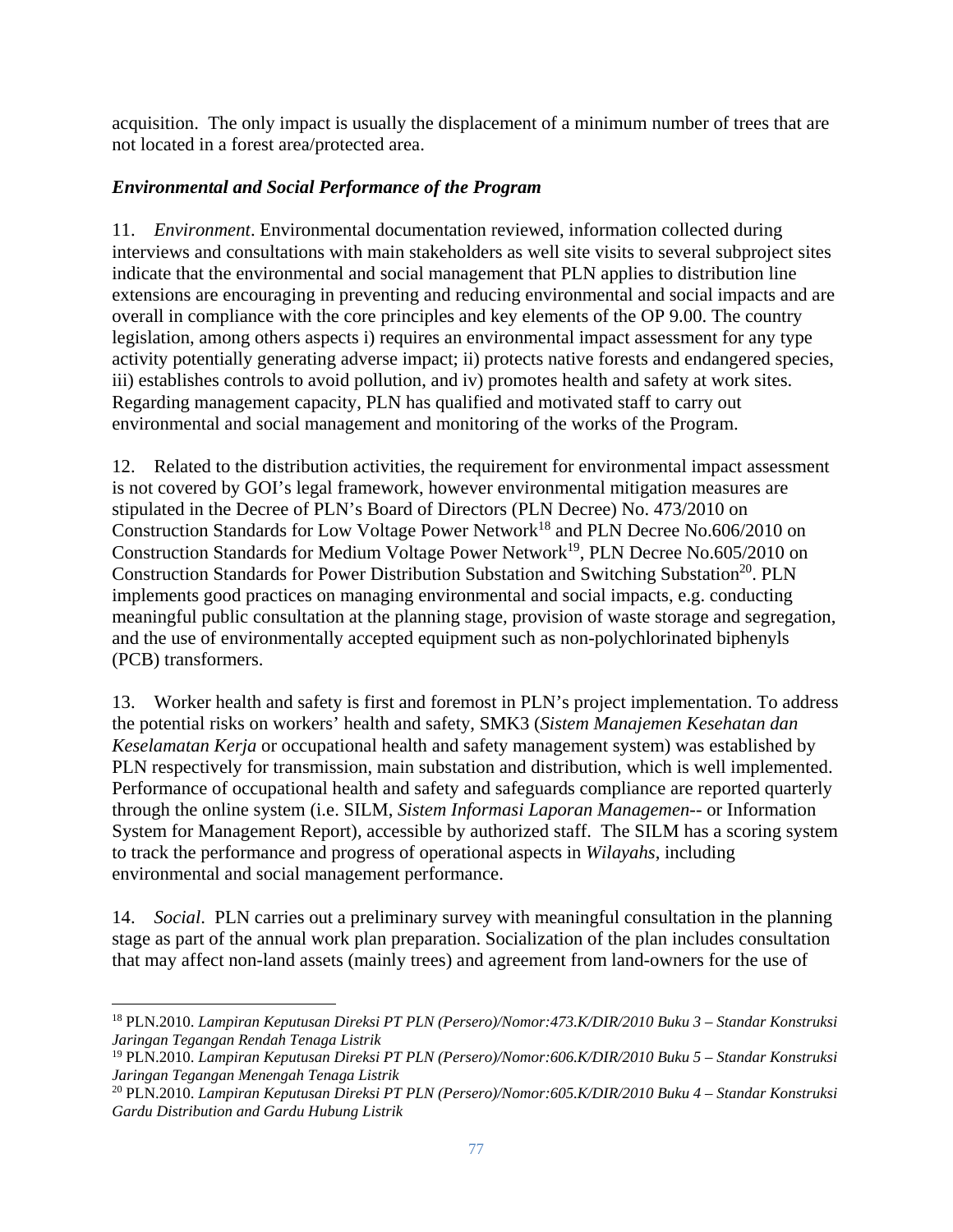land in case poles need to be located on private land. PLN has a proven capacity to implement distribution projects financed by PLN. In the case of distribution projects, *Wilayahs* mitigate social issues effectively and manage risks sufficiently (land acquisition is undertaken without physically or economically displacing persons) and the outcomes were satisfactory from the perspective of affected persons. In terms of land acquisition, no significant gaps were identified between the practices and the core principles of OP 9.00.

# *Environmental and Social Risks*

15. *Environment*. In general, the positive impacts that the program is expected to generate include benefits to the overall economy, and improvements in access to electricity for about 3 million additional customers. Potential adverse environmental and social impacts from construction activities are low and manageable through the technical guidelines of PLN Decrees on the construction of distribution lines. There is a risk however of weak enforcement of contract provisions resulting in community complaints.

16. Potential environmental risks include: (i) risk of not applying initial screening prior to submission of *Wilayah* annual work plans for the Program to PLN HQ; (ii) risk of inadequate environmental supervision (e.g. used transformer oil or oil spillage management); and (iii) risk of contractors' poor construction site management. Although the *Wilayah*s have been carrying out similar programs over the years and are experienced and capable of managing environmental and social issues related to construction work for distribution lines, capacity in environmental and social management particularly in the *Wilayah*s should be maintained through regular evaluation by PLN HQ (via SILM) and capacity building programs (e.g. training). The Program Action Plan includes actions to mitigate these risks and ensure good environmental management practices to be adopted for this Program.

17. *Social*. The social risks associated with the Program are low, i.e. i) risk of not applying initial screening (i.e. to avoid physical or economic displacement) prior to submission of *Wilayah* annual work plans for the Program to PLN HQ and ii) the risk of unfair compensation for plants/crops. Capacity in environmental and social management particularly in *Wilayah*s should be maintained through regular evaluation by PLN HQ (via SILM) and capacity building programs (e.g. training).

# *ESSA consultation*

18.A preliminary consultation on the proposed ESSA framework took place at PLN HQ, Jakarta on September 7 and 9, 2015. PLN HQ and Wilayah staff involved in the design, construction, supervision, distribution maintenance, as well as PLN Headquarters' Environmental Unit were consulted with on the preliminary findings of the assessment, along with the identified strengths, risks, and proposed action plan. Inputs from the consultation were included in the action plan.

19. The draft ESSA was disclosed on October 16, 2015 at the Infoshop (English version) and on PLN's websites (Indonesian version). Public consultations of the draft ESSA took place in Bandar Lampung on October 19<sup>th</sup>, 2015, City of Banda Aceh and Tanjung Pandan (Belitung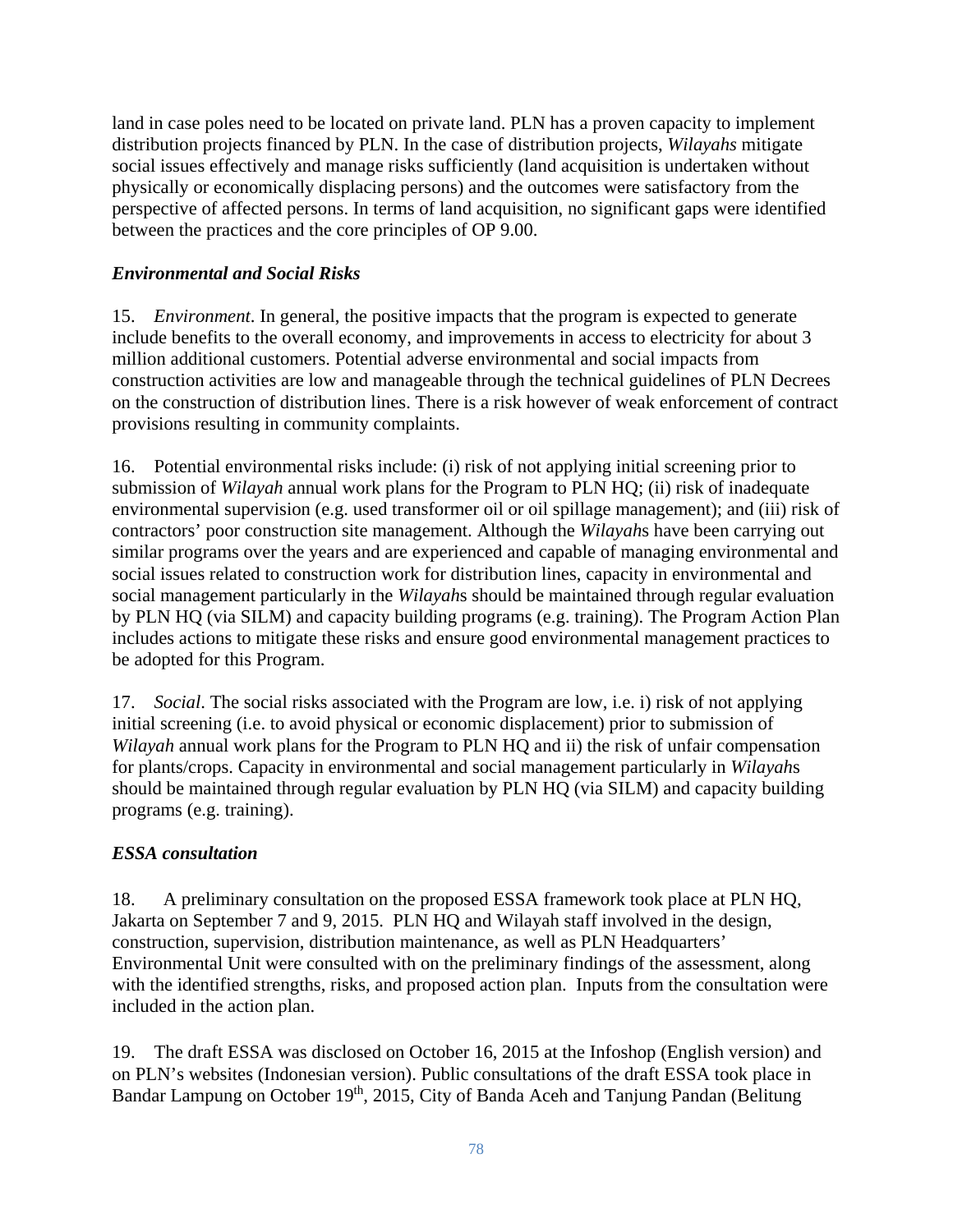Island) on November 3 and 5, 2015; Palembang (South Sumatra) on December 10; and Padang (West Sumatra) on December 11, 2015. Representatives of various local governments (provincial, district/city level), agencies, local universities, communities/ethnic groups, and civil society participated in the public consultations. In each consultation, Bank staff presented detailed information on the PforR process, the proposed Power Distribution Development Program, the key findings and recommendations of the ESSA. Inputs received during consultations were positive towards Program implementation although some criticized PLN's poor service quality (notably outages). Feedback from these consultation are included in final version of the ESSA.

20. The final ESSA was disclosed on March 29, and March 30, 2016 in the Infoshop and on PLN's website respectively.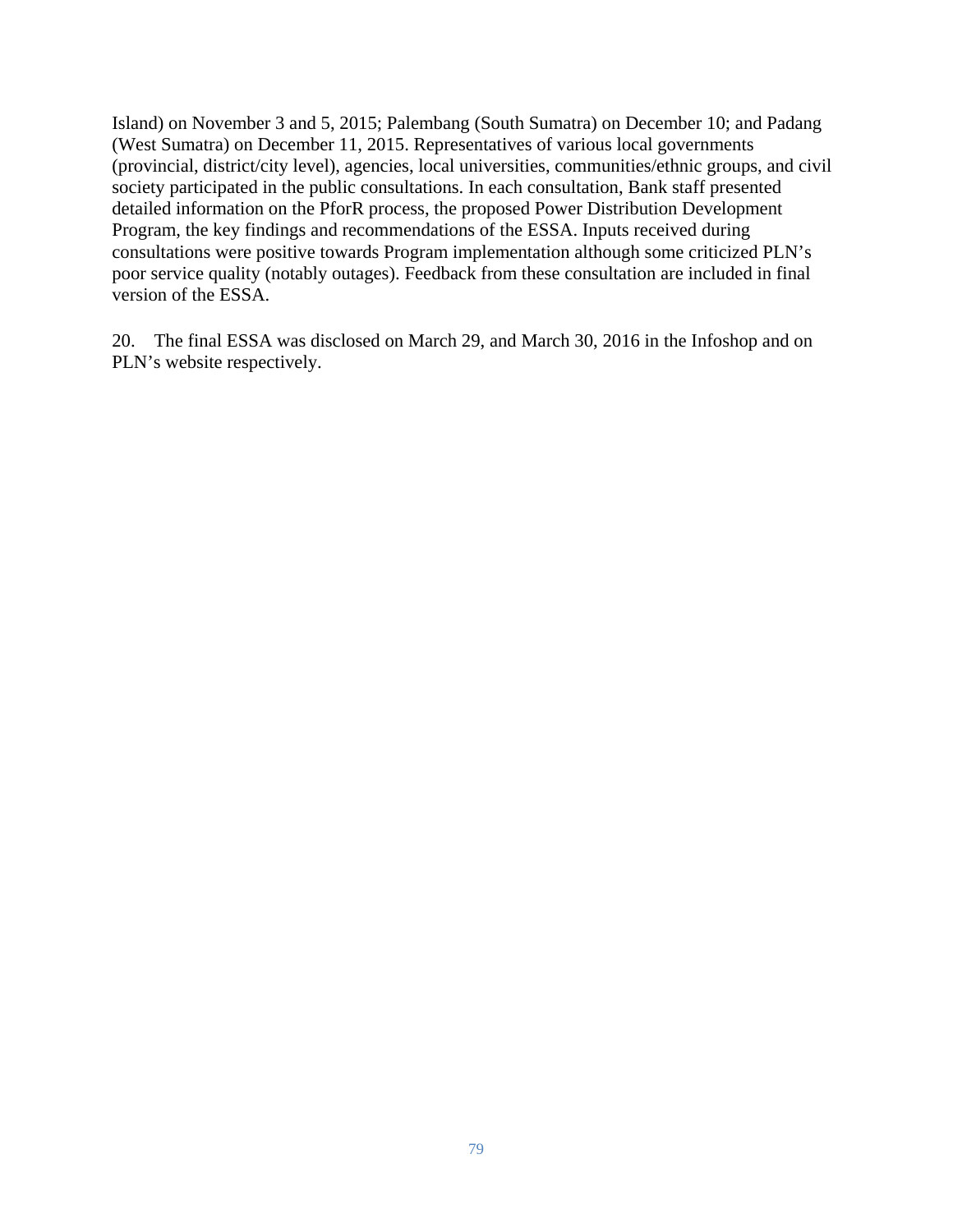#### **Annex 7: Integrated Risk Assessment INDONESIA: Power Distribution Development Program**

## **Stage: Appraisal or Negotiations or Board**

| <b>PROGRAM RISKS</b><br>1.                                                                                             |                                                                                 |     |                                                   |                                                                                             |                    |
|------------------------------------------------------------------------------------------------------------------------|---------------------------------------------------------------------------------|-----|---------------------------------------------------|---------------------------------------------------------------------------------------------|--------------------|
| <b>Technical Risk</b><br>2.1                                                                                           | <b>Rating:</b>                                                                  |     | Moderate                                          |                                                                                             |                    |
| <b>Description:</b> Delays in completion of upstream generation                                                        | Risk Management: A detailed assessment of the status of existing generation and |     |                                                   |                                                                                             |                    |
| and transmission line investments leading to under-utilization                                                         |                                                                                 |     |                                                   | transmission capacity and planned investments and their linkage to the distribution         |                    |
| of investment and delayed benefits of additions to distribution                                                        |                                                                                 |     |                                                   | program was carried out during program preparation. The assessment showed that the risk     |                    |
| capacity.                                                                                                              |                                                                                 |     |                                                   | of inadequate generation and transmission capacity is moderate given the substantial        |                    |
|                                                                                                                        |                                                                                 |     |                                                   | existing reserve margins and the status of investments already under construction and those |                    |
|                                                                                                                        |                                                                                 |     |                                                   | at the procurement stage. Further, during implementation the Bank team will closely         |                    |
|                                                                                                                        |                                                                                 |     |                                                   | monitor implementation progress of the associated upstream developments through the         |                    |
|                                                                                                                        |                                                                                 |     |                                                   | mechanism of annual work and budget plans to be prepared by PLN.                            |                    |
|                                                                                                                        | <b>Resp:Task</b>                                                                |     | Stage:                                            | <b>Due Date: Implementation</b>                                                             | <b>Status: NYD</b> |
|                                                                                                                        | <b>Team</b>                                                                     |     | Implementation                                    |                                                                                             |                    |
| 2.2 Technical Risk                                                                                                     | <b>Rating:</b>                                                                  |     | Moderate                                          |                                                                                             |                    |
| <b>Description:</b> Construction delays may be encountered in the                                                      |                                                                                 |     |                                                   | Risk Management: Detailed diagnostic analysis of the Wilayahs' program implementation       |                    |
| implementation of the distribution program. Past                                                                       |                                                                                 |     |                                                   | capacity has been carried out during the technical assessments. Identified improvement      |                    |
| implementation of the program, unlike those of the generation                                                          |                                                                                 |     |                                                   | measures to be supported under the program are included in the PAP. Annual work plans       |                    |
| and transmission programs has been generally good using                                                                |                                                                                 |     |                                                   | to be prepared by PLN and reviewed by the Bank on an annual basis. Close monitoring of      |                    |
| PLN's budget $($ > 80% budget execution) and less so for the                                                           |                                                                                 |     |                                                   | the progress of works during implementation. Bank supervision support will be               |                    |
| Government budget funded activities. Starting in 2016 PLN                                                              |                                                                                 |     | scattered across the whole of Sumatra.            | strategically designed to effectively monitor the implementation of program works           |                    |
| will eliminate the use of the Government's budget given the<br>complex procedures involved that lead to implementation |                                                                                 |     |                                                   |                                                                                             |                    |
| delays. Use of GoI budget, if any, will be very limited and will                                                       | <b>Resp:Task</b>                                                                |     | Stage:                                            |                                                                                             | <b>Status: NYD</b> |
| not impact performance of the Program.                                                                                 | <b>Team/PLN</b>                                                                 |     | Implementation                                    | <b>Due Date: Implementation</b>                                                             |                    |
| 2.3 Technical Risk                                                                                                     | <b>Rating:</b>                                                                  | Low |                                                   |                                                                                             |                    |
| <b>Description:</b> Staff at some Wilayahs are not sufficiently                                                        |                                                                                 |     |                                                   | Risk Management : Develop program for hands-on technical training of staff as already       |                    |
| trained in network analysis and planning.                                                                              |                                                                                 |     |                                                   | conducted for PLN staff in NTT, Maluku, and Maluku Utara provinces under the                |                    |
|                                                                                                                        |                                                                                 |     |                                                   | geospatial least cost electrification planning TA, which is being successfully applied for  |                    |
|                                                                                                                        |                                                                                 |     | distribution expansion planning in those regions. |                                                                                             |                    |
|                                                                                                                        | <b>Resp: PLN</b>                                                                |     | Stage:<br>Implementation                          | <b>Due Date: Implementation</b>                                                             | <b>Status: NYD</b> |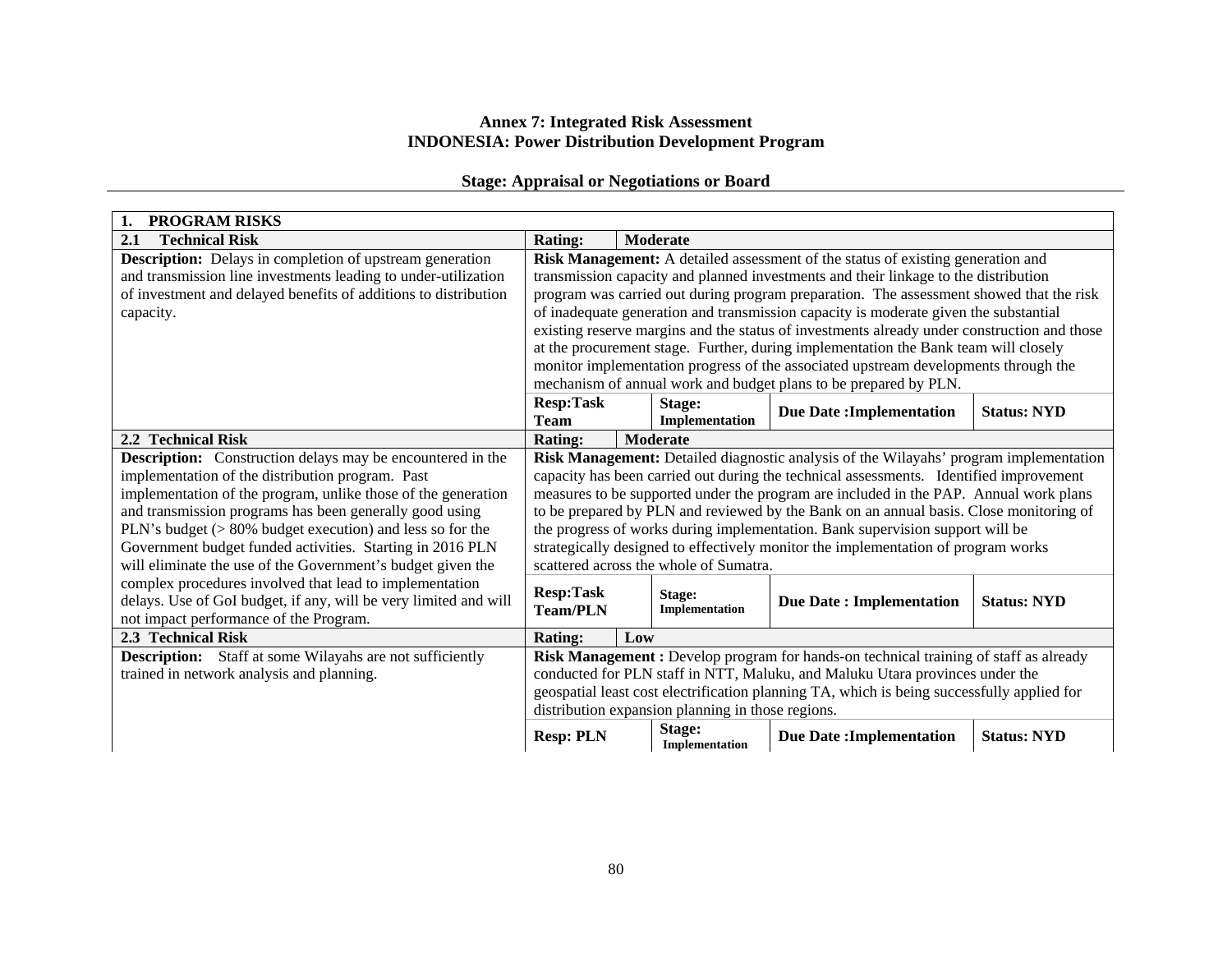| 2.4 | <b>Fiduciary Risk</b>                                                                                                                                                                                      | <b>Rating:</b>          | Substantial                                                                                                                                                                                                                                                                      |
|-----|------------------------------------------------------------------------------------------------------------------------------------------------------------------------------------------------------------|-------------------------|----------------------------------------------------------------------------------------------------------------------------------------------------------------------------------------------------------------------------------------------------------------------------------|
|     | <b>Description:</b>                                                                                                                                                                                        | <b>Risk Management:</b> |                                                                                                                                                                                                                                                                                  |
|     | 1. Lack of Transparency due to non-disclosure of PLN's<br>Procurement Regulations.                                                                                                                         |                         | 1. PLN to post procurement regulations on its website by mid-2016.                                                                                                                                                                                                               |
|     | Lack of Transparency due to manual reverse auctions<br>instead of through e-procurement and non-disclosure of<br>award details.                                                                            | 2.                      | PLN to implement upgraded e-procurement system by mid-2016 and announce<br>award through the portal.                                                                                                                                                                             |
|     | 3. Capacity of local manufacturers may not be adequate to<br>meet the PLN's expansion of Distribution network for<br>"Main Distribution Items" procured through Limited<br>Bidding.                        | 3.                      | PLN to comprehensively assess the capacity of local manufacturers (net of other<br>commitments) to meet PLN's projected volumes for MDUs and in case of<br>inadequate number of qualified manufacturers to agree on steps for expanding the<br>list of registered manufacturers. |
|     | 4. Risk of (i) including any item under open book method (ii)<br>continuing Open book method for MDUs even if number<br>of qualified manufacturers exceeds two.                                            | 4.                      | PLN confirms that no additional items beyond the existing sixteen MDU items to<br>be procured using open book method under this Program and PLN to follow Open<br>Book method for MDUs only when number of qualified suppliers in DPT is less<br>than three.                     |
| 5.  | Inadequate monitoring during procurement and contract<br>performance information such as bid response, delays in<br>evaluation and award, failed bidding, cost and time overruns<br>during implementation. | 5.                      | PLN to develop procurement performance monitoring framework and periodic<br>report information of key performance indicators throughout the program.                                                                                                                             |
| 6.  | The current SPKK monitoring arrangements does not<br>provide adequate assurance on accuracy of SPKK report as<br>the report verification is not embedded in the PLN internal<br>system.                    | 6.                      | Improve accountability of SPKK report by including verification steps, e.g. Sumatra<br>Regional Head's review and validation                                                                                                                                                     |
|     | 7. Delays in budget effectiveness.                                                                                                                                                                         | 7.                      | Expedite the availability of the budget document at the Wilayah level once it is<br>approved.                                                                                                                                                                                    |
|     | 8. Semi manual financial records and report consolidation.                                                                                                                                                 | 8.                      | Full adoption of ERP in all offices and modification to allow for detailed financial<br>records as required.                                                                                                                                                                     |
|     | 9. Lack of adequate oversight as a result of inadequate samples<br>of contracts chosen for procurement audit by SPI.                                                                                       | 9.                      | SPI to carry out the procurement audit for fifteen percent of the contracts awarded<br>by each procuring unit and share the findings of the procurement audit with the<br>Bank annually under the Program.                                                                       |
|     | 10. Risk of con compliance to Bank's ACG.                                                                                                                                                                  |                         | 10. PLN to monitor and abide by the Bank's list of debarred/suspended firms and to<br>cooperate in any inquiry is to be conducted by the Bank into allegations or other<br>indications of fraud and corruption in connection with the Program.                                   |
|     | 11. Noncompliance to PLN's regulations on disclosure of black<br>listed firms                                                                                                                              |                         | 11. PLN to make the list of blacklisted firms available on website for public disclosure                                                                                                                                                                                         |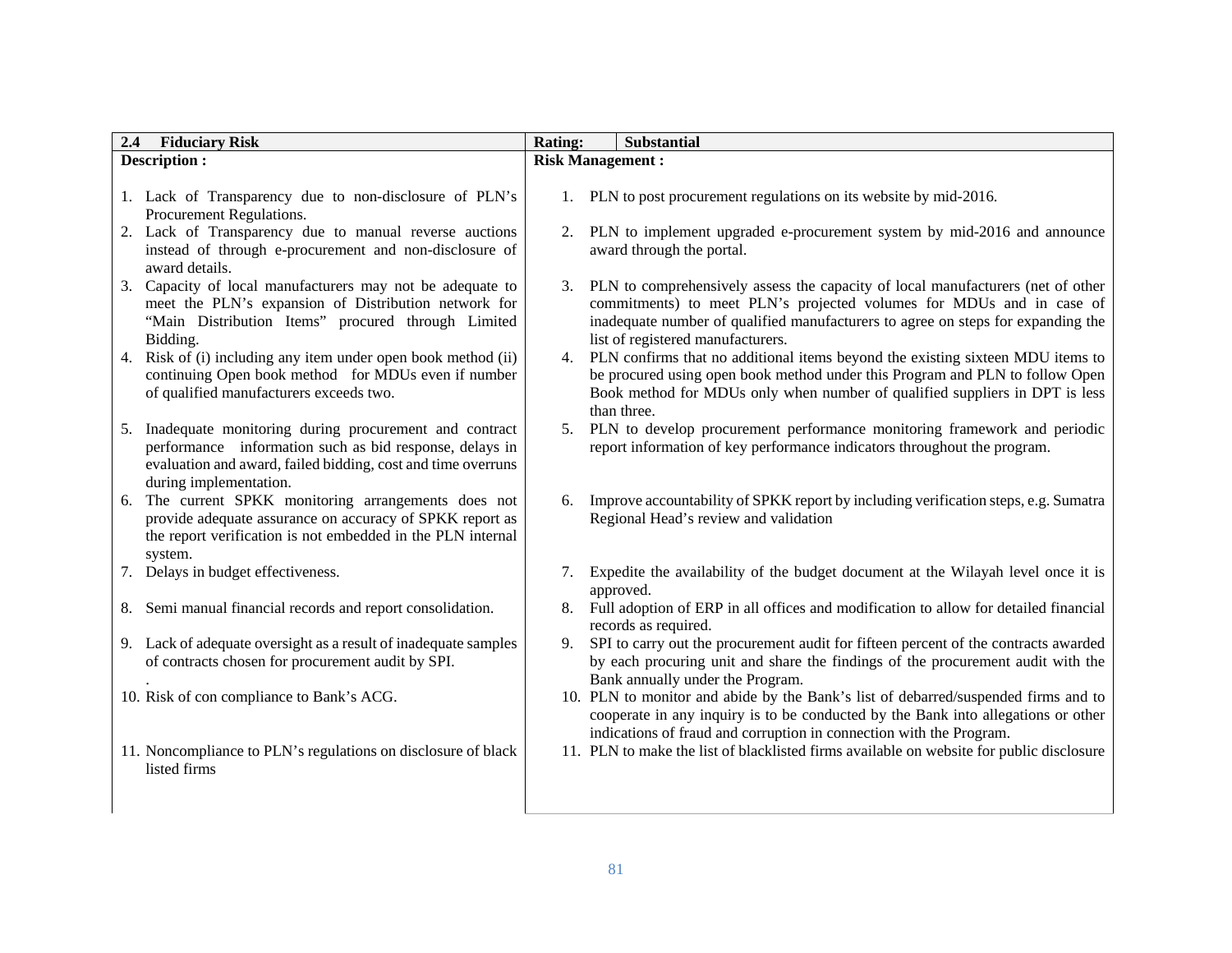| 12. Risk of non-disclosure of potential fraud and corruption              |                                                                                  |                                      |                  | 12. PLN to prepare roadmap to strengthen the whistle blower regulation and systems        |                               |
|---------------------------------------------------------------------------|----------------------------------------------------------------------------------|--------------------------------------|------------------|-------------------------------------------------------------------------------------------|-------------------------------|
| activities due to the ineffectiveness of the whistle blower               | including providing protection to the whistle blowers.                           |                                      |                  |                                                                                           |                               |
| system in PLN                                                             |                                                                                  |                                      |                  |                                                                                           |                               |
| 13. Risk related to a perception of lack of fairness,                     | 13. No direct procurement or appointment of SOEs and/or PLN's subsidiaries/joint |                                      |                  |                                                                                           |                               |
| transparency and economy in the procurement process due to                |                                                                                  |                                      |                  | ventures/affiliates and/or small or micro industries under the Program. No Direct         |                               |
| the Direct Appointment or Direct Procurement of SOEs,                     |                                                                                  |                                      |                  | Appointment/Direct Procurement of small or micro industries under this Program            |                               |
| PLN's/SOEs' Subsidiaries or PLN's/SOEs' Affiliated                        |                                                                                  | for contracts above IDR 300 million. |                  |                                                                                           |                               |
| Companies or small or micro industries.                                   |                                                                                  |                                      |                  |                                                                                           |                               |
|                                                                           | <b>Resp: PLN with</b>                                                            | Stage:                               |                  | Due Date: By appraisal                                                                    | <b>Status: Not yet</b>        |
|                                                                           | support from<br><b>WB</b>                                                        | <b>Appraisal</b>                     |                  | and ongoing during<br>implementation                                                      | due                           |
| <b>Environmental and Social Risk</b><br>2.3                               | <b>Rating:</b>                                                                   | Moderate                             |                  |                                                                                           |                               |
| <b>Description:</b> Weak management and implementation capacity           |                                                                                  |                                      |                  | Risk Management: Detailed diagnostic of institutional capacity has been carried out       |                               |
| and low awareness of environmental and social safeguards                  |                                                                                  |                                      |                  | during the ESSA process including staff mapping in each of the Wilayahs. No major risks   |                               |
| management related to the program.                                        | were be identified.                                                              |                                      |                  |                                                                                           |                               |
|                                                                           | <b>Resp: Bank</b>                                                                | Stage:<br>Implementation             | <b>Due Date:</b> |                                                                                           | <b>Status: Not yet</b><br>due |
| <b>Environmental and Social Risk</b><br>2,4                               | <b>Rating:</b>                                                                   | <b>Moderate</b>                      |                  |                                                                                           |                               |
| <b>Description:</b> Lack of enforcement of environmental                  |                                                                                  |                                      |                  | Risk Management: Environmental impacts are expected to be small and temporary (i.e.       |                               |
| provisions in the contract that result in community                       |                                                                                  |                                      |                  | during construction). As per GOI's environmental regulations for such activities, an SPPL |                               |
| complaint(s).                                                             |                                                                                  |                                      |                  | (a Project Proponent's Letter of Commitment for Environmental Management and              |                               |
|                                                                           |                                                                                  |                                      |                  | Monitoring) is needed or at most a partial environmental assessment (UKL/UPL).            |                               |
|                                                                           | <b>Resp: PLN</b>                                                                 | Stage:<br>Implementation             | Due Date:        |                                                                                           | <b>Status: Not yet</b><br>due |
| Description: The need for a well rationalized and articulated             |                                                                                  |                                      |                  | Risk Management: The program will be anchored within PLN and its grid network             |                               |
| strategy for coordinated access coverage, financing, and                  |                                                                                  |                                      |                  | systems. The Ministry of Energy and Mineral Resources, the Ministry of Planning           |                               |
| implementation in Sumatra across the grid network footprints.             |                                                                                  |                                      |                  | (Bappenas), and PLN will coordinate with local governments to eliminate current or future |                               |
|                                                                           | conflicts with PLN's grid expansion program.                                     |                                      |                  |                                                                                           |                               |
|                                                                           | <b>Resp:</b>                                                                     |                                      |                  |                                                                                           | <b>Status: In</b>             |
|                                                                           | <b>Client</b>                                                                    | <b>Stage: Preparation</b>            |                  | <b>Due Date:</b>                                                                          | <b>Progress</b>               |
| <b>Description:</b> The current electricity tariff regime is insufficient |                                                                                  |                                      |                  | Risk Management: The government has started to rationalize the electricity tariff and     |                               |
| to cover PLN's cost of supply, leading to unsustainable                   | subsidy regime; and will continue to do so in the next few years.                |                                      |                  |                                                                                           |                               |
| government public sector obligation subsidies to preserve                 |                                                                                  |                                      |                  |                                                                                           |                               |
| PLN's financial viability.                                                | Resp:                                                                            | <b>Stage: Preparation</b>            |                  | Due Date:                                                                                 | Status:                       |
|                                                                           | <b>Client</b>                                                                    |                                      |                  |                                                                                           | Ongoing                       |
|                                                                           |                                                                                  |                                      |                  |                                                                                           |                               |
| <b>Operational Sustainability</b>                                         | <b>Rating: Moderate</b>                                                          |                                      |                  |                                                                                           |                               |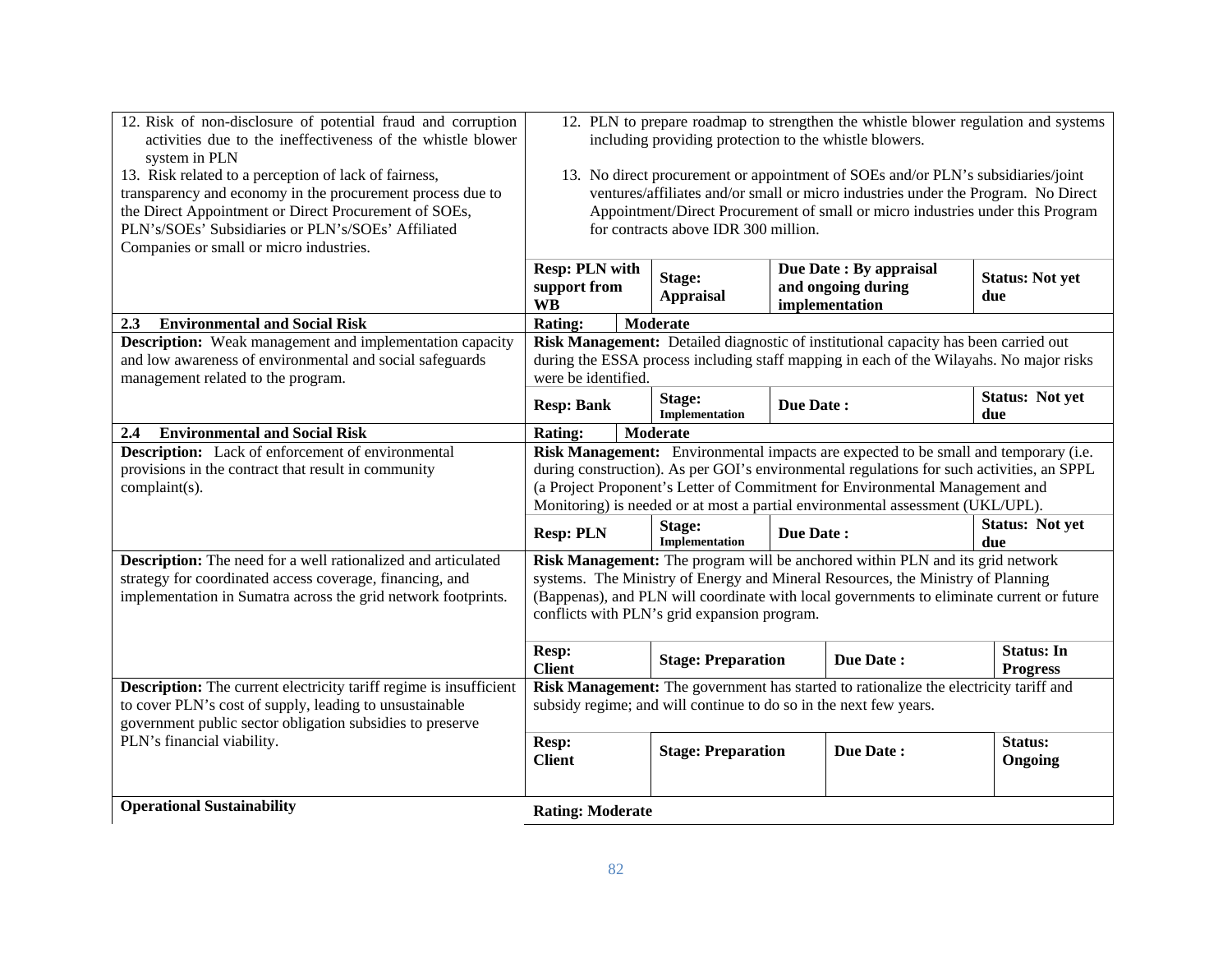| <b>Description:</b> Operation and Maintenance of Assets - risks of   | Risk Management: A review of historical expenditures shows that PLN has made |                                                                                            |                            |                    |  |
|----------------------------------------------------------------------|------------------------------------------------------------------------------|--------------------------------------------------------------------------------------------|----------------------------|--------------------|--|
| inadequate maintenance of distribution infrastructure due to         |                                                                              | adequate budgetary allocations for O&M costs in line with best international practices (3- |                            |                    |  |
| financial and/or technical deficiencies in PLN                       |                                                                              | 5% of investment expenditures). The Bank's technical assessment confirmed that the         |                            |                    |  |
|                                                                      |                                                                              | distribution assets are well maintained and in good condition. Future allocations will be  |                            |                    |  |
|                                                                      |                                                                              | assured through the recently introduced Performance-based regulation which allows for      |                            |                    |  |
|                                                                      |                                                                              | adequate maintenance in tariff setting thus assuring PLN of adequate revenues to cover     |                            |                    |  |
|                                                                      | $O\&M$ costs.                                                                |                                                                                            |                            |                    |  |
|                                                                      | <b>Resp:</b>                                                                 |                                                                                            | Due                        | <b>Status: NYD</b> |  |
|                                                                      | <b>Bank</b>                                                                  | <b>Stage: Implementation</b>                                                               | <b>Date:Implementation</b> |                    |  |
| <b>Description:</b> Although cases of corruption have not been noted |                                                                              | Risk Management: A governance assessments has been carried out and a number of             |                            |                    |  |
| in PLN for Bank financed projects during the past few years,         |                                                                              | recommended actions, including program procurement audits and implementation of            |                            |                    |  |
| corruption is a general concern for infrastructure project           | whistleblower protection regulations                                         |                                                                                            |                            |                    |  |
| implementation in Indonesia.                                         | <b>Resp:</b>                                                                 |                                                                                            | Due                        |                    |  |
|                                                                      | <b>Bank</b>                                                                  | <b>Stage: Implementation</b>                                                               | Date:Implementation        | <b>Status: NYD</b> |  |

| <b>OVERALL RISK RATING</b>                                                  |                    |
|-----------------------------------------------------------------------------|--------------------|
| The overall preparation risk is substantial. A number of risks are rated    | <b>Substantial</b> |
| substantial or higher, including: (i) Fiduciary; and, (ii) Technical Design |                    |
| of Project or Program. A number of key management measures are              |                    |
| proposed as indicated above                                                 |                    |

Legend: L – Low

 M – Moderate S – Substantial  $H - High$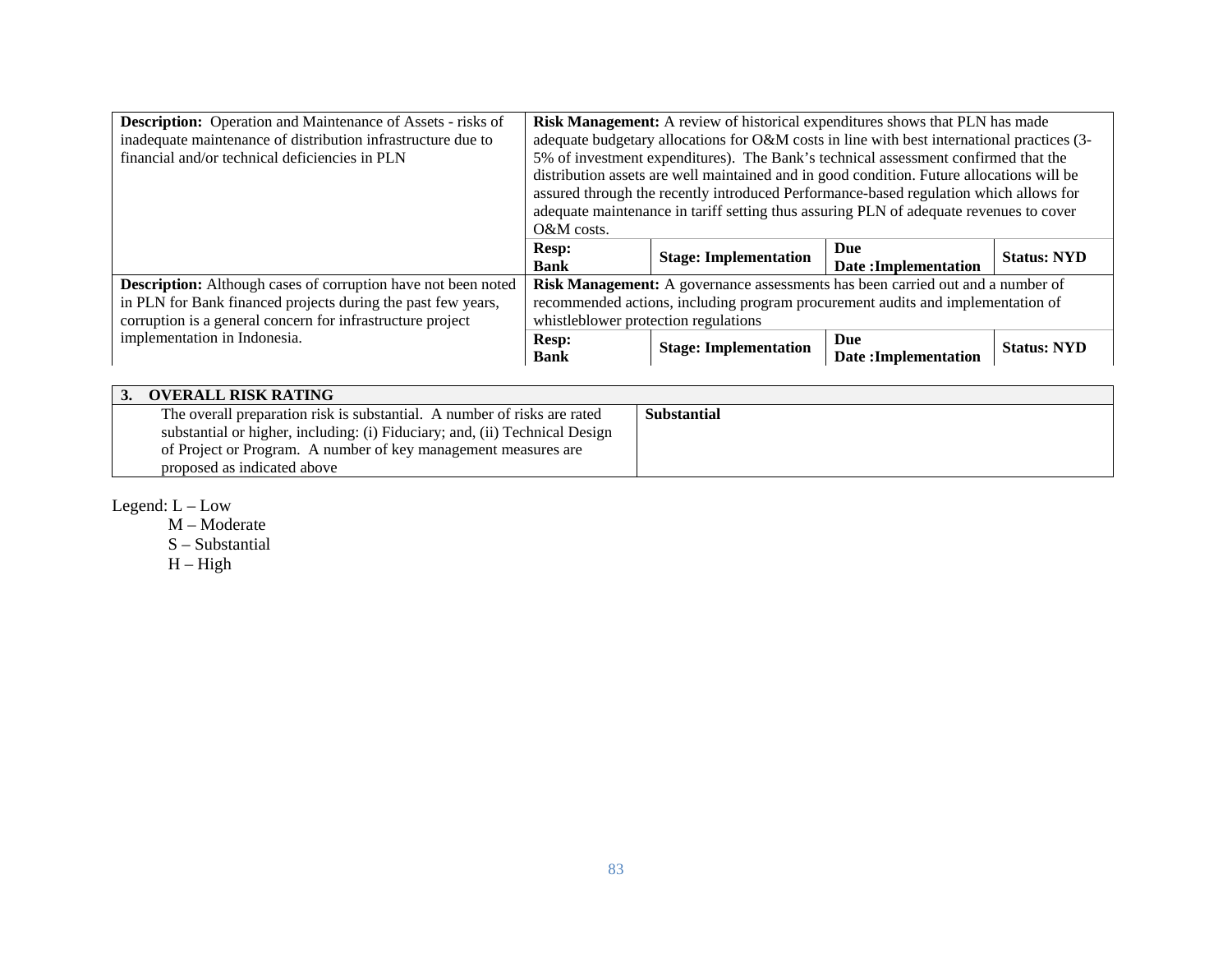# **Annex 8: Program Action Plan**

| <b>Action Description</b>                                                                                                                                         | DLI* | Covenant*                 | <b>Due Date</b>        | <b>Responsible</b><br>Party                                                       | Completion<br>Measurement**                                                                                                                   |
|-------------------------------------------------------------------------------------------------------------------------------------------------------------------|------|---------------------------|------------------------|-----------------------------------------------------------------------------------|-----------------------------------------------------------------------------------------------------------------------------------------------|
| <b>Technical</b>                                                                                                                                                  |      |                           |                        |                                                                                   |                                                                                                                                               |
| Improve distribution<br>planning techniques to<br>optimize outcomes<br>(system losses reduction<br>& improved reliability)                                        |      |                           |                        |                                                                                   |                                                                                                                                               |
| - Provision of planning<br>software with GIS<br>capability &<br>corporate license                                                                                 |      | $\mathbf X$               | December<br>2016       | Information<br><b>Systems</b><br>Division &<br>Sumatra<br>Development<br>Division | Corporate License                                                                                                                             |
| Application of<br>planning software for<br>distribution<br>investment                                                                                             |      | X                         | June 2017              | Sumatra<br>Development<br>Division                                                | <b>Investment Plan on</b><br>Medium Voltage                                                                                                   |
| Improving<br>$\overline{\phantom{0}}$<br>application of GIS<br>data base in at least<br>five feeders                                                              |      | $\mathbf X$               | December<br>2018       | Wilayah<br>(Coordinated<br>by: Sumatra<br>Operation<br>Division)                  | Use in application to<br>network planning &<br>outage management<br>in at least five feeders<br>in one Wilayah from<br>MV up to LV<br>network |
| Increasing number of<br>skilled and certified<br>systems planners                                                                                                 |      | X                         | Q1<br>Calendar<br>2017 | Wilayah<br><b>PLN</b> Training<br>Center<br>(Pusdiklat)                           | <b>Certified Staff</b><br>Positions (at least 1<br>per Wilayah and 1<br>staff in each area)                                                   |
| - Review options for<br>loss computations by<br>using alternative<br>methodologies e.g.<br>load flow based<br>calculations &<br>simplified<br>spreadsheet methods |      | $\boldsymbol{\mathrm{X}}$ | June 2017              | Sumatra<br>Operation<br>Division                                                  | Modelling and<br>Computation Result -<br>All Wilayahs will<br>provide loss<br>computations using<br>software in at least<br>one area.         |
| - Reviewing and<br>updating planning<br>criteria                                                                                                                  |      | $\mathbf X$               | January<br>2017        | Sumatra<br>Development<br>Division                                                | Planning Criteria<br>Document                                                                                                                 |
| DCC upgrade to                                                                                                                                                    |      |                           |                        |                                                                                   |                                                                                                                                               |
| improve supply quality<br>- Identification Study<br>of upgrades needed                                                                                            |      | $\overline{\text{X}}$     | December<br>2016       | Sumatra<br>Development<br>Division                                                | Result of Study &<br>Integration into<br><b>RUPTL</b>                                                                                         |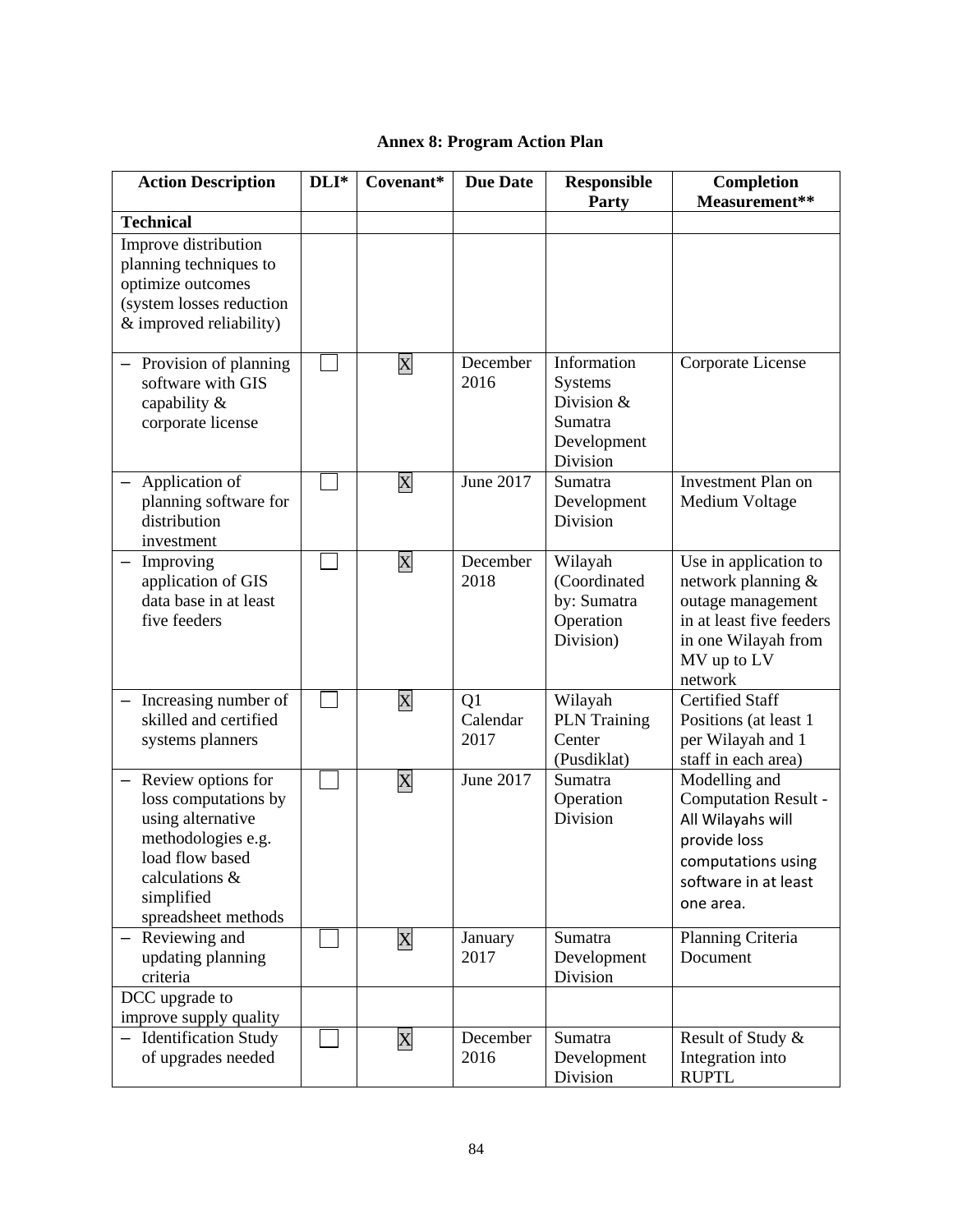| <b>Engineering Design</b><br>of DCCs                                                                                                                                                                                                                 | $\boldsymbol{\mathrm{X}}$ | December<br>2017             | Sumatra<br>Development<br>Division                                         | Design including<br>bidding document<br>based on<br>identification study<br>recommendations |
|------------------------------------------------------------------------------------------------------------------------------------------------------------------------------------------------------------------------------------------------------|---------------------------|------------------------------|----------------------------------------------------------------------------|---------------------------------------------------------------------------------------------|
| Implementation of<br>DCC Upgrade                                                                                                                                                                                                                     | X                         | December<br>2018             | Sumatra<br>Development<br>Division                                         | Commissioning of<br>upgraded DCCs                                                           |
| Fiduciary                                                                                                                                                                                                                                            |                           |                              |                                                                            |                                                                                             |
| Post Procurement<br>Regulations on PLN's<br>website                                                                                                                                                                                                  | $\mathbf X$               | June 2016                    | Strategic<br>Procurement<br>Division                                       | Regulations posted<br>on PLN's website                                                      |
| Implementation of<br>upgraded e-procurement<br>system and<br>announcement of award<br>details through e-<br>procurement as per<br>PLN's regulations                                                                                                  | X                         | June 2016<br>[onwards]       | Strategic<br>Procurement<br>Division,<br><b>Supply Chain</b><br>Management | Recurrent<br>E-procurement<br>system<br>operationalized                                     |
| <b>Restrict Open Book</b><br>method for $<$ 3 suppliers<br>in DPT (Qualified<br>Suppliers in DPT) for<br><b>MDUs</b><br>No additional items<br>beyond the existing 16<br>MDU items to be<br>procured using open<br>book method under this<br>Program | $\boldsymbol{\mathrm{X}}$ | June 2016<br>[onwards]       | Supply Chain<br>Management                                                 | <b>Recurrent Quarterly</b><br>reporting                                                     |
| No Direct<br>Procurement/Direct<br>Appointment of SOEs<br>and/or PLN's<br>subsidiaries/Joint<br>Ventures/ affiliates and/<br>under this Program                                                                                                      | $\mathbf X$               | June 2016<br>[onwards]       | Supply Chain<br>Management;<br>Wilayahs/Areas                              | Recurrent Quarterly<br>reporting                                                            |
| No direct procurement<br>or direct appointment of<br>small or micro industries<br>under this Program for<br>contracts above IDR 300<br>million                                                                                                       | X                         | From June<br>2016<br>onwards | Supply Chain<br>Management;<br>Wilayahs/Areas                              | Recurrent/ Quarterly<br>reporting                                                           |
| Conduct assessment of<br>local manufacturing<br>capacity for MDU items                                                                                                                                                                               | $\boldsymbol{\mathrm{X}}$ | September<br>2016            | Supply Chain<br>Management                                                 | Assessment report                                                                           |
| Improve<br>accountability/credibility<br>of SPKK reporting by                                                                                                                                                                                        | $\boldsymbol{\mathrm{X}}$ | June 2016<br>[onwards]       | Division Head-<br>Sumatra;<br><b>SPKK</b>                                  | Recurrent<br>Monthly                                                                        |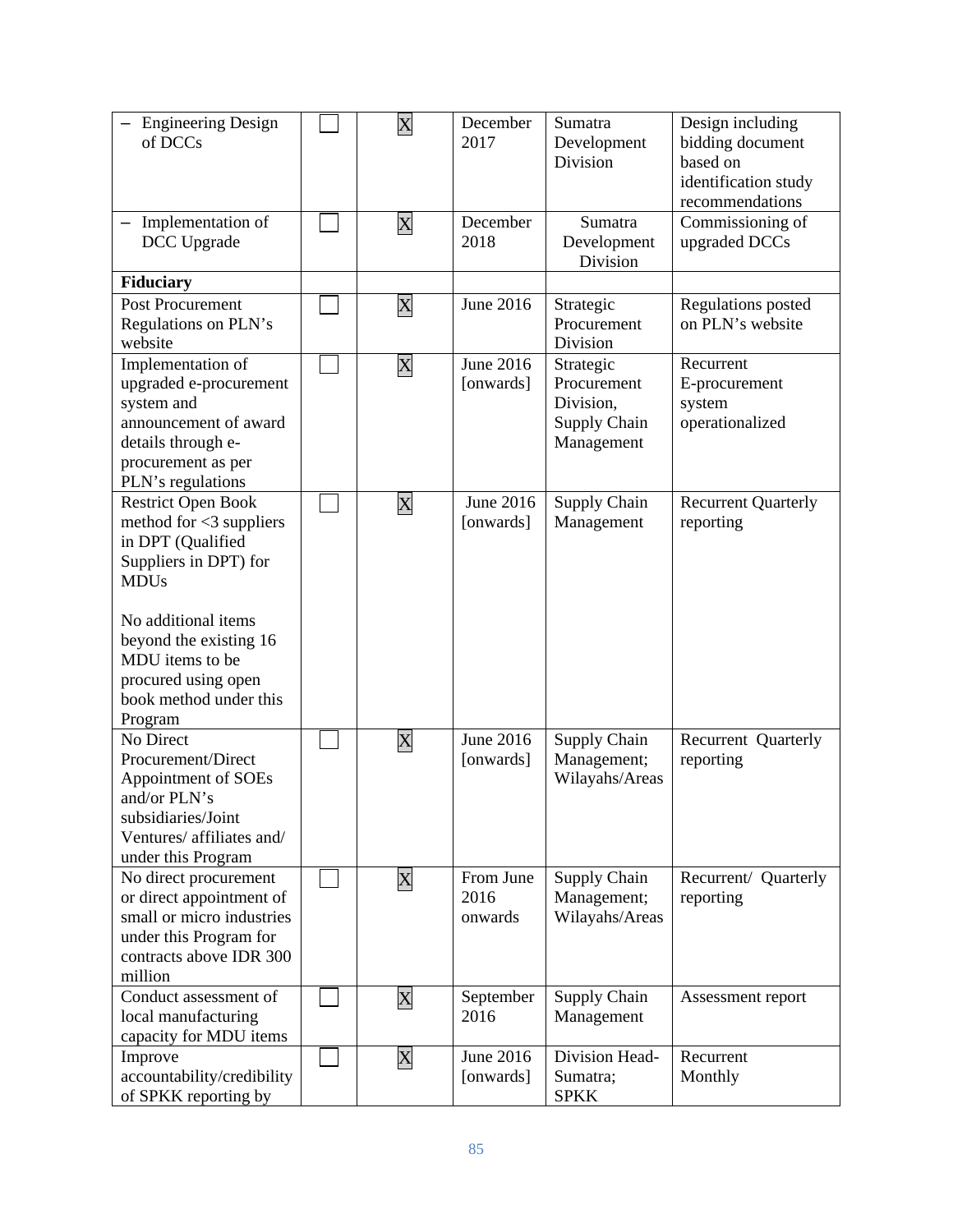| integrating Division<br>Head Sumatra's<br>validation of KPIs as<br>reported by the<br>Wilayahs [prior to<br>SPKK reporting]<br>Procurement audits by<br>SPI of 15 percent of<br>contracts awarded by<br>each procuring unit<br>under the Program to be<br>shared with the Bank | $\boldsymbol{\mathrm{X}}$ | <b>June 2016</b><br>[onwards]                                              | <b>SPI</b>                                                                          | World Bank checklist<br>of sample [15%]<br>contracts audited.<br>Annually |
|--------------------------------------------------------------------------------------------------------------------------------------------------------------------------------------------------------------------------------------------------------------------------------|---------------------------|----------------------------------------------------------------------------|-------------------------------------------------------------------------------------|---------------------------------------------------------------------------|
| No contract awards to<br>firms and individuals on<br>PLN's sanction list<br>and/or on the Bank's<br>debarred/temporary<br>suspension lists – upload<br>PLN's blacklist onto<br>website & electronic<br>portal as per PLN<br>regulation 166/2012.                               | $\boldsymbol{\mathrm{X}}$ | From the<br>date of<br>signature<br>of the<br>Loan<br>Agreement<br>onwards | <b>Risk</b><br>Management<br>Unit; Supply<br>Chain<br>Management;<br>Wilayahs/Areas | Recurrent<br>implementation of<br>proposed governance<br>mechanism        |
| Integrate budgeting with<br><b>ERP</b> for Program<br>Wilayahs                                                                                                                                                                                                                 | $\rm\overline{X}$         | December<br>2017                                                           | Wilayah                                                                             | Integrated budgeting<br>system                                            |
| Roadmap to strengthen<br>existing whistle blower<br>regulations and system,<br>including guarantees to<br>protect whistle blowers                                                                                                                                              | $\rm\overline{X}$         | September<br>2016                                                          | <b>PLN Pusat</b>                                                                    | Roadmap for revised<br>WBS system<br>completed                            |
| Developing procurement<br>performance monitoring<br>framework & reporting<br>performance as per the<br>framework                                                                                                                                                               | $\mathbf X$               | <b>June 2016</b>                                                           | <b>PLN Pusat</b>                                                                    | Procurement<br>performance<br>monitoring report.<br>Quarterly             |
| <b>Environment &amp; Social</b>                                                                                                                                                                                                                                                |                           |                                                                            |                                                                                     |                                                                           |
| Undertake environment<br>& social monitoring $&$<br>training in<br>environmental health &<br>safety standards for<br>PLN, and its contractors                                                                                                                                  | $\mathbf X$               | June 2016<br>[onwards]                                                     | <b>PLN</b><br>Wilayahs/Pusat                                                        | Environment &<br>social monitoring &<br>reporting. Quarterly              |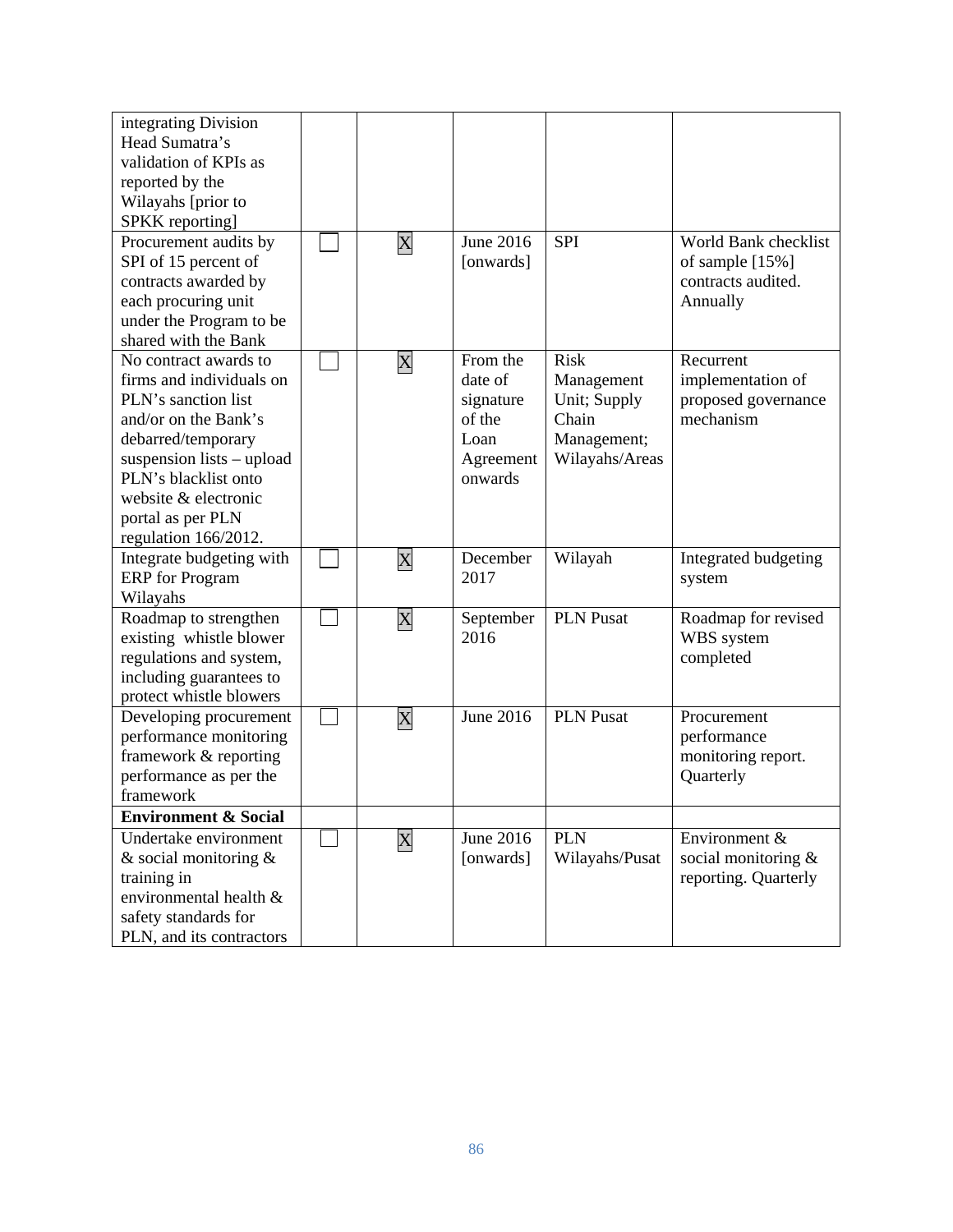## **Annex 9: Implementation Support Plan**

1. Substantial inputs will be required by the Bank to support PLN's implementation of the Program for several reasons: (a) as the first PforR in the traditional electricity sector and the first PforR for Indonesia in any sector there will be a significant learning curve for both the Bank and PLN; (b) a decentralized implementation structure with PLN's seven Sumatra branch offices which have no previous experience working with the Bank handling the planning, procurement, implementation and reporting; (c) a high degree of geographic dispersion of activities; (d) a scale up of activities to be carried out simultaneously with efforts to strengthen distribution planning and procurement and contract management; (e) modification/strengthening of the program performance verification procedures given that the Loan disbursement will be based on DLIs; and (f) coordination of implementation support and assessments of outcomes with the Asian Development Bank which will be parallel financing broadly the same Program with the Bank and PLN.

2. Specifically Bank implementation support will be needed in the following areas:

3. **Technical:** The Bank team has reviewed the program systems related to planning of the distribution activities, efficient operation of facilities and provision of quality services. The identified areas for improvement have been agreed with PLN and incorporated in the PAP or used as DLIs. PLN will require continued Bank inputs and advice during the introduction of new systems, tools and techniques.

4. **Procurement:** The Bank's procurement team has carried out an extensive review of PLN's systems for procurement and contract arrangement and has recommended a number of actions. During implementation substantial focus will be needed to support implementation of the road map for increased transparency in procurement and contract management, implementation of new procurement regulations; staff training and certification arrangements.

5. **Financial management support** will focus on advising PLN on improvements to budget monitoring and control, integration of budget modules with ERP and modifying ERP to provide more data needed for financial reporting. Attention will also be needed on operation of internal audit and SPKK verification of performance to support improvements in approaches and methodologies and to strengthen these functions. The adequacy of PLN's resources to cover its share of the Program costs will be a recurrent theme on which the Banks' support will be needed.

6. **Environmental and Social:** The E& S team will focus on ensuring that PLN's guidelines and standards on E&S screening are applied in the selection of activities. In addition the team will help to ensure that capacity to manage E&S matters is maintained by the Wilayahs and at PLN Headquarters through training and other activities.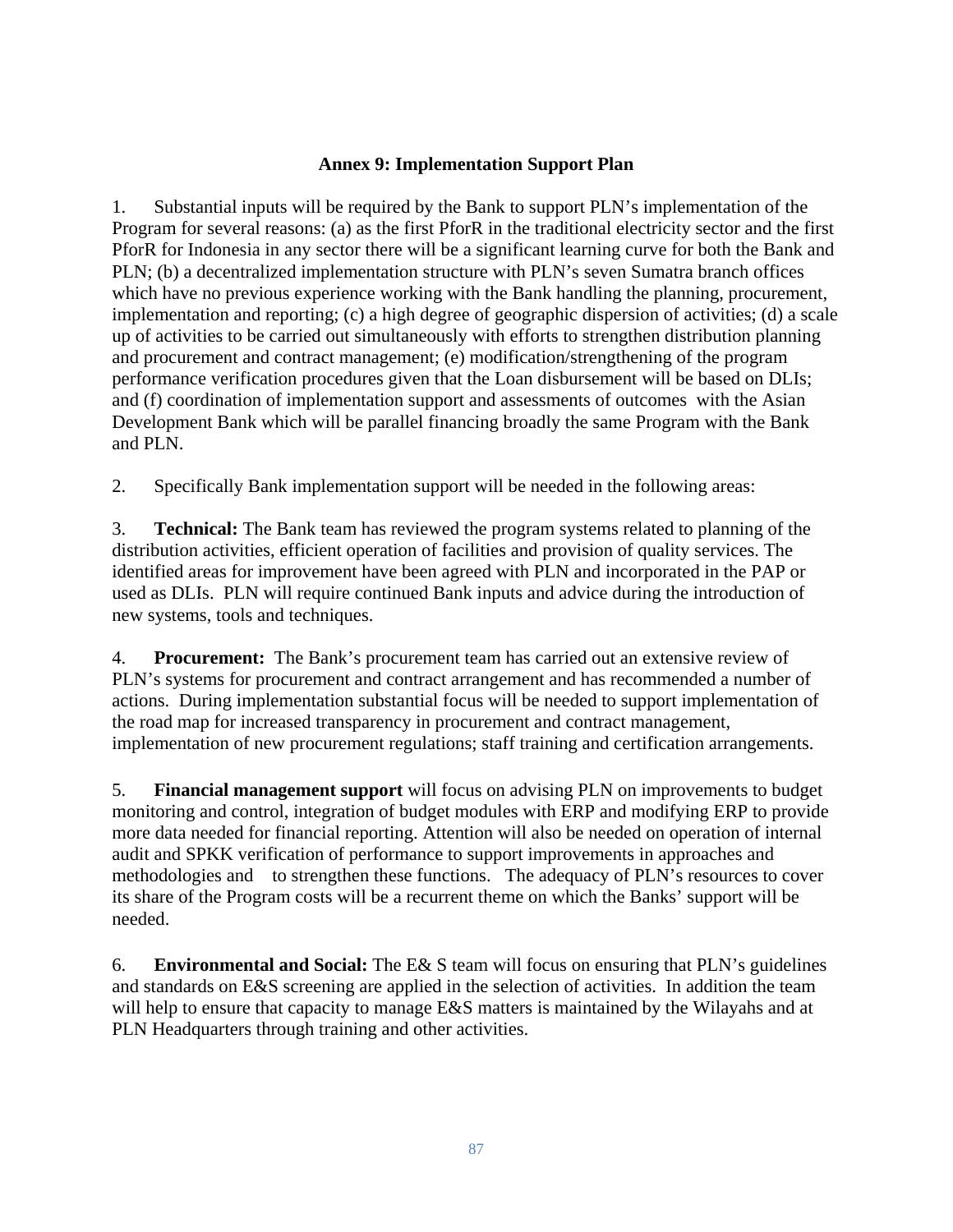7. **Support Plan:** The majority of the Bank team will be based in Indonesia as is the case during program preparation. A limited number of experts will participate to bring in specialized and international experience. The table below shows the input requirements.

| <b>Time</b>            | <b>Focus</b>                                                                                                                                                                                                                                                                                                                                  | <b>Skills Needed</b>                                                                                                                       | <b>Resource Estimate</b>                                 | <b>Partner Role</b>                        |
|------------------------|-----------------------------------------------------------------------------------------------------------------------------------------------------------------------------------------------------------------------------------------------------------------------------------------------------------------------------------------------|--------------------------------------------------------------------------------------------------------------------------------------------|----------------------------------------------------------|--------------------------------------------|
| First twelve<br>months | Orienting the PLN's<br>Project management<br>team towards a<br>program approach.<br><b>Donor Coordination</b><br>Attention on<br>improving PLN's<br>capacity to carry out<br>due diligence in<br>program design to<br>ensure only viable<br>activities are<br>included in second<br>and subsequent year<br>activities<br>Institutional result | Program<br>leadership<br>Financial,<br>Economist<br>Environment and<br>Social Expertise<br><b>Distribution</b><br>planning<br>Procurement, | About 6 staff weeks<br>per year on<br>average per person | Consultation and<br>information<br>sharing |
|                        | areas-procurement,<br>FM, Planning,<br>Technical                                                                                                                                                                                                                                                                                              | Financial<br>Management<br>Planning                                                                                                        |                                                          |                                            |
| 12-48 months           | Monitoring and<br>supervision<br><b>Monitoring KPIs</b><br>and DLIs<br>achievement                                                                                                                                                                                                                                                            | <b>Distribution</b><br>Engineering<br>Financial<br>Management<br>Financial<br>Analysis                                                     |                                                          | Consultation and<br>information<br>sharing |
| Other                  |                                                                                                                                                                                                                                                                                                                                               |                                                                                                                                            |                                                          |                                            |

**Table A12: Implementation Support Input Requirements**